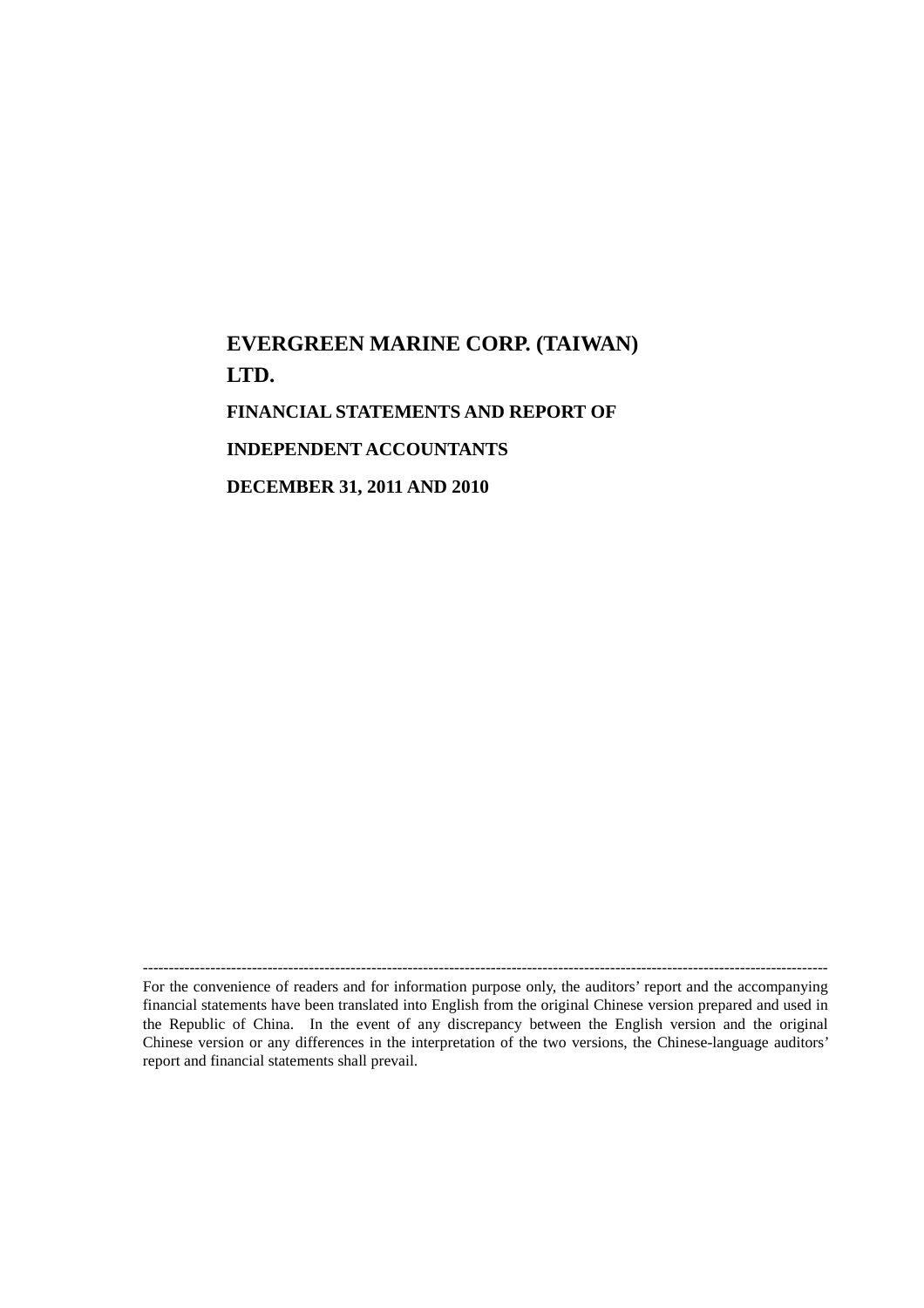### REPORT OF INDEPENDENT ACCOUNTANTS TRANSLATED FROM CHINESE

To the Board of Directors and Shareholders of Evergreen Marine Corporation

We have audited the accompanying balance sheets of Evergreen Marine Corporation (the "Company") as of December 31, 2011 and 2010, and the related statements of income, of changes in stockholders' equity, and of cash flows for the years then ended. These financial statements are the responsibility of the Company's management. Our responsibility is to express an opinion on these financial statements based on our audits. The financial statements of certain investee companies accounted for under the equity method as of and for the years ended December 31, 2011 and 2010, were audited by other auditors, whose reports have been furnished to us. Our opinion, insofar as it relates to the amounts included in the financial statements and information disclosed in Note 11 relating to these long-term equity investments, is based solely on the reports of the other auditors. Long-term equity investments in these investee companies amounted to 25,329,398 and 25,791,140 thousand New Taiwan dollars, constituting 27.26% and 28.77% of the total assets as of December 31, 2011 and 2010, and the related investment loss was 1,089,769 and investment income was 6,729,189 thousand New Taiwan dollars for the years then ended, respectively.

We conducted our audits in accordance with the "Rules Governing the Examination of Financial Statements by Certified Public Accountants" and generally accepted auditing standards in the Republic of China. Those standards require that we plan and perform the audit to obtain reasonable assurance about whether the financial statements are free of material misstatement. An audit includes examining evidence which is supporting the amounts and disclosures in the financial statements in sampling way. An audit also includes assessing the accounting principles used and significant estimates made by management, as well as evaluating the overall financial statement presentation. We believe that our audits and the reports of other auditors provide a reasonable basis for our opinion.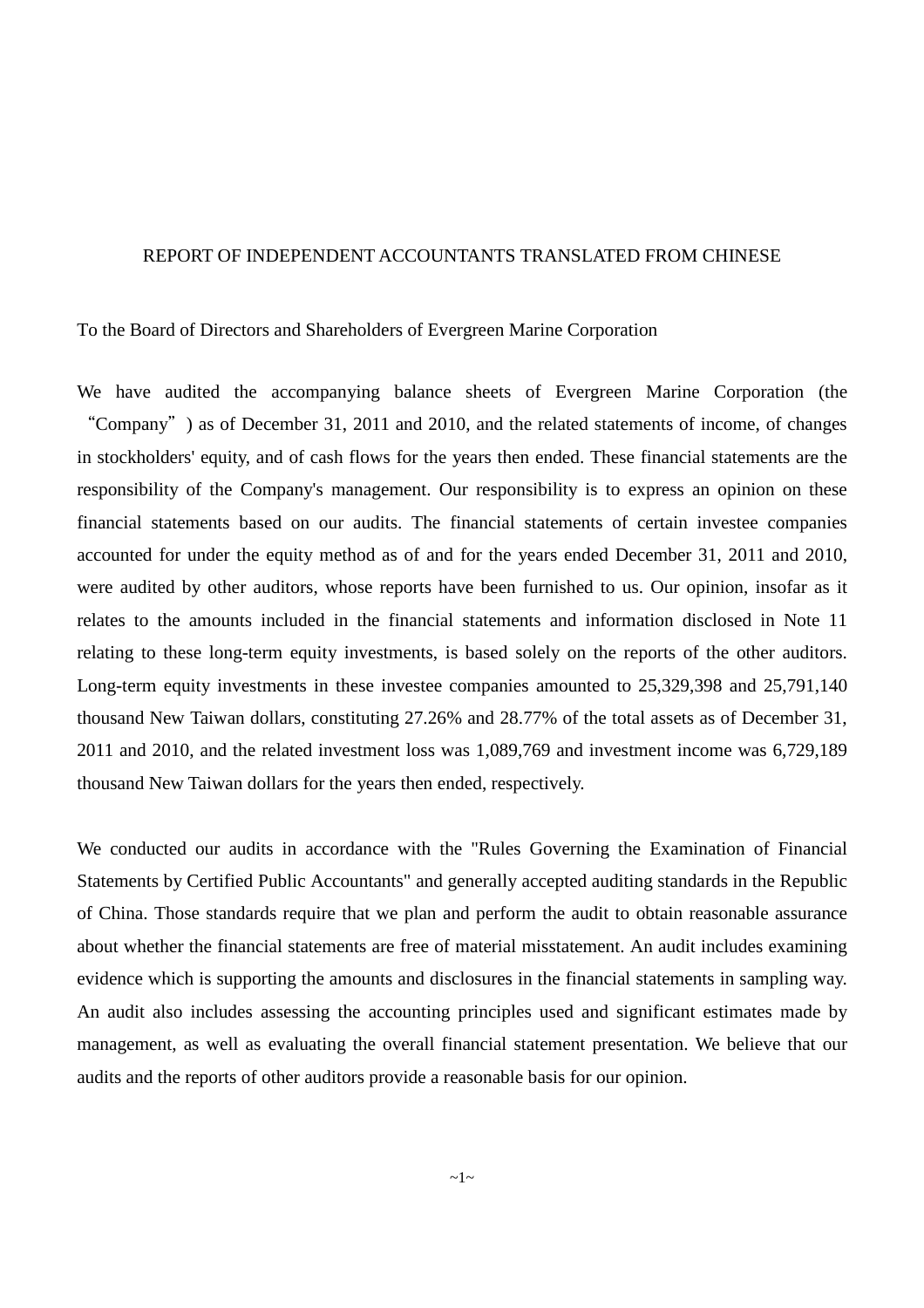In our opinion, based on our audits and the reports of other auditors, the financial statements referred to in the first paragraph present fairly, in all material respects, the financial position of Evergreen Marine Corporation as of December 31, 2011 and 2010, and the results of its operations and its cash flows for the years then ended in conformity with the "Rules Governing Preparation of Financial Statements by Securities Issuers" and generally accepted accounting principles in the Republic of China.

We have also audited the consolidated financial statements of Evergreen Marine Corporation and its subsidiaries as of and for the years ended December 31, 2011 and 2010, on which we have issued an unqualified opinion with explanatory paragraph thereon.

PricewaterhouseCoopers, Taiwan March 27, 2012 Taipei, Taiwan Republic of China

<sup>-------------------------------------------------------------------------------------------------------------------------------------------------</sup> The accompanying financial statements are not intended to present the financial position and results of operations and cash flows in accordance with accounting principles generally accepted in countries and jurisdictions other than the Republic of China. The standards, procedures and practices in the Republic of China governing the audit of such financial statements may differ from those generally accepted in countries and jurisdictions other than the Republic of China. Accordingly, the accompanying financial statements and report of independent accountants are not intended for use by those who are not informed about the accounting principles or auditing standards generally accepted in the Republic of China, and their applications in practice.

As the financial statements are the responsibility of the management, PricewaterhouseCoopers cannot accept any liability for the use of, or reliance on, the English translation or for any errors or misunderstandings that may derive from the translation.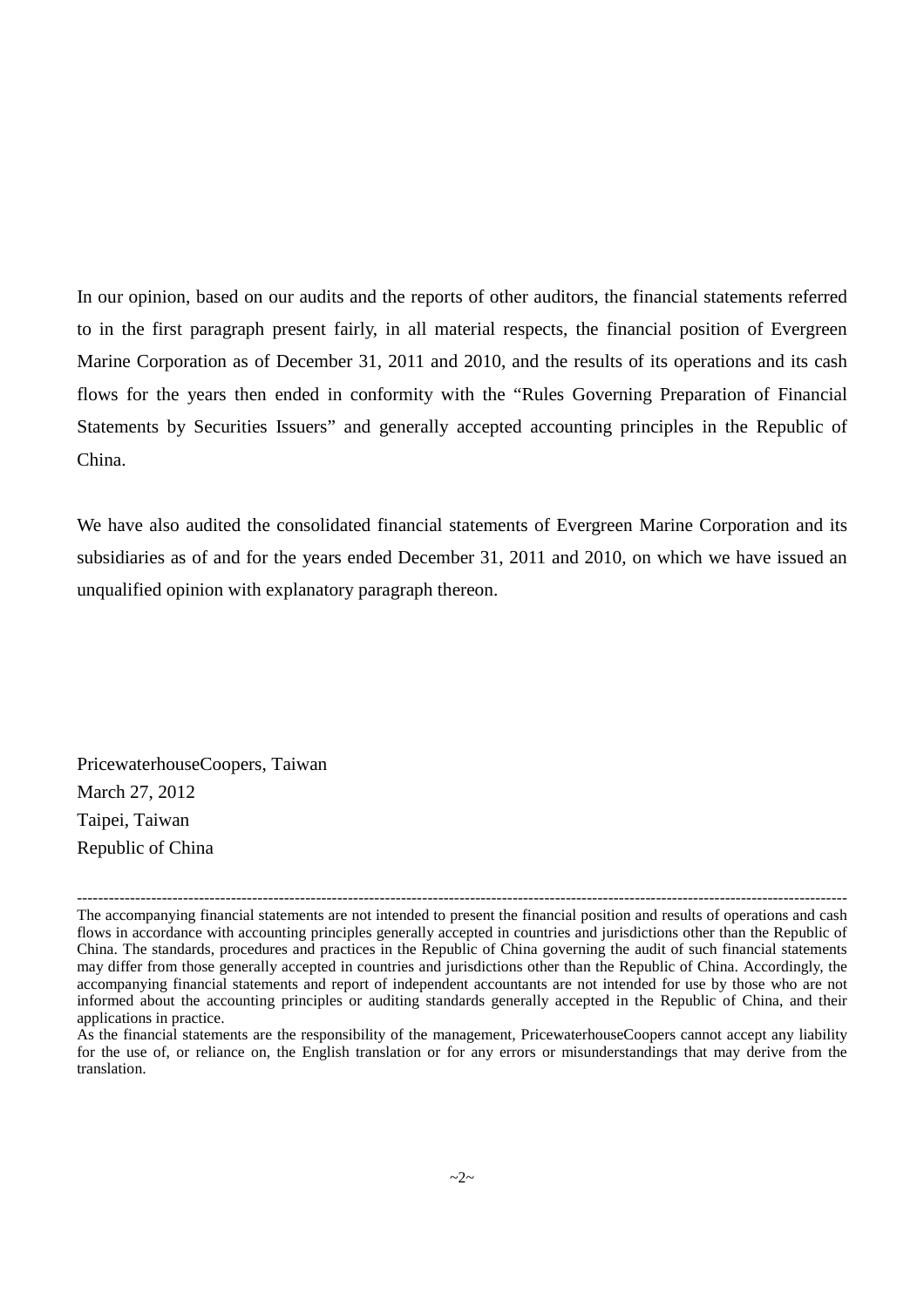#### EVERGREEN MARINE CORP. (TAIWAN) LTD. BALANCE SHEETS YEARS ENDED DECEMBER 31

(Expressed in thousands of New Taiwan dollars, except as otherwise indicated)

| <b>ASSETS</b>                                           | <b>Notes</b>      | 2011                      |        | 2010         |
|---------------------------------------------------------|-------------------|---------------------------|--------|--------------|
| <b>Current Assets</b>                                   |                   |                           |        |              |
| Cash and cash equivalents                               | 4(1)              | \$<br>5,670,482           | \$     | 3,481,722    |
| Financial assets at fair value through profit or loss - | 4(2)              |                           |        |              |
| current                                                 |                   | 2,230,854                 |        | 1,908,928    |
| Held-to-maturity financial assets - current             | 4(4)              | 800,000                   |        |              |
| Notes receivable, net                                   |                   | 1,328                     |        | 7            |
| Accounts receivable, net                                | 4(6)              | 686,843                   |        | 748,582      |
| Accounts receivable, net - related parties              | $4(6)$ and 5      | 131,006                   |        | 106,501      |
| Other receivables                                       |                   | 580,518                   |        | 439,702      |
| Other receivables - related parties                     | 5                 | 148,853                   |        | 74,224       |
| Other financial assets - current                        | 4(7)              |                           |        | 158,383      |
| Ship fuel                                               |                   | 342,769                   |        | 303,885      |
| Prepaid expenses                                        |                   | 154,581                   |        | 152,956      |
| Prepayments                                             |                   | 7,689                     |        | 7,724        |
| Deferred income tax assets - current                    | 4(21)             | 254,120                   |        | 315,710      |
| Restricted assets                                       | 6                 | 121,790                   |        | 275,751      |
| Other current assets - other                            | $4(8)$ and 5      | 2,524,806                 |        | 1,994,910    |
| <b>Total current assets</b>                             |                   | 13,655,639                |        | 9,968,985    |
| <b>Funds and Investments</b>                            |                   |                           |        |              |
| Financial assets at fair value through profit or loss - | 4(2)              |                           |        |              |
| non-current                                             |                   | 62,959                    |        | 104,287      |
| Available-for-sale financial assets - non-current       | 4(3)              | 602,904                   |        | 957,108      |
| Held-to-maturity financial assets - non-current         | 4(4)              | 370,000                   |        | 1,170,000    |
| Financial assets carried at cost - non-current          | 4(5)              |                           |        | 1,344,595    |
|                                                         |                   | 1,344,119                 |        |              |
| Long-term equity investments accounted for under the    | $4(9)$ and 6      |                           |        |              |
| equity method                                           |                   | 61, 672, 912              |        | 64, 527, 886 |
| Other long-term investments                             |                   | 312                       |        | 312          |
| <b>Total funds and investments</b>                      |                   | 64, 053, 206              |        | 68, 104, 188 |
| Property, Plant and Equipment, Net                      | $4(10)$ , 5 and 6 |                           |        |              |
| Land                                                    |                   | 1,972,540                 |        | 1,972,540    |
| <b>Buildings</b>                                        |                   | 1,360,388                 |        | 1,512,002    |
| Loading and unloading equipment                         |                   | 4, 261, 946               |        | 4,530,476    |
| Computer and communication equipment                    |                   | 120,766                   |        | 114,390      |
| Transportation equipment                                |                   | 12,076,977                |        | 11, 346, 789 |
| Ships                                                   |                   | 3,596,904                 |        | 2,110,916    |
| Office equipment                                        |                   | 203,662                   |        | 209,750      |
| <b>Cost and revaluation increments</b>                  |                   | $\overline{23}, 593, 183$ |        | 21,796,863   |
| Less: Accumulated depreciation                          |                   | $13,504,192$ )(           |        | 12,912,384)  |
| Construction in progress and prepayments for equipment  |                   | 4,918,166                 |        | 2,476,296    |
| Total property, plant and equipment, net                |                   | 15,007,157                |        | 11,360,775   |
| <b>Intangible Assets</b>                                |                   |                           |        |              |
| <b>Deferred pension costs</b>                           | 4(16)             | 14,465                    |        | 16,072       |
| <b>Other Assets</b>                                     |                   |                           |        |              |
| Refundable deposits                                     |                   | 46,037                    |        | 42,416       |
| Deferred expenses                                       |                   | 145,886                   |        | 163,968      |
| <b>Total other assets</b>                               |                   | 191,923                   |        | 206,384      |
| <b>TOTAL ASSETS</b>                                     |                   | \$<br>92, 922, 390        | $\$\,$ | 89,656,404   |

(Continued)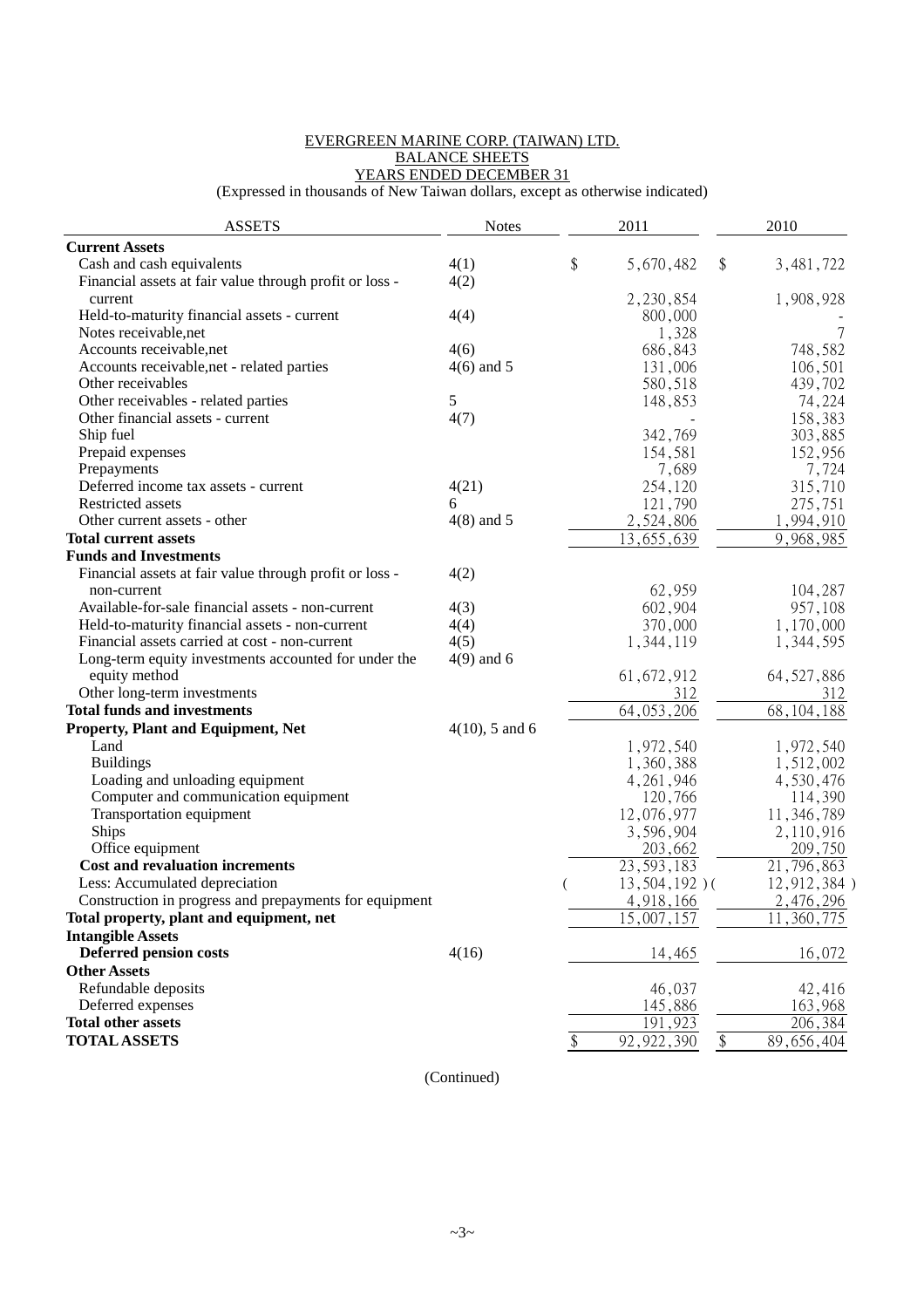#### EVERGREEN MARINE CORP. (TAIWAN) LTD. BALANCE SHEETS YEARS ENDED DECEMBER 31

(Expressed in thousands of New Taiwan dollars, except as otherwise indicated)

| LIABILITIES AND STOCKHOLDERS' EQUITY                         | <b>Notes</b> |                | 2011                      |                           | 2010                   |
|--------------------------------------------------------------|--------------|----------------|---------------------------|---------------------------|------------------------|
| <b>Current Liabilities</b>                                   |              |                |                           |                           |                        |
| Short-term loans                                             | 4(11)        | \$             |                           | \$                        | 2,603,172              |
| Financial liabilities at fair value through profit or loss - | 4(12)        |                |                           |                           |                        |
| current                                                      |              |                | 5,163                     |                           | 604,407                |
| Accounts payable                                             |              |                | 1,640,666                 |                           | 1,321,797              |
| Accounts payable - related parties                           | 5            |                | 396,652                   |                           | 133,716                |
| Income tax payable                                           | 4(21)        |                | 29,698                    |                           |                        |
| Accrued expenses                                             |              |                | 719,424                   |                           | 354,071                |
| Other payables                                               |              |                | 21,096                    |                           | 130,522                |
| Receipts in advance                                          |              |                | 999                       |                           | 2,568                  |
| Long-term liabilities - current portion                      | 4(13)        |                | 4,459,233                 |                           | 4,891,791              |
| Other current liabilities                                    | 5            |                | 340,452                   |                           | 594,584                |
| <b>Total current liabilities</b>                             |              |                | $\overline{7}, 613, 383$  |                           | 10,636,628             |
| <b>Long-term Liabilities</b>                                 |              |                |                           |                           |                        |
| Bonds payable                                                | 4(14)        |                |                           |                           | 2, 218, 775            |
| Long-term loans                                              | 4(15)        |                | 21, 209, 534              |                           | 8,238,580              |
| <b>Total long-term liabilities</b>                           |              |                | $\overline{21}, 209, 534$ |                           | 10,457,355             |
| <b>Other liabilities</b>                                     |              |                |                           |                           |                        |
| Accrued pension liabilities                                  | 4(16)        |                | 1,331,985                 |                           | 968,065                |
| Guarantee deposits received                                  |              |                | 48                        |                           | 48                     |
| Deferred income tax liabilities - non-current                | 4(21)        |                | 1,273,685                 |                           | 1,446,499              |
| Deferred credit                                              |              |                | 327,929                   |                           | 324,289                |
| <b>Total other liabilities</b>                               |              |                | 2,933,647                 |                           | $\overline{2,738,901}$ |
| <b>Total liabilities</b>                                     |              |                | 31,756,564                |                           | 23,832,884             |
| <b>Stockholders' Equities</b>                                |              |                |                           |                           |                        |
| Capital                                                      | 4(17)        |                |                           |                           |                        |
| Common stock                                                 |              |                | 34, 734, 581              |                           | 31, 248, 395           |
| <b>Capital Surplus</b>                                       | 4(18)        |                |                           |                           |                        |
| Paid-in capital in excess of par value of common stock       |              |                | 5,805,861                 |                           | 5,456,524              |
| Capital reserve from donated assets                          |              |                | 372                       |                           | 371                    |
| Capital reserve from long-term investments                   |              |                | 1,606,562                 |                           | 1,611,003              |
| Capital reserve from stock warrants                          |              |                | 60,884                    |                           | 128,379                |
| Capital reserve - other                                      |              |                | 6,713                     |                           | 6,713                  |
| <b>Retained Earnings</b>                                     | 4(19)        |                |                           |                           |                        |
| Legal reserve                                                |              |                | 9,102,785                 |                           | 7,586,240              |
| Special reserve                                              |              |                | 4,579,324                 |                           | 957,344                |
| Undistributed earnings                                       |              |                | 8,862,023                 |                           | 23, 407, 874           |
| <b>Other Adjustments on Stockholders' Equities</b>           |              |                |                           |                           |                        |
| Cumulative translation adjustments                           |              | $\overline{(}$ | $2,656,053$ )(            |                           | $5,055,677$ )          |
| Unrecognized pension cost                                    |              |                | $1,229,959$ )(            |                           | 707,771)               |
| Unrealized gain or loss on financial instruments             |              |                | 292,733                   |                           | 1,184,125              |
| Total stockholders' equity                                   |              |                | 61, 165, 826              |                           | 65, 823, 520           |
| <b>Commitments And Contingent Liabilities</b>                | 7            |                |                           |                           |                        |
| <b>Subsequent Events</b>                                     | 9            |                |                           |                           |                        |
| TOTAL LIABILITIES AND STOCKHOLDERS'                          |              |                |                           |                           |                        |
| <b>EQUITY</b>                                                |              | $\frac{1}{2}$  | 92, 922, 390              | $\boldsymbol{\mathsf{S}}$ | 89,656,404             |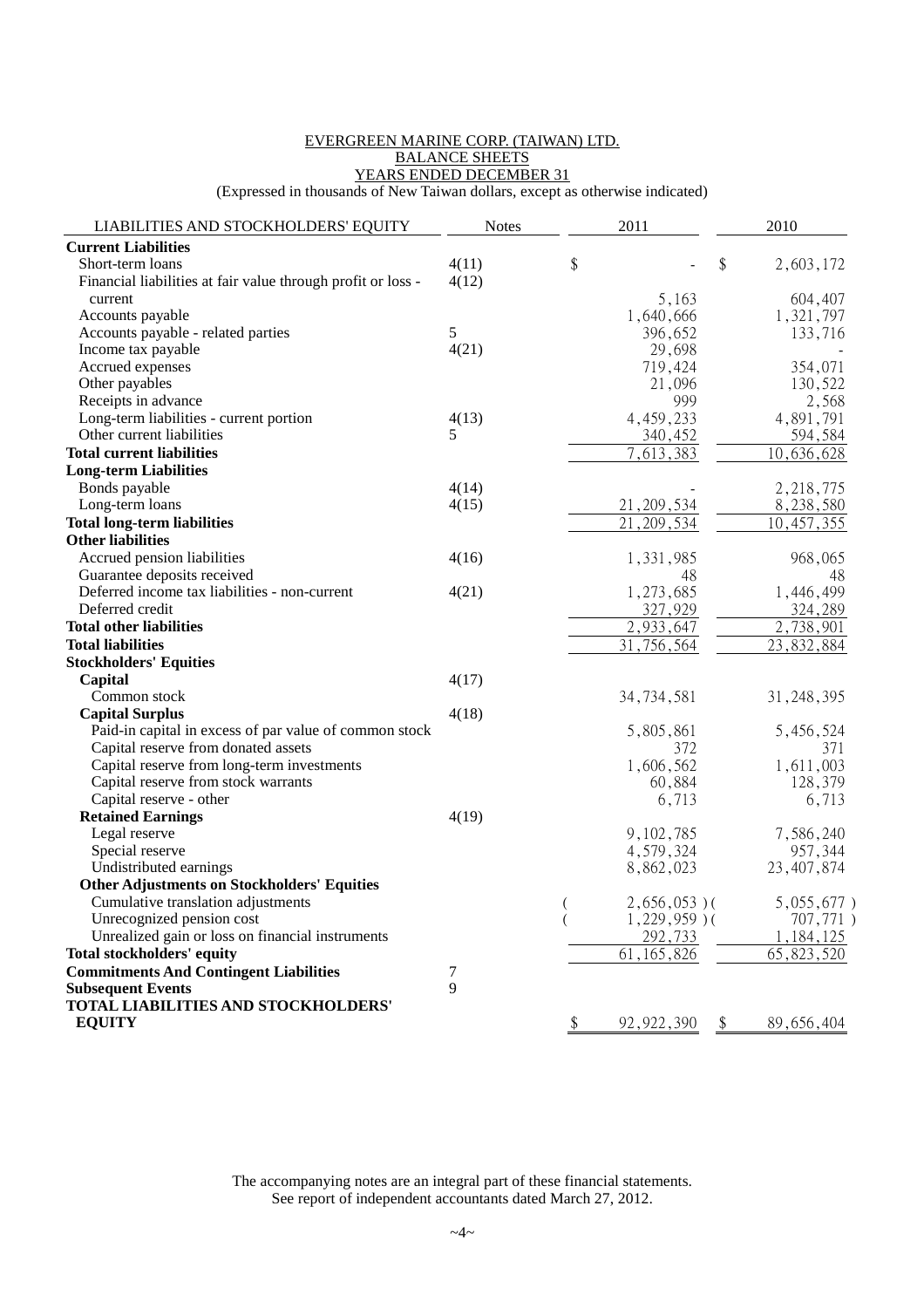#### EVERGREEN MARINE CORP. (TAIWAN) LTD. STATEMENTS OF INCOME FOR THE YEARS ENDED DECEMBER 31

(Expressed in thousands of New Taiwan dollars, except (losses) earnings per share)

| Items                                                | <b>Notes</b>  |                        | 2011          |                       | 2010          |
|------------------------------------------------------|---------------|------------------------|---------------|-----------------------|---------------|
| Operating income                                     | $4(20)$ and 5 | \$                     | 15, 361, 235  | \$                    | 17,026,011    |
| Operating costs                                      | $4(23)$ and 5 |                        | 14,631,091)   |                       | 15, 252, 701) |
| Gross profit                                         |               |                        | 730,144       |                       | 1,773,310     |
| <b>Operating Expenses</b>                            |               |                        |               |                       |               |
| General and administrative expenses                  | $4(23)$ and 5 |                        | $1,505,462$ ) |                       | 1,688,343)    |
| <b>Operating (loss) income</b>                       |               |                        | 775,318)      |                       | 84,967        |
| <b>Non-operating Income and Gains</b>                |               |                        |               |                       |               |
| Interest income                                      |               |                        | 37,721        |                       | 35,187        |
| Investment income accounted for under                | 4(9)          |                        |               |                       |               |
| the equity method                                    |               |                        |               |                       | 14, 595, 055  |
| Dividend income                                      |               |                        | 59,605        |                       | 83,689        |
| Gain on disposal of property, plant and<br>equipment | 5             |                        | 959,039       |                       | 1,070,210     |
| Gain on disposal of investments                      |               |                        | 61,589        |                       | 14,162        |
| Foreign exchange gain                                |               |                        | 27,049        |                       |               |
| Rental income                                        | 5             |                        | 99,340        |                       | 98,028        |
| Gain on valuation of financial liabilities           | 4(12)         |                        | 236,346       |                       | 407,458       |
| Other non-operating income                           | 4(5)          |                        | 149,451       |                       | 91,997        |
| <b>Non-operating Income and Gains</b>                |               |                        | 1,630,140     |                       | 16, 395, 786  |
| <b>Non-operating Expenses and Losses</b>             |               |                        |               |                       |               |
| Interest expense                                     |               |                        | 341,288) (    |                       | 324,799)      |
| Investment loss accounted for under the              | 4(9)          |                        |               |                       |               |
| equity method                                        |               |                        | $3,595,320$ ) |                       |               |
| Loss on disposal of property, plant and              |               |                        |               |                       |               |
| equipment                                            |               |                        | $7,919$ ) (   |                       | 2,426)        |
| Foreign exchange loss                                |               |                        |               |                       | 194,214)      |
| Financing charges                                    |               |                        | $17,207$ ) (  |                       | $18,509$ )    |
| Loss on valuation of financial assets                | 4(2)          |                        | $33,383)$ (   |                       | 72,835)       |
| Other non-operating losses                           |               |                        | 6,413)        |                       | $3,088$ )     |
| <b>Non-operating Expenses and Losses</b>             |               |                        | $4,001,530$ ) |                       | 615,871)      |
| (Loss) income from continuing                        |               |                        |               |                       |               |
| operations before income tax                         |               |                        | $3,146,708$ ) |                       | 15,864,882    |
| Income tax benefit (expense)                         | 4(21)         |                        | 54,347        |                       | 699,431)      |
| Net (loss) income                                    |               | $($ \$                 | 3,092,361)    | $\boldsymbol{\$}$     | 15, 165, 451  |
|                                                      |               | <b>Before Tax</b>      | After Tax     | <b>Before Tax</b>     | After Tax     |
| Basic (losses) earnings per share                    | 4(22)         |                        |               |                       |               |
| Net (loss) income                                    |               | $($ \$<br>$0.91)$ (\$) | $0.89$ )      | \$<br>4.70            | \$<br>4.49    |
| Diluted (losses) earnings per share                  | 4(22)         |                        |               |                       |               |
| Net (loss) income                                    |               | $($ \$<br>$0.91)$ (\$) | $0.89$ )      | 4.54<br>$\frac{1}{2}$ | 4.34<br>-\$   |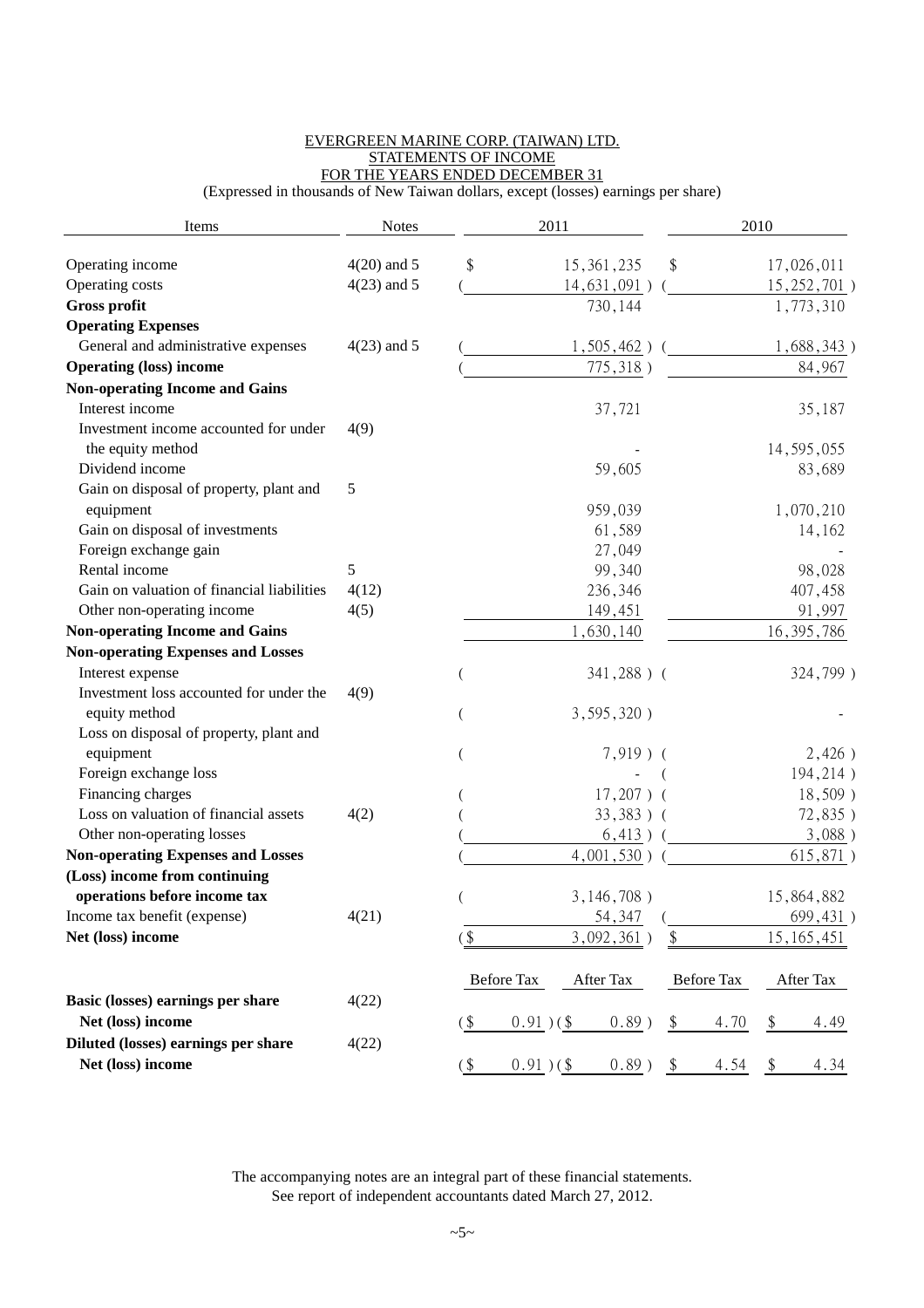#### EVERGREEN MARINE CORP. (TAIWAN) LTD. STATEMENTS OF CHANGES IN STOCKHOLDERS' EQUITY FOR THE YEARS ENDED DECEMBER 31, 2011 AND 2010 (Expressed in thousands of New Taiwan dollars, except as otherwise indicated)

|                                                                                                                      |                             |                         |               | <b>Retained Earnings</b> |                           |                           |                                          |              |                              |      |                                                        |              |
|----------------------------------------------------------------------------------------------------------------------|-----------------------------|-------------------------|---------------|--------------------------|---------------------------|---------------------------|------------------------------------------|--------------|------------------------------|------|--------------------------------------------------------|--------------|
|                                                                                                                      | Common stock                | <b>Capital Reserves</b> | Legal reserve | Special reserve          | Undistributed<br>earnings |                           | Cumulative<br>translation<br>adjustments |              | Unrecognized<br>pension cost |      | Unrealized gain or<br>loss on financial<br>instruments | Total        |
| <b>Year 2010</b>                                                                                                     |                             |                         |               |                          |                           |                           |                                          |              |                              |      |                                                        |              |
| Balance at January 1, 2010                                                                                           | 30.625.992<br><sup>\$</sup> | 6,675,194               | 7,586,240     | 957,344                  | 8, 242, 423               | -\$                       | 640, 363                                 | <sup>6</sup> | $483.688$ )                  | - \$ | 207,729                                                | 54, 451, 597 |
| Conversion of convertible bonds into common stock                                                                    | 622,403                     | 655,621                 |               |                          |                           |                           |                                          |              |                              |      |                                                        | 1,278,024    |
| Stock warrants of convertible bonds                                                                                  | ٠                           | 127,826)                |               |                          |                           |                           |                                          |              |                              |      |                                                        | 127,826)     |
| Adjustments on retained earnings due to changes in investees'<br>capital surplus based on percentage of shareholding |                             |                         |               |                          |                           |                           | $1,075,152$ )                            |              | 68,319)                      |      | 711,600                                                | 431,870)     |
| Translation adjustments arising from investees' financial<br>statements denominated in foreign currencies            |                             |                         |               |                          |                           |                           | 4,620,888                                |              |                              |      |                                                        | 4,620,888    |
| Unrecognized pension cost                                                                                            |                             |                         |               |                          |                           |                           |                                          |              | 155,764)                     |      |                                                        | 155,764)     |
| Unrealized gain on available-for-sale financial assets                                                               |                             |                         |               |                          |                           |                           |                                          |              |                              |      | 264,796                                                | 264,796      |
| Net income of 2010                                                                                                   |                             |                         |               |                          | 15, 165, 451              |                           |                                          |              |                              |      |                                                        | 15, 165, 451 |
| Balance at December 31, 2010                                                                                         | 31, 248, 395                | 7,202,990               | 7,586,240     | 957,344                  | 23, 407, 874              |                           | 5,055,677                                | $($ \$       | 707,771                      |      | 1,184,125                                              | 65,823,520   |
| <b>Year 2011</b>                                                                                                     |                             |                         |               |                          |                           |                           |                                          |              |                              |      |                                                        |              |
| Balance at January 1, 2011                                                                                           | 31, 248, 395<br>\$          | 7,202,990               | 7,586,240     | 957,344                  | 23,407,874                | $\left( \text{S} \right)$ | $5,055,677$ )                            | - 6          | 707,771)                     |      | 1,184,125                                              | 65,823,520   |
| Appropriation of 2010 earnings (Note)                                                                                |                             |                         |               |                          |                           |                           |                                          |              |                              |      |                                                        |              |
| Legal reserve                                                                                                        |                             |                         | 1,516,545     |                          | $1,516,545$ )             |                           |                                          |              |                              |      |                                                        |              |
| Special reserve                                                                                                      |                             |                         |               | 3,621,980                | $3,621,980$ )             |                           |                                          |              |                              |      |                                                        |              |
| Stock dividends                                                                                                      | 3,157,544                   |                         |               |                          | $3, 157, 544$ )           |                           |                                          |              |                              |      |                                                        |              |
| Cash dividends                                                                                                       |                             |                         |               |                          | 3, 157, 544)              |                           |                                          |              |                              |      |                                                        | 3,157,544)   |
| Conversion of convertible bonds into common stock                                                                    | 328,642                     | 349,337                 |               |                          |                           |                           |                                          |              |                              |      | $\overline{\phantom{a}}$                               | 677,979      |
| Stock warrants of convertible bonds                                                                                  | ٠                           | $67,494$ )              |               |                          |                           |                           |                                          |              |                              |      | $\overline{\phantom{a}}$                               | $67,494$ )   |
| Adjustments on retained earnings due to changes in investees'<br>capital surplus based on percentage of shareholding | ٠                           | $4,441$ )               |               |                          | 123                       |                           | 318,021                                  |              | $212,794$ )                  |      | $539,536$ ) (                                          | 438,627)     |
| Translation adjustments arising from investees' financial<br>statements denominated in foreign currencies            |                             |                         |               |                          |                           |                           | 2,081,603                                |              | $\overline{\phantom{a}}$     |      |                                                        | 2,081,603    |
| Unrecognized pension cost                                                                                            |                             |                         |               |                          |                           |                           |                                          |              | 309,394)                     |      |                                                        | 309,394)     |
| Unrealized gain on available-for-sale financial assets                                                               |                             |                         |               |                          |                           |                           |                                          |              |                              |      | 351,856) (                                             | 351,856)     |
| Net loss of 2011                                                                                                     |                             |                         |               |                          | 3,092,361                 |                           |                                          |              |                              |      |                                                        | 3,092,361    |
| Balance at December 31, 2011                                                                                         | 34,734,581                  | 7,480,392               | 9,102,785     | 4,579,324                | 8,862,023                 |                           | 2,656,053                                | $($ \$       | 1,229,959)                   |      | 292,733                                                | 61, 165, 826 |

Note: Directors' and supervisors' remuneration of \$55,000 and employees' bonuses of \$40,000 have been deducted from the statement of income.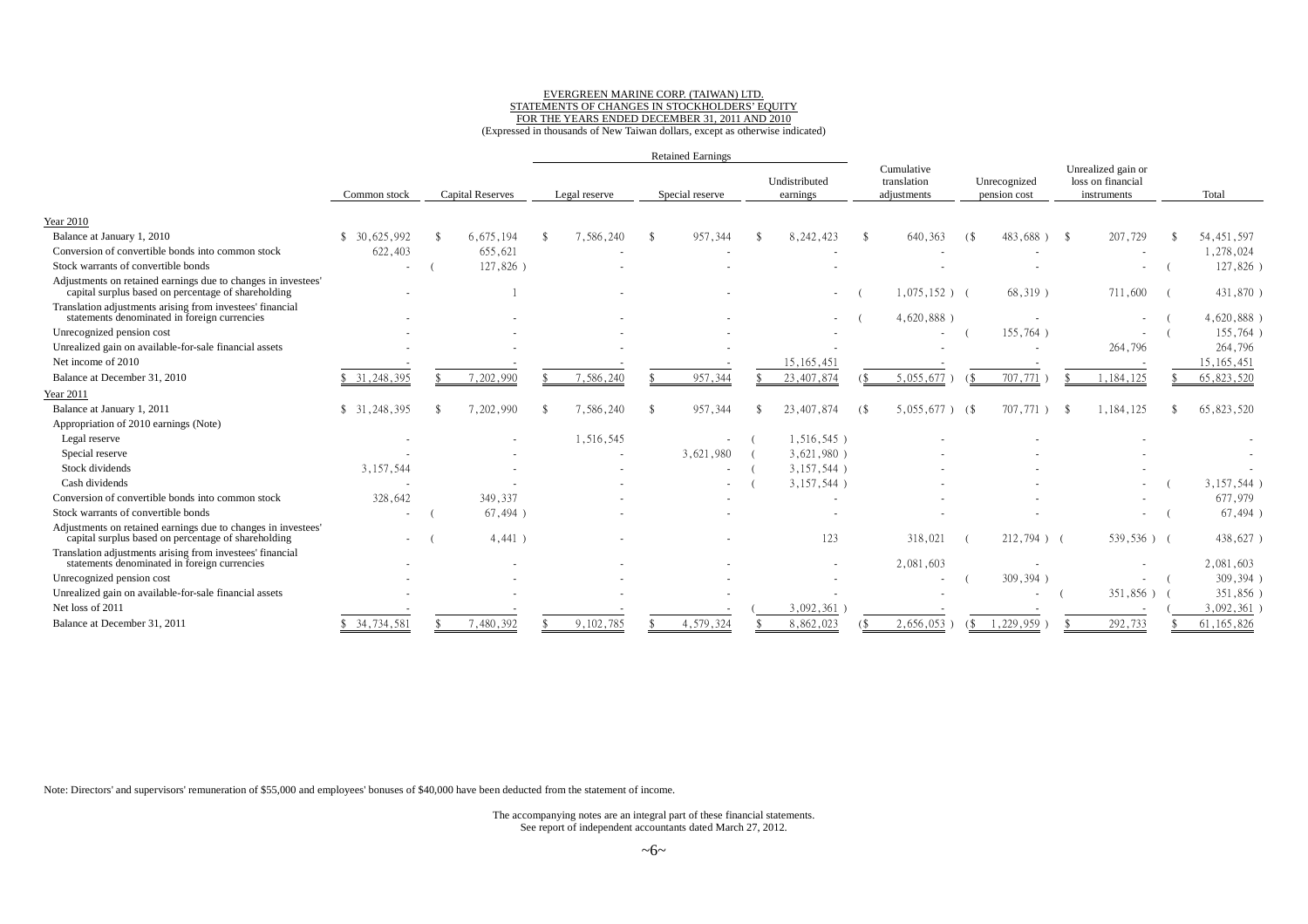#### EVERGREEN MARINE CORP. (TAIWAN) LTD. STATEMENTS OF CASH FLOWS FOR THE YEARS ENDED DECEMBER 31

(Expressed in thousands of New Taiwan dollars, except as otherwise indicated)

|                                                                |          | 2011        | 2010                                    |
|----------------------------------------------------------------|----------|-------------|-----------------------------------------|
| CASH FLOWS FROM OPERATING ACTIVITIES                           |          |             |                                         |
| Net (loss) income                                              | $($ \$   | 3,092,361)  | $\sqrt[6]{\frac{1}{2}}$<br>15, 165, 451 |
| Adjustments to reconcile net income to net cash provided by    |          |             |                                         |
| operating activities                                           |          |             |                                         |
| Depreciation                                                   |          | 1,559,320   | 1,616,004                               |
| Amortization                                                   |          | 13,555      | 23,399                                  |
| Reclassification of depreciation of loading and unloading      |          |             |                                         |
| equipment to operating costs and others                        |          | 248,744     | 276,743                                 |
| Reclassification of amortization of deferred charges to others |          | 43,029      | 54,195                                  |
| Net gain on disposal of property, plant and equipment          |          | 951,120) (  | $1,067,784$ )                           |
| (Less than) excess of equity-accounted investment (gain)/loss  |          |             |                                         |
| over cash dividends                                            |          | 4,500,822   | 14, 361, 424)                           |
| Realized income from capital reduction of financial assets     |          |             |                                         |
| carried at cost                                                | $\left($ | $61,631)$ ( | 6,828)                                  |
| Amortization of bond discounts                                 |          | 190,021     | 210,914                                 |
| Gain on disposal of available-for-sale financial assets        |          | $42,500$ )  |                                         |
| Changes in assets and liabilities                              |          |             |                                         |
| Financial assets and liabilities at fair value through profit  |          |             |                                         |
| or loss                                                        | (        | 535,113)    | 1,346,892                               |
| Notes and accounts receivable                                  |          | 35,913      | 144,684)<br>$\left($                    |
| Other receivables                                              |          | 215,445)    | 525,667                                 |
| Other financial assets                                         |          | 158,383     | 80,525                                  |
| Ship fuel                                                      |          | 38,884)     | 74,002                                  |
| Prepaid expenses and prepayments                               |          | 1,590)      | 28,497                                  |
| Restricted assets                                              |          | 153,961     | 28,877)<br>(                            |
| Agent accounts                                                 |          | 239,951)    | 338,758                                 |
| Agency reciprocal accounts                                     |          | 533,395) (  | 506,630)                                |
| Other current assets                                           |          | 1,154)      | 47,529                                  |
| Refundable deposits                                            |          | 3,621)      | 117                                     |
| Notes and accounts payable                                     |          | 581,805     | 315,243                                 |
| Income tax payable                                             |          | 29,698      |                                         |
| Accrued expenses                                               |          | 365,353     | 72,075)<br>$\left($                     |
| Other payables                                                 |          | 118,864)    | 105,653                                 |
| Receipts in advance                                            |          | $1,569$ )   | 2,568                                   |
| Other current liabilities                                      |          | 9,528)      | 11,676                                  |
| Accrued pension liabilities                                    |          | 56,133      | 81,000                                  |
| Deferred income tax assets / liabilities                       |          | 111,224)    | 699,330                                 |
| Net cash provided by operating activities                      |          | 1,978,787   | 4,815,861                               |

(Continued)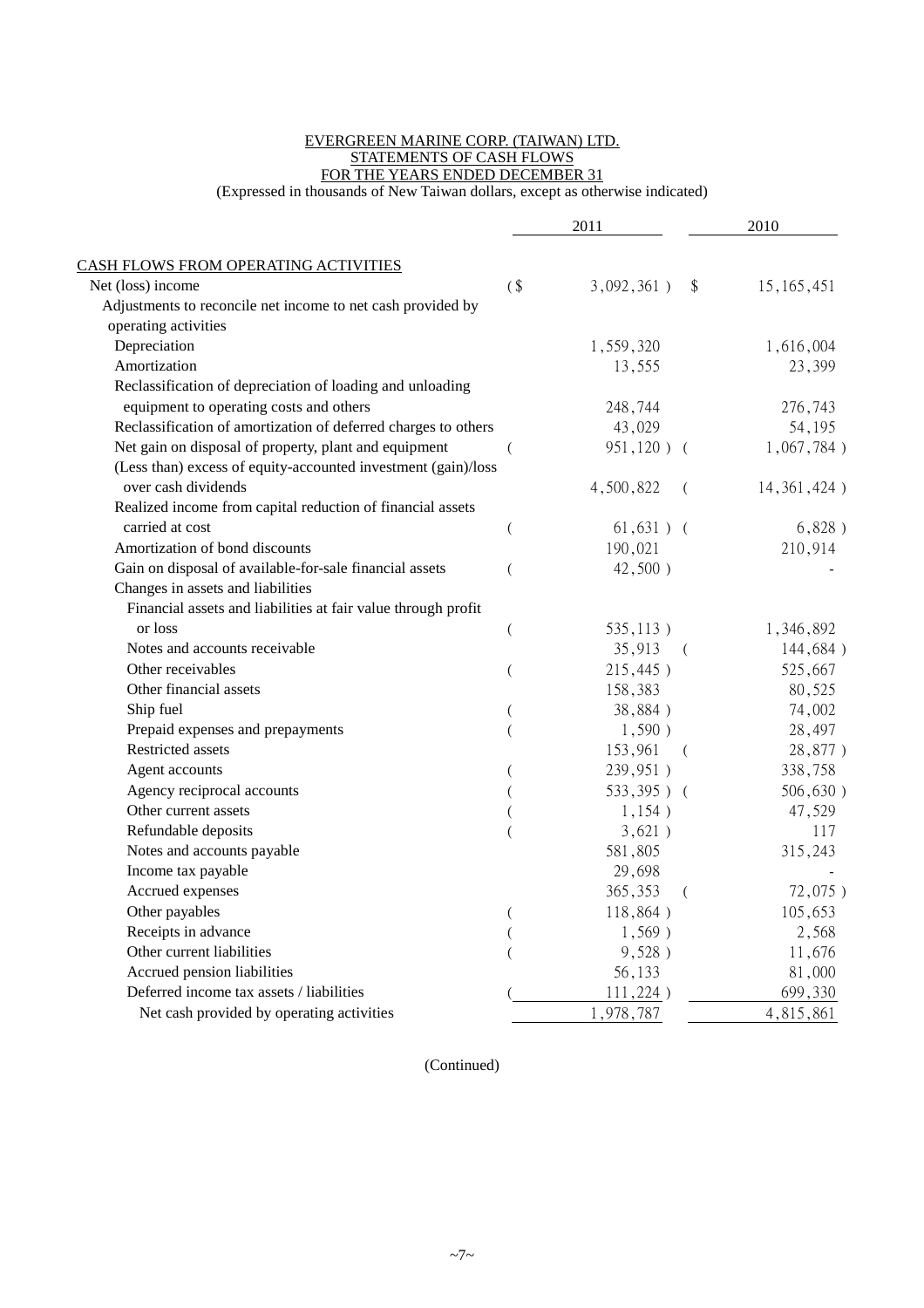#### EVERGREEN MARINE CORP. (TAIWAN) LTD. STATEMENTS OF CASH FLOWS FOR THE YEARS ENDED DECEMBER 31

(Expressed in thousands of New Taiwan dollars, except as otherwise indicated)

|                                                                     |               | 2011            |                   | 2010          |
|---------------------------------------------------------------------|---------------|-----------------|-------------------|---------------|
| CASH FLOWS FROM INVESTING ACTIVITIES                                |               |                 |                   |               |
| Financial assets and liabilities at fair value through profit       |               |                 |                   |               |
| or loss                                                             | $($ \$        | 343,479) (\$    |                   | 554,195)      |
| Acquisition of held-to-maturity financial assets                    |               |                 |                   | 470,000)      |
| Proceeds from disposal of held-to-maturity financial assets         |               |                 |                   | 460,000       |
| Proceeds from disposal of available-for-sale financial assets - non |               |                 |                   |               |
| current                                                             |               | 44,849          |                   |               |
| Proceeds from capital reduction of financial assets carried at cost |               | 62,107          |                   | 196,674       |
| Acquisition of long-term equity investments accounted for under     |               |                 |                   |               |
| the equity method                                                   |               | 2,873)          |                   |               |
| Acquisition of property, plant and equipment                        |               | $6,446,569$ ) ( |                   | $2,523,607$ ) |
| Proceeds from disposal of property, plant and equipment             |               | 1,956,321       |                   | 1,176,619     |
| Increase in deferred expenses                                       |               | 35,064)         |                   | 22,977)       |
| Net cash used in investing activities                               |               | 4,764,708)      |                   | 1,737,486)    |
| CASH FLOWS FROM FINANCING ACTIVITIES                                |               |                 |                   |               |
| (Decrease) increase in short-term loans                             |               | $2,603,172$ )   |                   | 441,015       |
| Decrease in short-term bills payable                                |               |                 |                   | 99,959)       |
| Increase (decrease) in long-term loans                              |               | 10,735,397      |                   | 2,019,405)    |
| Increase in guarantee deposits received                             |               |                 |                   | 24            |
| Distribution of cash dividends                                      |               | 3,157,544)      |                   |               |
| Net cash provided by (used in) financing activities                 |               | 4,974,681       |                   | 1,678,325)    |
| Increase in cash and cash equivalents                               |               | 2,188,760       |                   | 1,400,050     |
| Cash and cash equivalents at beginning of year                      |               | 3, 481, 722     |                   | 2,081,672     |
| Cash and cash equivalents at end of year                            | \$            | 5,670,482       | \$                | 3,481,722     |
| SUPPLEMENTAL INFORMATION OF CASH FLOW                               |               |                 |                   |               |
| <b>INFORMATION</b>                                                  |               |                 |                   |               |
| Interest paid                                                       | \$            | 207,353         | \$                | 133,992       |
| Less: Interest capitalized                                          |               | 45,572)         |                   | $7,000$ )     |
| Interest paid, excluding interest capitalized                       | \$            | 161,781         | \$                | 126,992       |
| Income tax paid                                                     | $\$\,$        | 2,510           | $\boldsymbol{\$}$ | 2,404         |
| FINANCING ACTIVITIES NOT AFFECTING CASH FLOWS                       |               |                 |                   |               |
| Long-term liabilities due within one year                           | $\frac{1}{2}$ | 4,459,233       | \$                | 4,891,791     |
| Conversion of convertible bonds into common stock                   | \$            | 658,600         | \$                | 1,247,300     |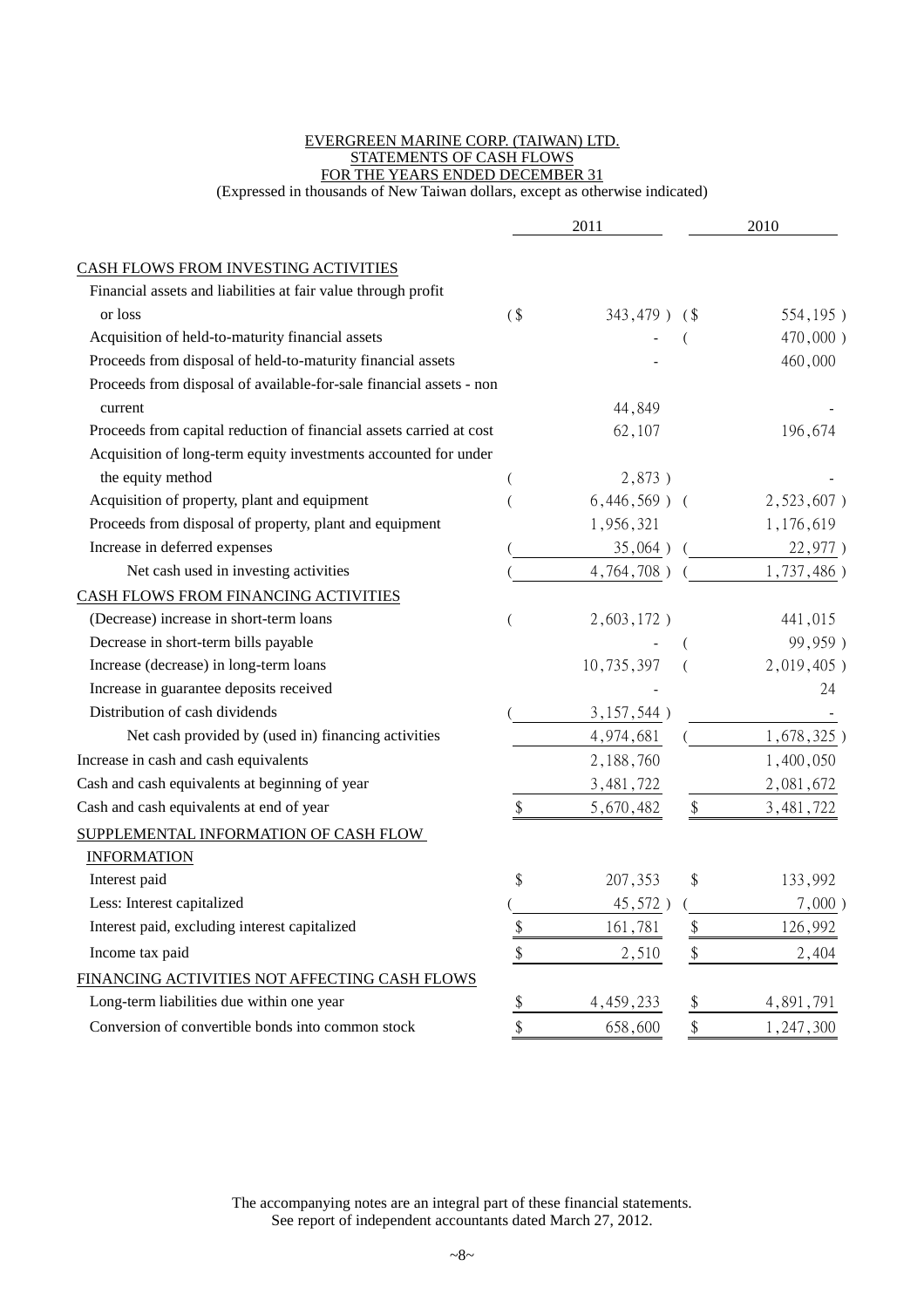### EVERGREEN MARINE CORP. (TAIWAN) LTD. NOTES TO THE FINANCIAL STATEMENTS DECEMBER 31, 2011 AND 2010 (Expressed in thousands of New Taiwan Dollars, except as otherwise indicated)

# 1. HISTORY AND ORGANIZATION

Established on September 25, 1968, Evergreen Marine Corporation (the "Company") is mainly engaged in domestic and international marine transportation, shipping agency services, and the distribution of containers. The Company was approved by the Securities and Futures Commission (SFC), Ministry of Finance (MOF) (currently known as the Securities and Futures Bureau (SFB), Financial Supervisory Commission, Executive Yuan) to be a public company on November 2, 1982 and was further approved by the SFC to be a listed company on July 6, 1987. The Company's shares have been publicly traded on the Taiwan Stock Exchange since September 21, 1987. The Company had 1,230 employees as of December 31, 2011.

# 2. SUMMARY OF SIGNIFICANT ACCOUNTING POLICIES

The accompanying financial statements are prepared in conformity with the "Rules Governing preparation of Financial Statements by Securities Issuers", and accounting principles generally accepted in the Republic of China. The Company's significant accounting polices are summarized below:

(1) Translation of financial statements of foreign subsidiaries

Assets and liabilities of foreign subsidiaries are translated into New Taiwan dollars using the exchange rates at the balance sheet date. Equity accounts are translated at historical rates except for beginning retained earnings, which are carried forward from prior year's balance. Dividends are translated at the rates prevailing at the date of declaration. Profit and loss accounts are translated at weighted-average rates of the year. The resulting translation differences are included in "cumulative translation adjustments" under stockholders' equity.

- (2) Foreign currency transactions
	- A.Transactions denominated in foreign currencies are translated into New Taiwan Dollars and their functional currencies at the spot exchange rates prevailing at the transaction dates. Exchange gains or losses due to the difference between the exchange rate on the transaction date and the exchange rate on the date of actual receipt and payment are recognized in current year's profit or loss.
	- B.Monetary assets and liabilities denominated in foreign currencies are translated at the spot exchange rates prevailing at the balance sheet date. Exchange gains or losses are recognized in profit or loss.
	- C.When a gain or loss on a non-monetary item is recognized directly in equity, any exchange component of that gain or loss shall be recognized directly in equity. Conversely, when a gain or loss on a non-monetary item is recognized in profit or loss, any exchange component of that gain or loss shall be recognized in profit or loss. However, non-monetary items that are measured on a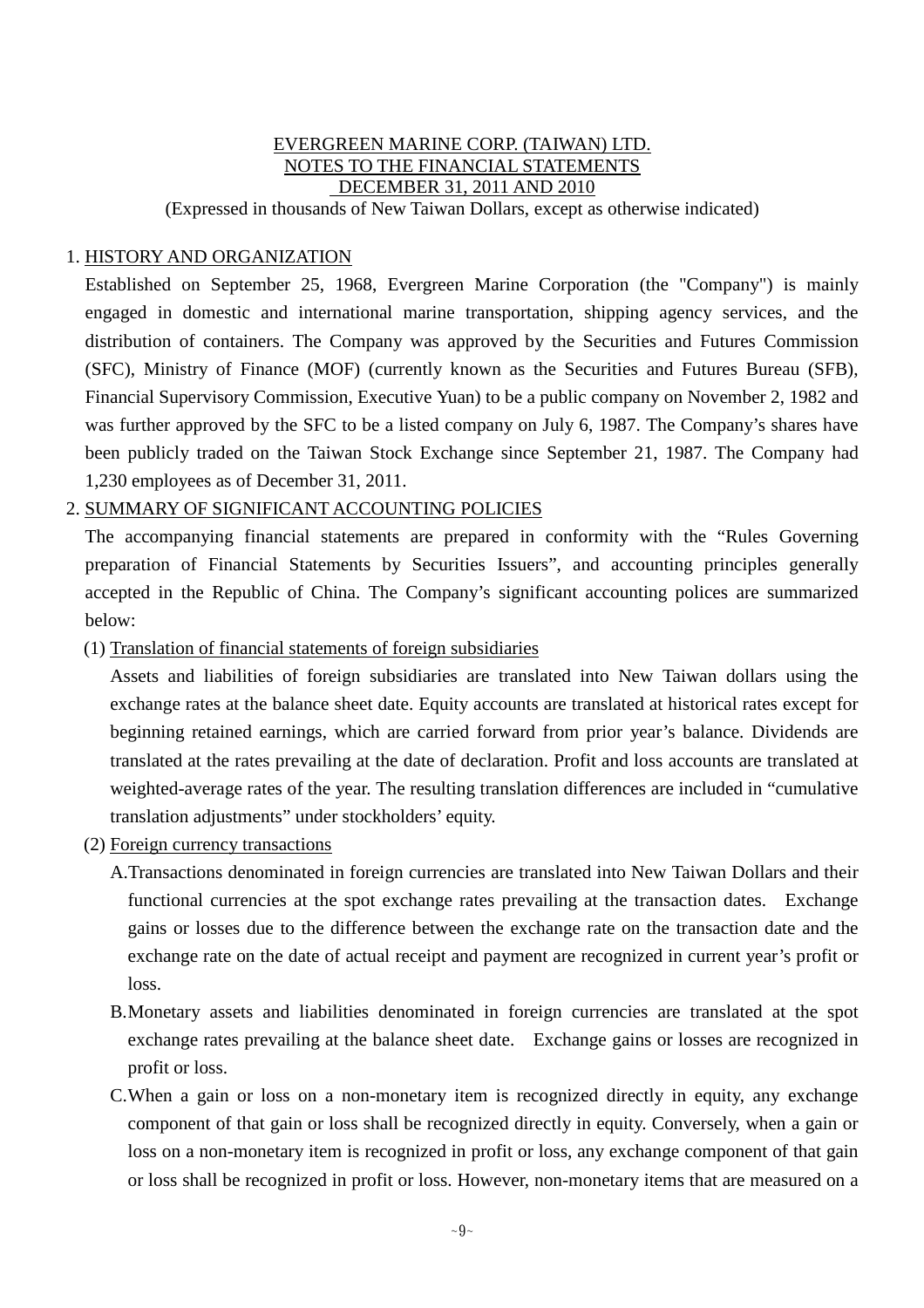historical cost basis are translated using the exchange rate at the date of the transaction.

- (3) Classification of current and non-current assets and liabilities
	- A.Assets that meet one of the following criteria are classified as current assets; otherwise they are classified as non-current assets:
		- a) Assets arising from operating activities that are expected to be realized or consumed, or are intended to be sold within the normal operating cycle;
		- b) Assets held mainly for trading purposes;
		- c) Assets that are expected to be realized within twelve months from the balance sheet date;
		- d) Cash and cash equivalents, excluding restricted cash and cash equivalents and those that are to be exchanged or used to pay off liabilities more than twelve months after the balance sheet date.
	- B.Liabilities that meet one of the following criteria are classified as current liabilities; otherwise they are classified as non-current liabilities:
		- a) Liabilities arising from operating activities that are expected to be paid off within the normal operating cycle;
		- b) Liabilities arising mainly from trading activities;
		- c) Liabilities that are to be paid off within twelve months from the balance sheet date;
		- d)Liabilities for which the repayment date cannot be extended unconditionally to more than twelve months after the balance sheet date.
- (4) Cash and cash equivalents

Cash and cash equivalents include cash on hand and in banks and other short-term highly liquid investments which are readily convertible to known amount of cash and which are subject to insignificant risk of changes in value resulting from fluctuations in interest rates.

The Company's statement of cash flow is prepared on the basis of cash and cash equivalents.

#### (5) Financial assets and financial liabilities at fair value through profit or loss - current

- A.Equity financial instruments are recognized and derecognized using trade date accounting; whereas debt, beneficiary certificate, and derivative financial instruments are recognized and derecognized using settlement date accounting. These instruments are initially recognized at their fair values.
- B.These financial instruments are subsequently remeasured and stated at fair value, and the gain or loss is recognized in profit or loss. The fair value of listed stocks and OTC stocks and closed-end mutual funds is based on latest quoted fair prices of the accounting period. The fair value of open-end and balanced mutual funds is based on the net asset value at the balance sheet date.
- C.When a derivative is an ineffective hedging instrument, it is initially recognized at fair value on the date a derivative contract is entered into and is subsequently remeasured at its fair value. If a derivative is a non-option derivative, the fair value initially recognized is zero.
- D.For call options, put options and conversion rights without character of equity, which are embedded in bonds payable, please refer to Note 2 (15).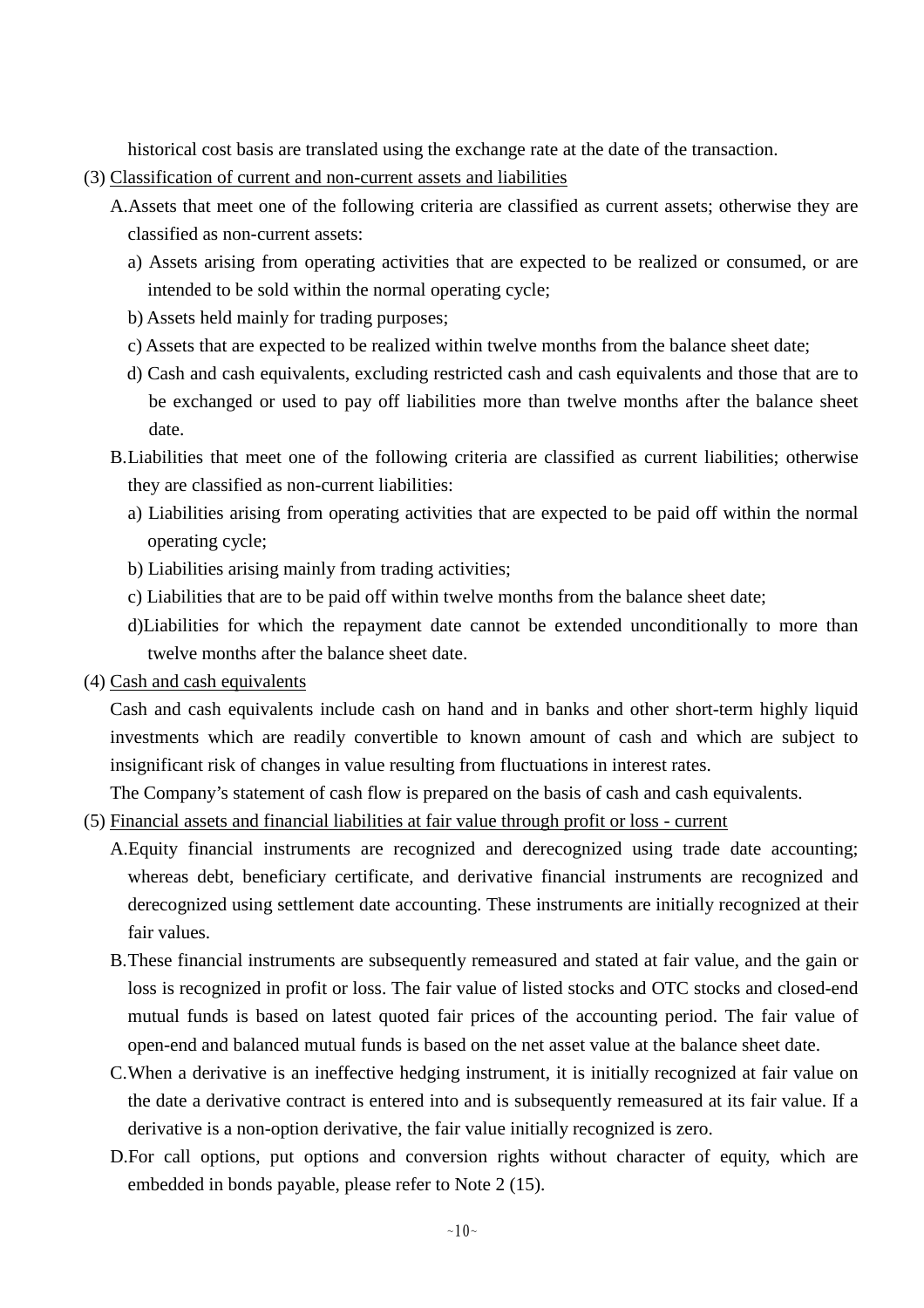- E.Financial assets and financial liabilities designated as at fair value through profit or loss at inception are those that conform to one of the following conditions:
	- a)Hybrid products.
	- b)As a result of the designation, measurement and recognition inconsistency could be decreased significantly or eliminated.
	- c)The financial products are managed under the method of risk management and investment strategy management established by the Company and performance of the product is assessed using fair value.
- (6) Available-for-sale financial assets
	- A.Equity financial instruments are recognized and derecognized using trade date accounting. These instruments are initially recognized at their fair values plus transaction costs that are directly attributable to the acquisition.
	- B.The financial assets are remeasured and stated at fair value, and the gain or loss is recognized in equity, until the financial asset is derecognized, at which time the cumulative gain or loss previously recognized in equity shall be recognized in profit or loss. The fair value of listed stocks and OTC stocks and closed-end mutual funds are based on latest quoted fair prices of the accounting period. The fair values of open-end and balanced mutual funds are based on the net asset value at the balance sheet date.
	- C.If there is any objective evidence that the financial asset is impaired, the cumulative loss that has been recognized directly in equity shall be transferred from equity to profit or loss. When the fair value of an equity instrument subsequently increases, impairment losses recognized previously in profit or loss shall not be reversed. When the fair value of a debt instrument subsequently increases and the increase can be objectively related to an event occurring after the impairment loss was recognized in profit or loss, the impairment loss shall be reversed to the extent of the loss recognized in profit or loss.
- (7) Held-to-maturity financial assets
	- A.Held-to-maturity financial asset is recognized or derecognized using trade date accounting and is stated initially, at its fair value plus transaction costs that are directly attributable to the acquisition of the financial asset.
	- B.The financial assets are carried at amortized cost.
	- C.If there is any objective evidence that the financial asset is impaired, the impairment loss is recognized in profit or loss. If the fair value of the financial asset subsequently increases and the increase can be objectively related to an event occurring after the impairment loss was recognized in profit or loss, the impairment loss shall be reversed to the extent of the loss previously recognized in profit or loss. The book value after such reversal should not exceed the amortized had no impairment loss been recognized.
- (8) Financial assets at cost

A.Financial assets and financial liabilities carried at cost are recognized or derecognized using trade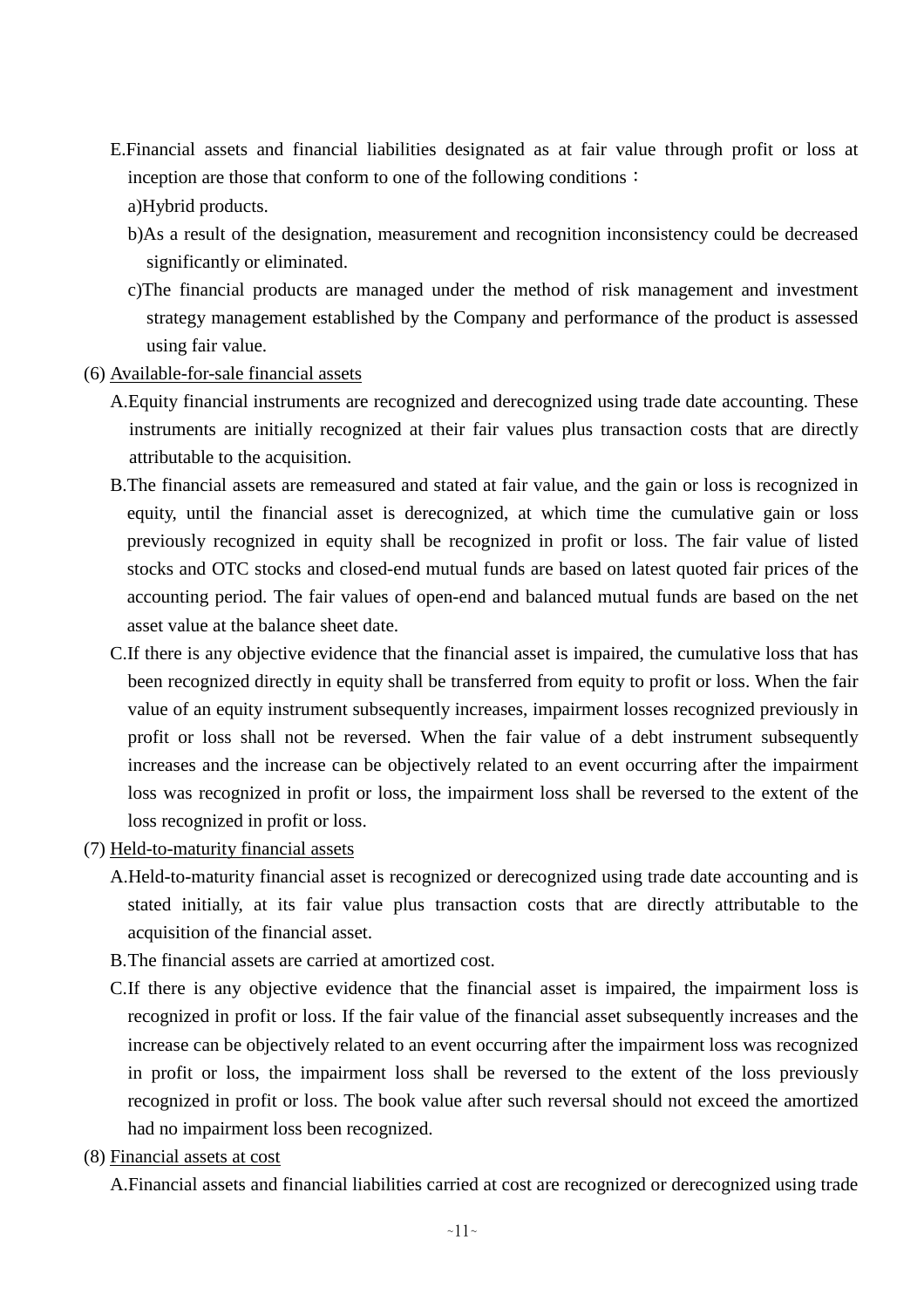date accounting and are stated initially at fair value plus transaction costs that are directly attributable to the acquisition of the financial asset.

- B.If there is any objective evidence that the financial asset is impaired, the impairment loss is recognized in profit or loss. Such impairment loss shall not be reversed when the fair value of the asset subsequently increases.
- (9) Notes and accounts receivable, other receivables
	- A.Notes and accounts receivable are claims resulting from the sale of goods or services. Receivables arising from transactions other than the sale of goods or services are classified as other receivables. Notes and accounts receivable and other receivables are recognized initially at fair value and subsequently measured at amortized cost using the effective interest method, less provision for impairment.
	- B.The Company assesses at each balance sheet date whether there is any objective evidence that a financial asset or a group of financial assets is impaired. If such evidence exists, a provision for impairment of financial asset is recognized. The amount of impairment loss is determined based on the difference between the asset's carrying amount and the present value of estimated future cash flows, discounted at the original effective interest rate. When the fair value of the asset subsequently increases and the increase can be objectively related to an event occurring after the impairment loss was recognized in profit or loss, the impairment loss shall be reversed to the extent of the loss previously recognized in profit or loss. Such recovery of impairment loss shall not result to the asset's carrying amount greater than its amortized cost where no impairment loss was recognized. Subsequent recoveries of amounts previously written off are recognized in profit or loss.
- (10) Ship fuel

Ship fuel is physically measured by the crew of each ship and reported back to the Head Office through telegraph for recording purposes at balance sheet date. Valuation of ship fuel is based on FIFO by the exchange rate prevailing at the balance sheet date.

- (11) Long-term equity investments accounted for under the equity method
	- A.Long-term equity investments in which the Company holds more than 20% of the investee company's voting shares or has significant influence on the investee's operational decisions are accounted for under the equity method. Effective January 1, 2006, the excess of the initial investment cost over the acquired net asset value of the investee attributable to goodwill is no longer amortized. Retrospective adjustment of the amount of goodwill amortized in previous year is not required. The excess of acquired net asset value of investee over the initial investment cost is allocated proportionately and applied as a reduction to the book values of identifiable non-current assets, and any remaining amount of such excess after this allocation is credited to extraordinary gains. Negative goodwill, created before December 31, 2005, should still be amortized.
	- B.Exchange differences arising from translation of financial statements of overseas investee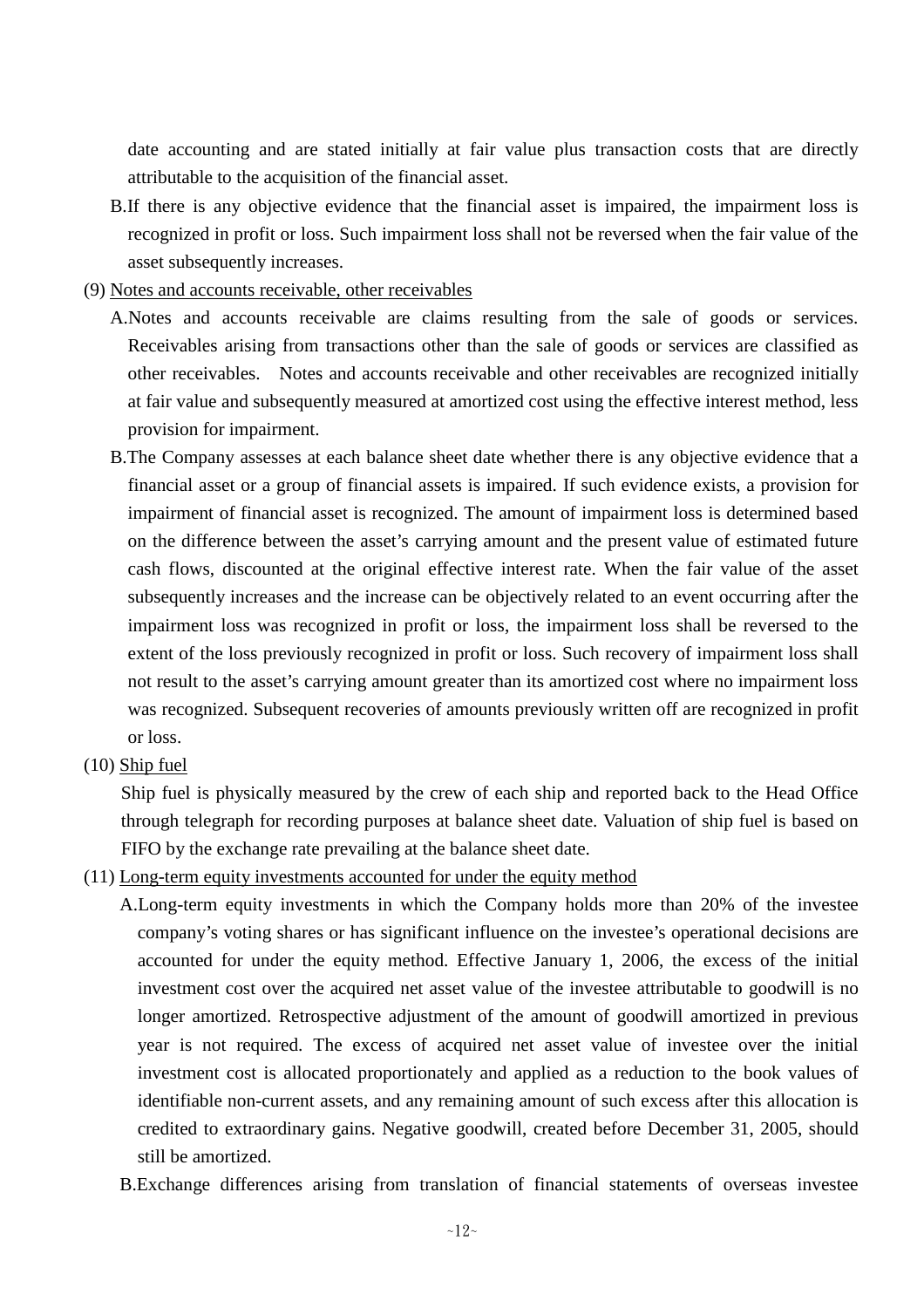companies accounted for under the equity method are recorded as "cumulative translation adjustments" under stockholders' equity.

- (12) Property, plant and equipment
	- A.Property, plant and equipment are stated at cost. Interests incurred on the loans used to bring the assets to the condition and location necessary for their intended uses are capitalized.
	- B.Depreciation is provided under the straight-line method based on the assets' estimated economic service lives. Salvage value of the fully depreciated assets that are still in use is depreciated based on the re-estimated economic service lives.
	- C.Major improvements and renewals are capitalized and depreciated accordingly. Maintenance and repairs are expensed as incurred.
- (13) Deferred charges

Deferred expenses refer to the expenses incurred for dock and wharf equipment, computer software and cable installation. The expenses incurred for dock and wharf equipment are amortized on a straight-line basis over the lease period and the other deferred expenses are amortized over 3 years.

(14) Impairment of non-financial assets

The Company recognizes impairment loss when there is indication that the recoverable amount of an asset is less than its carrying amount. The recoverable amount is the higher of the fair value less costs to sell and value in use. When the impairment no longer exists, the impairment loss recognized in prior years shall be recovered.

# (15) Corporate bonds payable

- A.For the bonds payable issued after January 1, 2006, in which call option, put option and conversion rights are embedded, the issuer of a financial instrument shall classify the instrument, or its component parts, on initial recognition as a financial liability, a financial asset or an equity instrument in accordance with the substance of the contractual arrangement and the definitions of a financial liability, a financial asset and an equity instrument. These bonds are accounted for as follows:
	- (a) The difference between the issue price and face value of corporate bonds is accounted for as premium or discount which is required to be amortized over the period from the date of issuance to maturity date using the interest method and is recorded as "interest expense".
	- (b) The value of any derivative features (such as a call option and put option) embedded in the compound financial instrument is recognized as "financial assets or financial liabilities at fair value through profit or loss". These derivative features are subsequently remeasured and stated at fair value on each balance sheet date, and the gain or loss is recognized in "gain or loss on valuation of financial assets or financial liabilities". At the expiration date, if the fair value of common stock exceeds the exercise price of put option, the fair value of the put option is recognized as "paid-in capital"; however, if the fair value of common stock is lower than the exercise price, the fair value of the put option is recognized as "gain or loss".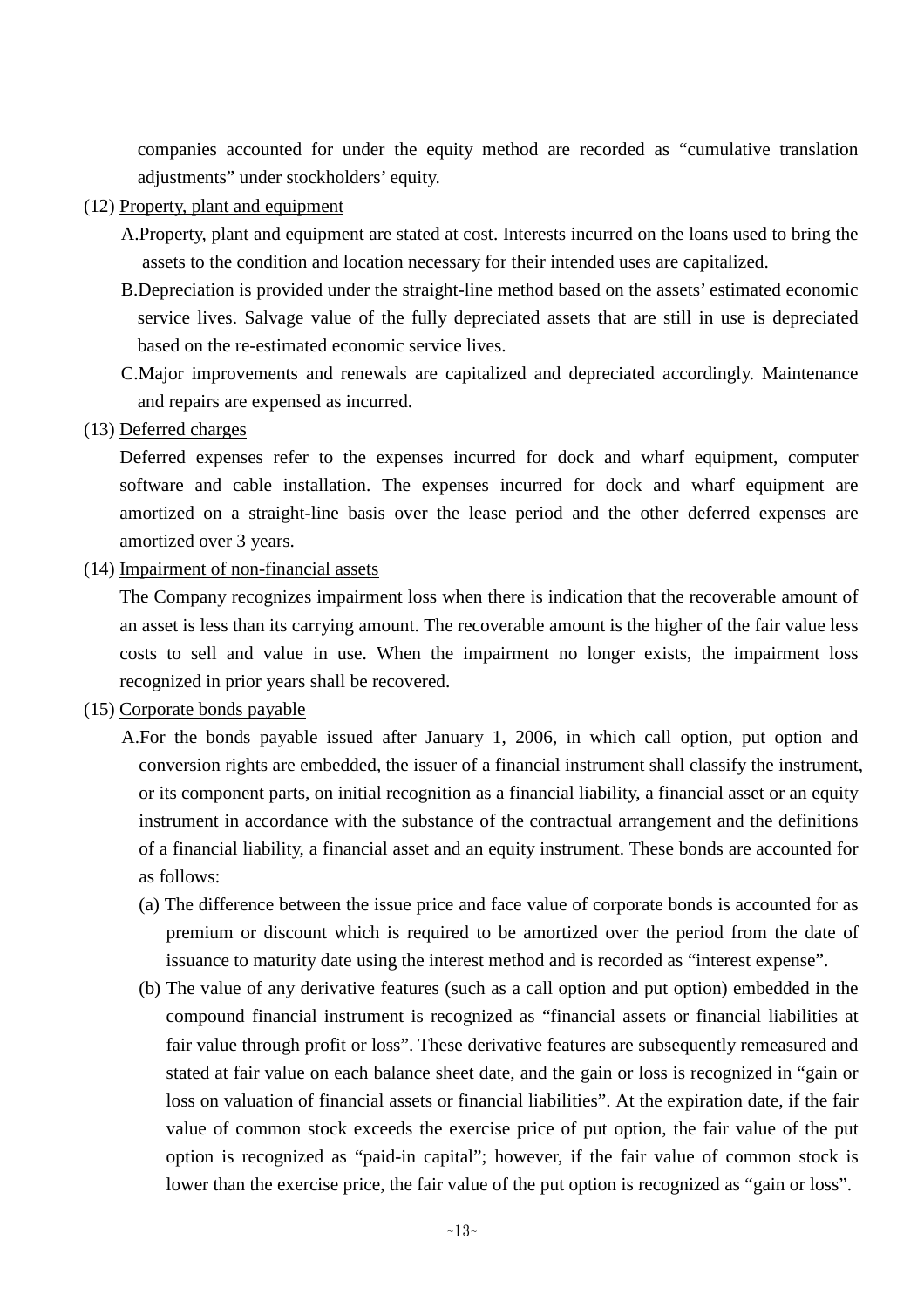- (c) A conversion option embedded in the bonds issued by the Company, which is convertible to an equity instrument, is recognized in "capital reserve from stock warrants". When a bondholder exercises his/her conversion rights, the liability component of the bonds (including corporate bonds and embedded derivatives) shall be revalued at fair value on the conversion date, and the resulting difference shall be recognized as "gain or loss" in the current period. The book value of the common stock issued due to the conversion shall be based on the adjusted book value of the above-mentioned liability component plus the book value of the stock warrants.
- (d) Costs incurred on issuance of convertible bonds are proportionally charged to the liabilities and equities of the underlying instruments based on initial recognition costs.
- B.If the bondholders have the right, within one year, to exercise the put option embedded in bonds, the Company should classify the bond under current liability. After the right expires, the corporate bonds unconverted or not exchanged should be reclassified under non-current liability.

(16) Pension

Under the defined benefit pension plan, net periodic pension costs are recognized in accordance with the actuarial calculations. Net periodic pension costs include service cost, interest cost, and expected return on plan assets, amortization of unrecognized net transition obligation and gains or losses on plan assets. Unrecognized net transition obligation is amortized on a straight-line basis over 15 years. Under the defined contribution pension plan, net periodic pension costs are recognized as incurred.

- (17) Income tax
	- A.Inter-period and intra-period income tax allocation methods are employed. Over or under provision of prior years' income tax liabilities is included in current year's income tax. When a change in the tax laws is enacted, the deferred tax liability or asset should be recomputed accordingly in the period of change. The difference between the new amount and the original amount, that is, the effect of changes in the deferred tax liability or asset, should be recognized as an adjustment to income tax expense (benefit) for income from continuing operations in the current period.
	- B.Investment tax credits arising from expenditures incurred on acquisitions of equipment or technology, research and development, employees' training, and equity investments are recognized in the year the related expenditures are incurred.
	- C.An additional 10% tax is levied on the unappropriated retained earnings and is recorded as income tax expense in the year the stockholders resolve to distribute the earnings.
- (18) Employees' bonuses and directors' and supervisors' remuneration

Effective January 1, 2008, pursuant to EITF96-052 of the Accounting Research and Development Foundation, R.O.C., dated March 16, 2007, "Accounting for Employees' Bonuses and Directors' and Supervisors' Remuneration", the costs of employees' bonuses and directors' and supervisors' remuneration are accounted for as expenses and liabilities, provided that such a recognition is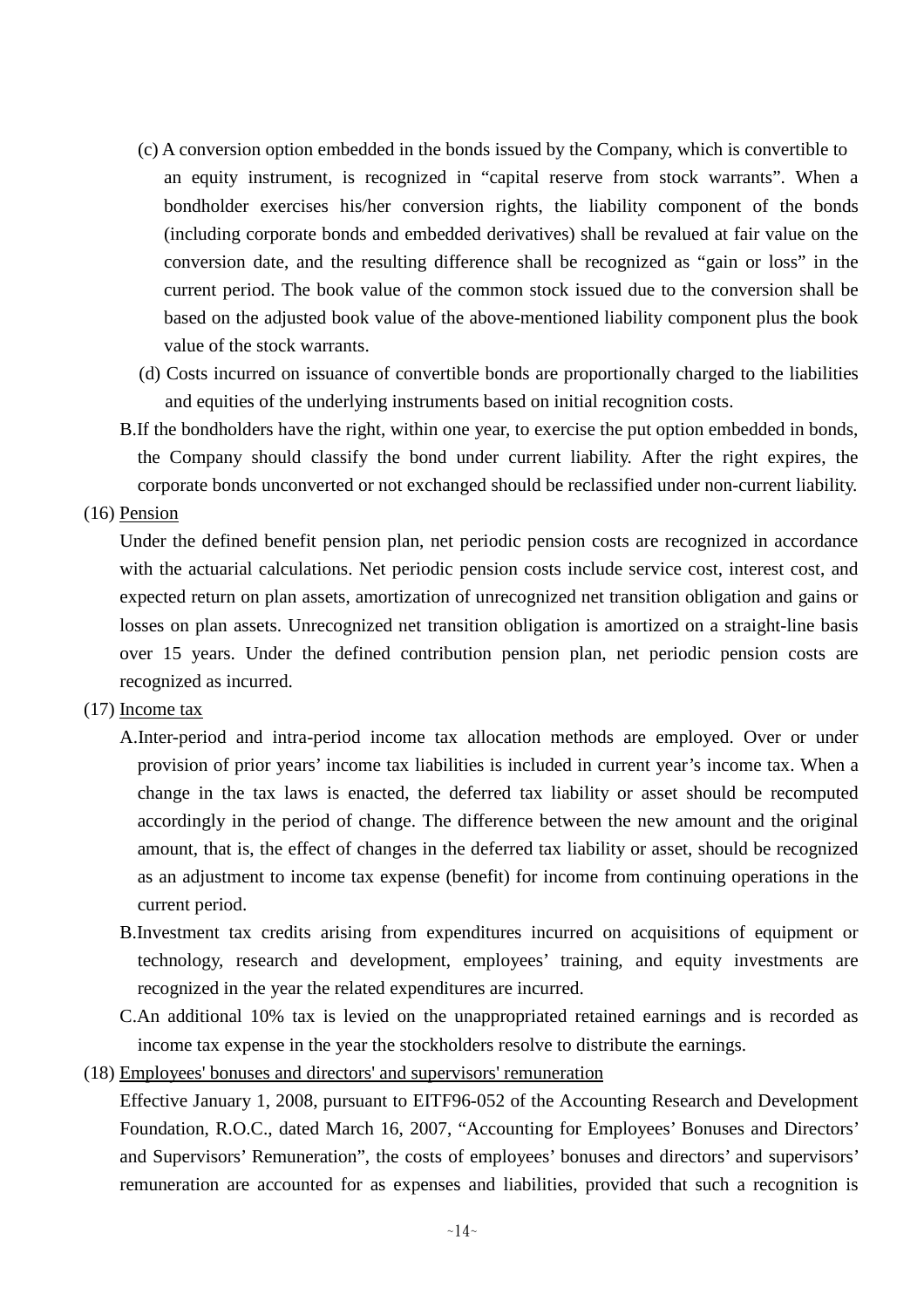required under legal or constructive obligation and those amounts can be estimated reasonably. However, if the accrued amounts for employees' bonuses and directors' and supervisors' remuneration are significantly different from the actual distributed amounts resolved by the stockholders at their annual stockholders' meeting subsequently, the differences shall be recognized as gain or loss in the following year. In addition, according to EITF97-127 of the Accounting Research and Development Foundation, R.O.C., dated March 31, 2008, "Criteria for Listed Companies in Calculating the Number of Shares of Employees' Stock Bonus", the Company calculates the number of shares of employees' stock bonus based on the closing price of the Company's common stock at the previous day of the stockholders' meeting held in the year following the financial reporting year, and after taking into account the effects of ex-rights and ex-dividends.

(19) Revenue, cost and expense recognition

Revenues are recognized when the earning process is substantially completed and are realized or realizable. Costs and expenses are recognized as incurred.

- (20) Use of estimates
	- A.The preparation of financial statements in conformity with generally accepted accounting principles requires management to make estimates and assumptions that affect the amounts of assets and liabilities and the disclosures of contingent assets and liabilities at the date of the financial statements and the amounts of revenues and expenses during the reporting period. Actual results could differ from those assumptions and estimates.
	- B.Accrued expenses are recorded at the amounts stated in the original supporting documents. Foreign port charges without supporting documents are estimated based on past records and period-end sailing schedules. Differences between the expenses actually incurred in the following year and the estimated accrued expenses are credited or charged to operating costs or expenses in the following year.
- (21) Operating segments
	- A.The information on operating segments is consistent with that of internal management reports provided to the chief operating decision-maker. The chief operating decision-maker is responsible for allocating resources and assessing performance of the operating segments.
	- B.In accordance with R.O.C. SFAS No. 41, "Operating Segments", segment information is disclosed in the consolidated financial statements rather than in the separate financial statements of the Company.

# 3. CHANGES IN ACCOUNTING PRINCIPLES

#### (1) Notes and accounts receivable, other receivables

Effective January 1, 2011, the Company adopted the amendments of R.O.C. SFAS No. 34, "Financial Instruments: Recognition and Measurement". The losses on impairment are incurred if there is objective evidence of impairment. This change in accounting principle had no effect on net loss and losses per share for the year ended December 31, 2011.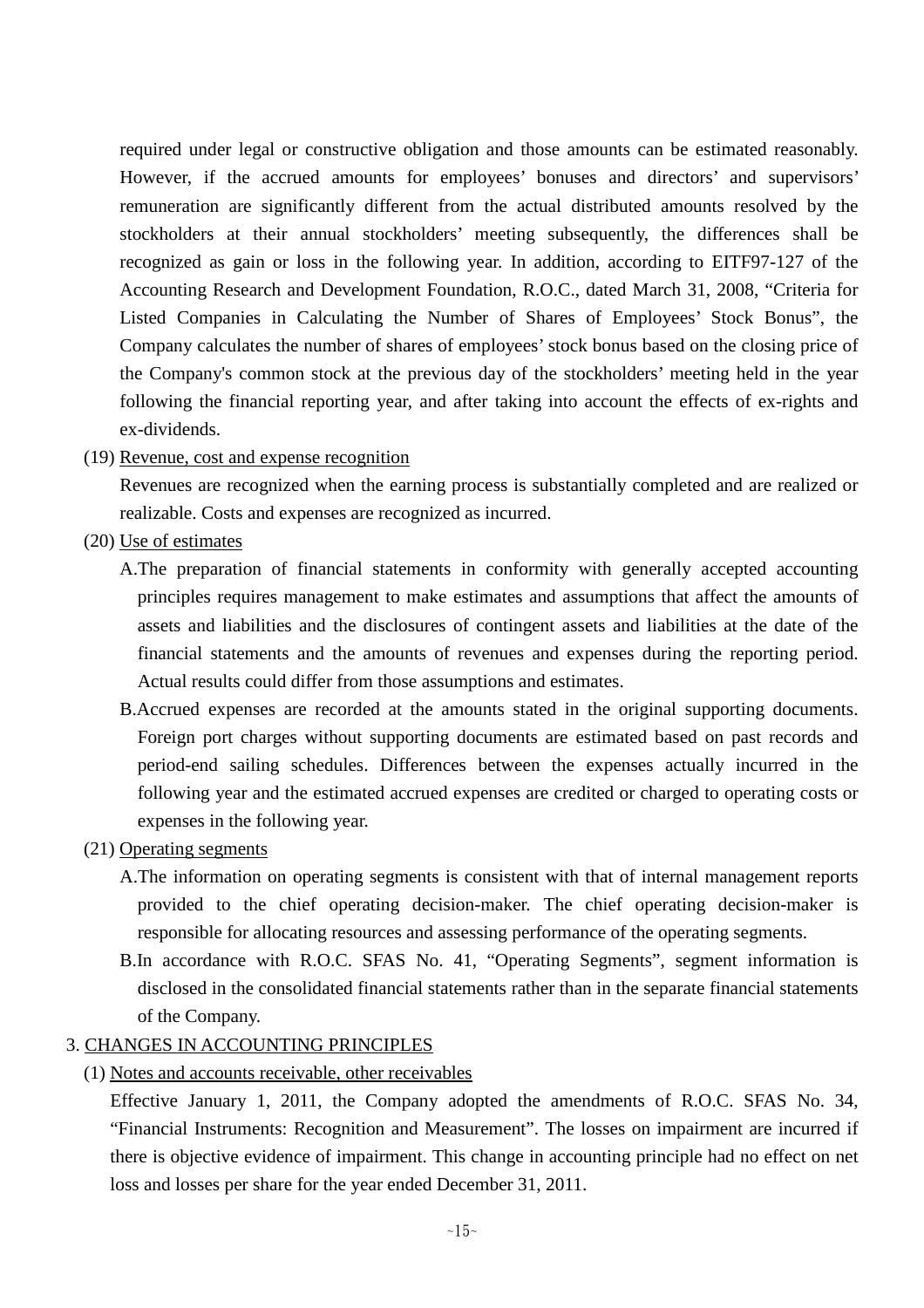# (2) Operating segments

Effective January 1, 2011, the Company adopted the newly issued R.O.C. SFAS No. 41, "Operating Segments" to replace the original R.O.C. SFAS No. 20, "Segment Reporting". In accordance with such standard, the Company re-prepared the segment information for 2010 upon the first adoption of R.O.C. SFAS No. 41. This change in accounting principle had no significant effect on net (loss) income and (losses) earnings per share for the years ended December 31, 2011 and 2010.

# 4. DETAILS OF SIGNIFICANT ACCOUNTS

(1) Cash and cash equivalents

|                                                                     |                           | December 31, 2011              |                           | December 31, 2010              |
|---------------------------------------------------------------------|---------------------------|--------------------------------|---------------------------|--------------------------------|
| Cash                                                                | \$                        | 5,639                          | \$                        | 4,569                          |
| Checking accounts                                                   |                           | 1,017,505                      |                           | 509,567                        |
| Demand deposits                                                     |                           | 760,072                        |                           | 925,411                        |
| Foreign currency deposits                                           |                           | 204,937                        |                           | 219,534                        |
| Time deposits (New Taiwan Dollars)                                  |                           | 3,065,000                      |                           | 981,521                        |
| Time deposits (Foreign currencies)                                  |                           | 314,517                        |                           | 882,431                        |
| Cash equivalents                                                    |                           | 299,664                        |                           |                                |
| Add(Less): Unrealized foreign exchange gain                         |                           |                                |                           |                                |
| $(\text{loss})$                                                     |                           | 3,148                          |                           | 41,311)                        |
| (2) Financial assets at fair value through profit or loss           | \$                        | 5,670,482<br>December 31, 2011 | \$                        | 3,481,722<br>December 31, 2010 |
| Current items:                                                      |                           |                                |                           |                                |
| Trading financial assets                                            |                           |                                |                           |                                |
| Listed (TSE and OTC) stocks                                         | \$                        | 10,292                         | \$                        | 290                            |
| Beneficiary certificates                                            |                           | 2,343,997                      |                           | 2,041,462                      |
|                                                                     |                           | 2,354,289                      |                           | 2,041,752                      |
| Adjustments                                                         |                           | 123,435)                       |                           | 132,824)                       |
|                                                                     | \$                        | 2,230,854                      | \$                        | 1,908,928                      |
| Non-current items:                                                  |                           |                                |                           |                                |
| Financial assets designated as at fair value through profit or loss |                           |                                |                           |                                |
| Corporate bonds                                                     | \$                        | 100,000                        | \$                        | 100,000                        |
| Adjustments                                                         |                           | 37,041)                        |                           | 4,287                          |
|                                                                     | $\boldsymbol{\mathsf{S}}$ | 62,959                         | $\boldsymbol{\mathsf{S}}$ | 104,287                        |

As of December 31, 2011 and 2010, the Company recognized net loss of \$33,383 and \$72,835, respectively.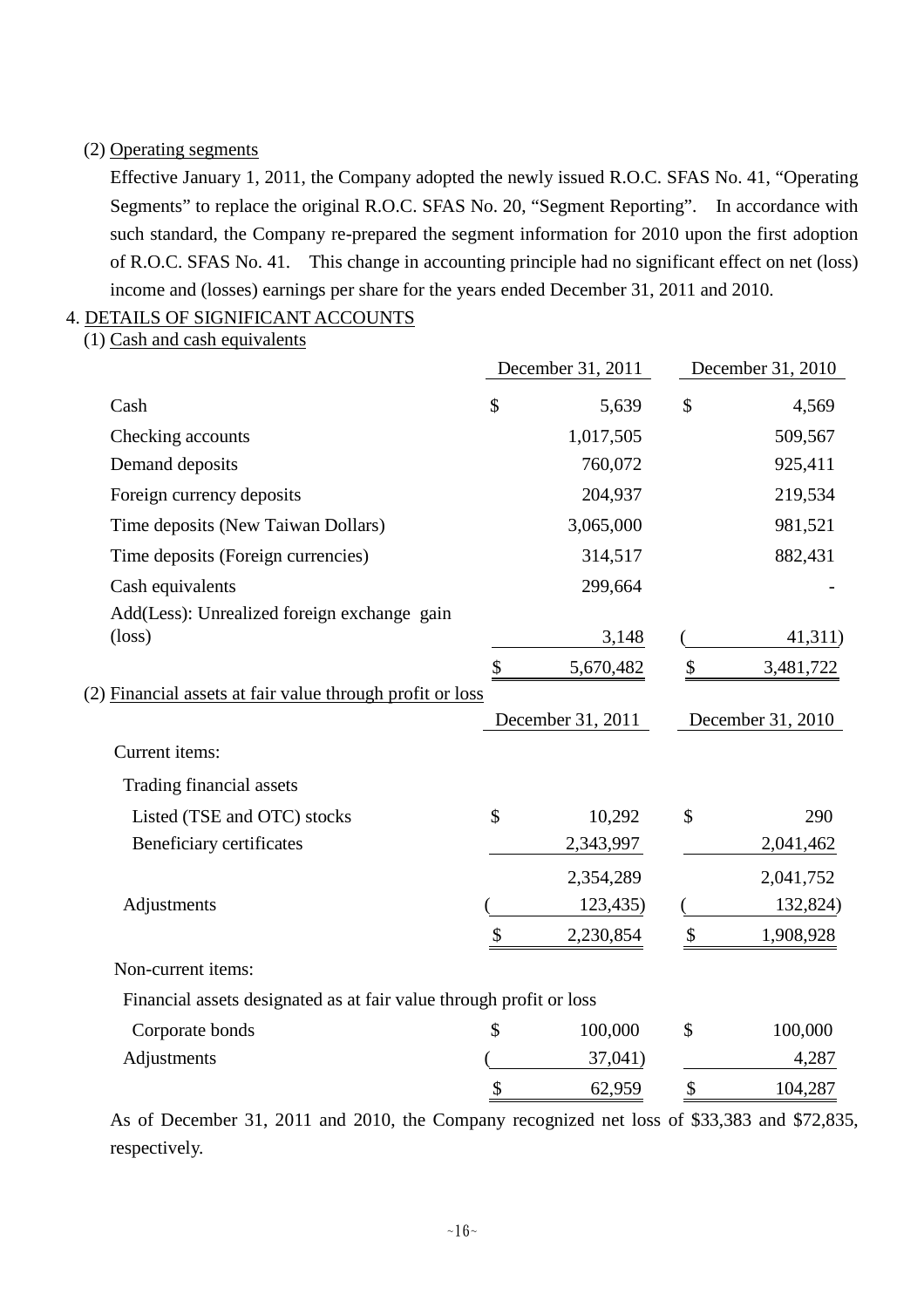#### (3) Available-for-sale financial assets

|                                       | December 31, 2011 |               | December 31, 2010 |
|---------------------------------------|-------------------|---------------|-------------------|
| Non-current items:                    |                   |               |                   |
| Listed (TSE and OTC) stocks           |                   |               |                   |
| Central Reinsurance Corp.             | \$<br>490,801     | $\mathcal{S}$ | 490,801           |
| Fubon Financial Holding Co., Ltd.     | 1,523             |               | 3,871             |
|                                       | 492,324           |               | 494,672           |
| Adjustments                           | 110,580           |               | 462,436           |
|                                       | \$<br>602,904     | \$            | 957,108           |
| (4) Held-to-maturity financial assets |                   |               |                   |
|                                       | December 31, 2011 |               | December 31, 2010 |
| Current items:                        |                   |               |                   |
| Financial bonds                       | \$<br>800,000     | \$            |                   |
| Non-current items:                    |                   |               |                   |
| Financial bonds                       | \$<br>370,000     | \$            | 1,170,000         |
| (5) Financial assets carried at cost  |                   |               |                   |
|                                       | December 31, 2011 |               | December 31, 2010 |
| Non-current items:                    |                   |               |                   |
| Unlisted stocks                       | \$<br>1,344,119   | \$            | 1,344,595         |

A.In June 2011, Fu-Ji Management Consultancy Co., Ltd. (formerly known as Fubon Securities Finance Co., Ltd.), an investee accounted for under the cost method, reduced its capital. The conversion rate on the capital reduction was 98.44%, and the amount returned to the stockholders was \$10 (par value) per share. As a result of the capital reduction, the proceeds received by the Company based on its proportionate equity interest in Fu-Ji Management Consultancy Co., Ltd. amounted to \$62,107 and the carrying amount of the Company's investment in Fu-Ji Management Consultancy Co., Ltd. was written down by \$476. Accordingly, \$61,631 of income was generated, which was recorded under "non-operating income – others".

B.The Company's investment in unlisted securities was measured at cost since its fair value cannot be measured reliably.

(6) Accounts receivable

|                                                     |    | December 31, 2011 | December 31, 2010 |         |  |
|-----------------------------------------------------|----|-------------------|-------------------|---------|--|
| Non-related parties                                 | \$ | 686,108           |                   | 772,043 |  |
| Add (Less): Unrealized foreign exchange gain (loss) |    | 735               |                   | 23,461) |  |
|                                                     |    | 686,843           |                   | 748,582 |  |
| Related parties                                     |    | 131,006           |                   | 106,501 |  |
|                                                     | S  | 817,849           |                   | 855,083 |  |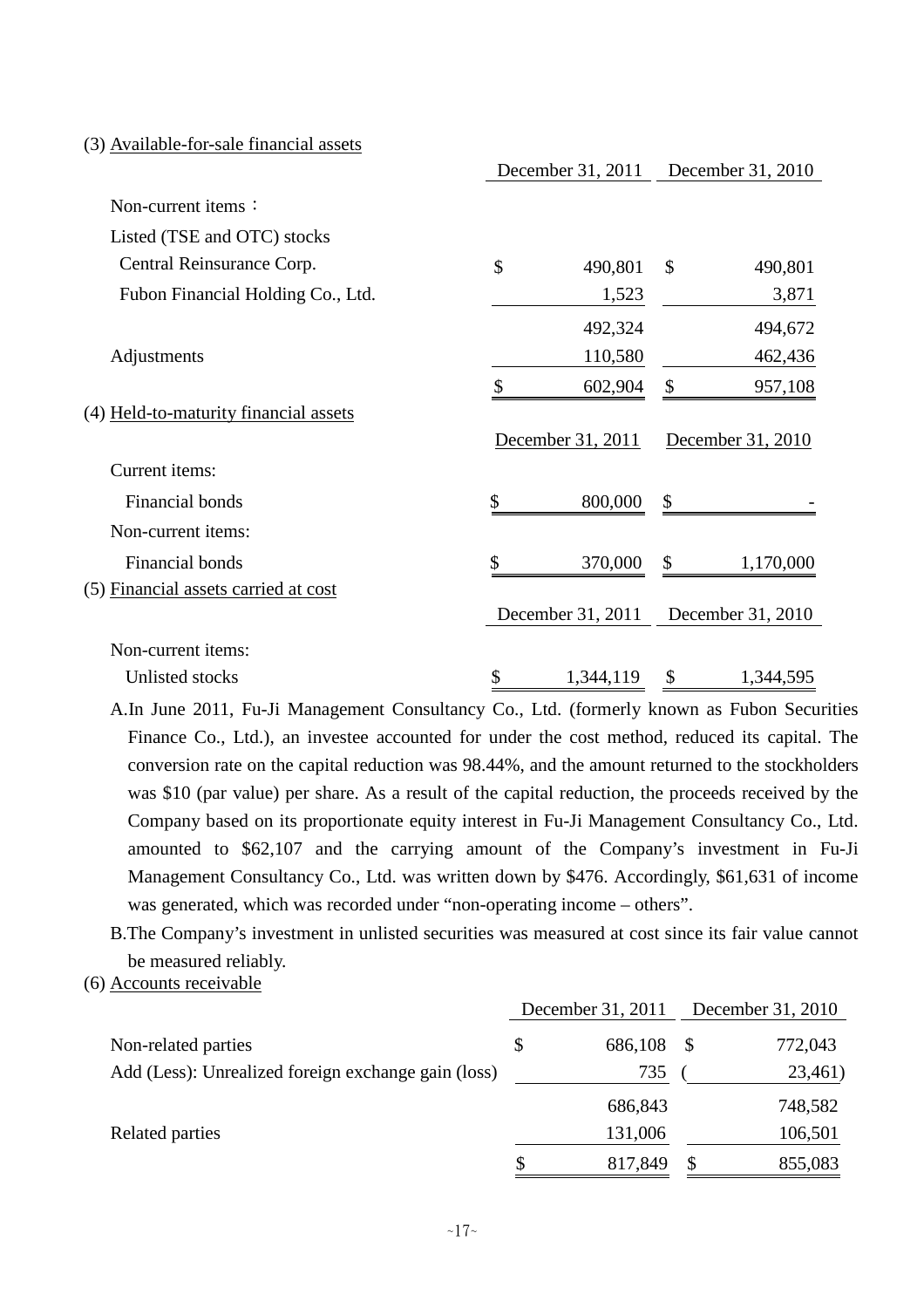#### (7) Other financial assets - current

|                            | December 31, 2011              |   | December 31, 2010 |
|----------------------------|--------------------------------|---|-------------------|
| Futures transaction margin | \$<br>$\overline{\phantom{a}}$ |   | 158,383           |
| (8) Other current assets   |                                |   |                   |
|                            | December 31, 2011              |   | December 31, 2010 |
| Agency accounts            | \$<br>446,048                  | S | 359,587           |
| Agency reciprocal accounts | 2,028,261                      |   | 1,585,980         |
| Temporary debits           | 50,497                         |   | 49,343            |
|                            | 2,524,806                      |   | 1,994,910         |

#### A.Agency accounts

These accounts occur when domestic and foreign agencies, based on the agreement with the Company, deal with foreign port formalities regarding arrival and departure of ships, cargo loading, discharging and forwarding, collection of freight, and payment of expenses incurred in the foreign port.

#### B.Agency reciprocal accounts

Temporary accounts between the Company and Evergreen International S.A., Gaining Enterprise S.A., Greencompass Marine S.A., Italia Marittima S.p.A., Evergreen Marine (UK) Ltd, Evergreen Marine (Hong Kong) Ltd. and Evergreen Marine (Singapore) Pte. Ltd. These accounts occur as these ship owners incur foreign port expenses and related rental expenses.

#### (9) Long-term equity investments accounted for under the equity method

A.Details of long-term equity investments accounted for under the equity method are set forth below:

| December 31, 2011          |                                 |            |                  |                                                              |  |  |  |
|----------------------------|---------------------------------|------------|------------------|--------------------------------------------------------------|--|--|--|
| Percentage<br>of ownership |                                 |            |                  |                                                              |  |  |  |
| 100.00%                    | \$                              | 44,769,469 | $\mathcal{S}$    | 46,686,907                                                   |  |  |  |
| 100.00%                    |                                 | 3,028      |                  |                                                              |  |  |  |
| 55.00%                     |                                 | 87,777     |                  | 94,813                                                       |  |  |  |
| 40.00%                     |                                 | 609,794    |                  | 575,326                                                      |  |  |  |
| 39.74%                     |                                 | 7,991,293  |                  | 8,418,428                                                    |  |  |  |
| 31.25%                     |                                 | 89,111     |                  | 77,345                                                       |  |  |  |
| 19.32%                     |                                 | 7,315,432  |                  | 7,848,925                                                    |  |  |  |
| 21.03%                     |                                 | 807,008    |                  | 826,142<br>64,527,886                                        |  |  |  |
|                            | Everport Termonal Services Inc. |            | \$<br>61,672,912 | Carrying amount<br>December 31, 2011 December 31, 2010<br>\$ |  |  |  |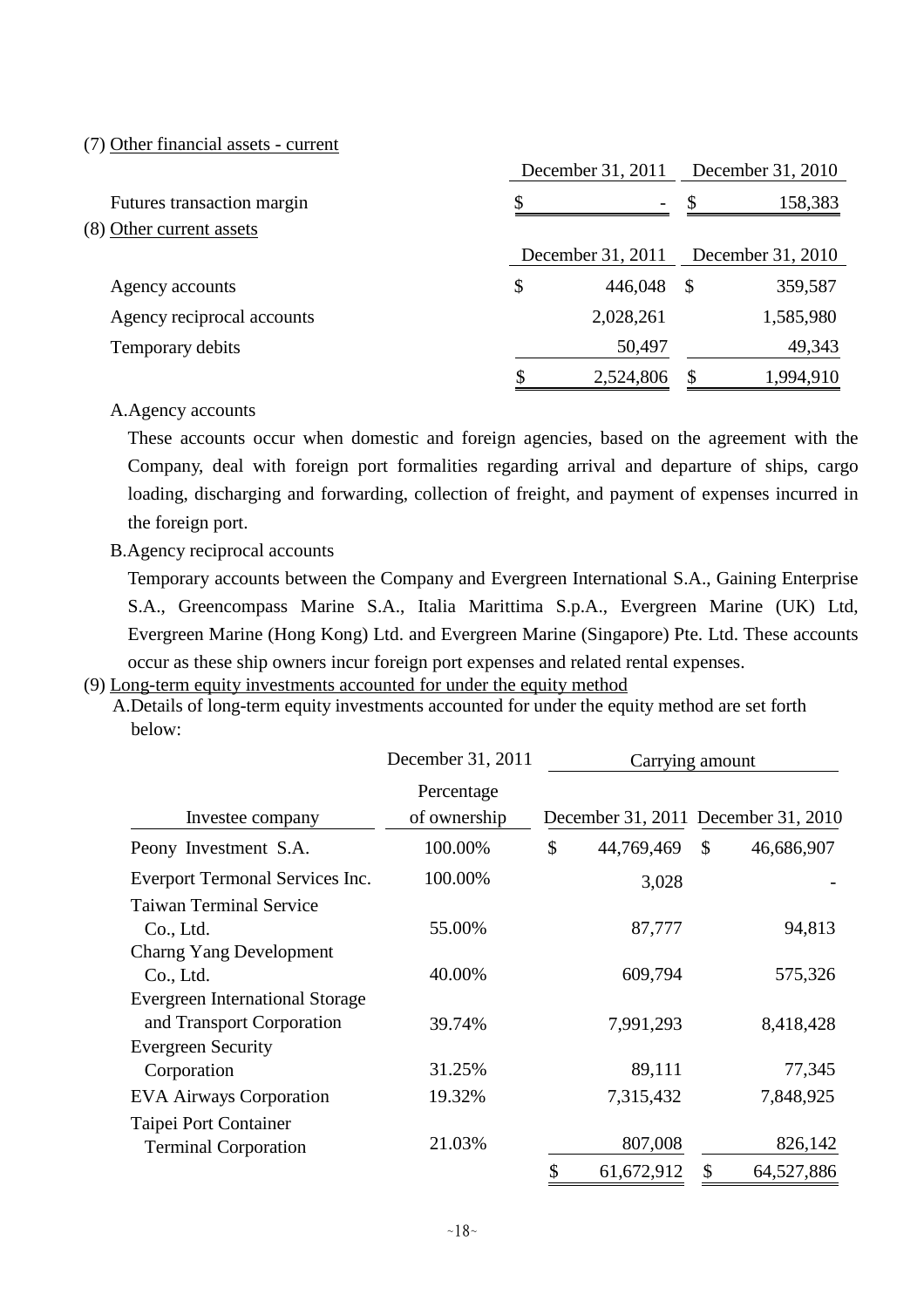|                                                                                                                                                                         | For the years ended December 31, |                             |                               |  |  |  |  |  |
|-------------------------------------------------------------------------------------------------------------------------------------------------------------------------|----------------------------------|-----------------------------|-------------------------------|--|--|--|--|--|
| Investee company                                                                                                                                                        |                                  | 2011                        | 2010                          |  |  |  |  |  |
| Peony Investment S.A.                                                                                                                                                   | (\$                              | 3,998,886) \$               | 11,773,770                    |  |  |  |  |  |
| Everport Terminal Services Inc.                                                                                                                                         |                                  |                             |                               |  |  |  |  |  |
| Taiwan Terminal Service Co., Ltd.                                                                                                                                       |                                  | 4,767                       | 6,529                         |  |  |  |  |  |
| Charng Yang Development Co. Ltd.                                                                                                                                        |                                  | 59,868                      | 56,468                        |  |  |  |  |  |
| <b>Evergreen International Storage</b><br>and Transport Corporation<br><b>Evergreen Security Corporation</b><br><b>EVA Airways Corporation</b><br>Taipei Port Container |                                  | 305,923<br>11,766<br>40,375 | 471,099<br>3,425<br>2,321,099 |  |  |  |  |  |
| <b>Terminal Corporation</b>                                                                                                                                             |                                  | 19,133)                     | 37,335)                       |  |  |  |  |  |
|                                                                                                                                                                         | (\$                              | 3,595,320)<br>S             | 14,595,055                    |  |  |  |  |  |

31, 2011 and 2010 is set forth below: B.Investment income (loss) accounted for under the equity method for the years ended December

C.On July 23, 2009, the Company issued its first domestic secured exchangeable bonds based on the resolution by the Board of Directors. Pursuant to the terms of issuance, the bondholders may exchange the exchangeable bonds into the common stocks of Evergreen International Storage and Transport Corporation (EITC) during the period from one month after the exchangeable bonds are issued to 10 days before the maturity of the exchangeable bonds. The Company has already appropriated 86,595 thousand shares of common stock of Evergreen International Storage and Transport Corporation to the account in Taiwan Depository and Clearing Corporation, for the use of exchange from exchangeable bonds to common stock of EITC. (For details of the issuance terms of the exchangeable bonds, please refer to Note 4(14)).

D.For the long-term development of the west coast of U.S. on December 24, 2010, the Company invested in it's subsidiary, Everport terminal Services Inc. based on the resolution by the Board of Directors. The Company has provided capital financing funds since May 2011 and the capital amounted to USD100, equivalent to 1,000 shares of stock. The Company held all the shares of stocks as of December 31, 2011.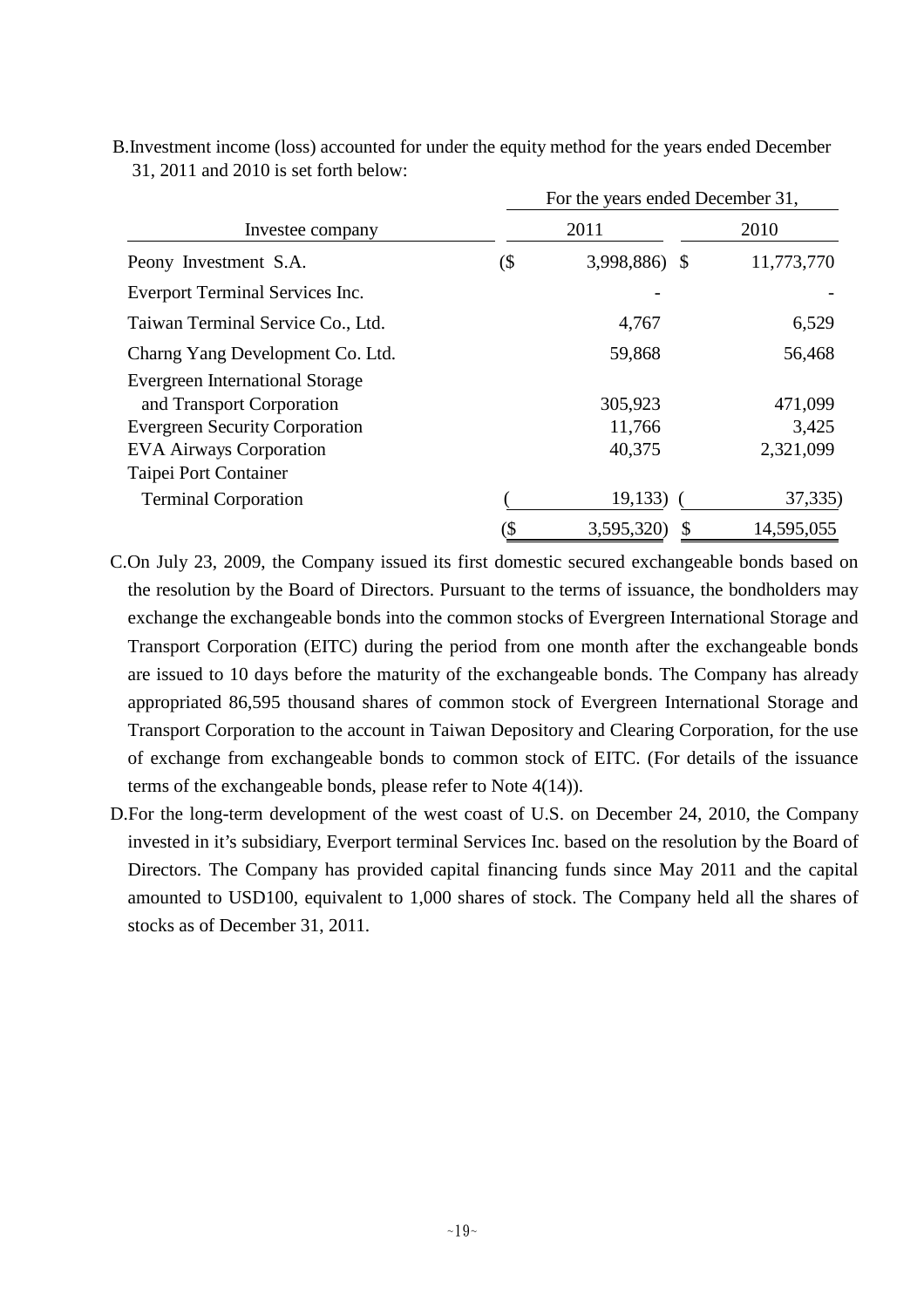### (10) Property, plant and equipment

|                                      | December 31, 2011 |              |            |              |                |                |  |  |
|--------------------------------------|-------------------|--------------|------------|--------------|----------------|----------------|--|--|
|                                      |                   |              |            | Accumulated  |                |                |  |  |
| Asset                                | Initial cost      |              |            | depreciation | Net book value |                |  |  |
| Land                                 | \$                | 1,972,540    | \$         |              | $\mathcal{S}$  | 1,972,540      |  |  |
| <b>Building</b>                      |                   | 1,360,388    | - (        | 511,419)     |                | 848,969        |  |  |
| Loading and unloading equipment      |                   | 4,261,946    | $\sqrt{ }$ | 3,813,161)   |                | 448,785        |  |  |
| Computer and communication equipment |                   | 120,766 (    |            | 93,263)      |                | 27,503         |  |  |
| <b>Transportation equipment</b>      |                   | 12,076,977   | $\sqrt{ }$ | 6,887,305    |                | 5,189,672      |  |  |
| <b>Ships</b>                         |                   | 3,596,904    | - (        | 2,023,869)   |                | 1,573,035      |  |  |
| Office equipment                     |                   | 203,662      |            | 175,175      |                | 28,487         |  |  |
|                                      |                   | 23,593,183 ( |            | 13,504,192)  |                | 10,088,991     |  |  |
| Prepaymetn for equipment             |                   | 4,918,166    |            |              |                | 4,918,166      |  |  |
|                                      | \$                | 28,511,349   | $($ \$     | 13,504,192)  | $\mathcal{S}$  | 15,007,157     |  |  |
|                                      | December 31, 2010 |              |            |              |                |                |  |  |
|                                      | Accumulated       |              |            |              |                |                |  |  |
| Asset                                |                   | Initial cost |            | depreciation |                | Net book value |  |  |
| Land                                 | \$                | 1,972,540    | \$         |              | $\mathcal{S}$  | 1,972,540      |  |  |
| <b>Building</b>                      |                   | 1,512,002    | $\sqrt{ }$ | 500,059)     |                | 1,011,943      |  |  |
| Loading and unloading equipment      |                   | 4,530,476    | $\sqrt{ }$ | 3,838,906)   |                | 691,570        |  |  |
| Computer and communication equipment |                   | 114,390      | $\sqrt{ }$ | 98,203)      |                | 16,187         |  |  |
| <b>Transportation equipment</b>      |                   | 11,346,789   | $\sqrt{2}$ | 6,569,182)   |                | 4,777,607      |  |  |
| <b>Ships</b>                         |                   | 2,110,916    | $\sqrt{ }$ | 1,730,638)   |                | 380,278        |  |  |
| Office equipment                     |                   | 209,750      |            | 175,396)     |                | 34,354         |  |  |
|                                      |                   | 21,796,863 ( |            | 12,912,384)  |                | 8,884,479      |  |  |
| Prepaymetn for equipment             |                   | 2,476,296    |            |              |                | 2,476,296      |  |  |
|                                      | \$                | 24,273,159   | $($ \$     | 12,912,384)  | $\mathcal{S}$  | 11,360,775     |  |  |

A.All the aforementioned ships have been insured based on the market value of each vessel or the requirement of the creditor banks. As of December 31, 2011 and 2010, the insurance coverage amounted to USD109,620 and USD48,000, respectively. In addition, the ships were covered by the protection and indemnity insurance with GARD. The indemnity amounts were unlimited except for oil pollution which was limited to USD 8,000,000 and USD 5,000,000 as of December 31, 2011 and 2010, respectively.

B.The Company's loading and unloading equipment were covered by the general insurance for construction machinery with insurance coverage amounting to \$1,135,682 and \$1,416,287 as of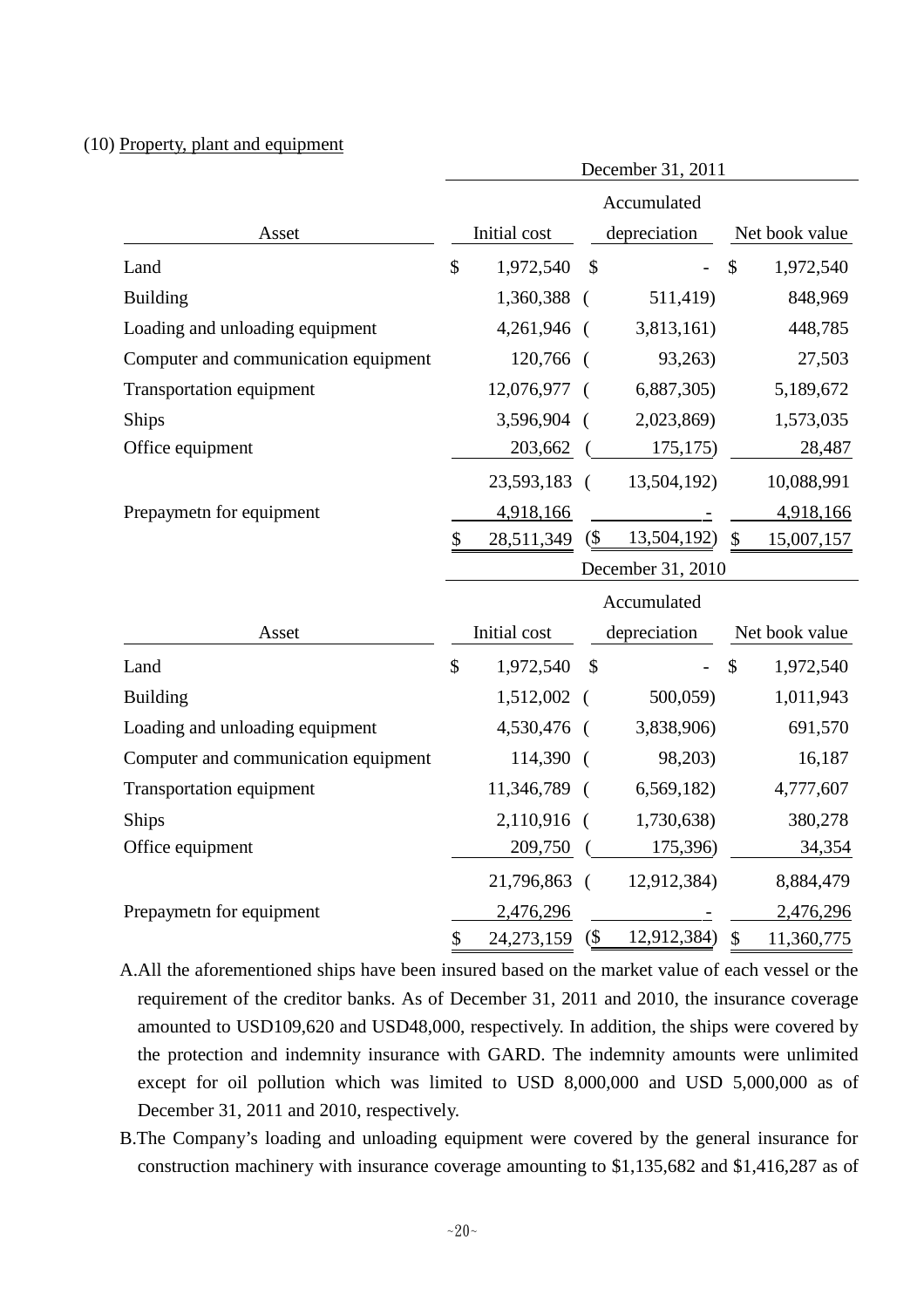December 31, 2011 and 2010, respectively. The fire and car insurance coverage for the office equipment and building was \$742,135 and \$768,519 as of December 31, 2011 and 2010, respectively. Container facilities were insured with full coverage amounting to USD255,161 and USD243,516 as of December 31, 2011 and 2010, respectively.

C.Interest capitalized to the property, plant and equipment amounted to \$45,572 for the years ended December 31, 2011.

(11) Short-term loans

|                                                                 | December 31, 2011 |       |                   | December 31, 2010 |
|-----------------------------------------------------------------|-------------------|-------|-------------------|-------------------|
| Unsecured loans                                                 | \$                |       | $\mathcal{S}$     | 2,602,020         |
| Add: unrealized foreign exchange loss                           |                   |       |                   | 1,152             |
|                                                                 |                   |       |                   | 2,603,172         |
| (12) Financial liabilities at fair value through profit or loss |                   |       |                   |                   |
|                                                                 | December 31, 2011 |       | December 31, 2010 |                   |
| Current item:                                                   |                   |       |                   |                   |
| Trading financial liabilities                                   |                   |       |                   |                   |
| Cross currency swap                                             | \$                |       | $\mathcal{S}$     | 72,338            |
| Foreign exchange rate option                                    |                   |       |                   | 271,141           |
| <b>Embedded derivatives</b>                                     |                   | 5,163 |                   | 260,928           |
|                                                                 |                   | 5,163 |                   | 604,407           |

A.As of December 31, 2011 and 2010, the Company recognized net gain of \$236,346 and \$407,458, respectively.

B.Hedge accounting for these derivative instruments held for hedging activities was not adopted. (13) Long-term liabilities - current portion

|                                      | December 31, 2011 |               | December 31, 2010 |
|--------------------------------------|-------------------|---------------|-------------------|
| Corporate bonds payable              | \$<br>2,955,661   | \$            | 1,156,100         |
| Long-term bank loans                 | 1,503,572         |               | 3,735,691         |
|                                      | 4,459,233         | \$            | 4,891,791         |
| (14) Corporate bonds payable         |                   |               |                   |
|                                      | December 31, 2011 |               | December 31, 2010 |
| Domestic unsecured convertible bonds | \$<br>594,100     | $\mathcal{S}$ | 1,252,700         |
| Domestic secured exchangeable bonds  | 2,500,000         |               | 2,500,000         |
| Less: discount on corporate bonds    | 138,439)          |               | 377,825)          |
|                                      | 2,955,661         |               | 3,374,875         |
| Less: current portion                | 2,955,661)        |               | 1,156,100)        |
|                                      | \$                |               | 2,218,775         |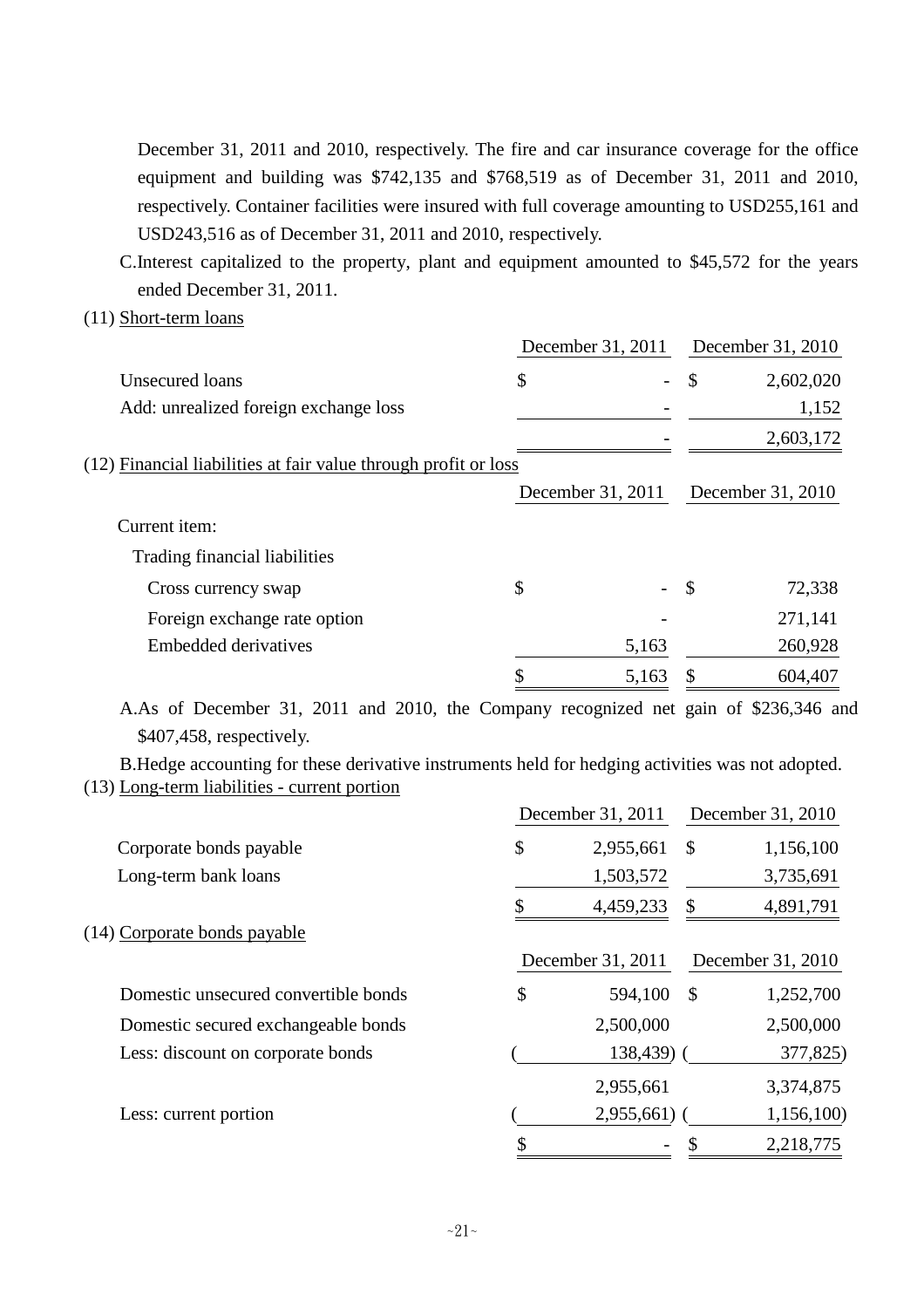- A.On July 23, 2009, the Company issued its first domestic secured exchangeable bonds (referred herein as the "Exchangeable Bonds") at face value, totaling \$2,500,000. The major terms of the issuance are set forth below:
	- a)Period: 3 years (July 23, 2009 to July 23, 2012)
	- b)Coupon rate: 0% per annum
	- c)Principal repayment and interest payment

Unless the Exchangeable Bonds are redeemed, exchanged or deregistered before maturity, or other events occur due to regulatory reasons, the principal of the Exchangeable Bonds shall be repaid in lump sum by cash at maturity based on the face value of the Bonds.

- d)Collaterals
	- (a)The redemption of the Exchangeable Bonds are guaranteed by Bank Sinopac and Credit Agricole Corporate and Investment Bank, referred herein as the "Guarantors". The guaranty period is from the issuance date of the Exchangeable Bonds to the date all the debts are paid off. Additionally, the portion the Guarantors insure includes principal plus accrued interest and debt ancillary to the main liability.
	- (b)If the bondholders make a claim to the Guarantors to redeem the Exchangeable Bonds, the Guarantors should pay within 14 days after being informed of the claim.
	- (c)During the guarantee period, if the Company is unable to repay the principal and interest on the bonds on schedule, violates the consignment contract with consigned bank or guaranty contract with the Guarantors, or violates events approved by official authority, to a certain extent that trespass on the bondholders' rights and interests happens, all the Exchangeable Bonds are deemed to be at maturity immediately.
- e) Object exchanged

Common stock of Evergreen International Storage and Transport Corporation (EITC) which belongs to the Company ( Related information is stated in Note 4 (9)).

- f) Redemption at the Company's option
	- (a)During the period from one month after the issuance of the Exchangeable Bonds to 40 days before the maturity of the Exchangeable Bonds, if the closing price of common stock of EITC at the block trade market is equal to or more than 30% of the exchange price for a period of 30 consecutive trading days, the Company may redeem the outstanding bonds in cash at the face value of the Exchangeable Bonds within 30 trading days after the abovementioned 30 consecutive trading days.
	- (b)During the period from one month after the Exchangeable Bonds are issued to 40 days before the maturity of the Exchangeable Bonds, if the total amount of the Exchangeable Bonds outstanding is less than 10% of the total issued amount, the Company may redeem the outstanding bonds in cash at their face value any time during the 40 days before the maturity of the Exchangeable Bonds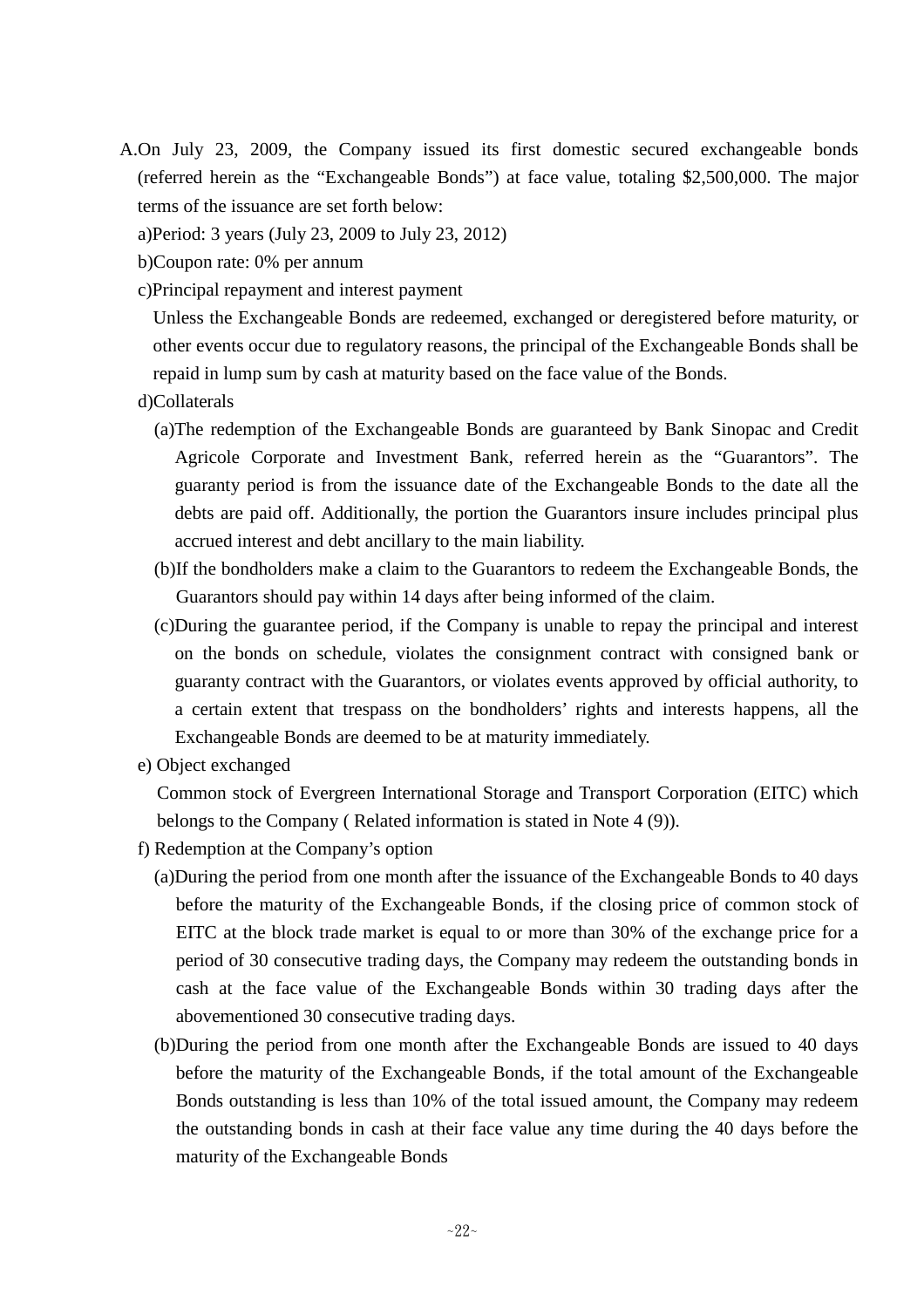- (c)When the Company issues its redemption notice, and the bondholders do not reply in written form before the effective redemption date, the Company may convert the bonds held by those bondholders into common stock at the exchange price in effect at the expiration of the notice period.
- g) Terms of exchange
	- (a)Exchange period

The bondholders may exchange the Exchangeable Bonds into the common stock of EITC during the period from one month after the Exchangeable Bonds are issued to 10 days before the maturity of the Exchangeable Bonds.

The bondholders are prohibited from exercising their exchange right during the period from 3 trading days before the announcement of cash or stock dividends to the date of distribution of the cash or stock dividends.

(b)Exchange price

The base day for setting exchange price is July 15, 2009. The exchange price can be any of the three average closing prices of the common stock of EITC during the 1, 3 and 5 trading days before the base day multiplied by the number ranging from 101.00% to 110.00%. If any cash or stock dividends are distributed before the base day, the closing price used in the computation of the exchange price must be adjusted for the effect of the dividend distribution. If any cash or stock dividends are distributed during the period from the date on which the exchange price is set to the date on which the Exchangeable Bonds are issued, the exchange price is required to be adjusted in accordance with the adjusting formula specified in the bond agreement. The exchange price at the issuance of the Exchangeable Bonds was set at \$30.31(in dollars). Until the report release date, the exchange price at the issuance of the Exchangeable Bonds was set at \$28.87(in dollars).

h) Entitlement to cash dividends

The bondholders who request to exchange the Exchangeable Bonds during the period from January 1 of the current year to any date which is more than 3 trading days before the announcement of cash or stock dividends are entitled to the cash or stock dividends resolved by the stockholders in the current year. Exchange of the Exchangeable Bonds is prohibited during the period from 3 trading days before the announcement of cash or stock dividends to the ex-dividend date.

The bondholders who request to exchange the Exchangeable Bonds during the period from the date following the ex-dividend date to December 31 of the current year are not entitled to the cash or stock dividends resolved by the stockholders in the current year, but are entitled to the cash or stock dividends resolved by the stockholders in the following year.

i) Others

The Company did not repurchase the Exchangeable Bonds and the bondholders did not exercise the exchange right before December 31, 2011.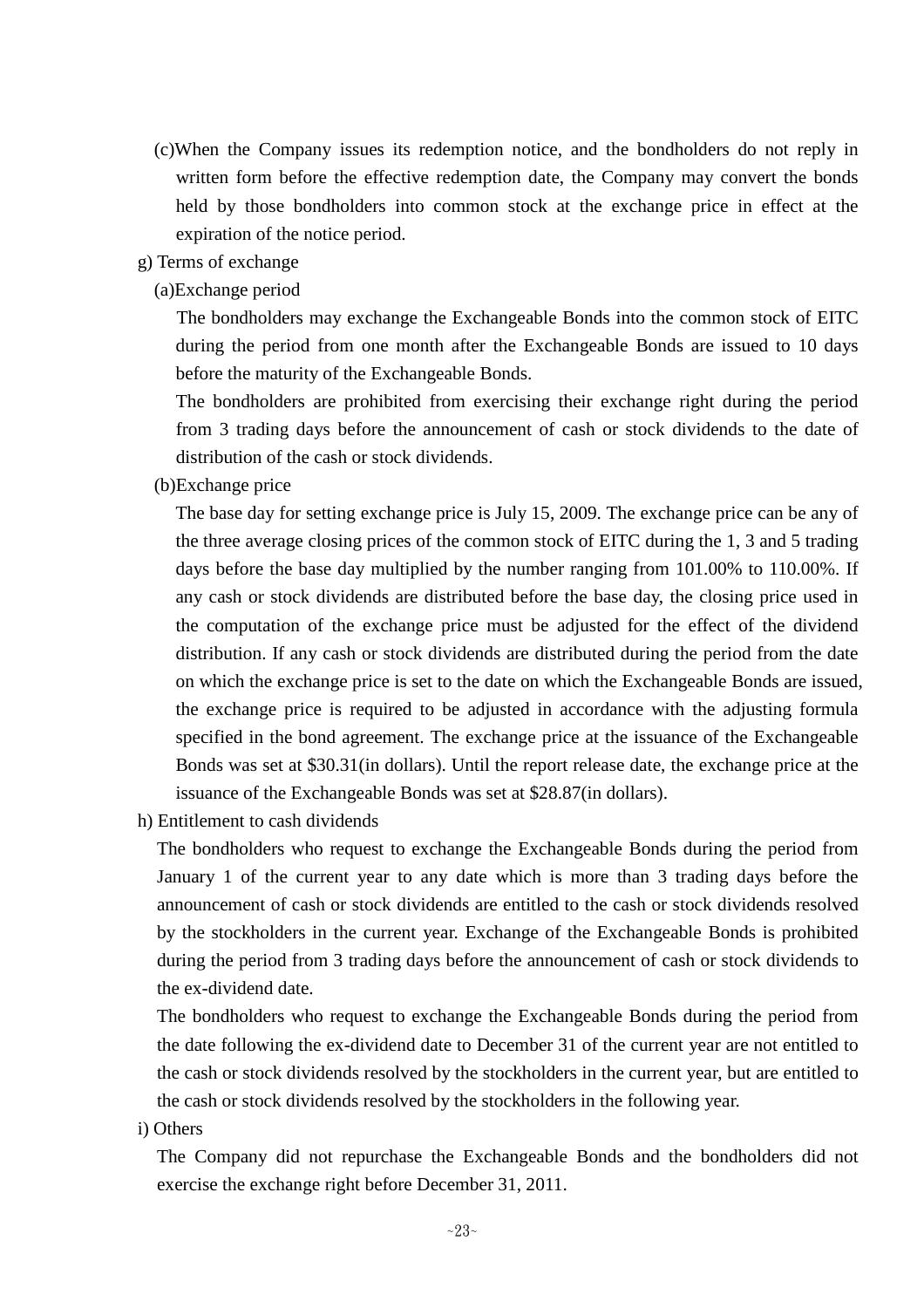- B.On August 7, 2009, the Company issued its third domestic unsecured registered convertible bonds (referred herein as the "Third Bonds") at face value, totaling \$2,500,000. The major terms of the issuance are set forth below:
	- a) Period: 5 years (August 7, 2009 to August 7, 2014)
	- b) Coupon rate: 0% per annum
	- c) Principal repayment and interest payment

Unless the Third Bonds are redeemed, repurchased, resold, converted or deregistered before maturity, or other events occur due to regulatory reasons, the principal of the Third Bonds shall be repaid in lump sum by cash at maturity based on the face value of the Bonds.

d) Collaterals

The Third Bonds are unsecured. However, if the Company subsequently issues other convertible bonds secured with collaterals, the rights of the holders of the Third Bonds to claim their credits and the collaterals are set at the same rank as the holders of the convertible bonds issued subsequently.

- e) Redemption at the Company's option
	- (a)During the period from one month after the issuance of the Third Bonds to 40 days before the maturity of the Third Bonds, if the closing price of the Company's common stock at the Taiwan Stock Exchange is equal to or more than 30% of the conversion price for a period of 30 consecutive trading days, the Company may redeem the outstanding bonds in cash at the face value of the Third Bonds within 30 trading days after the abovementioned 30 consecutive trading days.
	- (b)During the period from one month after the Third Bonds are issued to 40 days before the maturity of the Third Bonds, if the total amount of the Third Bonds outstanding after the conversion by the bondholders is less than \$250 million (10% of the total issued amount), the Company may redeem the outstanding bonds at their face value any time during the 40 days before the maturity of the Third Bond.
	- (c)When the Company issues its redemption notice, if the bondholders do not reply before the effective redemption date, the Company may convert the bonds held by those bondholders into common stock at the conversion price in effect at the expiration of the notice period.
- f) Redemption at the bondholders' option

During the period from 30 days before the 2-year maturity of the Third Bonds to the date of maturity, or from 30 days before the 3-year maturity of the Third Bonds to the date of maturity, the bondholders may require the Company to redeem their bonds in cash at the face value plus interest compensation. The redemption price for the former is 101.00% of the face value with a yield rate of 0.50% per annum, and 101.51% of the face value with a yield rate of 0.50% for the latter.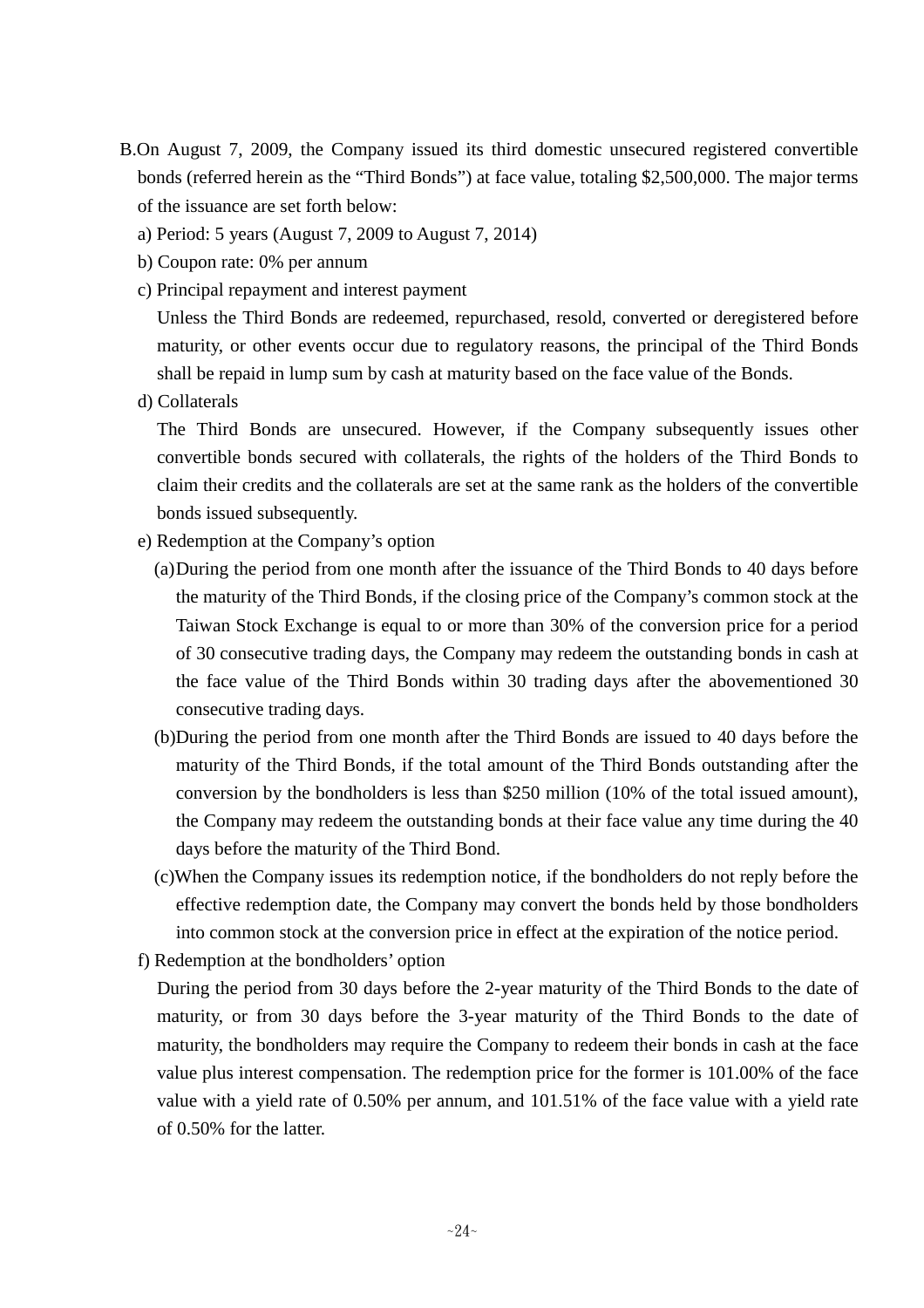#### g) Terms of conversion

(a)Conversion period

The bondholders may convert the Third Bonds into the Company's common stock during the period from one month after the Third Bonds are issued to 10 days before the maturity of the Third Bonds.

The bondholders are prohibited from exercising their conversion right during the period from 3 trading days before the announcement of cash or stock dividends to the date of distribution of the cash or stock dividends.

(b)Conversion price

The base day for setting conversion price is July 30, 2009. The conversion price can be any of the three average closing prices of the Company's common stock during the 1, 3 and 5 trading days before the base day multiplied by 101.00%. If any cash or stock dividends are distributed before the base day, the closing price used in the computation of the conversion price must be adjusted for the effect of the dividend distribution. If any cash or stock dividends are distributed during the period from the date on which the conversion price is set to the date on which the Third Bonds are issued, the conversion price is required to be adjusted in accordance with the adjusting formula specified in the bond agreement. The conversion price at the issuance of the Third Bonds was set at \$20.04 (in dollars). Until the report release date, the conversion price at the issuance of the Exchangeable Bonds was set at \$17.20(in dollars).

h) Entitlement to cash dividends

The bondholders who request to convert the Third Bonds during the period from January 1 of the current year to any date which is more than 3 trading days before the announcement of cash or stock dividends are entitled to the cash or stock dividends resolved by the stockholders in the current year. Conversion of the Third Bonds is prohibited during the period from 3 trading days before the announcement of cash or stock dividends to the ex-dividend date.

The bondholders who request to convert the Third Bonds during the period from the date following the ex-dividend date to December 31 of the current year are not entitled to the cash or stock dividends resolved by the stockholders in the current year, but are entitled to the cash or stock dividends resolved by the stockholders in the following year.

i) Others

As of years ended December 31, 2011, the Third Bond holders to request convertible bonds of the Company common stock, total convertible bonds face value was \$ 1,905,900. Convertible for the Third Bonds to increase conversion transaction capital reserves - paid-in capital in excess of par value of common stock \$1,004,958 and reduce the capital reserves stock warrants \$ 195,320.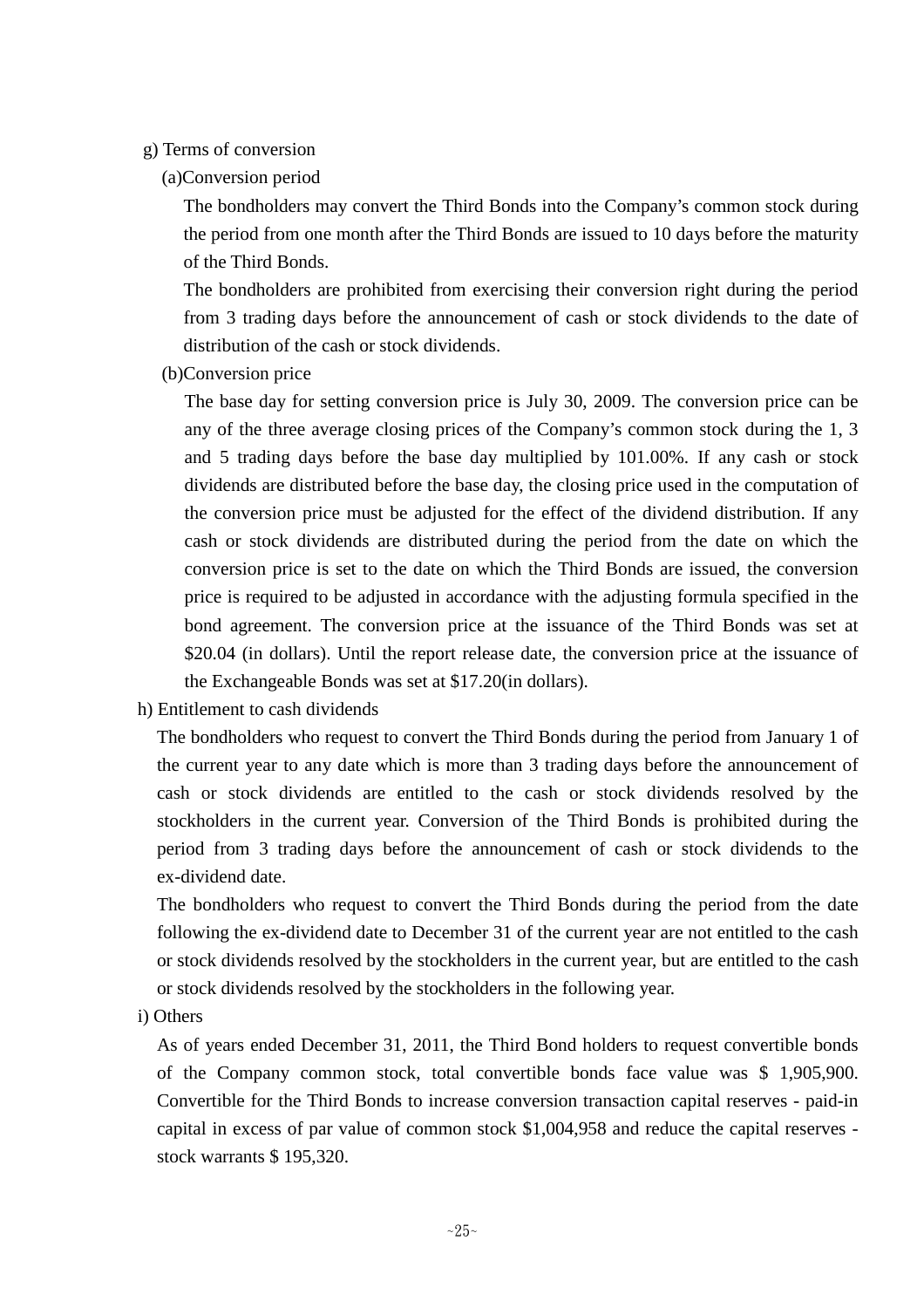C.The conversion rights and debt component of the Third Bonds, abovementioned, are recognized separately in accordance with R.O.C. SFAS No. 36.

The issuance cost of the Third Bonds is allocated to debt and equity components by the amount initially recognized. Accordingly, the account of "capital reserve - stock warrants" amounted to \$256,205.

The net value of the rights of repurchase and resold embedded in bonds payable was separated from bonds payable, and was recognized in "financial liabilities at fair value through profit or loss" in accordance with R.O.C. SFAS No. 34.

#### (15) Long-term loans

|                                                     |    | December 31, 2011 | December 31, 2010 |            |  |
|-----------------------------------------------------|----|-------------------|-------------------|------------|--|
| Secured bank loans                                  | \$ | 2,400,000         | S                 | 1,500,000  |  |
| Unsecured bank loans                                |    | 20,277,412        |                   | 10,564,745 |  |
| Add (Less): unrealized foreign exchange loss (gain) |    | 41,890            |                   | 80,840)    |  |
| Less: deferred charges - hosting fee credit         |    | 6,196)            |                   | 9,634)     |  |
|                                                     |    | 22,713,106        |                   | 11,974,271 |  |
| Less: current portion                               |    | 1,503,572)        |                   | 3,735,691) |  |
|                                                     | \$ | 21,209,534        |                   | 8,238,580  |  |

Please refer to Note 6 for details of the collaterals pledged for the above long-term loans.

#### (16) Pension

- A.In accordance with the Labor Pension Act ("the Act"), effective July 1, 2005, which adopted a defined contribution scheme, employees of the Company may choose to be subject to either the Act, maintaining their seniority before the enforcement of the Act, or the pension mechanism of the Labor Standard Law. Under the defined benefit plan, two units are accrued for each year of service for the first 15 years and one unit for each additional year thereafter, subject to a maximum of 45 units. Pension benefits are based on the number of units accrued and the average monthly salaries and wages of the last 6 months prior to retirement. The Company contributes monthly an amount equal to 15% of the employees' monthly salaries and wages to the retirement fund deposited with Department of Trust of Bank of Taiwan under the name of Labor Pension Fund Supervisory Committee.
- B.The following sets forth the pension information based on the actuarial report:
	- a)Actuarial assumptions

|                                        | December 31, 2011 December 31, 2010 |       |
|----------------------------------------|-------------------------------------|-------|
| Discount rate                          | 2.00%                               | 2.25% |
| Increase in future salary level        | 2.00%                               | 2.00% |
| Expected rate of return on plan assets | 2.00%                               | 2.00% |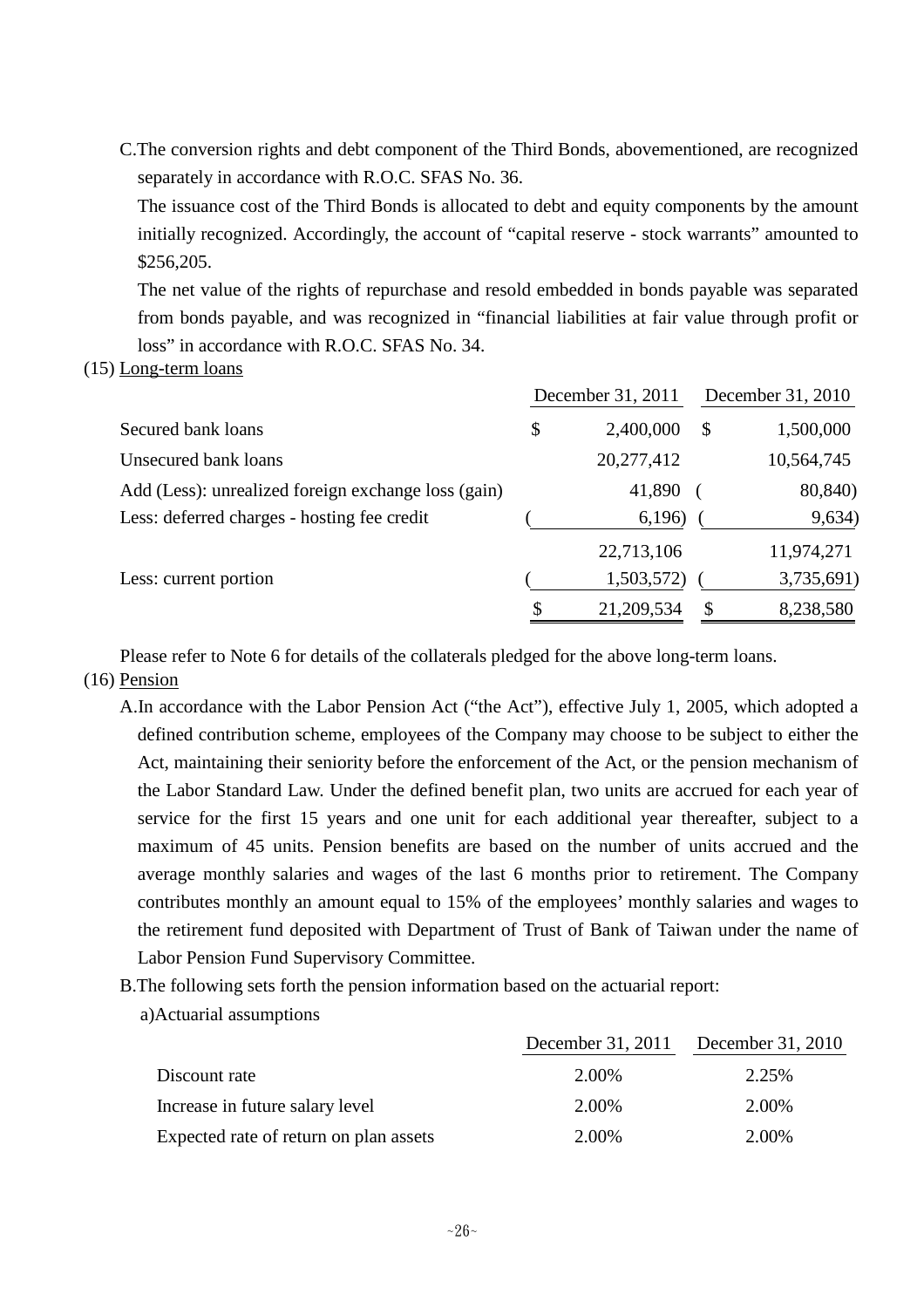|                                              |               | December 31, 2011       | December 31, 2010 |
|----------------------------------------------|---------------|-------------------------|-------------------|
| Benefit obligations:                         |               |                         |                   |
| Vested benefit obligation (VBO)              | $($ \$        | $243,725$ (\$)          | 233,057)          |
| Non-vested benefit obligation                |               | $1,459,512$ (           | 1,126,857)        |
| Accumulated benefit obligation (ABO)         |               | $1,703,237$ (           | 1,359,914)        |
| Effects of future salary increments          |               | $209,470$ (             | 307,866)          |
| Projected benefit obligation (PBO)           |               | $1,912,707$ (           | 1,667,780)        |
| Fair value of plan assets                    |               | 371,252                 | 391,849           |
| Funded status                                |               | $1,541,455$ ) (         | 1,275,931)        |
| Unrecognized net transaction obligation      |               |                         |                   |
| Unamortized prior service cost               |               | 14,465                  | 16,073            |
| Unrecognized loss on plan assets             |               | 1,118,765               | 907,767           |
| Additional accrued pension liability         |               | 923,760) (              | 615,974)          |
| Accrued pension liability                    | $(\$\)$       | $1,331,985$ (\$)        | 968,065)          |
| c) The pension costs comprise the following: |               |                         |                   |
|                                              |               | 2011                    | 2010              |
| Service cost                                 | $\mathcal{S}$ | 20,797<br>$\mathcal{S}$ | 30,517            |
| Interest cost                                |               | 37,168                  | 30,538            |
| Expected return on plan assets               |               | $9,949$ (               | 10,765            |
| Deferred amortization                        |               |                         |                   |
| Unrecognized net transaction obligation      |               |                         | 20,076            |
| Prior service cost                           |               | 1,607                   | 1,607             |
| Unrecognized loss on plan assets             |               | 56,999                  | 33,401            |
| Net pension costs                            | \$            | 106,622<br>\$           | 105,374           |

b)Reconciliation of the funded status of the plan to the carrying amount of accrued pension liability is as follows:

- C. Effective July 1, 2005, the Company established a funded defined contribution plan (the "New Plan") under the Labor Pension Act ("the Act"). Employees have the option to be covered under the New Plan. Under the New Plan, the Company contributes monthly an amount based on 6% of the employees' monthly salaries and wages to the employees' individual pension accounts at the Bureau of Labor Insurance. The benefits are to be paid monthly or in lump sum upon termination of employment.
- D. The pension costs under the defined benefit plan and the defined contribution plan for the years ended December 31, 2011 and 2010 were \$132,760 and \$134,634, respectively.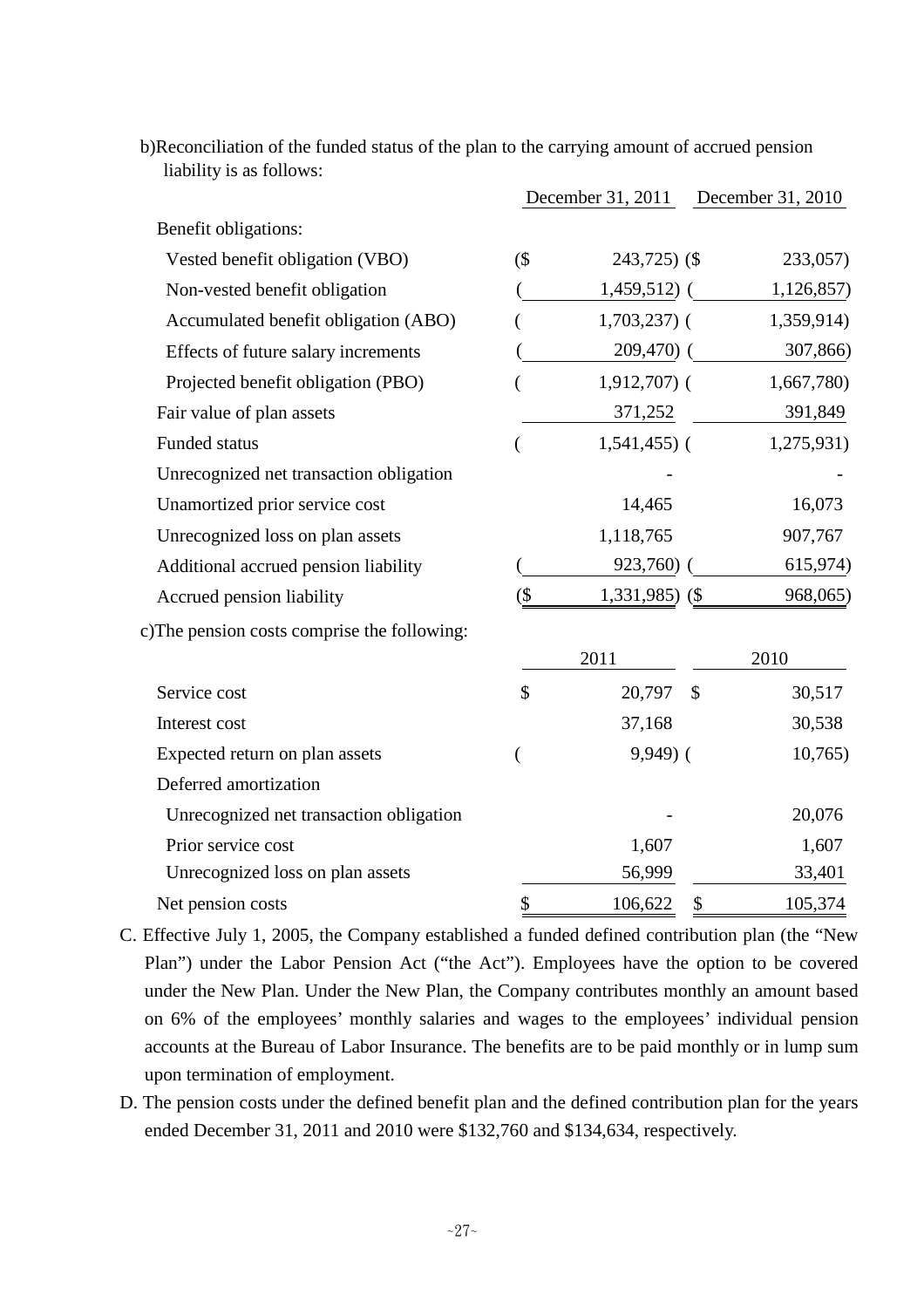### (17) Capital stock

- A.As of December 31, 2011, the Company's authorized capital was \$36,000,000, and the paid-in capital was \$34,734,581, divided into 3,473,458 thousand shares of common stocks, with a par value of \$10 per share.
- B.Details of the common stock converted from the unsecured domestic convertible bonds issued by the Company for the years ended December 31, 2011 and 2010 are set forth below:

|                                      | For the years ended December 31, |               |         |      |               |  |         |  |
|--------------------------------------|----------------------------------|---------------|---------|------|---------------|--|---------|--|
|                                      | 2011                             |               |         | 2010 |               |  |         |  |
|                                      | No. of Shares                    |               |         |      | No. of Shares |  |         |  |
|                                      | (in 000's)                       |               | Amount  |      | (in 000's)    |  | Amount  |  |
| Third unsecured<br>convertible bonds | \$<br>32,864                     | <sup>\$</sup> | 328,642 | -S   | 62,240        |  | 622,403 |  |

### (18) Capital surplus

A.Pursuant to the R.O.C. Company Law, capital reserve arising from paid-in capital in excess of par value on issuance of common stocks and donations can be used to cover accumulated deficit or to issue new stocks or cash to shareholders in proportion to their share ownership, provided that the Company has no accumulated deficit. Further, the R.O.C. Securities and Exchange Law requires that the amount of capital reserve to be capitalized mentioned above should not exceed 10% of the paid-in capital each year. Capital reserve should not be used to cover accumulated deficit unless the legal reserve is insufficient.

B.Information related to "capital reserve from stock warrants" is stated in Note 4(14).

- (19) Appropriation of retained earnings and dividend policy
	- A.According to the Company's Articles of Incorporation, if there is any profit for a fiscal year, the Company shall first make provision for income tax, and cover prior years' losses, then appropriate 10% of the residual amount as legal reserve. Dividends shall be proposed by the Board of Directors and resolved by the stockholders. Bonuses paid to employees shall be at least 0.5% of the total distributed amount and the remuneration paid to the directors and supervisors shall not exceed 5% of the total distributed amount. The Company is currently at the stable growth stage. In order to facilitate future expansion plans, dividends to stockholders are distributed mutually in the form of both cash and stocks with the basic principle that the ratio of cash dividends to total stock dividends shall not be lower than 10%.
	- B.Legal reserve

Except for covering accumulated deficit or issuing new stocks or cash to shareholders in proportion to their share ownership, the legal reserve shall not be used for any other purpose. The use of legal reserve for the issuance of stocks or cash to shareholders in proportion to their share ownership is permitted, provided that the balance of the reserve exceeds 25% of the Company's paid-in capital.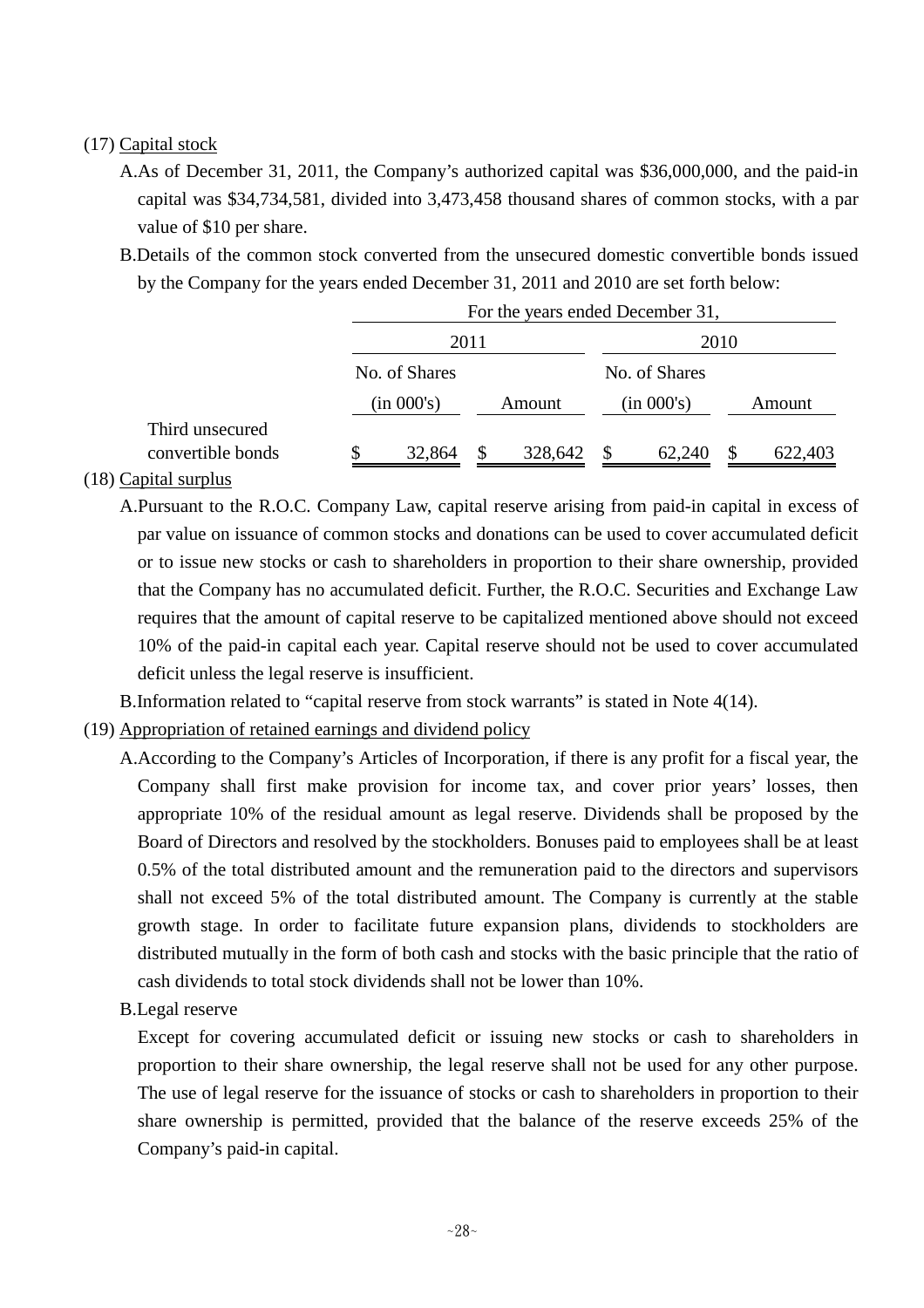### C.Special reserve

If there is any negative stockholders' equity item recognized by the Company, such as unrealized loss on the decline in market value of long-term equity investments and cumulative translation adjustments, the Company is required to set aside an amount equal to the amount of the negative stockholders' equity item as special reserve from the after-tax net income. If the negative stockholders' equity items are subsequently reversed, an amount not exceeding the reversed amount can be appropriated from the special reserve.

D.Appropriation of the 2010 and 2009 earnings as resolved by the stockholders on June 24, 2011 and June 18, 2010, respectively, is set forth below:

|                        |           | 2010         |                 | 2009                                                            |
|------------------------|-----------|--------------|-----------------|-----------------------------------------------------------------|
|                        |           | Dividend per |                 | Dividend per                                                    |
|                        |           |              |                 | Total Amount share (in dollars) Total Amount share (in dollars) |
| <b>Legal Reserve</b>   | 1,516,545 |              | \$              |                                                                 |
| <b>Special Reserve</b> | 3,621,980 |              |                 |                                                                 |
| Cash dividends         | 3,157,544 | S<br>1.0     | $\sim$ 10 $\pm$ | - \$<br>$\overline{\phantom{a}}$                                |
| Stock dividends        | 3,157,544 | 1.0          |                 |                                                                 |

The appropriation of 2010 earnings stated above is the same as that proposed by the Board of Directors on March 22, 2011.

- E.On March 16, 2012, the earnings available for appropriation had been resolved not to appropriate by the Board of Directors in order to facilitate future operating plans. As of March 27, 2012, the above-mentioned 2011 earnings appropriation had not been approved by the stockholders.
- F.The estimated amounts of employees' bonus and directors' and supervisors' remuneration of 2010 were \$40,000 and \$55,000 and is the same as that resolved by the Board of Directors in 2011.
- G.The information on the appropriation of the Company's employees' bonus and directors' and supervisors' remuneration as resolved by the Board of Directors and approved by the stockholders will be posted in the "Market Observation Post System" at the website of the Taiwan Stock Exchange.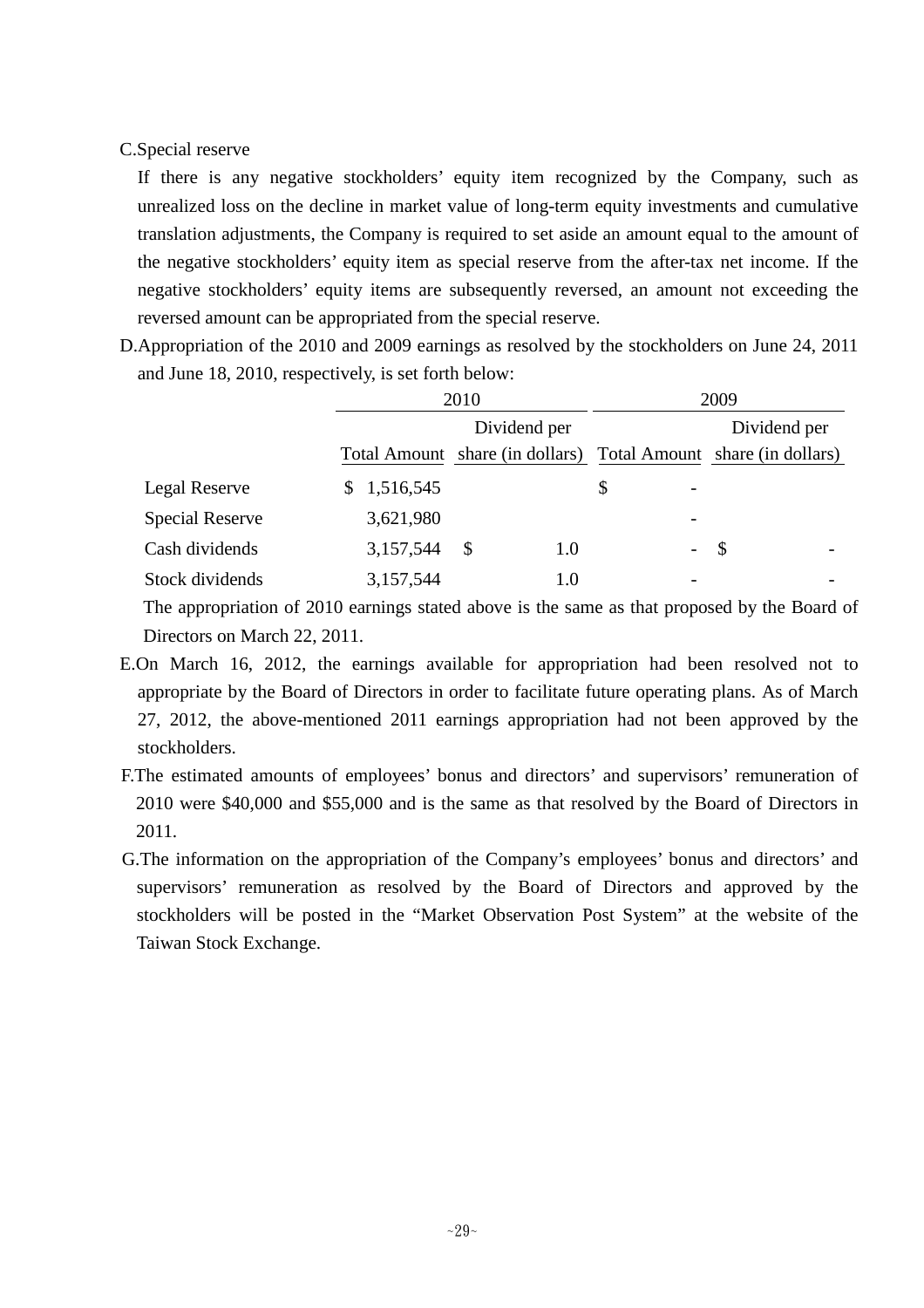# (20) Operating revenue

|                                             | For the years ended December 31, |            |    |            |  |
|---------------------------------------------|----------------------------------|------------|----|------------|--|
|                                             |                                  | 2011       |    | 2010       |  |
| Marine freight income                       |                                  | 14,558,973 | -S | 16,049,182 |  |
| Ship rental income                          |                                  | 204,844    |    | 424,215    |  |
| Commission income and Agency service income |                                  | 244,236    |    | 230,540    |  |
| Others                                      |                                  | 353,182    |    | 322,074    |  |
|                                             | \$                               | 15,361,235 |    | 17,026,011 |  |

# (21) Income tax

Income tax expsense and income tax profit are reconciled as follows:

|                                                                                            | For the years ended December 31, |       |                   |               |                   |  |
|--------------------------------------------------------------------------------------------|----------------------------------|-------|-------------------|---------------|-------------------|--|
|                                                                                            |                                  |       | 2011              | 2010          |                   |  |
| Income tax (benefit) expense                                                               | $($ \$                           |       | 54,347) \$        |               | 699,431           |  |
| Add (Less):                                                                                |                                  |       |                   |               |                   |  |
| Prepaid and withholding taxes                                                              |                                  |       | $3,985$ ) (       |               | 2,303)            |  |
| Separate income tax                                                                        |                                  |       |                   |               | 101)              |  |
| Adjustments for changes in tax estimates<br>Net change in deferred income tax assets/      |                                  |       | 23,194)           |               |                   |  |
| liabilities                                                                                |                                  |       | 111,224           |               | 699,330)          |  |
| Income tax payable (refundable)                                                            |                                  |       | 29,698            | $($ \$        | 2,303)            |  |
| A. Deferred income tax assets and liabilities                                              |                                  |       |                   |               |                   |  |
|                                                                                            |                                  |       | December 31, 2011 |               | December 31, 2010 |  |
| Deferred income tax assets-current                                                         |                                  | \$    | 254,120           | $\mathcal{S}$ | 315,710           |  |
| Deferred income tax assets-non-current                                                     |                                  |       | 69,952            |               | 60,029            |  |
| Deferred income tax liabilities-current                                                    |                                  |       |                   |               |                   |  |
| Deferred income tax liabilities-non-current<br>Valuation allowance for deferred income tax |                                  |       | $1,343,637$ (     |               | 1,506,528)        |  |
| assets                                                                                     |                                  |       |                   |               |                   |  |
|                                                                                            |                                  | $(\$$ | $1,019,565$ (\$)  |               | 1,130,789)        |  |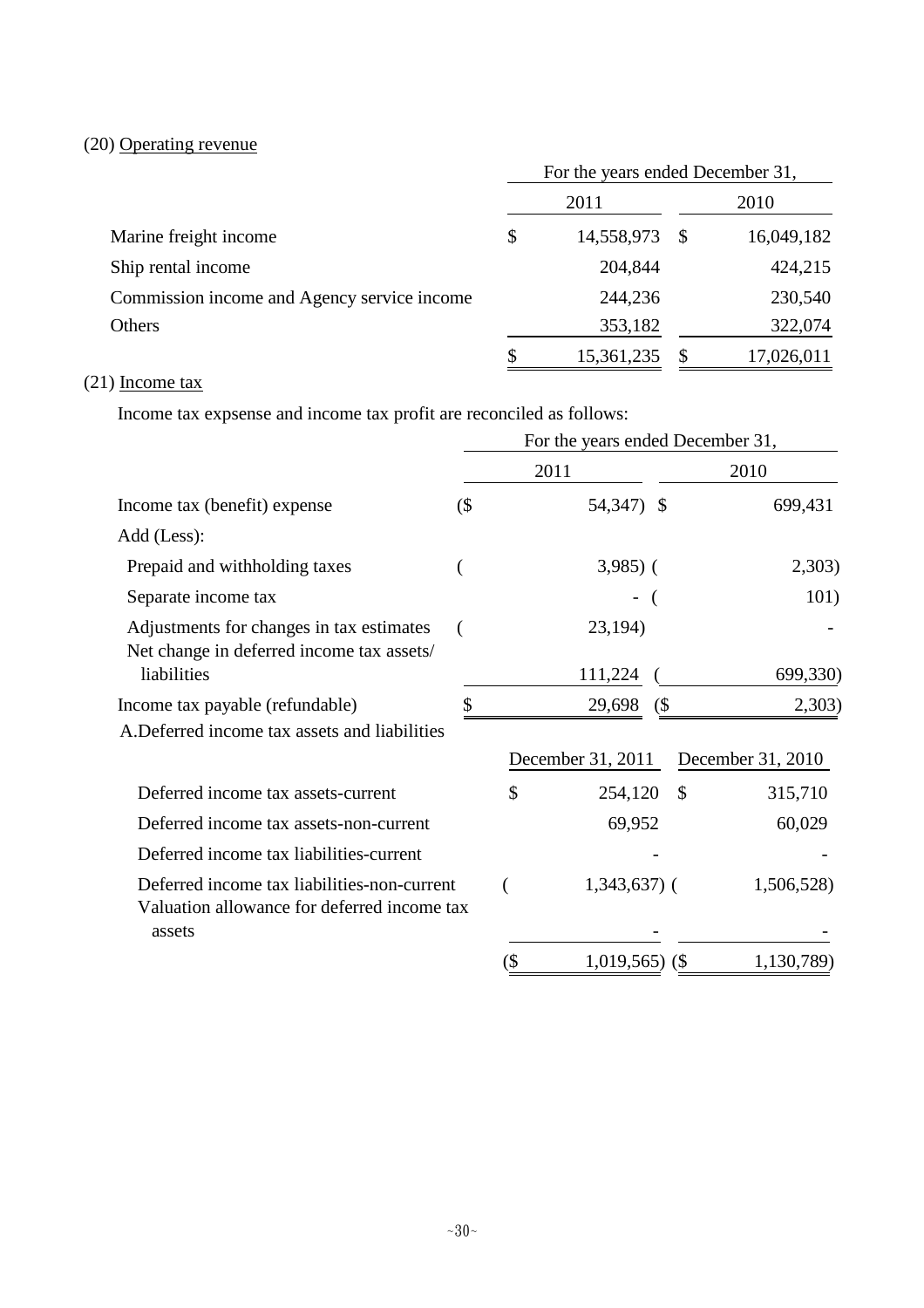|                                                                          |                                  | December 31, 2011                                       | December 31, 2010                |                               |  |  |
|--------------------------------------------------------------------------|----------------------------------|---------------------------------------------------------|----------------------------------|-------------------------------|--|--|
|                                                                          | Amount                           | Tax effect                                              | Amount                           | Tax effect                    |  |  |
| Current item:                                                            |                                  |                                                         |                                  |                               |  |  |
| Bad debts expense<br>Unrealized foreign exchange loss                    | $\mathcal{S}$<br>1,937<br>28,843 | 329<br>$\mathbb{S}$<br>4,903                            | $\mathcal{S}$<br>1,766<br>44,300 | $\mathcal{S}$<br>300<br>7,531 |  |  |
| Loss on valuation of financial assets<br>Loss on valuation of financial  | 131,434                          | 22,342                                                  | 131,424                          | 22,342                        |  |  |
| liabilities                                                              |                                  |                                                         | 337,501                          | 57,375                        |  |  |
| Bonds issued cost<br>Deffered profit of selling loading                  |                                  |                                                         | 2,874                            | 489                           |  |  |
| and unloading equipment                                                  | 383                              | 65                                                      |                                  |                               |  |  |
| Loss carryforwards                                                       | 1,186,162                        | 201,648                                                 | 1,222,605                        | 207,843                       |  |  |
| Investment tax credits                                                   |                                  | 24,833                                                  |                                  | 19,830                        |  |  |
|                                                                          |                                  | 254,120                                                 |                                  | 315,710                       |  |  |
| Non-current item:                                                        |                                  |                                                         |                                  |                               |  |  |
| Bonds issued cost                                                        | \$                               | $\mathcal{S}$                                           | $\mathcal{S}$<br>1,020           | $\mathcal{S}$<br>173          |  |  |
| Pension expense                                                          | 408,225                          | 69,398                                                  | 352,091                          | 59,856                        |  |  |
| Equity-accounted investment income<br>Deffered profit of selling loading |                                  | $(7,903,745)$ $(1,343,637)$ $(8,861,931)$ $(1,506,528)$ |                                  |                               |  |  |
| and unloading equipment                                                  | 3,258                            | 554                                                     |                                  |                               |  |  |
|                                                                          |                                  | (\$1,273,685)                                           |                                  | (\$1,446,499)                 |  |  |

B.Details of temporary differences, loss carryforwards and investment tax credits resulting in deferred income tax assets and liabilities are as follows:

C. The Company is eligible for investment tax credits under the Statute for Upgrading Industry. Details as of December 31, 2011 are as follows:

|                                                                                     |     |                   |  |                    | Final year tax  |  |  |
|-------------------------------------------------------------------------------------|-----|-------------------|--|--------------------|-----------------|--|--|
| Qualifying item                                                                     |     | Total tax credits |  | Unused tax credits | credits are due |  |  |
| Significant Public Works                                                            | -SS | 36,000 \$         |  | 24.833             | 2015            |  |  |
| D. As of December 31, 2011, losses available to be carried forward were as follows: |     |                   |  |                    |                 |  |  |

|                 |       |           | Final year losses |         |               |             |                 |
|-----------------|-------|-----------|-------------------|---------|---------------|-------------|-----------------|
| Year in which   |       | Amount    |                   | to be   |               | Unused loss | can be          |
| losses incurred | filed |           | carried forward   |         | carryforwards |             | carried forward |
| 2009            |       | 2,456,334 |                   | 417,577 |               | 201,648     | 2019            |

E.As of December 31, 2011, the Company's income tax returns through 2009 has been assessed and approved by the Tax Authority.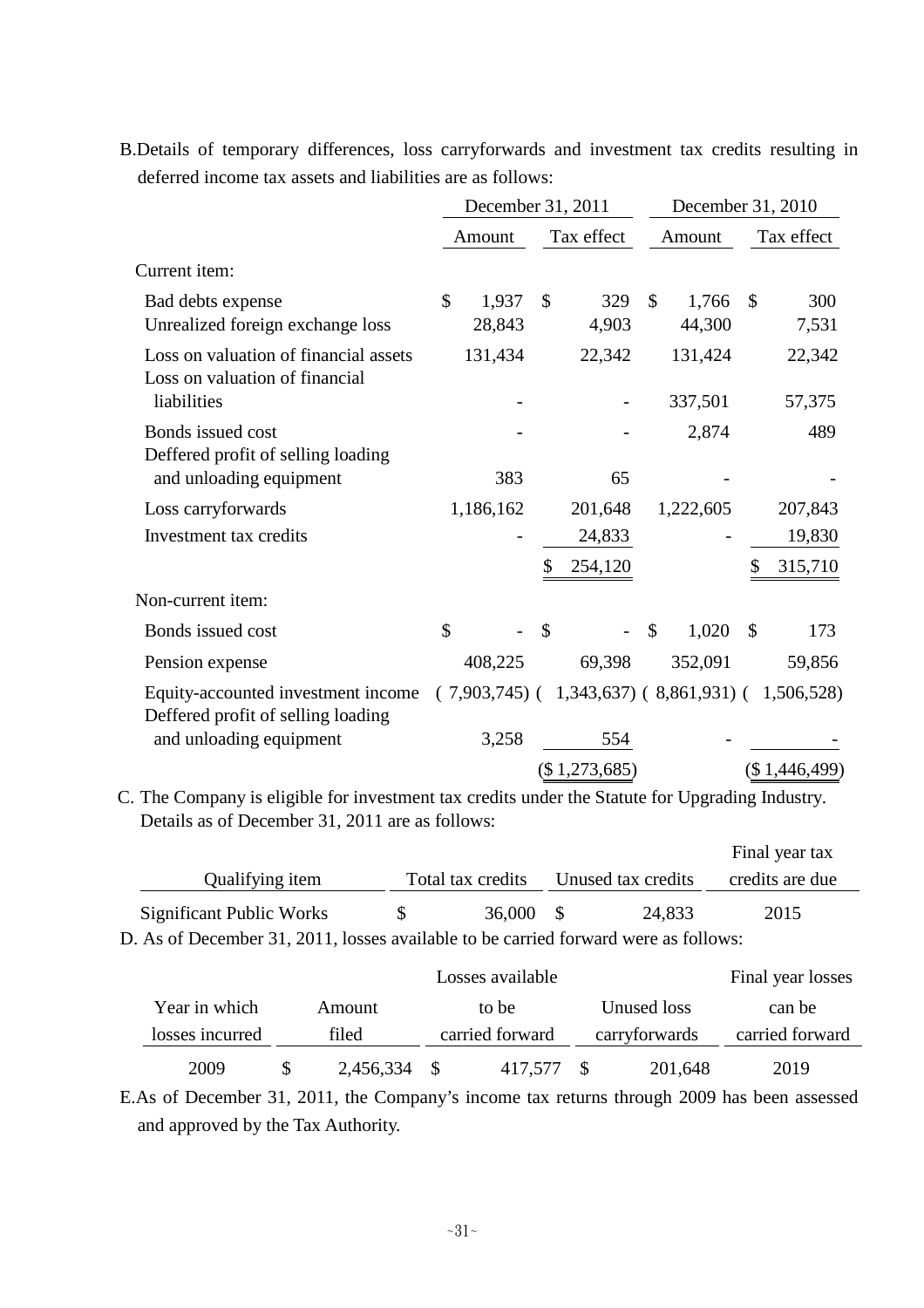F. Unappropriated retained earnings

|                                       |     |              | December 31, 2011 December 31, 2010 |            |  |
|---------------------------------------|-----|--------------|-------------------------------------|------------|--|
| Earnings generated in and before 1997 | SS. | 5,570,596 \$ |                                     | 5,570,596  |  |
| Earnings generated in and after 1998  |     | 3,291,427    |                                     | 17,837,278 |  |
|                                       |     | 8,862,023    |                                     | 23,407,874 |  |

G.As of December 31, 2011 and 2010, the balance of the imputation tax credit account was \$1,013,143 and \$2,509,271, respectively. The creditable tax rate was 14.97% for 2010 and was estimated to be 30.78% for 2011.

(22) Losses (Earnings) per share

|                                                                                                          | For the year ended December 31, 2011 |                           |  |                                                  |                                  |                                            |                      |
|----------------------------------------------------------------------------------------------------------|--------------------------------------|---------------------------|--|--------------------------------------------------|----------------------------------|--------------------------------------------|----------------------|
|                                                                                                          |                                      | Amount                    |  | Weighted-average<br>outstanding<br>common shares | Losses per share<br>(in dollars) |                                            |                      |
|                                                                                                          |                                      | Before tax                |  | After tax                                        | (in thousands)                   |                                            | Before tax After tax |
| <b>Basic EPS</b><br>Net losses                                                                           | $($ \$                               | 3,146,708) (\$ 3,092,361) |  |                                                  | 3,469,771                        | $\frac{1}{2}$<br>$0.91)$ (\$)              | (0.89)               |
| Dilutive effect of common<br>stock equivalents:<br>Convertible bonds                                     |                                      | <b>NOTE</b>               |  | <b>NOTE</b>                                      | <b>NOTE</b>                      |                                            |                      |
| Dilutive EPS                                                                                             |                                      |                           |  |                                                  |                                  |                                            |                      |
| Net losses attributable to<br>common stockholders plus<br>dilutive effect of common<br>stock equivalents | (\$                                  | 3,146,708) (\$ 3,092,361) |  |                                                  | 3,469,771                        | $0.91)$ (\$)<br>$\left( \text{\$} \right)$ | (0.89)               |

Note: According to R.O.C. SFAS NO. 24, "Earnings Per Share", the potential common stock should not be considered in calculation of basic earnings per share, due to net loss from continuing operation, which leads to anti-diluted effect.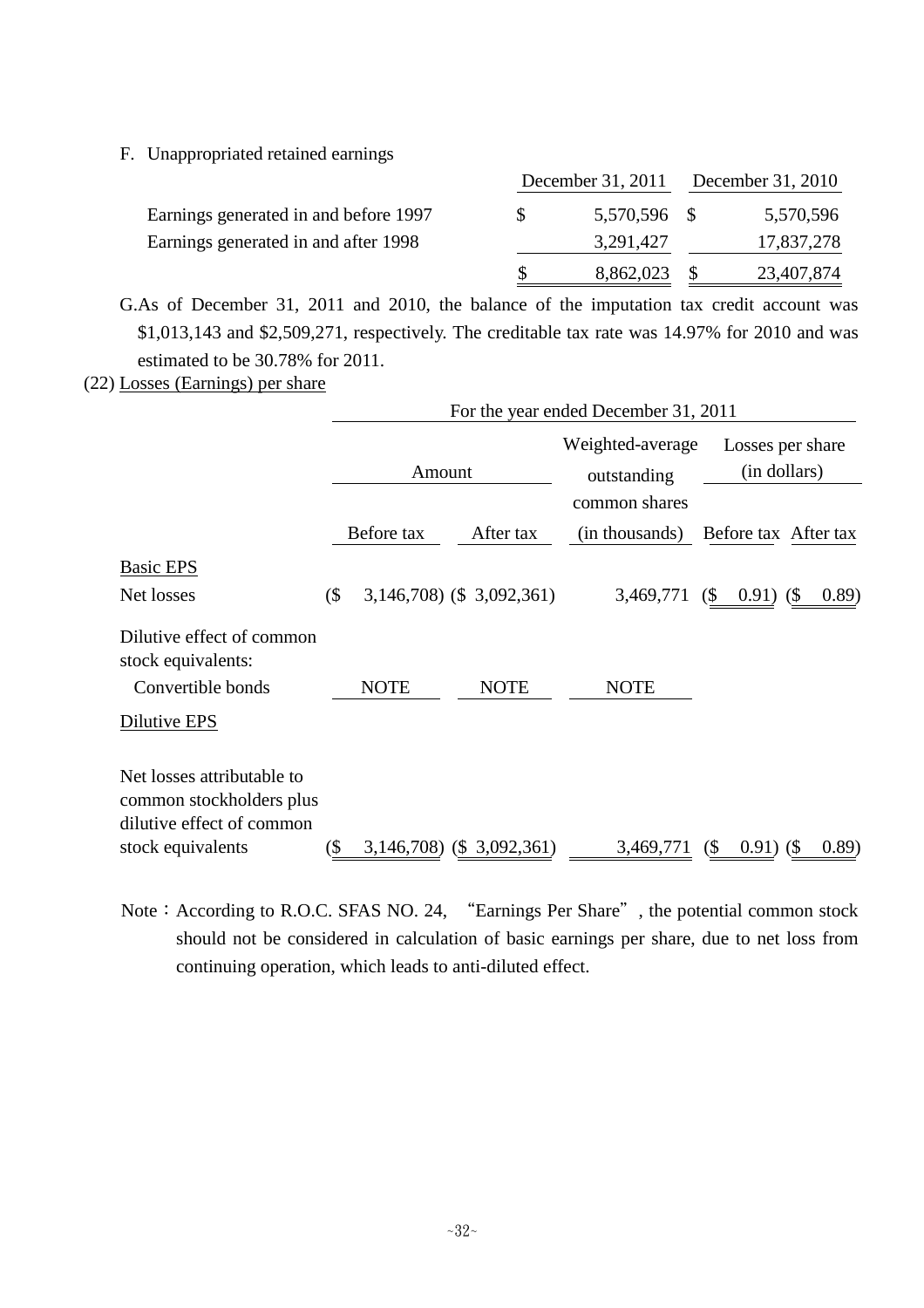|                                                 |        | For the year ended December 31, 2010 |                                                  |                                                                                                             |                                    |      |                      |  |
|-------------------------------------------------|--------|--------------------------------------|--------------------------------------------------|-------------------------------------------------------------------------------------------------------------|------------------------------------|------|----------------------|--|
|                                                 | Amount |                                      | Weighted-average<br>outstanding<br>common shares |                                                                                                             | Earnings per share<br>(in dollars) |      |                      |  |
|                                                 |        | Before tax                           | After tax                                        | (in thousands)                                                                                              |                                    |      | Before tax After tax |  |
| <b>Basic EPS</b>                                |        |                                      |                                                  |                                                                                                             |                                    |      |                      |  |
| Net Income                                      | \$     | 15,864,882                           | \$15,165,451                                     | 3,377,843                                                                                                   | \$                                 | 4.70 | \$<br>4.49           |  |
| Dilutive effect of common<br>stock equivalents: |        |                                      |                                                  |                                                                                                             |                                    |      |                      |  |
| Convertible bonds                               |        | 47,693                               | 47,693                                           | 128,225                                                                                                     |                                    |      |                      |  |
| Employs' bonus                                  |        |                                      |                                                  | 1,652                                                                                                       |                                    |      |                      |  |
| Diluted EPS                                     |        |                                      |                                                  |                                                                                                             |                                    |      |                      |  |
| Net income attributable to                      |        |                                      |                                                  |                                                                                                             |                                    |      |                      |  |
| common stockholders                             |        |                                      |                                                  |                                                                                                             |                                    |      |                      |  |
| plus dilutive effect of                         |        |                                      |                                                  |                                                                                                             |                                    |      |                      |  |
| common stock                                    |        |                                      |                                                  |                                                                                                             |                                    |      |                      |  |
| equivalents                                     | \$     | 15,912,575                           | \$15,213,144                                     | 3,507,720                                                                                                   | \$.                                | 4.54 | <b>S</b><br>4.34     |  |
| $-1$ $-1$                                       |        |                                      |                                                  | 0.0101<br>$\sim$ 1.000 $\sim$ 1.000 $\sim$ 1.000 $\sim$ 1.000 $\sim$ 1.000 $\sim$ 1.000 $\sim$ 1.000 $\sim$ |                                    |      |                      |  |

The weighted-average outstanding common shares of 2010 have been adjusted retroactively in proportion to retained earnings capitalized during the years ended December 31, 2010 .

(23) Personnel, depreciation and amortization expenses

Personnel, depreciation and amortization expenses are summarized as follows:

|                            | For the year ended December 31, 2011 |                |  |                   |  |           |  |
|----------------------------|--------------------------------------|----------------|--|-------------------|--|-----------|--|
|                            |                                      | Operating cost |  | Operating expense |  | Total     |  |
| Personnel expenses         |                                      |                |  |                   |  |           |  |
| <b>Salaries</b>            | \$                                   | 293,980 \$     |  | 773,142 \$        |  | 1,067,122 |  |
| Labor and health insurance |                                      | 17,024         |  | 57,711            |  | 74,735    |  |
| Pension expense            |                                      | 26,033         |  | 106,727           |  | 132,760   |  |
| Others                     |                                      | 17,030         |  | 25,293            |  | 42,323    |  |
| Depreciation               |                                      | 1,520,794      |  | 38,526            |  | 1,559,320 |  |
| Amortization               |                                      | 248,744        |  | 13,555            |  | 262,299   |  |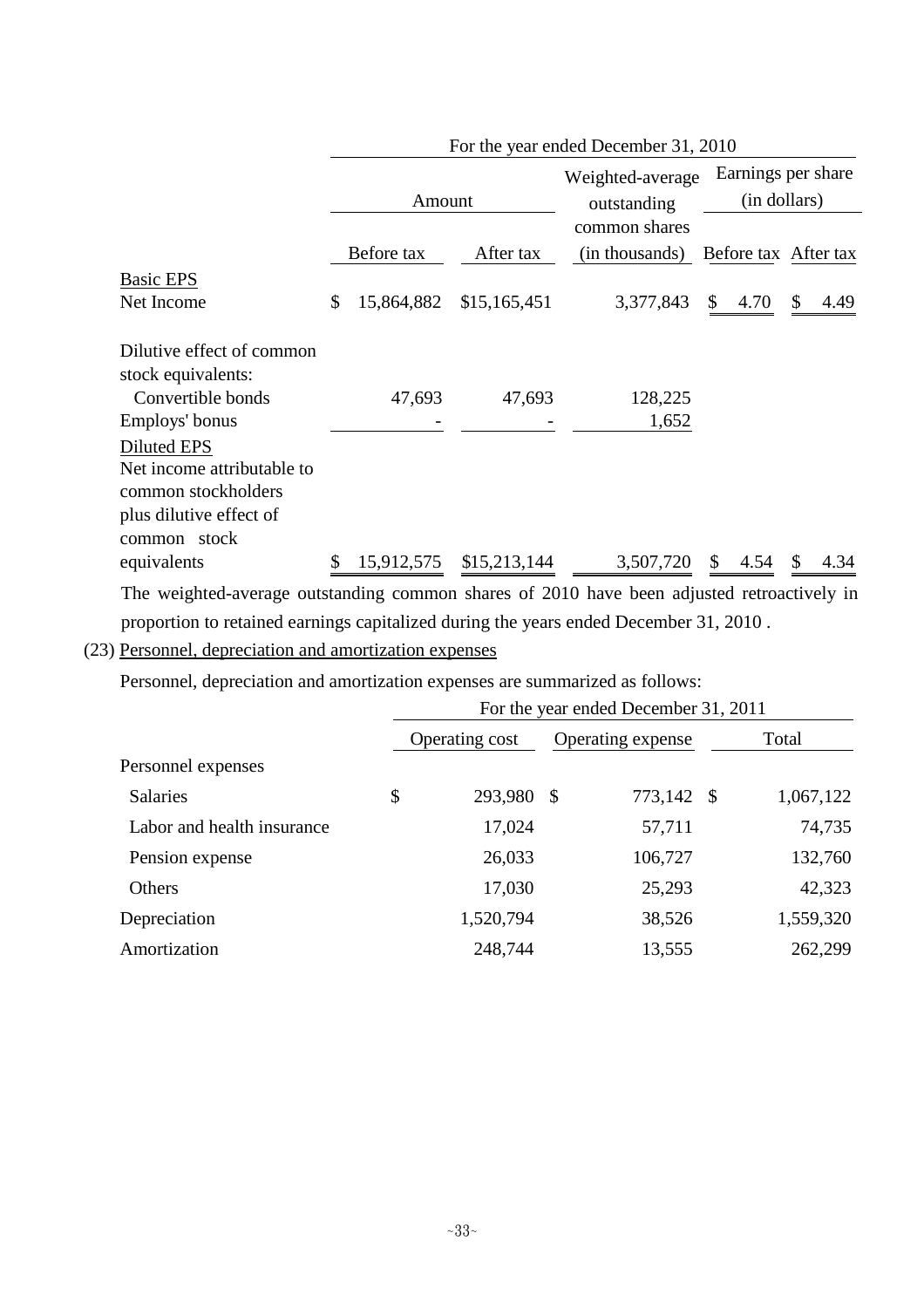|                            | For the year ended December 31, 2010 |                |    |                   |               |           |  |
|----------------------------|--------------------------------------|----------------|----|-------------------|---------------|-----------|--|
|                            |                                      | Operating cost |    | Operating expense |               | Total     |  |
| Personnel expenses         |                                      |                |    |                   |               |           |  |
| <b>Salaries</b>            | \$                                   | 269,234        | \$ | 943,984           | $\mathcal{S}$ | 1,213,218 |  |
| Labor and health insurance |                                      | 13,322         |    | 56,339            |               | 69,661    |  |
| Pension expense            |                                      | 10,829         |    | 123,805           |               | 134,634   |  |
| Others                     |                                      | 18,789         |    | 23,997            |               | 42,786    |  |
| Depreciation               |                                      | 1,575,148      |    | 40,856            |               | 1,616,004 |  |
| Amortization               |                                      | 276,743        |    | 23,399            |               | 300,142   |  |

### 5. RELATED PARTY TRANSACTIONS

#### (1) Names of the related parties and their relationships with the company

| <b>Related Party</b>                                                | Relationship with the Company                            |
|---------------------------------------------------------------------|----------------------------------------------------------|
| Evergreen International S.A. (EIS)                                  | Major stockholder of the Company                         |
| Taiwan Terminal Services Co., Ltd. (TTSC)                           | Subsidiary of the Company                                |
| Peony Investment S.A. (Peony)                                       | Subsidiary of the Company                                |
| Everport Terminal Services Inc. (ETS)                               | Subsidiary of the Company<br>(Established on April 2011) |
| Evergreen International Storage and Transport<br>Corporation (EITC) | Investee accounted for under the equity<br>method        |
| EVA Airways Corporation (EVA)                                       | Investee accounted for under the equity<br>method        |
| Evergreen Security Corporation (ESRC)                               | Investee accounted for under the equity<br>method        |
| Charng Yang Development Co., Ltd. (CYD)                             | Investee accounted for under the equity<br>method        |
| Taipei Port Container Terminal Corporation (TPCT)                   | Investee accounted for under the equity<br>method        |
| Evergreen International Corporation (EIC)                           | Investee of the Company's major stockholder              |
| Evergreen Airline Services Corporation(EGAS)                        | Investee of the Company's major stockholder              |
| Evergreen Marine (Singapore) Pte. Ltd. (EMS)                        | Investee of the Company's major stockholder              |
| Evergreen Marine (Hong Kong) Ltd. (EGH)                             | Investee of the Company's major stockholder              |
| Chang Yung-Fa Charity Foundation                                    | Its chairman being the Company's director                |
| Chang Yung-Fa Foundation                                            | Its chairman being the Company's director                |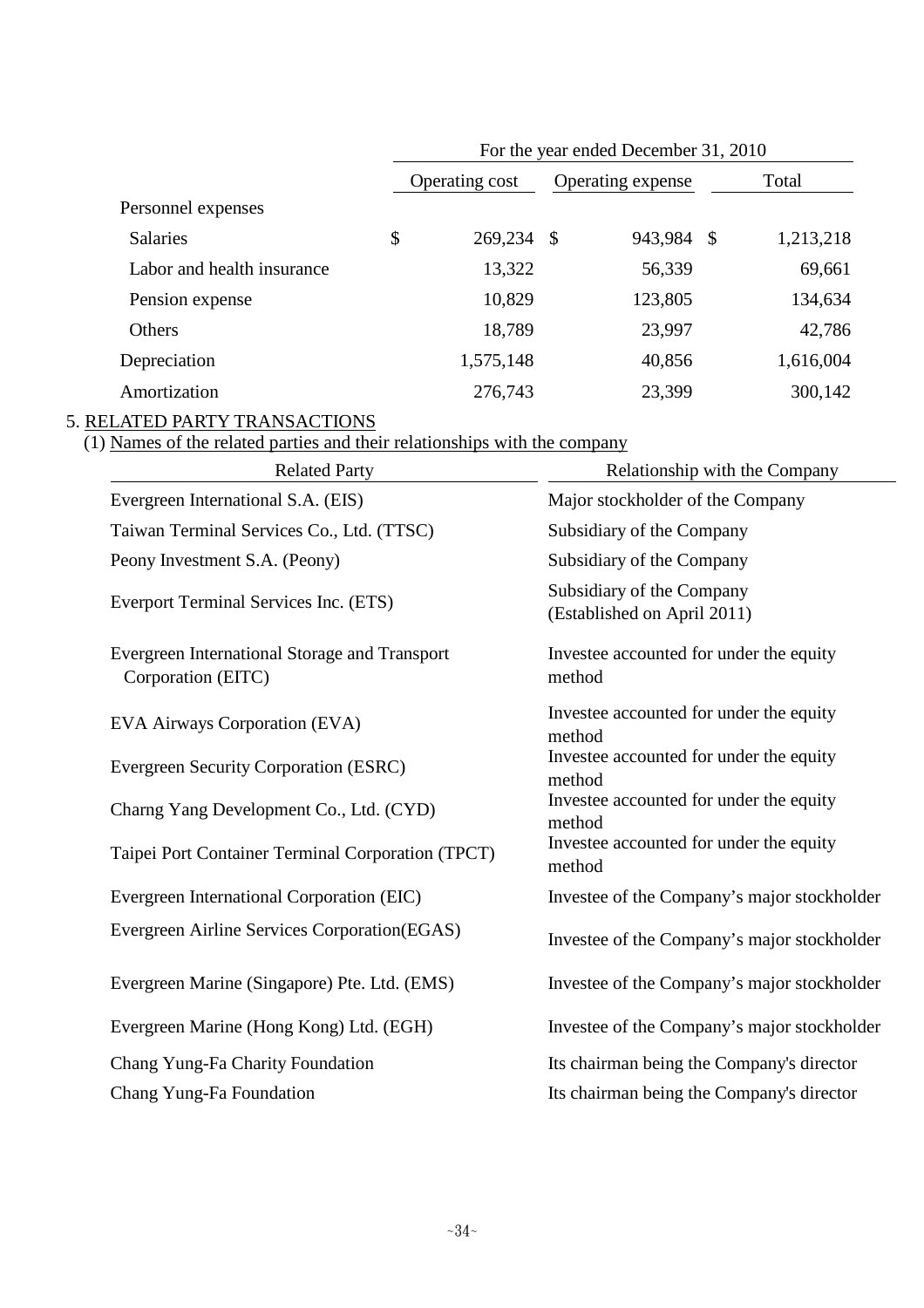| <b>Related Party</b>                                            | Relationship with the Company      |
|-----------------------------------------------------------------|------------------------------------|
| Shenzhen Greentrans Transportation Co., Ltd. (SGTC)             | Indirect subsidiary of the Company |
| Kingtrans International Logistics (Tianjin) Co., Ltd<br>(KTIL)  | Indirect subsidiary of the Company |
| Vigor Enterprise S.A. (VIGOR)                                   | Indirect subsidiary of the Company |
| Clove Holding Ltd. (CLOVE)                                      | Indirect subsidiary of the Company |
| Evergreen Marine (UK) Limited (EMU)                             | Indirect subsidiary of the Company |
| PT. Multi Bina Transport (MBT)                                  | Indirect subsidiary of the Company |
| PT. Multi Bina Pura International (MBPI)                        | Indirect subsidiary of the Company |
| Greencompass Marine S.A. (GMS)                                  | Indirect subsidiary of the Company |
| Evergreen Heavy Industrial Co., (Malaysia) Berhad.<br>(EHIC(M)) | Indirect subsidiary of the Company |
| Evergreen Shipping Agency(Deutschland) GmbH (EGD)               | Indirect subsidiary of the Company |
| Evergreen Shipping Agency(Ireland) Ltd. (EGUD)                  | Indirect subsidiary of the Company |
| Evergreen Shipping Agency(Netherlands) B.V. (EGN)               | Indirect subsidiary of the Company |
| Evergreen Shipping Agency(Poland) SP.ZO.O (EGD-<br>WWX)         | Indirect subsidiary of the Company |
| Evergreen Argentina S.A. (EGB)                                  | Indirect subsidiary of the Company |
| Evergreen Shipping Agency France S.A.S. (EGF)                   | Indirect subsidiary of the Company |
| Evergreen Shipping (Spain)S.L. (EES)                            | Indirect subsidiary of the Company |
| Island Equipment LLC. (Island)                                  | Indirect subsidiary of the Company |
| Evergreen Shipping Agency(Italy) S.p.A. (EIT)                   | Indirect subsidiary of the Company |
| Evergreen Shipping Agency(Vietnam) Corp. (EGV)                  | Indirect subsidiary of the Company |
| Evergreen Agency (South Africa) (PTY) Ltd.(ESA)                 | Indirect subsidiary of the Company |
| Armand Investment (Netherlands) N.V. (Armand N.V.)              | Indirect subsidiary of the Company |
| Evergreen Shipping Agency (Australia) Pty. Ltd. (EMA)           | Indirect subsidiary of the Company |
| PT. Evergreen Shipping Agency Indonesi (EMI)                    | Indirect subsidiary of the Company |

٠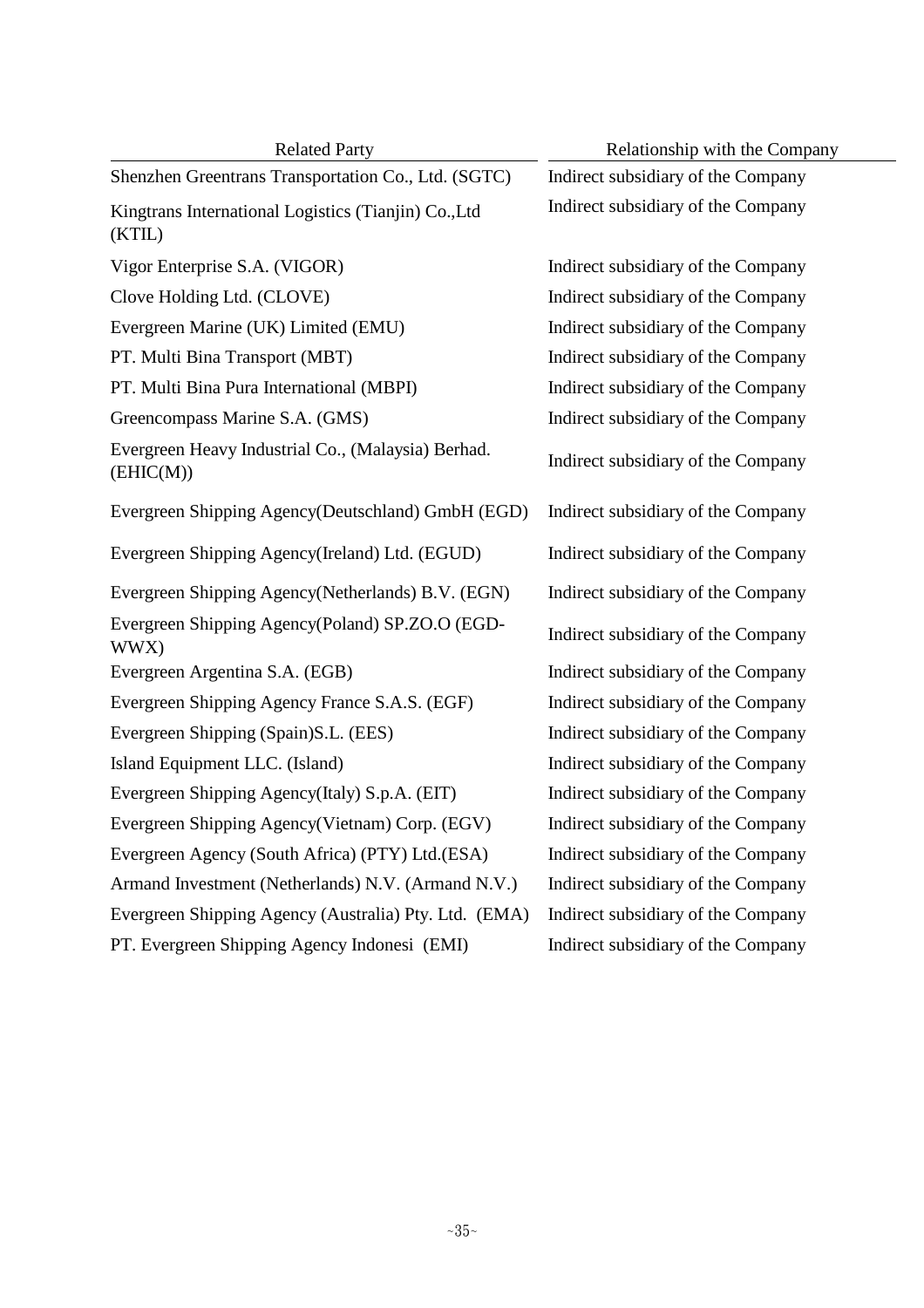Evergreen Shipping Agency (Thailand) Co., Ltd. (EGT) Indirect subsidiary of the Company Evergreen Shipping Agency (Singapore) Pte. Ltd. (EGS) Indirect subsidiary of the Company Evergreen Shipping Agency (Korea) Corporation (EGK) Indirect subsidiary of the Company Evergreen Shipping Agency (India) Pvt. Ltd. (EGI) Indirect subsidiary of the Company Evergreen Shipping Agency (Russia) Ltd. (ERU) Indirect subsidiary of the Company Ample Holding Ltd. (Ample) **Indirect subsidiary of the Company** Armand Estate B.V. (Armand B.V.) Indirect subsidiary of the Company Luanta Investment (Netherlands) N.V.(Luanta) Investee of Peony Ningbo Victory Container Co., Ltd. (NVC) Investee of Peony Qingdao Evergreen Container Storage and Transportation Co., Ltd. (QECT) Investee of Peony Green Peninsula Agencies SDN. BHD. (GPA) Investee of Peony Whitney Equipment LLC. (Whitney) Indirect subsidiary of the Company Hemlock Equipment LLC. (Hemlock) Indirect subsidiary of the Company Taranto Container Terminal S.p.A. (TCT) Investee of Luanta Italia Marittima S.p.A.(ITS) Investee of Balsam Evergreen Container Terminal (Thailand) Ltd. (ECTT) Investee of Peony Evergreen Shipping Agency Co. (U.A.E.) LLC. (UAE) Investee of Peony Colon Container Terminal S.A. (CCT) Investee of Peony Gaining Enterprise S.A. (GESA) Investee of EITC Balsam Investment N. V. (Balsam) Investee of Peony Seaside Transportation Service LLC. (STS) Investee of Island with significant influence Sinotrans Group Shenzhen Co. (SGSC) Investee of SGTC with significant influence

Related Party Relationship with the Company (Disposal of in March, 2011) (Acquisition of in December, 2011)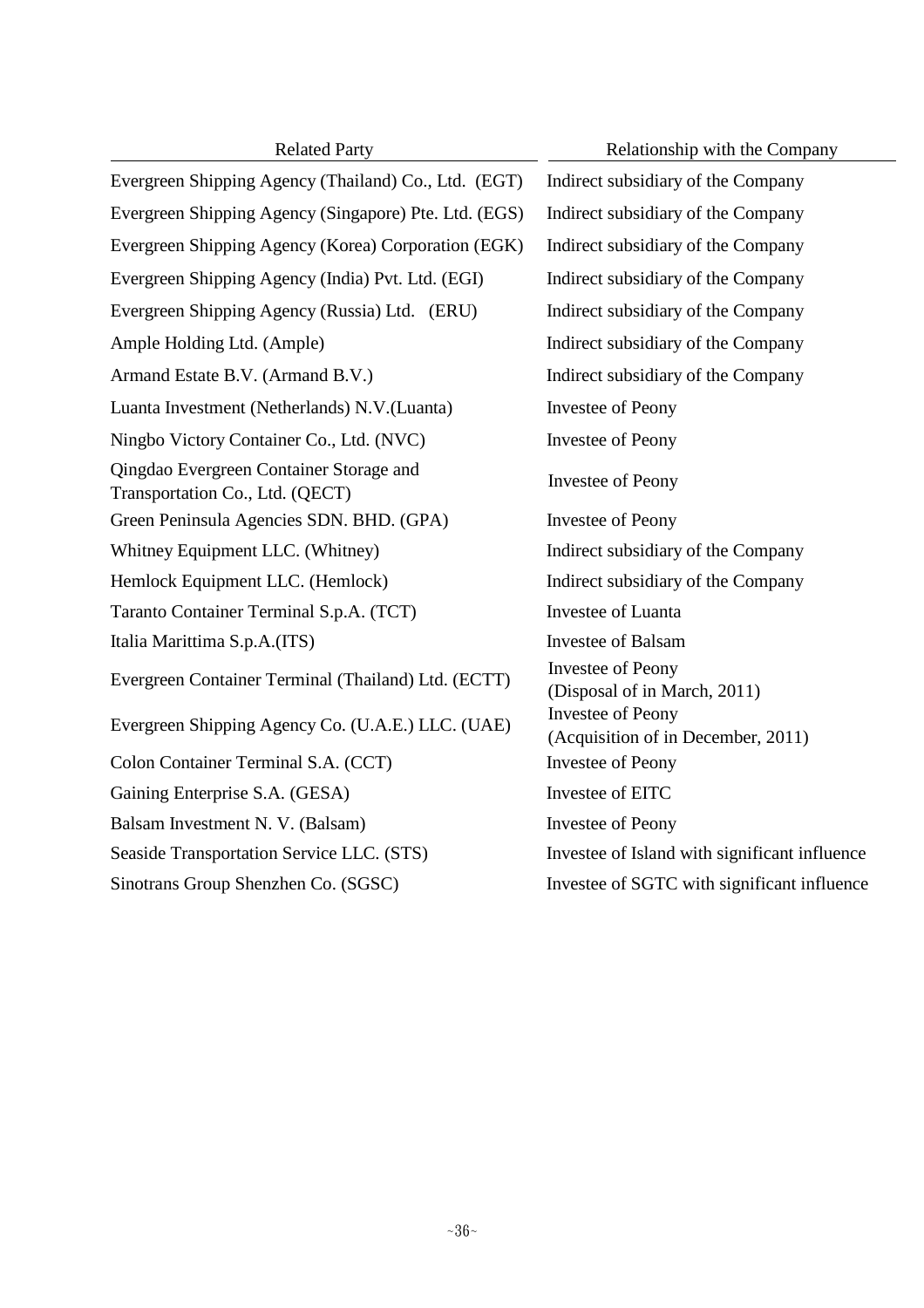## (2) Significant transactions and balances with related parties

A. Operating revenues from related parties

|             |                 |                                     | For the years ended December 31, |                                     |  |  |
|-------------|-----------------|-------------------------------------|----------------------------------|-------------------------------------|--|--|
|             | 2011            |                                     | 2010                             |                                     |  |  |
|             | Amount          | % of Total<br>Operating<br>Revenues | Amount                           | % of Total<br>Operating<br>Revenues |  |  |
| EIC         | \$<br>1,900,307 | 12                                  | \$<br>1,824,329                  | 11                                  |  |  |
| <b>EITC</b> | 91,125          |                                     | 94,864                           |                                     |  |  |
| <b>GMS</b>  | 87,171          |                                     | 414,213                          | 3                                   |  |  |
| <b>EIS</b>  | 59,764          |                                     | 53,921                           |                                     |  |  |
| <b>EMS</b>  | 54,812          |                                     | 36,989                           |                                     |  |  |
| <b>ITS</b>  | 40,625          |                                     | 19,816                           |                                     |  |  |
| <b>EMU</b>  | 33,821          |                                     | 35,458                           |                                     |  |  |
| <b>GESA</b> | 31,026          |                                     | 28,510                           |                                     |  |  |
| <b>EGH</b>  | 23,644          |                                     | 21,646                           |                                     |  |  |
| Others      | 2,946           |                                     | 2,930                            |                                     |  |  |
|             | 2,325,241<br>\$ | 15                                  | \$<br>2,532,676                  | 15                                  |  |  |

The business terms on which the Company transacts with related parties are of no difference from those with non-related parties.

B. Expenditures on services rendered by related parties

|             |                 | For the years ended December 31,     |                                      |                                      |  |  |  |
|-------------|-----------------|--------------------------------------|--------------------------------------|--------------------------------------|--|--|--|
|             | 2011            |                                      | 2010                                 |                                      |  |  |  |
|             |                 | % of Total<br>Operating<br>Costs and |                                      | % of Total<br>Operating<br>Costs and |  |  |  |
|             | Amount          | <b>Expenses</b>                      | Amount                               | <b>Expenses</b>                      |  |  |  |
| <b>TTSC</b> | \$<br>684,593   | $\overline{4}$                       | $\boldsymbol{\mathsf{S}}$<br>672,076 | 4                                    |  |  |  |
| <b>EITC</b> | 551,703         | 3                                    | 776,310                              | 5                                    |  |  |  |
| EIC         | 360,052         | 2                                    | 339,241                              | $\overline{2}$                       |  |  |  |
| <b>TPCT</b> | 77,080          | 1                                    | 56,697                               |                                      |  |  |  |
| <b>ESRC</b> | 45,174          |                                      | 46,718                               |                                      |  |  |  |
| <b>GESA</b> | 1,552,673       | 10                                   | 1,660,616                            | 10                                   |  |  |  |
| <b>GMS</b>  | 41,749          | 1                                    | 242,542                              | $\overline{2}$                       |  |  |  |
| <b>EGH</b>  | 33,555          |                                      | 47,689                               |                                      |  |  |  |
| <b>EMS</b>  | 32,821          |                                      |                                      |                                      |  |  |  |
| EMI         | 28,170          |                                      | 35,203                               |                                      |  |  |  |
| <b>EGT</b>  | 20,732          |                                      | 17,884                               |                                      |  |  |  |
| <b>EGD</b>  | 9,097           |                                      | 11,490                               |                                      |  |  |  |
| <b>EGS</b>  | 11,744          |                                      | 11,204                               |                                      |  |  |  |
| <b>EGV</b>  | 10,111          |                                      | 8,102                                |                                      |  |  |  |
| Others      | 30,142          |                                      | 34,004                               |                                      |  |  |  |
|             | \$<br>3,489,396 | 22                                   | \$<br>3,959,776                      | 23                                   |  |  |  |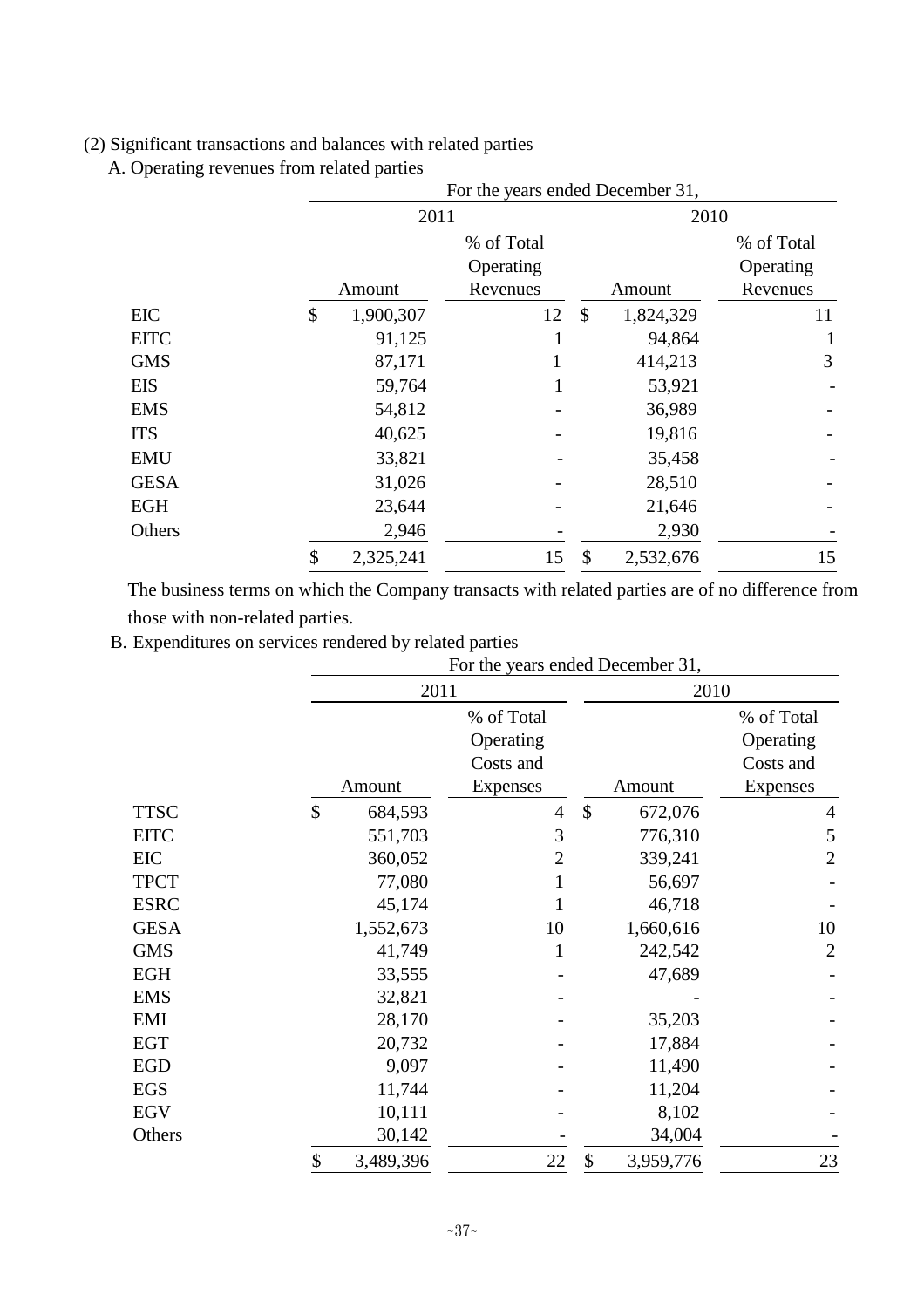The business terms on which the Company transacts with related parties are of no difference from those with non-related parties.

- C. Asset transactions
	- a) Acquisitions of property, plant and equipment

|                   | Items                    | 2011            |               | 2010 |
|-------------------|--------------------------|-----------------|---------------|------|
| EIC               | Office equipment         | \$<br>3,351     | $\mathcal{S}$ | 274  |
| <b>EITC</b>       | Vessel-PRMT              | 502,254         |               |      |
| $^{\prime\prime}$ | Vessel-PRBT              | 492,993         |               |      |
| "                 | Vessel-PRSP              | 470,324         |               | -    |
| EHIC(M)           | Transportation equipment |                 |               |      |
|                   | - containers             | 1,690,051       |               |      |
|                   |                          | \$<br>3,158,973 | \$            | 274  |

b) Disposal of property, plant and equipment

|                                           |                                          | For the years ended December 31, |        |               |          |                            |       |         |          |  |
|-------------------------------------------|------------------------------------------|----------------------------------|--------|---------------|----------|----------------------------|-------|---------|----------|--|
|                                           |                                          |                                  |        | 2011          |          |                            | 2010  |         |          |  |
|                                           |                                          |                                  |        |               | Gain on  |                            |       | Gain on |          |  |
|                                           | Item                                     |                                  | Price  |               | disposal |                            | Price |         | disposal |  |
| <b>EVA</b>                                | Office equipment                         | \$                               | 1,626  | $\mathcal{S}$ |          | $\boldsymbol{\mathcal{S}}$ |       | \$      |          |  |
| <b>EITC</b>                               | Office equipment                         |                                  | 32     |               | 32       |                            |       |         |          |  |
| $\pmb{\mathsf{H}}$                        | Loading and unloading<br>equipment       |                                  | 9,666  |               | 9,644    |                            |       |         |          |  |
| $\pmb{\mathsf{H}}$                        | Computer and communication<br>equipment  |                                  | 163    |               | 21       |                            |       |         |          |  |
| Chang<br>Yung-Fa<br>Charity<br>Foundation | Transportation equipment<br>- containers |                                  |        |               |          |                            | 88    |         | 82       |  |
|                                           |                                          | \$                               | 11,487 | \$            | 9,697    | \$                         | 88    | \$      | 82       |  |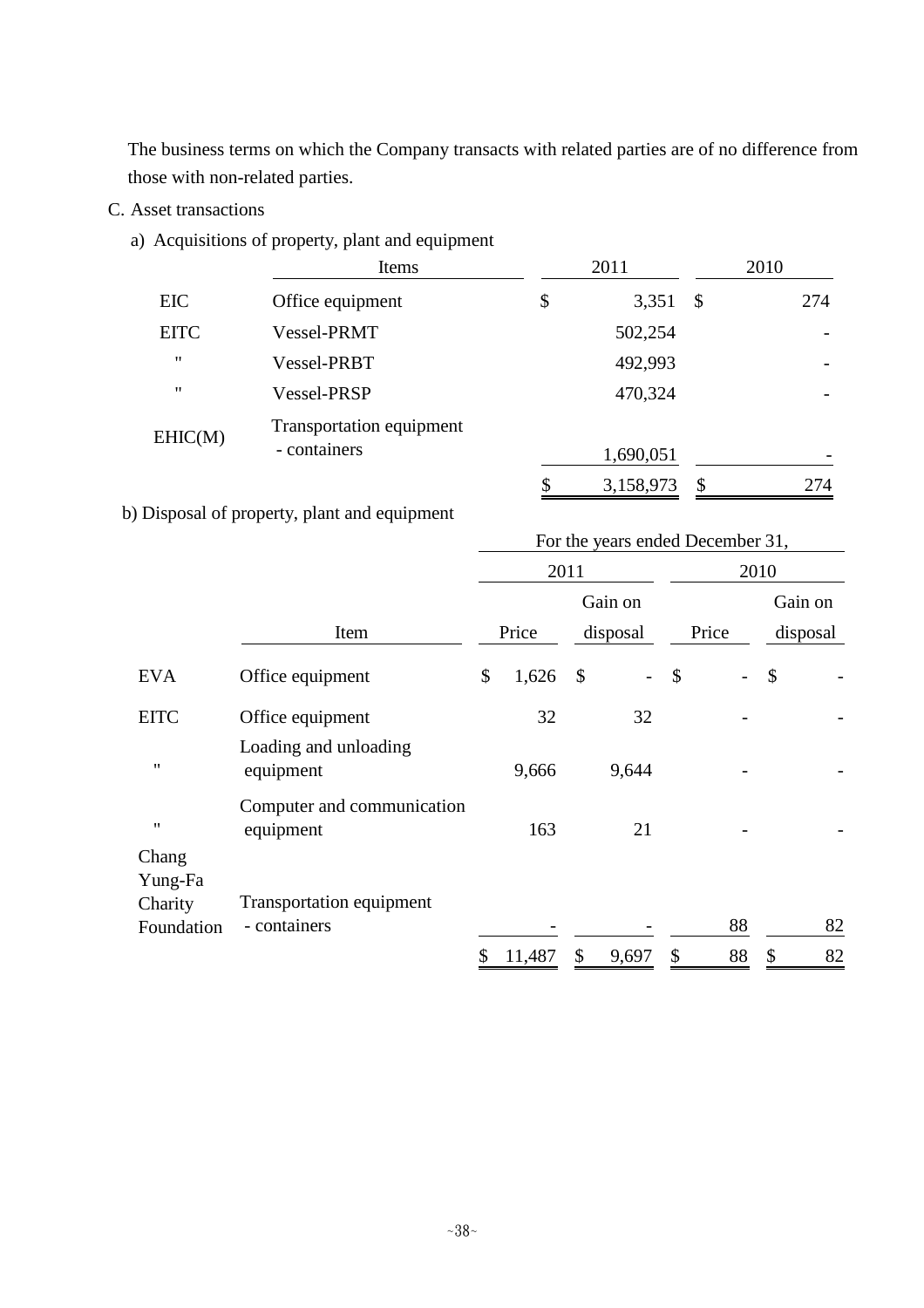### D.Lease

a) Rental income (recorded as non-operating income and gains) generated from the operating premises and parking lots leased to the related parties are as follows:

|                                          |                 | For the years ended December 31, |                |              |               |  |  |  |
|------------------------------------------|-----------------|----------------------------------|----------------|--------------|---------------|--|--|--|
|                                          |                 |                                  | 2011           | 2010         |               |  |  |  |
|                                          | Leasehold       |                                  | % of Total     |              | % of Total    |  |  |  |
|                                          | Property        | Amount                           | Rental Income  | Amount       | Rental Income |  |  |  |
| EIC                                      | Office building | 95,040<br>\$                     | 96             | \$<br>94,708 | 97            |  |  |  |
| $^{\prime\prime}$                        | Vehicles        | 1,056                            | 1              | 1,122        | 1             |  |  |  |
| <b>EVA</b>                               | Office building | 1,595                            | $\overline{2}$ | 497          |               |  |  |  |
| <b>ESRC</b><br>Chang Yung-<br>Fa Charity | Parking lots    | 96                               |                | 92           |               |  |  |  |
| Foundation                               | Office building | 218                              |                | 208          |               |  |  |  |
|                                          |                 | 98,005                           | 99             | 96,627       | 99            |  |  |  |

b) Rental expense (recorded as general and administrative expenses) incurred for operating premises and parking lots leased from the related parties are as follows:

|                                     | For the years ended December 31, |            |              |                 |  |  |
|-------------------------------------|----------------------------------|------------|--------------|-----------------|--|--|
|                                     |                                  | 2011       |              | 2010            |  |  |
|                                     |                                  | % of Total |              | % of Total      |  |  |
| Leasehold                           |                                  | Rental     |              | Rental          |  |  |
| Property                            | Amount                           | Expenses   | Amount       | <b>Expenses</b> |  |  |
| Office buildings<br>EIC             | 43,456<br>\$                     | 99         | 43,047<br>\$ | 99              |  |  |
| Office buildings $\&$<br><b>EVA</b> |                                  |            |              |                 |  |  |
| parking lots                        | 53                               |            | 221          |                 |  |  |
|                                     | 43,509                           | 100        | 43,268       | 100             |  |  |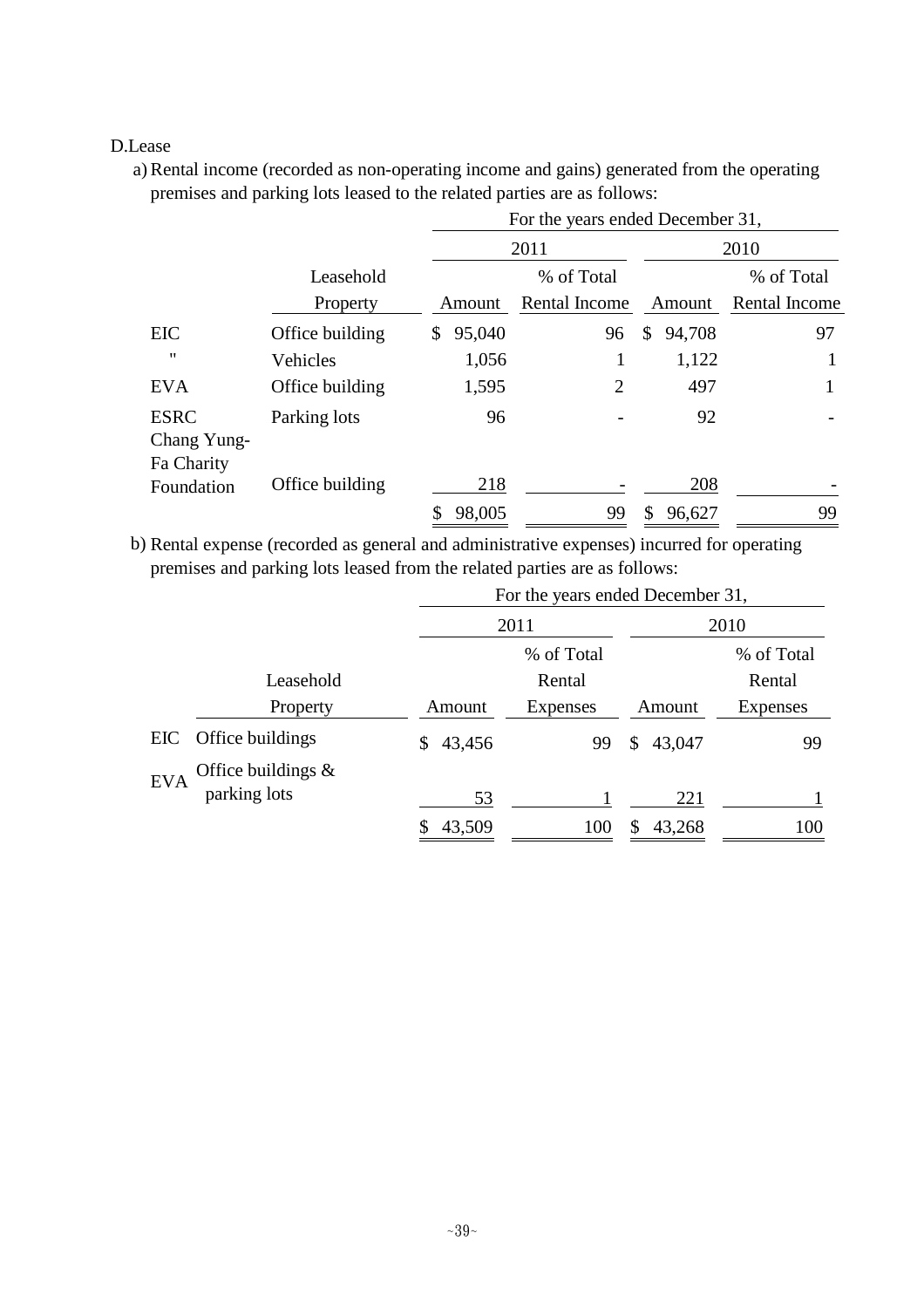|    | 2011       |                |                           | 2010      |                                  |  |  |
|----|------------|----------------|---------------------------|-----------|----------------------------------|--|--|
|    | % of Total |                |                           |           | % of Total                       |  |  |
|    |            |                |                           |           | Charter and                      |  |  |
|    |            | Slottage       |                           |           | Slottage                         |  |  |
|    | Amount     | Expenses       |                           | Amount    | <b>Expenses</b>                  |  |  |
| \$ | 369,925    | 14             | $\boldsymbol{\mathsf{S}}$ | 603,087   | 19                               |  |  |
|    | 1,552,673  | 61             |                           | 1,660,616 | 53                               |  |  |
|    | 41,749     | $\overline{2}$ |                           | 242,542   | 8                                |  |  |
|    | 32,821     | 1              |                           |           |                                  |  |  |
|    | 3,499      |                |                           |           |                                  |  |  |
| ¢  | 2,000,667  | 78             | \$                        | 2,506,245 | 80                               |  |  |
|    |            |                | Charter and               |           | For the years ended December 31, |  |  |

c) Rental expsense incurred for the vessels and slot lease from the related parties are recorded as direct operating costs. Details are set forth below:

E. Receivables from and payables to related parties

The receivables from and payables to related parties bear no interest, and are set forth as follows:

|                     |               | December 31, 2011 |                           | December 31, 2010                   |                   |  |  |
|---------------------|---------------|-------------------|---------------------------|-------------------------------------|-------------------|--|--|
|                     |               | $%$ of            |                           |                                     | % of              |  |  |
|                     |               | Account           |                           |                                     | Account           |  |  |
|                     | Amount        | <b>Balance</b>    |                           | Amount                              | <b>Balance</b>    |  |  |
| Accounts receivable |               |                   |                           |                                     |                   |  |  |
| EIC                 | \$<br>71,856  |                   | 9                         | $\boldsymbol{\mathsf{S}}$<br>61,904 | 7                 |  |  |
| <b>EITC</b>         | 22,889        |                   | 3                         | 22,062                              | $\overline{2}$    |  |  |
| <b>ITS</b>          | 12,117        |                   | $\mathbf 1$               | 1,362                               |                   |  |  |
| Others              | 24,144        |                   | 3                         | 21,173                              | 3                 |  |  |
|                     | \$<br>131,006 |                   | 16                        | \$<br>106,501                       | 12                |  |  |
|                     |               | December 31, 2011 |                           |                                     | December 31, 2010 |  |  |
|                     |               | % of              |                           |                                     | $%$ of            |  |  |
|                     |               | Account           |                           |                                     | Account           |  |  |
|                     | Amount        | <b>Balance</b>    |                           | Amount                              | <b>Balance</b>    |  |  |
| Other receivables   |               |                   |                           |                                     |                   |  |  |
| EIC                 | \$<br>71,416  | 10                | $\boldsymbol{\mathsf{S}}$ | 62,237                              | 12                |  |  |
| <b>EIS</b>          | 70,679        |                   | 9                         | 1,041                               |                   |  |  |
| Others              | 6,758         |                   |                           | 10,946                              | $\overline{2}$    |  |  |
|                     | \$<br>148,853 | 20                | $\boldsymbol{\$}$         | 74,224                              | 14                |  |  |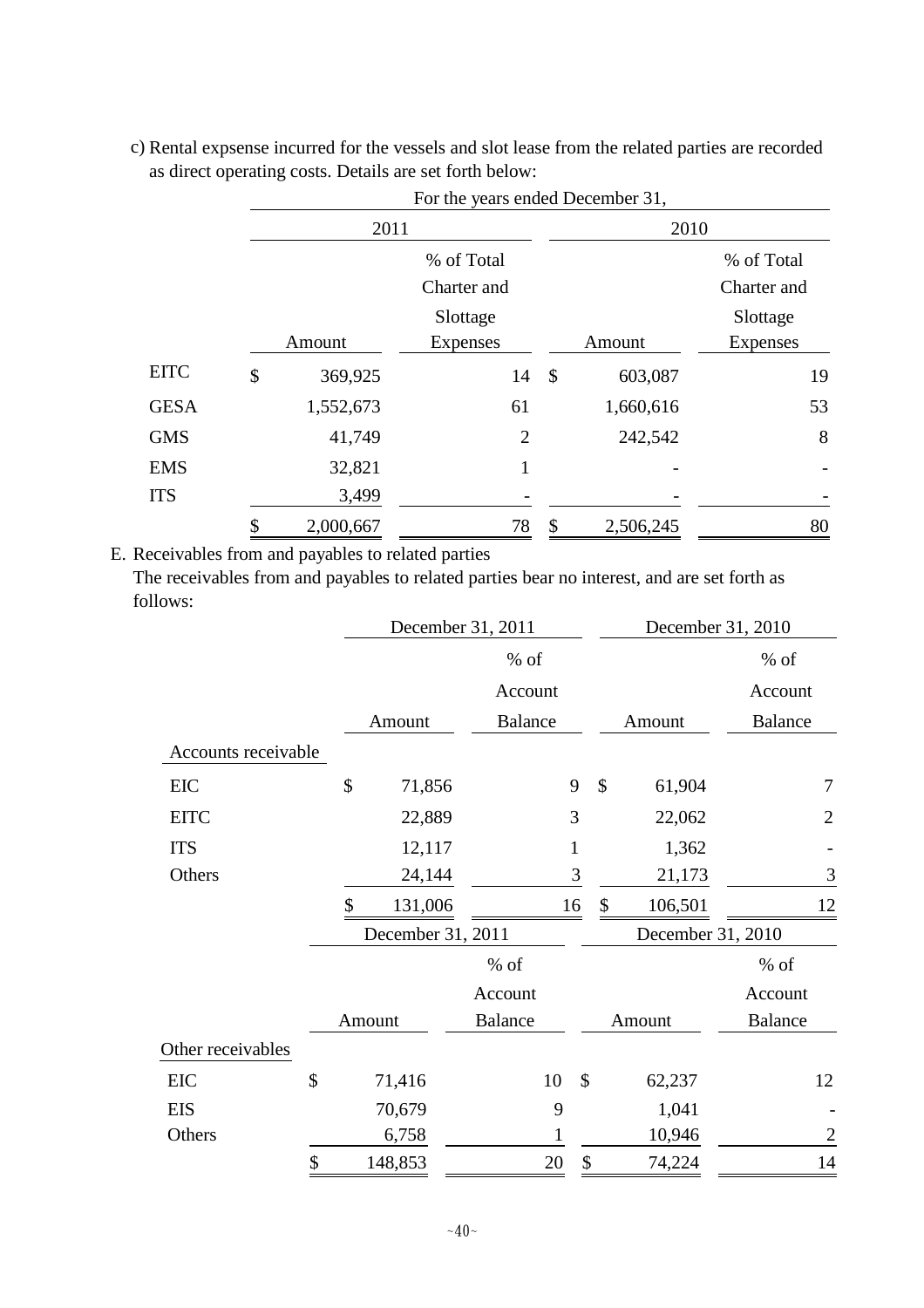|                         | December 31, 2011 |                |                | December 31, 2010 |                |  |
|-------------------------|-------------------|----------------|----------------|-------------------|----------------|--|
|                         | $%$ of            |                |                | $%$ of            |                |  |
|                         |                   | Account        |                |                   | Account        |  |
|                         | Amount            | <b>Balance</b> |                | Amount            | <b>Balance</b> |  |
| <b>Accounts Payable</b> |                   |                |                |                   |                |  |
| <b>TTSC</b>             | \$<br>38,695      |                | $\overline{2}$ | \$<br>50,949      | $\overline{4}$ |  |
| <b>EIC</b>              | 22,761            |                | 1              | 34,509            | $\overline{2}$ |  |
| <b>EITC</b>             | 10,728            |                |                | 12,208            | 1              |  |
| <b>GMS</b>              | 135,838           |                | 7              | 25,280            | $\overline{2}$ |  |
| <b>ITS</b>              | 179,590           |                | 9              |                   |                |  |
| Others                  | 9,040             |                |                | 10,770            |                |  |
|                         | 396,652           |                | 19             | \$<br>133,716     | 9              |  |

(3) Endorsements and guarantees with related parties

Endorsements and guarantees provided for its related parties are as follows:

|               |            | December 31, 2011 |            | December 31, 2010 |
|---------------|------------|-------------------|------------|-------------------|
| <b>PEONY</b>  | <b>USD</b> | 14,800            | <b>USD</b> | 5,000             |
| <b>GMS</b>    | <b>USD</b> | 915,837           | <b>USD</b> | 774,833           |
| <b>EMU</b>    | <b>USD</b> | 1,730,816         | <b>USD</b> | 605,927           |
| <b>CCT</b>    | <b>USD</b> | 9,600             | <b>USD</b> | 9,600             |
| Whitney       | <b>USD</b> | 94,164            | <b>USD</b> | 94,164            |
| <b>TCT</b>    | <b>USD</b> | 20,250            | <b>USD</b> | 20,772            |
| Hemlock       | <b>USD</b> | 57,810            | <b>USD</b> | 20,600            |
| <b>Balsam</b> | <b>USD</b> | 49,000            | <b>USD</b> | 49,000            |
| <b>ESA</b>    | <b>USD</b> |                   | <b>USD</b> | 2,500             |
|               |            |                   |            |                   |

(4) Significant contracts with related parties

A.The Company entered into an agreement with EIC for consulting services on business management, computer information, and shipping affairs. Except for payments made on behalf of the Company which are charged on actual amounts, the remaining fees are charged on an hourly basis or by cost plus method. The contract took effect on July 1, 1996 and continues to be effective unless terminated.

- B.The Company entered into an agreement with EIC for services, such as cargo-forwarding and freight-collecting. As of December 31, 2011 and 2010, the receivables were \$71,856 and \$61,904, respectively. The contract has been effective since 2002.
- C.The Company entered into an agreement with ESRC for security service in the Taipei office, the Kaohsiung office, and the Kaohsiung container yards. The monthly service fees were \$940 for Taipei and \$1,614 for Kaohsiung.
- D.The Company entered into agency agreements with its related parties to manage petty cash required by their vessels, and payments of Taiwanese crew salaries and insurance premiums. The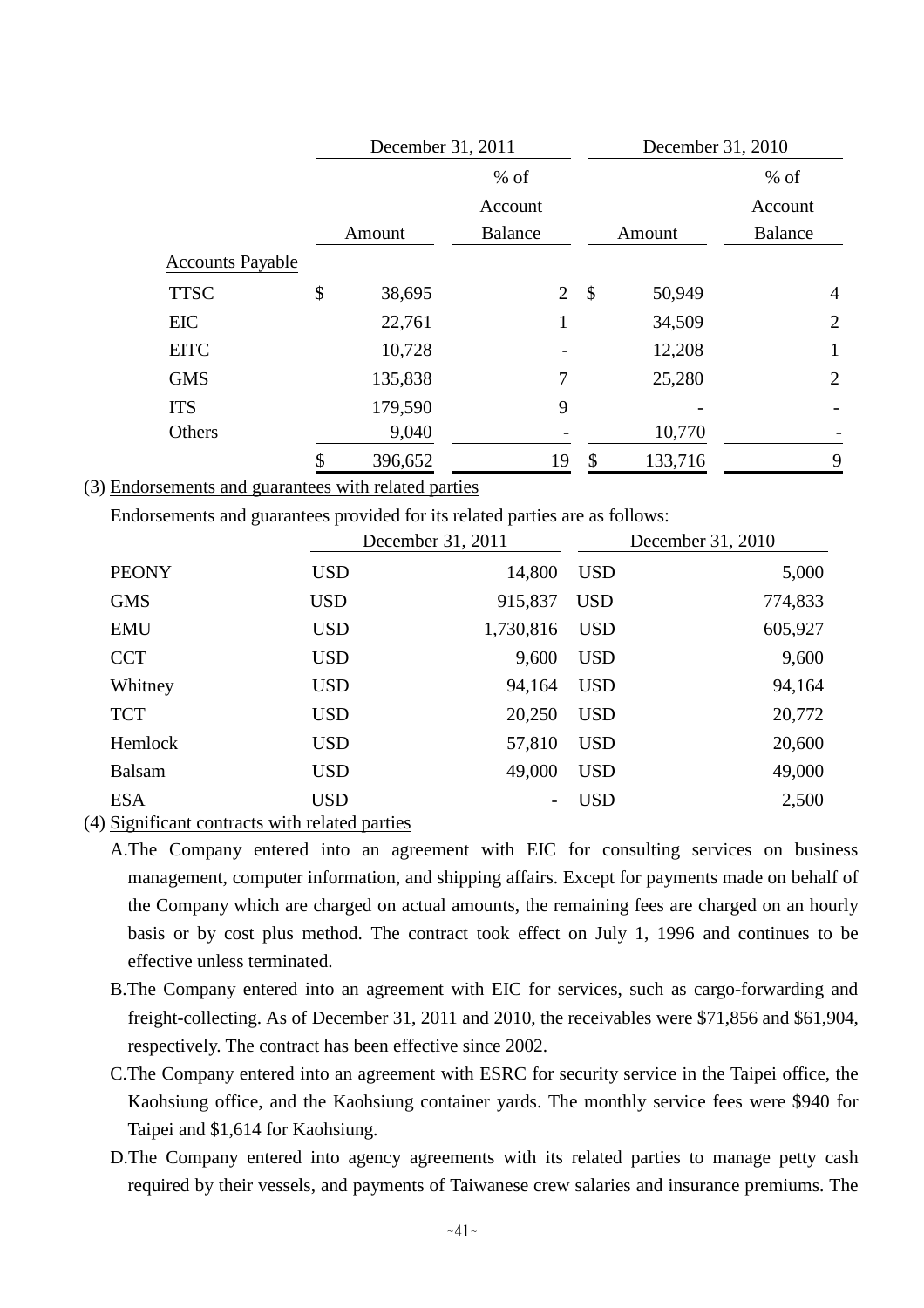|             | December 31, 2011 | December 31, 2010         |        |  |
|-------------|-------------------|---------------------------|--------|--|
| <b>GMS</b>  | \$<br>15,396      | $\boldsymbol{\mathsf{S}}$ | 9,660  |  |
| <b>EMS</b>  | 10,436            |                           | 9,983  |  |
| <b>EMU</b>  | 7,793             |                           | 6,313  |  |
| <b>GESA</b> | 7,345             |                           | 8,920  |  |
| <b>EGH</b>  | 4,308             |                           | 3,821  |  |
| <b>EIS</b>  | 3,468             |                           | 2,734  |  |
|             | \$<br>48,746      | $\boldsymbol{\mathsf{S}}$ | 41,431 |  |

transactions are recorded as "temporary debits". As of December 31, 2011 and 2010, the debit balances of the account are as follows:

E.The Company entered into agency agreements with its related parties, whereby the related parties act as the Company's overseas agents to deal with foreign port formalities, such as arrival and departure of the Company's ships, cargo stevedoring and forwarding, freight collection, and payment of expenses incurred in foreign ports. The transactions are recorded as "agency accounts in other assets (liabilities) – current". As of December 31, 2011 and 2010, the balances of the accounts are as follows:

a) Debit balances of agency accounts

|             | December 31, 2011 |         | December 31, 2010 |        |  |
|-------------|-------------------|---------|-------------------|--------|--|
| EGI         | \$                | 76,227  | \$                | 1,932  |  |
| <b>EMI</b>  |                   | 21,245  |                   | 15,352 |  |
| <b>EIT</b>  |                   | 12,822  |                   | 4,381  |  |
| <b>EGT</b>  |                   | 9,660   |                   | 10,877 |  |
| <b>EGD</b>  |                   | 2,421   |                   |        |  |
| <b>ESA</b>  |                   | 1,379   |                   | 469    |  |
| <b>EGS</b>  |                   | 951     |                   |        |  |
| <b>EGK</b>  |                   | 768     |                   |        |  |
| <b>EGUD</b> |                   | 459     |                   |        |  |
| EGD-WWX     |                   | 69      |                   | 755    |  |
| <b>EES</b>  |                   |         |                   | 279    |  |
|             | \$                | 126,001 | \$                | 34,045 |  |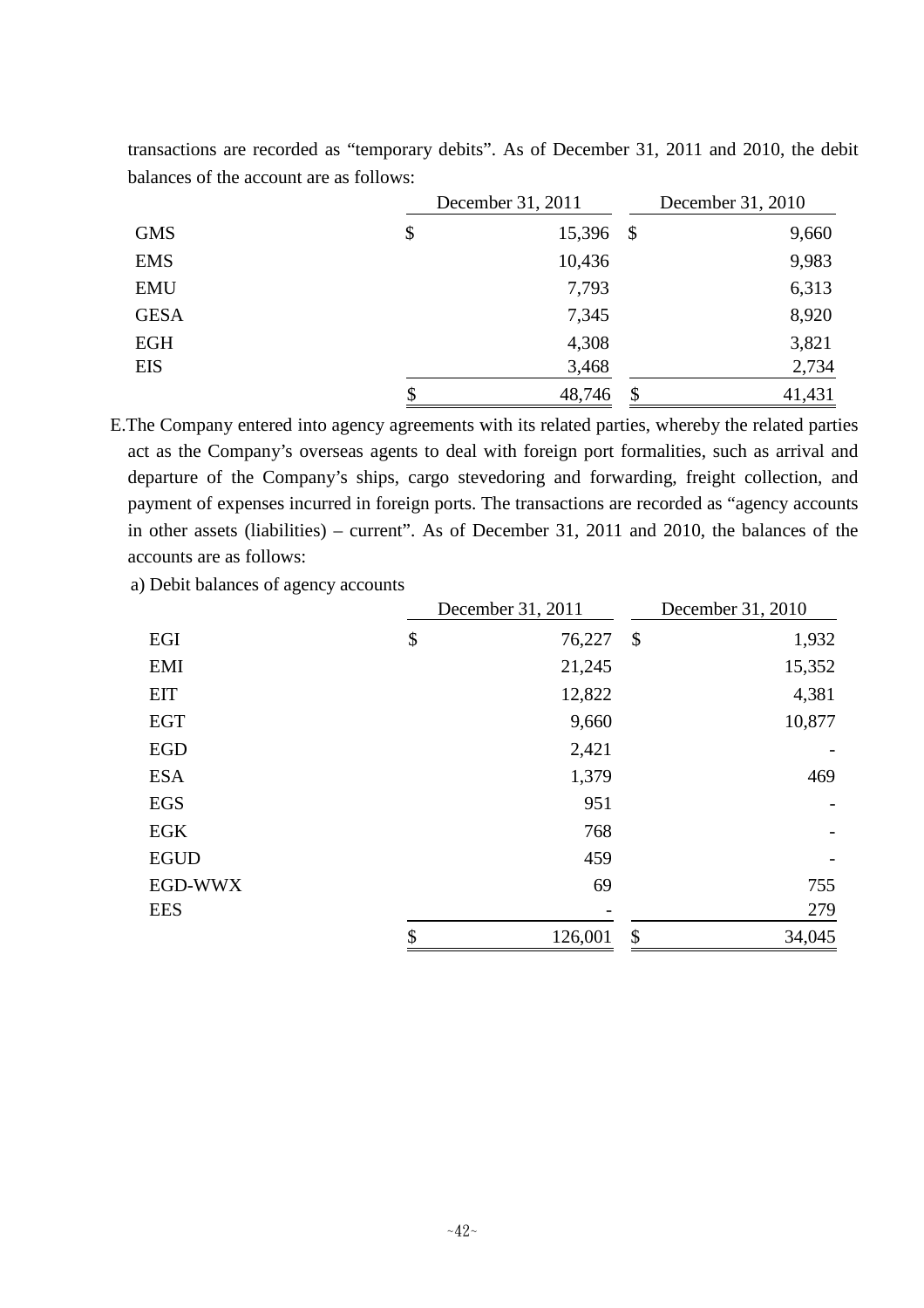|             | December 31, 2011         |         |            | December 31, 2010 |
|-------------|---------------------------|---------|------------|-------------------|
| EIC         | $\$\,$                    | 16,486  | $\sqrt{3}$ | 2,063             |
| <b>EGN</b>  |                           | 83,252  |            | 75,829            |
| <b>EGV</b>  |                           | 3,722   |            | 22,565            |
| <b>ERU</b>  |                           | 1,133   |            |                   |
| <b>UAE</b>  |                           | 145     |            |                   |
| <b>EMA</b>  |                           | 64      |            | 115               |
| EGF         |                           | 38      |            | 7                 |
| <b>EES</b>  |                           | 10      |            |                   |
| <b>EGD</b>  |                           |         |            | 1,721             |
| EGK         |                           |         |            | 295               |
| <b>EGUD</b> |                           |         |            | 256               |
| <b>EGS</b>  |                           |         |            | 98                |
|             | $\boldsymbol{\mathsf{S}}$ | 104,850 | \$         | 102,949           |

b) Credit balances of agency accounts

F.Temporary accounts, between the Company and Evergreen International S.A., Gaining Enterprise S.A., Greencompass Marine S.A., Italia Marittima S.p.A., Evergreen Marine (UK) Ltd., Evergreen Marine (Hong Kong) Ltd., and Evergreen Marine (Singapore) Pte. Ltd. incur due to foreign port formalities and pier rental expenses are recognized as "agency reciprocal accounts in other assets (liabilities) – current". Details of the balance as of December 31, 2011 and 2010 are as follows:

a) Debit balances of agency reciprocal accounts

|                                                  | December 31, 2011 | December 31, 2010 |                   |  |
|--------------------------------------------------|-------------------|-------------------|-------------------|--|
| <b>GMS</b>                                       | \$<br>855,421     | $\mathcal{S}$     | 623,468           |  |
| <b>EIS</b>                                       | 794,255           |                   | 650,832           |  |
| <b>ITS</b>                                       | 282,757           |                   | 283,771           |  |
| <b>EMU</b>                                       | 43,492            |                   |                   |  |
| <b>EMS</b>                                       | 31,483            |                   |                   |  |
| <b>GESA</b>                                      | 20,853            |                   | 27,909            |  |
|                                                  | 2,028,261         | \$                | 1,585,980         |  |
| b) Credit balances of agency reciprocal accounts |                   |                   |                   |  |
|                                                  | December 31, 2011 |                   | December 31, 2010 |  |
| <b>EGH</b>                                       | \$<br>96,977      | $\mathbb{S}$      | 102,294           |  |
| <b>EMS</b>                                       |                   |                   | 83,047            |  |
| <b>EMU</b>                                       |                   |                   | 2,750             |  |
|                                                  | 96,977            | \$                | 188,091           |  |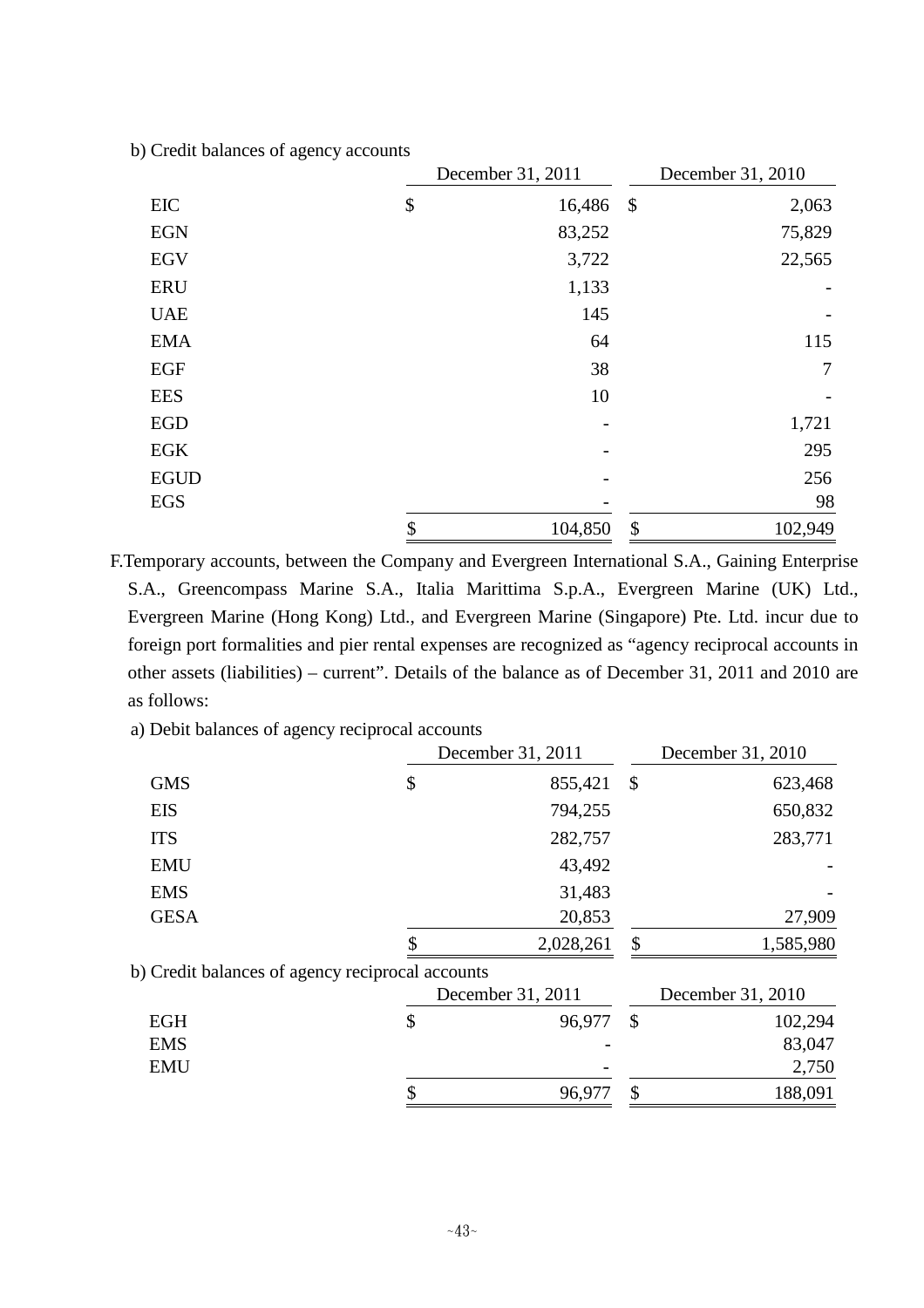G.The Company has been commissioned by its related parties to manage their vessel affairs. The management fees are charged monthly and are recorded as operating revenues. Details of the management fees recognized for the years ended December 31, 2011 and 2010 are as follows:

|             | For the years ended December 31, |                           |         |  |  |  |
|-------------|----------------------------------|---------------------------|---------|--|--|--|
|             | 2011                             |                           | 2010    |  |  |  |
| <b>EITC</b> | \$<br>85,711                     | $\boldsymbol{\mathsf{S}}$ | 89,595  |  |  |  |
| <b>GMS</b>  | 78,576                           |                           | 71,252  |  |  |  |
| <b>EIS</b>  | 54,520                           |                           | 49,054  |  |  |  |
| <b>EMS</b>  | 29,423                           |                           | 30,916  |  |  |  |
| <b>EMU</b>  | 28,313                           |                           | 30,550  |  |  |  |
| <b>GESA</b> | 23,088                           |                           | 20,937  |  |  |  |
| <b>EGH</b>  | 21,243                           |                           | 19,405  |  |  |  |
| <b>ITS</b>  | 9,073                            |                           | 8,426   |  |  |  |
|             | \$<br>329,947                    | \$                        | 320,135 |  |  |  |

(5) Disclosure of managements' salaries, bonuses, and allowance

|                                       | For the years ended December 31, |      |        |
|---------------------------------------|----------------------------------|------|--------|
|                                       | 2011                             |      | 2010   |
| Salaries and bonuses                  | \$<br>32,868                     | - \$ | 39,742 |
| Administrative fees                   | 2,606                            |      | 2,521  |
| Employees' bonuses and directors' and |                                  |      |        |
| supervisors' remuneration             |                                  |      | 56,012 |
|                                       | 35,474                           |      | 98,275 |

A."Salaries and bonuses" includes salaries, premiums, pensions, severance pay, bonuses, and incentives.

B.Administrative fees include travel allowances, discretionary allowances, stipends, and provision of vehicles and housing, etc.

C.Employees' bonuses and directors' and supervisors' remuneration is estimated in income statement in this period.

(6) As a means to give back to society, the Company sponsored charities for the public good and donated \$50,000 to Chang Yung-Fa Foundation in 2010.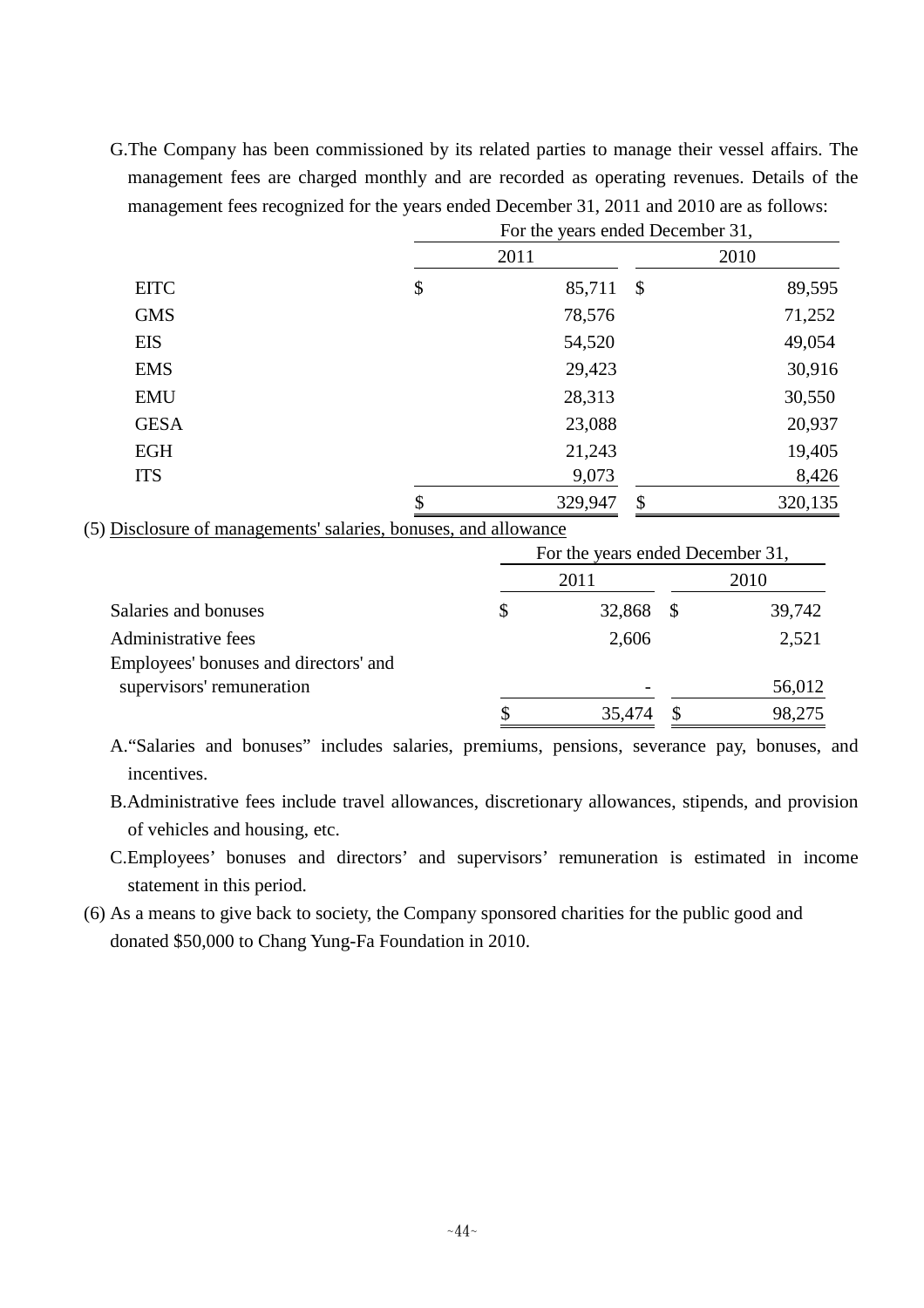#### 6. PLEDGED ASSETS

The Company's assets pledged as collaterals as of December 31, 2011 and 2010 are as follows:

|                                        |    | Book value                          |                           |           |                             |
|----------------------------------------|----|-------------------------------------|---------------------------|-----------|-----------------------------|
| Pledged assets                         |    | December 31, 2011 December 31, 2010 | Purpose                   |           |                             |
| <b>Restricted assets</b>               |    |                                     |                           |           |                             |
| - Time deposits                        | \$ | 121,790                             | $\boldsymbol{\mathsf{S}}$ | 275,751   | Performance<br>guarantee    |
| Property, plant and equipment          |    |                                     |                           |           |                             |
| -Land                                  |    | 1,800,093                           |                           | 1,800,093 | Long-term loan              |
| -Buildings                             |    | 813,889                             |                           | 839,659   | n                           |
| Long-term equity investments accounted |    |                                     |                           |           | Exchange<br>corporate bonds |
| for under the equity method - EITC     |    | 1,631,851                           |                           | 1,670,471 | payable as subject          |
|                                        | ¢  | 4,367,623                           |                           | 4,585,974 |                             |

#### 7. COMMITMENTS AND CONTINGENT LIABILITIES

A.As of December 31, 2011, the Company had delegated Deutsche Bank to issue Letter of Certificate amounting to USD5,000.

B.As for the list and amount of the Company's endorsement and guarantee, please refer to Notes 5, Related Party Transaction.

- C.A former stockholder of the Company sold some of its shares through issuance of global depository receipts (GDRs). The issuance of GDRs was approved by the SEC on June 19, 1996 as per Letter (85) Tai-Cai-Zheng (1) No. 35410. On August 2, 1996, the GDRs were approved by the UK governing authority to be listed on the London Stock Exchange and were issued in Asia, Europe and the US. The initial number of units issued was 5,449,592, representing 54,495,920 shares of the Company's common stock at \$50.50 (in dollars) per share, and the number of supplementary units issued was 817,438. In total, the number of units issued was 6,267,030, representing 62,670,300 shares of the Company's common stock at \$50.50 (in dollars) per share, and the GDRs issued amounted to USD115,000. Another 2,085,856 units, representing 20,858,634 shares of the Company's common stock, were issued during the period from 1997 to December 31, 2011. As of December 31, 2011, 7,975,440 units were redeemed and 377,446 units were outstanding, representing 3,774,534 shares of the Company's common stock.
- D.As of December 31, 2011, the medium-term loan facilities granted by the financial institutions with the resolution from the Board of Directors to finance the Company's purchase of new containers and general working capital requirement amounted to \$39,361,699 and the unutilized credits was \$16,642,398.
- E.As of December 31, 2011, the estimated amount of charter expense in the following years under long-term contracts is set forth as follows: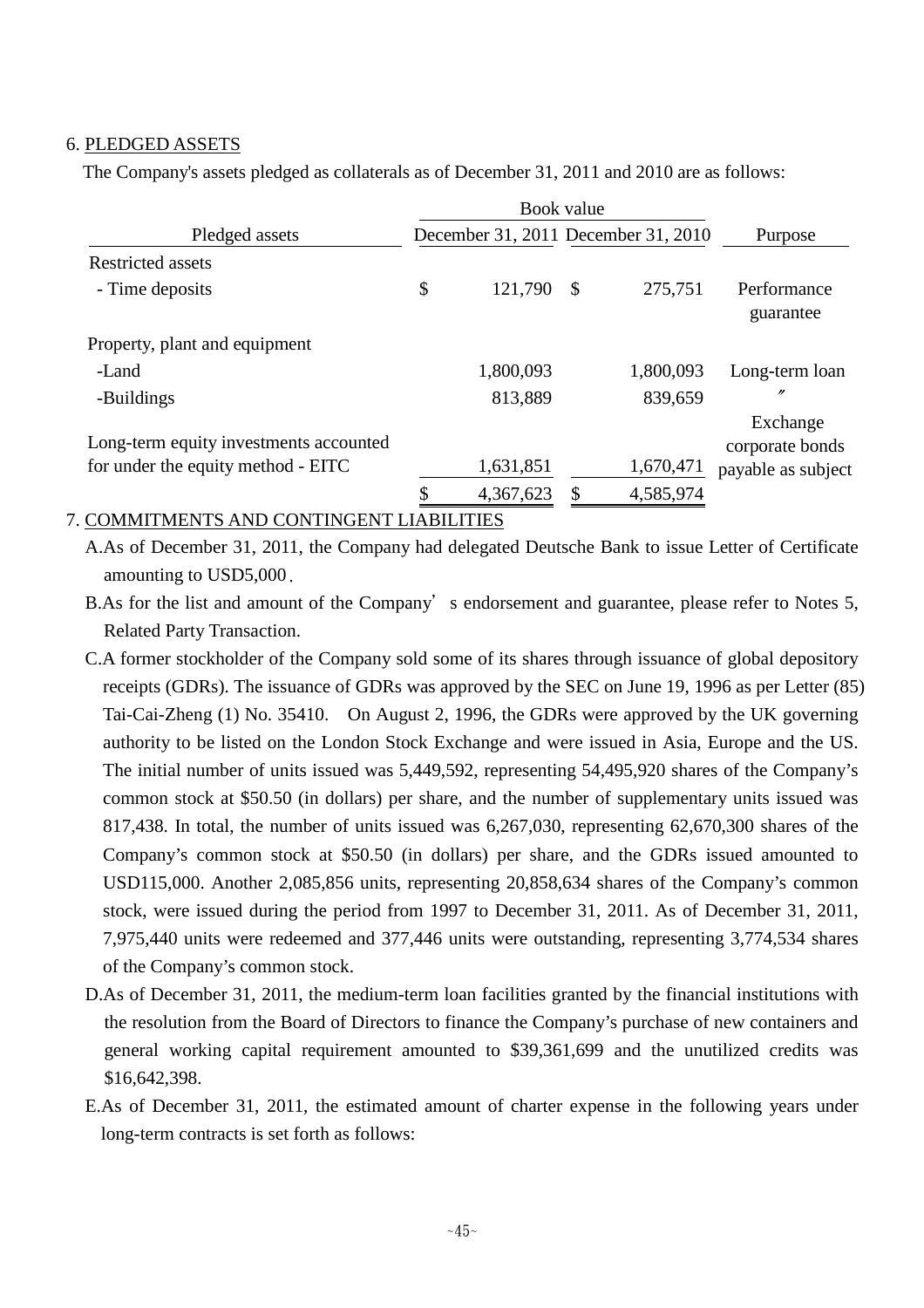| Year          |     | Amount  |
|---------------|-----|---------|
| within 1 year | USD | 59,841  |
| $1-2$ years   |     | 41,927  |
|               | USD | 101,768 |

- F. As of December 31, 2011, the amount of guarantee notes issued by the Company for loans borrowed was \$19,252,067.
- G.To operational needs, the company respectively in July 2, 2010, and September 28, 2010, signed the shipbuilding contracts of thirteen container vessels from Samsung Heavy Industries Co., Total contract price is USD1,339,000. Because of meeting the needs of the fleet configuration within the group, The Company signed a tripartite agreement and transferred the four container vessels to indirect subsidiary of the Company, Greencompass Marine S.A. and Evergreen Marine (UK) Limited in October 29, 2010 and June 3, 2011. By the end of the year 2011, the Company signed the shipbuilding contracts of total price USD412, 000, which includes USD267, 800 unpaid.
- H.To meet operational needs, the Company signed on May 20, 2011, the shipbuilding contracts for three container vessels from Taiwan Shipbuilding Corporation. As of December 31, 2011, the total price of shipbuilding contracts amounted to USD309, 000, which includes USD293, 550 unpaid.

# 8. SIGNIFICANT CATASTROPHE

None.

## 9. SUBSEQUENT EVENTS

A.The Company's Board of Directors passed the decision for appropriation of profit and loss on March 16, 2012 and the related information is illustrated in Note 4(19).

B.The Company's Board of Directors passed the decision for the 12th issuance of collateral corporate bond for \$3,000,000. The face amount per share is \$1,000 and time period is 5 years. The coupon rate is fixed and does not exceed 2%.

## 10. OTHERS

(1) Financial statement disclosure

Certain accounts in the 2010 financial statements had been reclassified to conform to the 2011 financial statement presentation.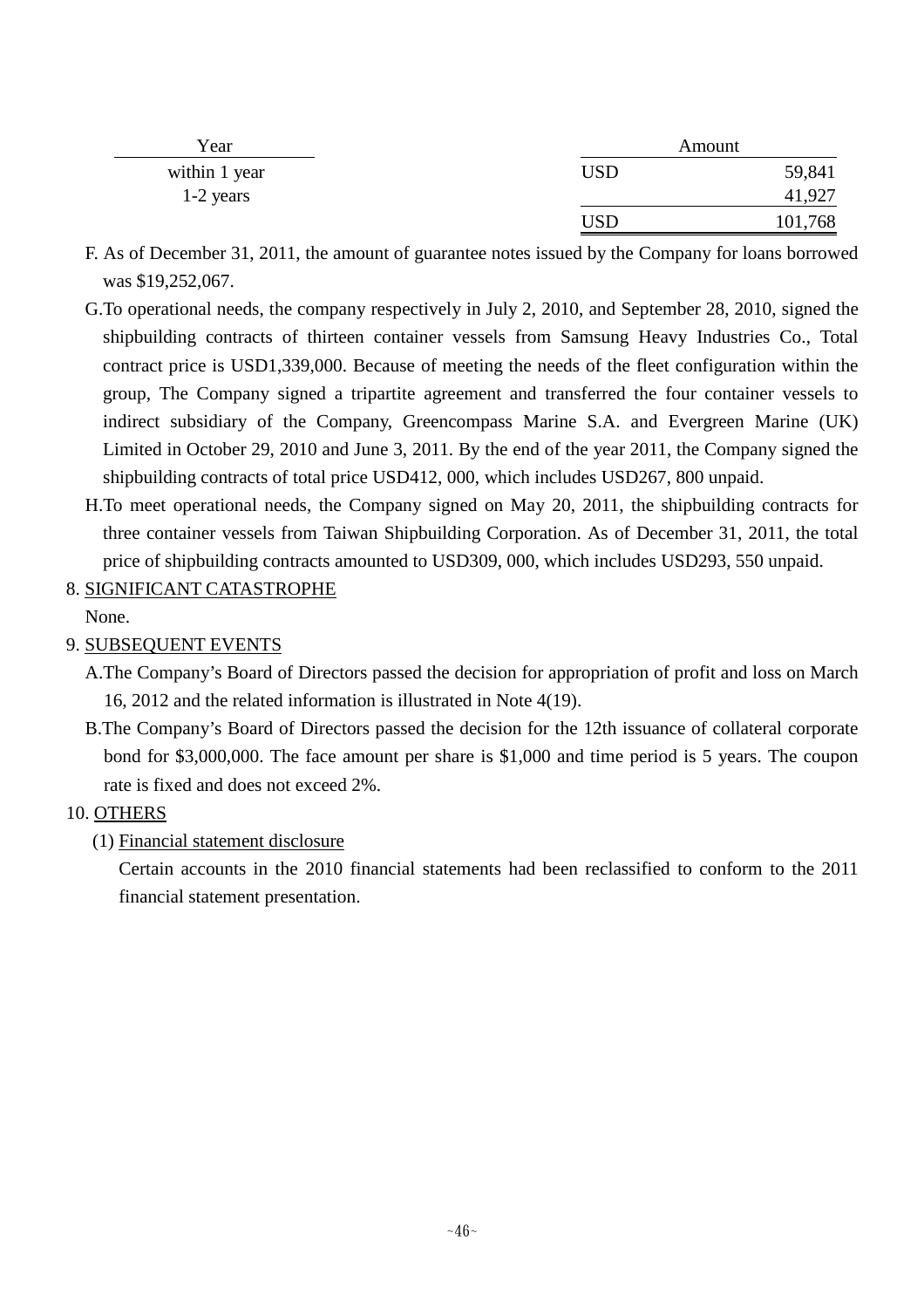## (2) Fair value information of financial instruments

|                                                       | December 31, 2011    |                                      |                                                |  |  |
|-------------------------------------------------------|----------------------|--------------------------------------|------------------------------------------------|--|--|
|                                                       |                      |                                      | Fair Value                                     |  |  |
|                                                       | <b>Book</b><br>value | Quotations<br>in an active<br>market | Estimated<br>using a<br>valuation<br>technique |  |  |
| Non-derivative financial instruments :                |                      |                                      |                                                |  |  |
| Assets                                                |                      |                                      |                                                |  |  |
| Cash and cash equivalents                             | \$5,670,482          | $\mathbb{S}$                         | \$5,670,482                                    |  |  |
| Notes and accounts receivable                         | 1,548,548            |                                      | 1,548,548                                      |  |  |
| Financial assets at fair value through profit or loss |                      |                                      |                                                |  |  |
| <b>Equity securities</b>                              | 10,003               | 10,003                               |                                                |  |  |
| Beneficiary certificates                              | 2,220,851            | 2,220,851                            |                                                |  |  |
| Corporate bonds                                       | 62,959               |                                      | 62,959                                         |  |  |
| Held-to-maturity financial assets-current             | 800,000              |                                      | 800,000                                        |  |  |
| <b>Restricted assets</b>                              | 121,790              |                                      | 121,790                                        |  |  |
| Available-for-sale financial assets-non-current       | 602,904              | 602,904                              |                                                |  |  |
| Held-to-maturity financial assets-non-current         | 370,000              |                                      | 370,000                                        |  |  |
| Financial assets carried at cost-non-current          | 1,344,119            |                                      |                                                |  |  |
| Refundable deposits                                   | 46,037               |                                      | 46,037                                         |  |  |
| Liabilities                                           |                      |                                      |                                                |  |  |
| Notes and accounts payable                            | 2,777,838            |                                      | 2,777,838                                      |  |  |
| Corporate bonds payable (including current portion)   | 2,955,661            |                                      | 2,955,661                                      |  |  |
| Long-term loans (including current portion)           | 222,713,106          |                                      | 222,713,106                                    |  |  |
| Guarantee deposits received                           | 48                   |                                      | 48                                             |  |  |
| Derivative financial instruments :                    |                      |                                      |                                                |  |  |
| Liabilities                                           |                      |                                      |                                                |  |  |
| <b>Embedded derivatives</b>                           | 5,163                |                                      | 5,163                                          |  |  |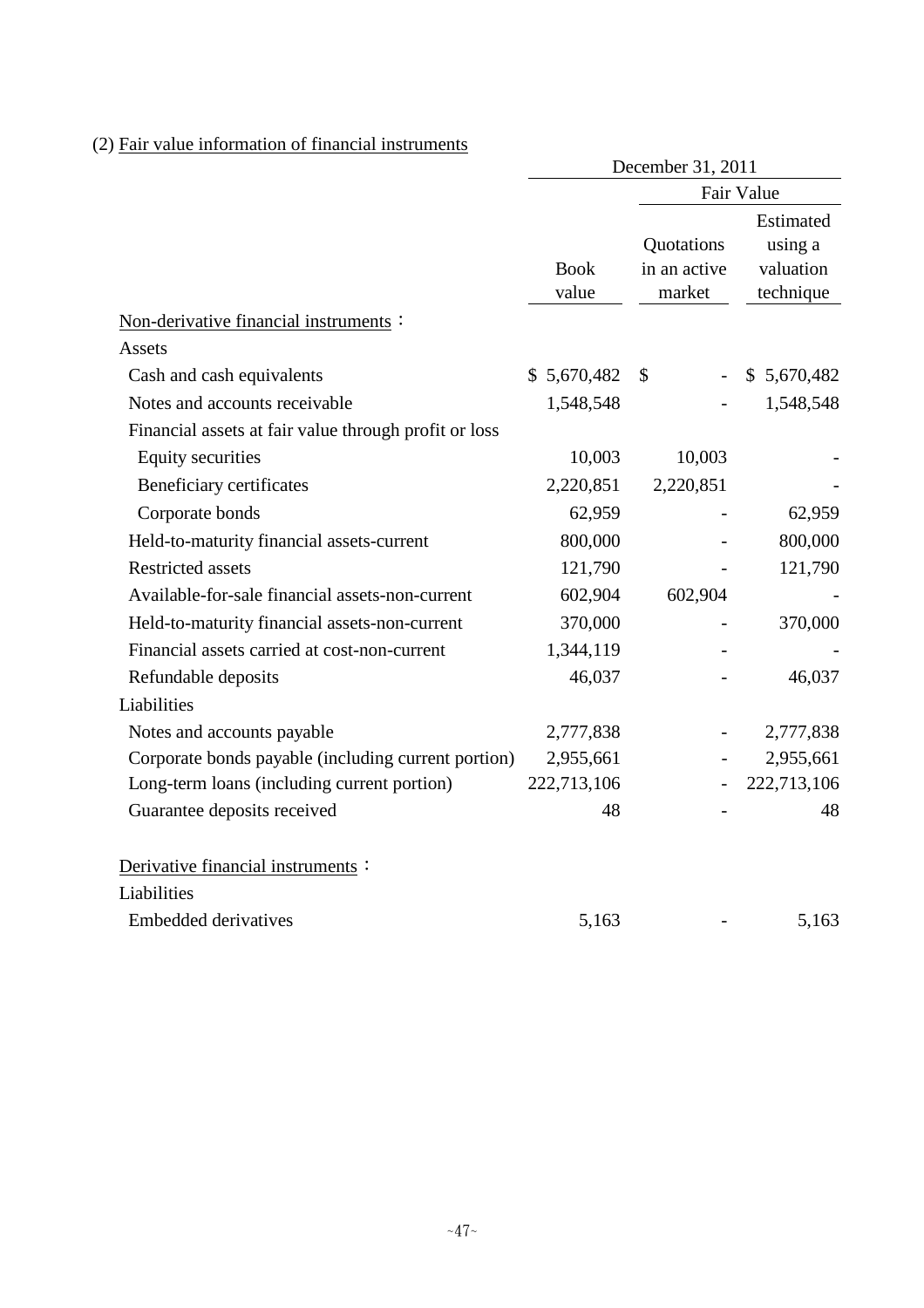| December 31, 2010    |                                      |                                                |  |  |
|----------------------|--------------------------------------|------------------------------------------------|--|--|
|                      |                                      | Fair Value                                     |  |  |
| <b>Book</b><br>value | Quotations<br>in an active<br>market | Estimated<br>using a<br>valuation<br>technique |  |  |
|                      |                                      |                                                |  |  |
|                      |                                      |                                                |  |  |
|                      |                                      | \$ 3,481,722                                   |  |  |
|                      |                                      | 1,369,016                                      |  |  |
|                      |                                      |                                                |  |  |
| 334                  | 334                                  |                                                |  |  |
| 1,908,594            | 1,908,594                            |                                                |  |  |
| 104,287              |                                      | 104,287                                        |  |  |
| 158,383              |                                      | 158,383                                        |  |  |
| 275,751              |                                      | 275,751                                        |  |  |
| 957,108              | 957,108                              |                                                |  |  |
| 1,170,000            |                                      | 1,170,000                                      |  |  |
| 1,344,595            |                                      |                                                |  |  |
| 42,416               |                                      | 42,416                                         |  |  |
|                      |                                      |                                                |  |  |
| 2,603,172            |                                      | 2,603,172                                      |  |  |
| 1,940,106            |                                      | 1,940,106                                      |  |  |
| 3,374,875            |                                      | 3,374,875                                      |  |  |
| 11,974,271           |                                      | 11,974,271                                     |  |  |
| 48                   |                                      | 48                                             |  |  |
|                      |                                      |                                                |  |  |
|                      |                                      |                                                |  |  |
| 72,338               |                                      | 72,338                                         |  |  |
| 271,141              |                                      | 271,141                                        |  |  |
| 260,928              |                                      | 260,928                                        |  |  |
|                      | \$3,481,722<br>1,369,016             | $\mathbb{S}$                                   |  |  |

The methods and assumptions used to estimate the fair values of the above financial instruments are summarized below:

A. For short-term instruments, the fair values were determined based on their carrying values because of the short maturities of the instruments. This method was applied to Cash and cash equivalents, Notes receivable, Accounts receivable, Other financial assets, Restricted assets, Refundable deposits, Guarantee deposits received, Short–term loans, Notes payable, and Accounts payable.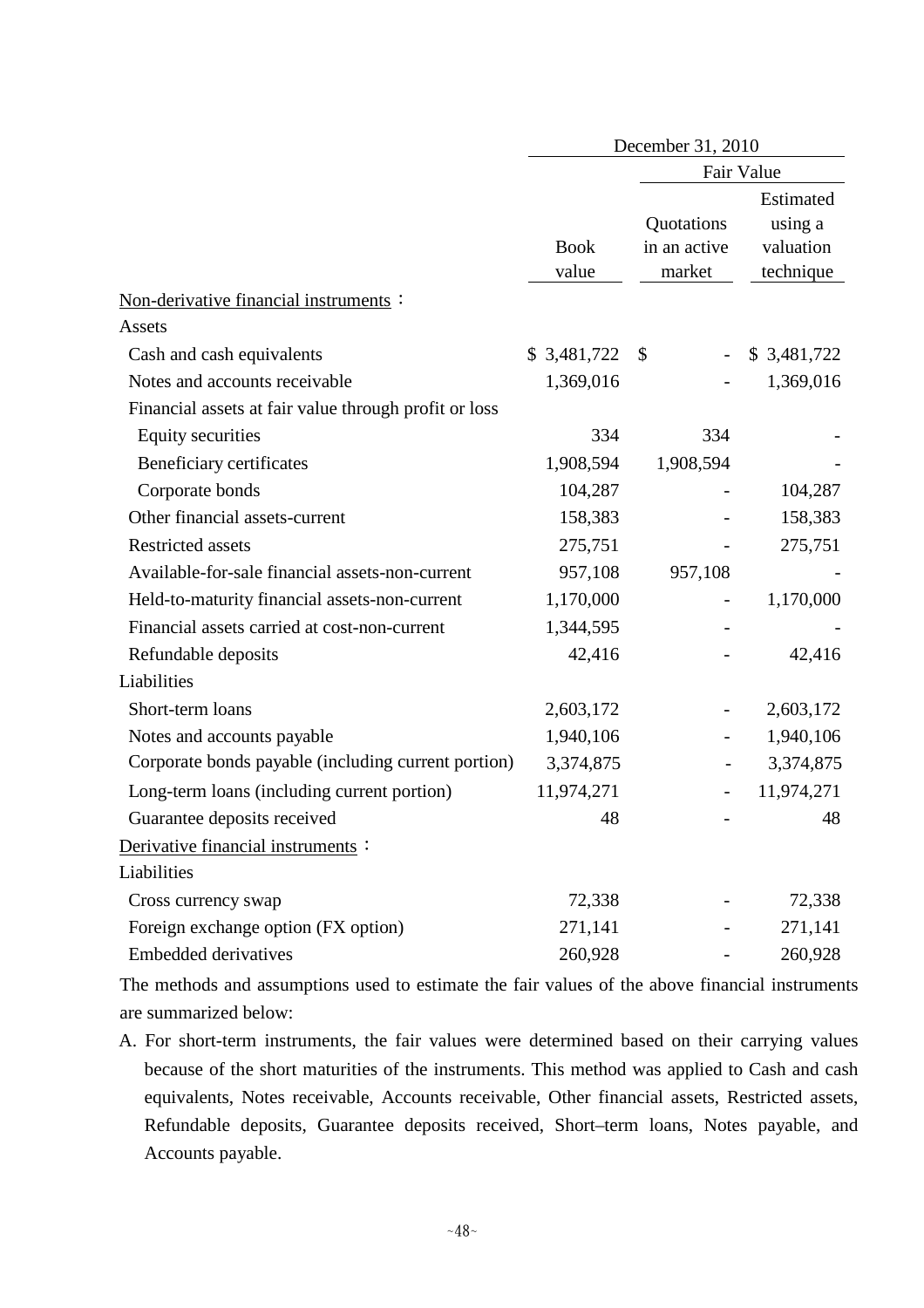- B. For financial assets at fair value through profit or loss and available-for-sale financial assets with quoted market price available in an active market, the fair value is determined using the quoted market price. When there is no quoted market price for reference, a substitute valuation technique is used to measure the fair value which incorporates all factors that market participants would consider in making estimations and assumptions for setting a price and wherein such information is available to the Company.
- C. Held-to-maturity financial assets are those with fixed or determinable payments and a fixed time-to-maturity which the Company has positive intent and ability to hold. Upon measurement, held-to-maturity financial assets are carried at amortized cost. Any profits or losses incurred due to changes in fair value should be recognized in the statement of income when the financial asset is derecognized, impaired or amortized.
- D. Financial assets carried at the cost, consists of unlisted stocks or those not actively traded in an active market. Their fair value could not be measured reliably; hence, such instruments are measured at cost in compliance with applicable accounting standards.
- E. Fair values of long-term loans are estimated based on the present values of future cash flows. For bank loans associated with floating interest rate, the carrying value represents its fair value.
- F. Fair values of corporate bonds payable are determined as the quoted market prices when available. When the quoted market prices are not available, fair values are estimated based on financial information or other information.
- G.The fair values of derivative financial instruments are determined based on the estimated amounts to be received or paid upon termination of contracts on the balance sheet date. Unrealized gains or losses arising from unsettled contracts are generally included. Quotation prices from counterparties are available for reference in setting fair values of the Company's derivative financial instruments.
- (3) Information on significant gain/loss on financial instruments and equity items
	- A. For the years ended December 31, 2011 and 2010, total interest income from financial assets and liabilities that are not at fair value through profit or loss amounted to \$33,688 and \$31,442, respectively; whereas the total interest expense amounted to \$341,288 and \$324,799, respectively.
	- B. For the years ended December 31, 2011 and 2010, the adjustment of shareholders' equity resulting from available-for-sale financial assets was credit \$387,812 and \$264,796; whereas the total loss or gain deducted from the adjustment of shareholders' equity resulting from available-for-sale financial assets was \$35,957 and \$0, respectively.
- (4) Information on interest rate risk positions

As of December 31, 2011 and 2010, the financial assets with cash flow risk due to the change of interest rate amounted to \$964,377 and \$1,139,897; whereas the financial liabilities with cash flow risk due to the change of interest rate amounted to \$19,719,302 and \$11,983,905, respectively.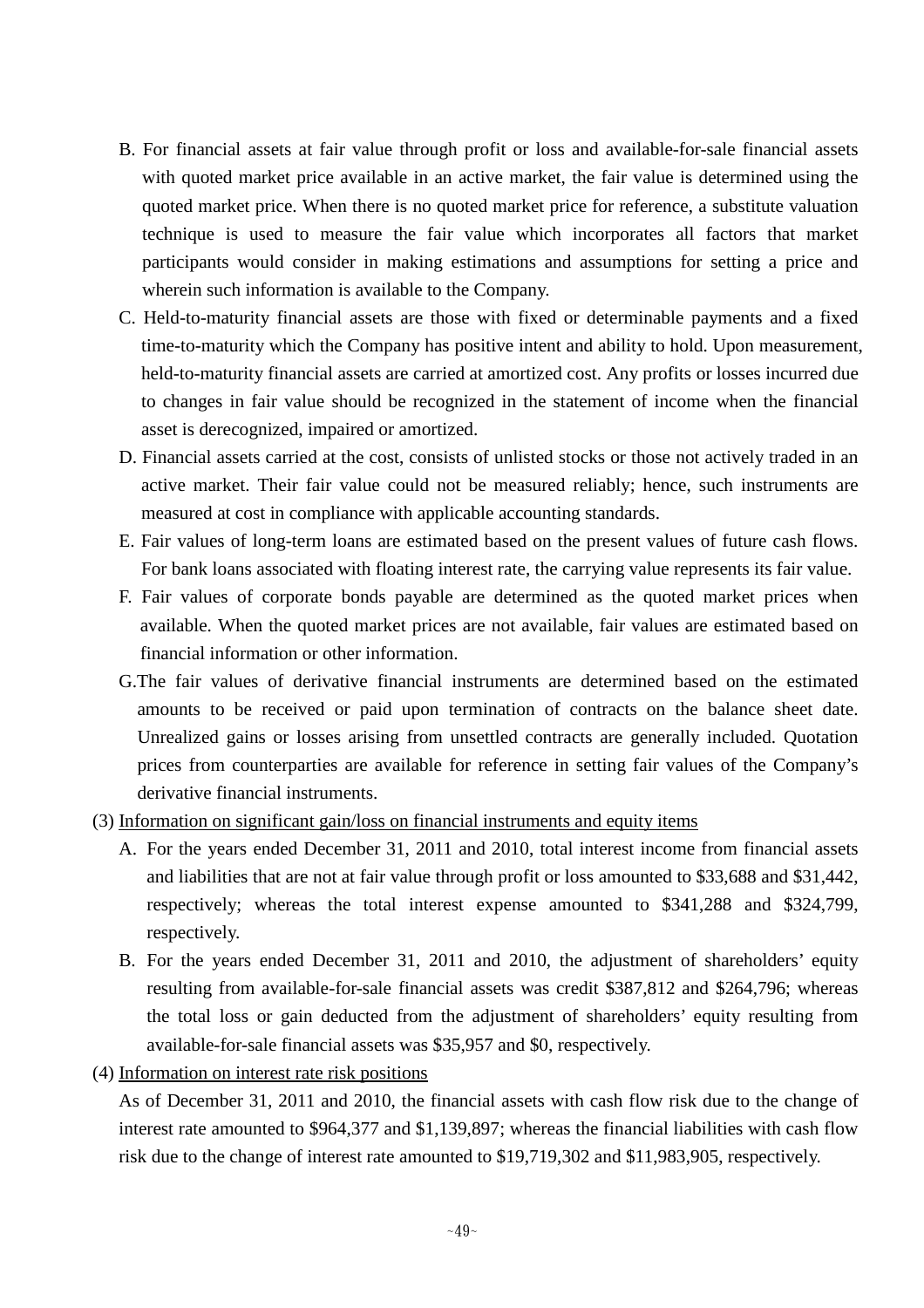#### (5) Risk policy and hedging strategy

The financial instruments held by the Company, other than derivative instruments, are composed of cash and cash equivalents, stocks, funds, bank loan, and corporate bonds. Such financial instruments are held for maintaining adequate operating capital. The Company also held other financial assets and liabilities, such as accounts receivable and payable generated from operating activity.

The transactions associated with derivative instruments mainly include oil swap and cross currency swap. The primary objective is to avoid the fuel price variation and exchange rate risk arising from operating and financing activities.

The primary risks of financial instruments are cash flow risk associated with interest rate fluctuations, exchange rate risk, credit risk, and liquidity risk. The risk management policies are set forth below:

#### Cash flow risk associated with interest rate fluctuations

The Company's major exposure to cash flow risk associated with interest rate variations comes primarily from long-term financing with floating interest. The Company adopts a combination of fixed and floating interest rates methods upon issuance of loans to manage such interest rate risks. In addition, the Company also engages in interest rate swaps to minimize cost of borrowings.

As of December 31, 2011, the carrying values of the Company's financial instruments exposed to interest rate are summarized in the order of maturity as follows:

a) Fixed interest rate

|                           | Within 1 year  | $1-2$ years    | 2-3 years     | over 3 years     | Total       |
|---------------------------|----------------|----------------|---------------|------------------|-------------|
| Cash and cash equivalents | 3,682,926<br>S | $\sim$         | - \$          | - \$<br>$\sim$   | 3.682.926   |
| Bank loan                 | $200,000$ $($  | $200,000$ (    | $200,000$ (   | $2,400,000$ (    | 3,000,000)  |
| b) Floating interest rate |                |                |               |                  |             |
|                           | Within 1 year  | 1-2 years      | 2-3 years     | over 3 years     | Total       |
| Cash and cash equivalents | 964.377<br>S   |                | $-$ \$        | $-$ \$<br>$\sim$ | 964.377     |
| Bank loan                 | 1.303.572) (   | $4,023,632)$ ( | $5,476,812$ ( | 8,915,286) (     | 19,719,302) |

The interest of financial instruments associated with the floating interest rates is remeasured within 1 year period and the interest for financial instruments associated with the fixed interest rate is fixed to maturity. The financial instruments not included in the above table are not subject to interest payments and thus, do not have inherent interest rate risk.

#### Exchange rate risk

Although the Company is exposed to exchange rate risk, the Company has stable cash inflows denominated in foreign currencies for meeting cash outflows denominated in foreign currency due to the fact that the Company operates in international transportation industry. In order to minimize exchange rate risk, the Company also engages in activities, such as borrowing of US dollar loans, etc. The Company is engaged in the business involves a number of non-functional currencies. Details of the foreign currency and exchange rate are as follows: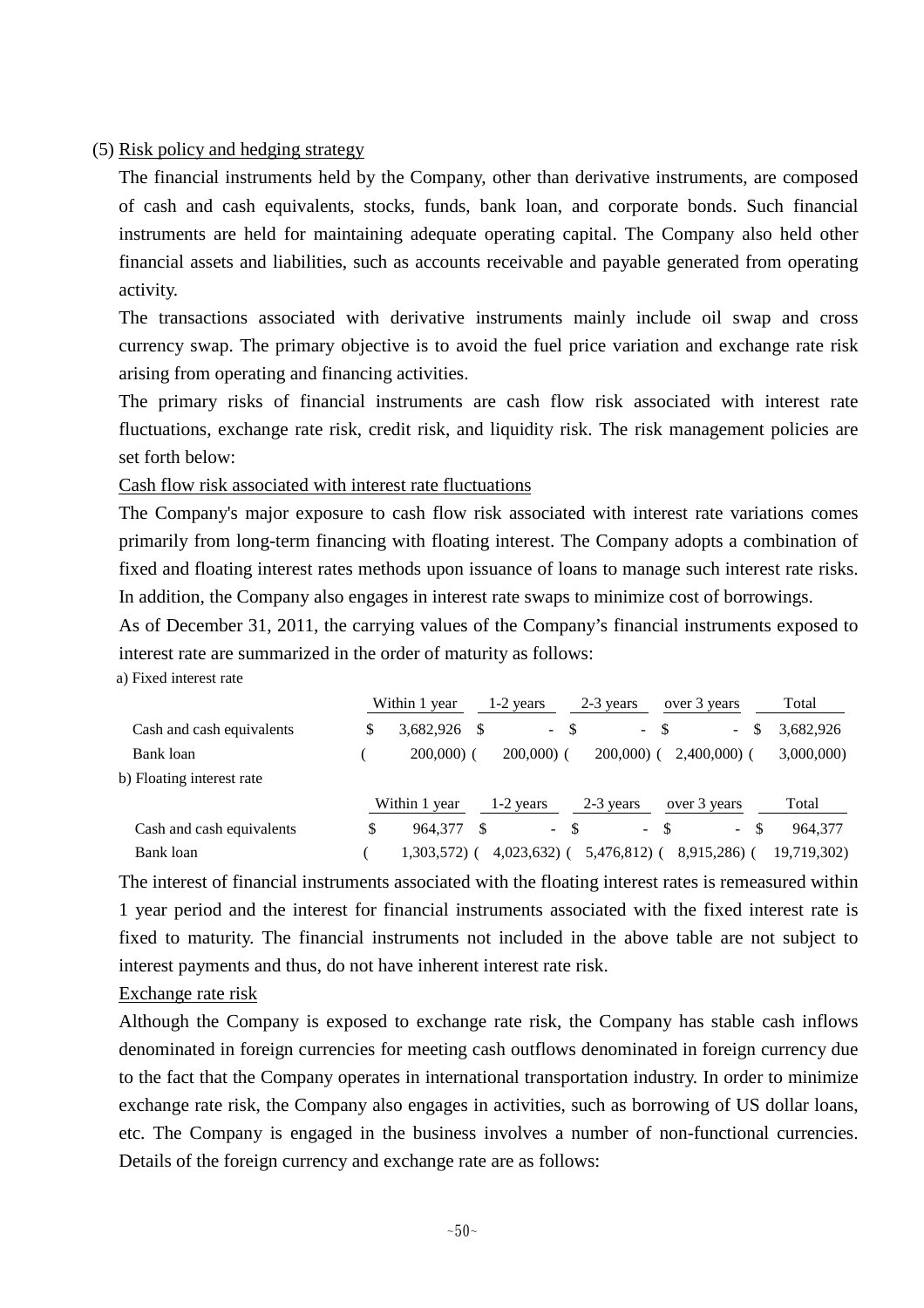|                                                                          | December 31,2011 |           |               | December 31,2010 |                  |               |  |
|--------------------------------------------------------------------------|------------------|-----------|---------------|------------------|------------------|---------------|--|
|                                                                          | Foreign currency |           | Exchange rate |                  | Foreign currency | Exchange rate |  |
| Financial assets :                                                       |                  |           |               |                  |                  |               |  |
| Monetary                                                                 |                  |           |               |                  |                  |               |  |
| <b>USD</b><br>Non-monetary                                               | \$               | 58,670    | 30.2765       | \$               | 66,396           | 29.183        |  |
| <b>USD</b>                                                               |                  | 11,321    | 30.2765       |                  | 10,413           | 29.183        |  |
| Long-term equity investments<br>accounted for under the<br>equity method |                  |           |               |                  |                  |               |  |
| <b>USD</b>                                                               |                  | 1,484,110 | 30.2765       |                  | 1,599,628        | 29.183        |  |
| Financial liabilities :<br>Monetary                                      |                  |           |               |                  |                  |               |  |
| <b>USD</b>                                                               |                  | 141,710   | 30.2765       |                  | 76,802           | 29.183        |  |

#### Credit risk

The Company only deals with third parties with good credit standings. In compliance with the Company's policies, strict credit assessment is to be performed by the Company prior to providing credit to customers. The occurrence of bad debts is also minimized by the Company's practices in continuously monitoring and assessing collections on notes and accounts receivables and making adjustments to the credit terms granted for each customer based on the conclusion drawn from such assessment. Moreover, the Company is restricted from engaging in credit trading with other business units operating under other functional currencies unless permission from the highest instruction unit has been received.

Other financial instruments held by the Company are subject to credit risk arising from the failure of counterparty to settle their contractual obligations as and when they fall due. Since the Company only deals with third parties with qualifying credit standings, no collateral is required by the Company which also represents that the maximum credit exposure amount equals to the relative carrying value. The maximum credit exposure amount for various financial assets held by the Company is analyzed as below: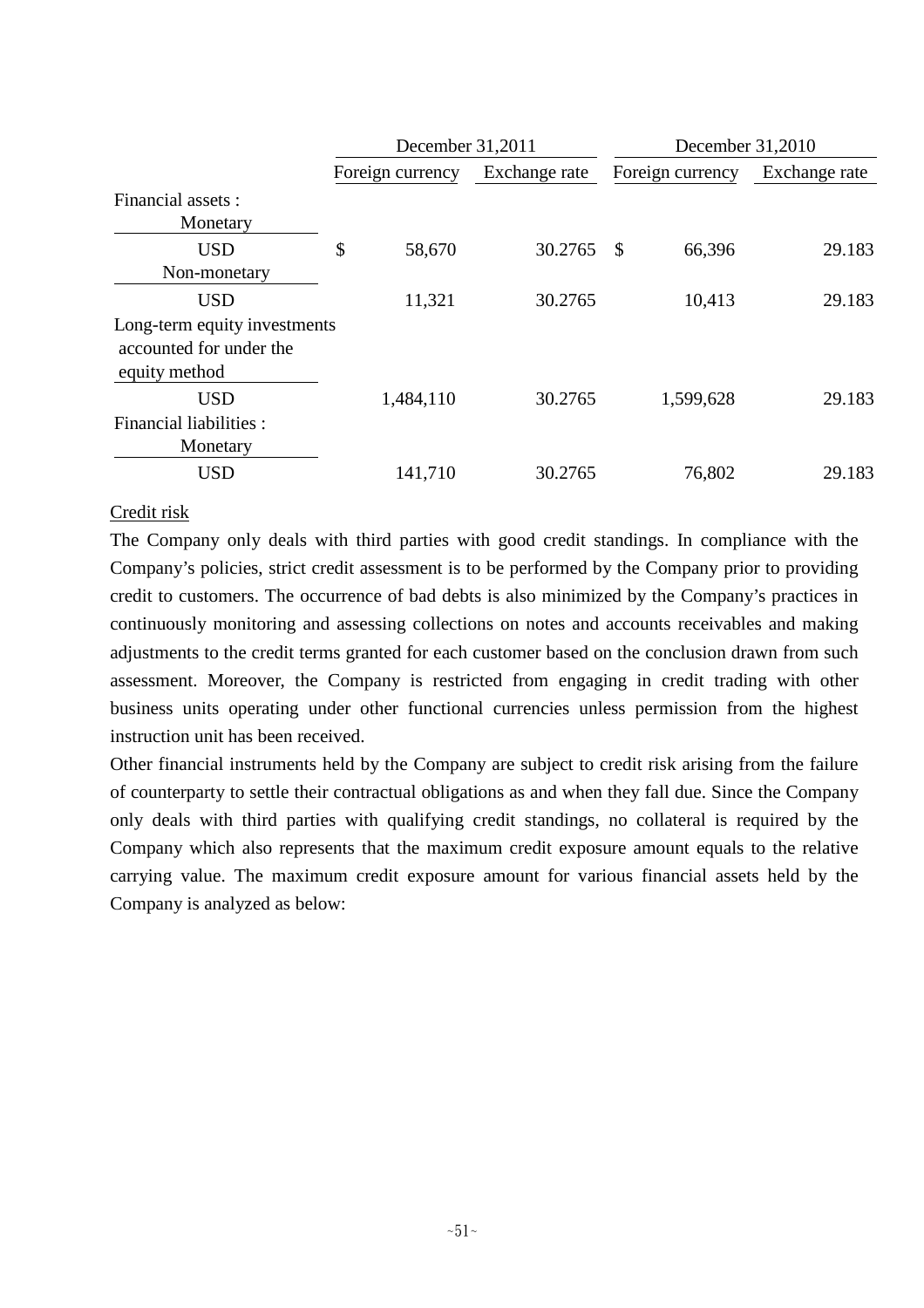|                                                          | December 31, 2011 |            |                |                 |  |  |
|----------------------------------------------------------|-------------------|------------|----------------|-----------------|--|--|
|                                                          |                   |            | Maximum credit |                 |  |  |
| <b>Financial instruments</b>                             |                   | Book value |                | exposure amount |  |  |
| Financial assets at fair value through<br>profit or loss |                   |            |                |                 |  |  |
| Trading financial assets                                 | \$                | 2,230,854  | $\mathbb{S}$   | 2,230,854       |  |  |
| Financial assets designated as at fair value             |                   |            |                |                 |  |  |
| through profit or loss                                   |                   | 62,959     |                | 62,959          |  |  |
| Held-to-maturity financial assets                        |                   |            |                |                 |  |  |
| Financial bonds                                          |                   | 1,170,000  |                | 1,170,000       |  |  |
| Available-for-sale financial assets                      |                   |            |                |                 |  |  |
| Equity security                                          |                   | 602,904    |                | 602,904         |  |  |
| Financial assets carried at cost                         |                   |            |                |                 |  |  |
| Equity security                                          |                   | 1,344,119  |                | 1,344,119       |  |  |
|                                                          | December 31, 2010 |            |                |                 |  |  |
|                                                          |                   |            |                | Maximum credit  |  |  |
| <b>Financial instruments</b>                             |                   | Book value |                | exposure amount |  |  |
| Financial assets at fair value through<br>profit or loss |                   |            |                |                 |  |  |
| Trading financial assets                                 | \$                | 1,908,928  | \$             | 1,908,928       |  |  |
| Financial assets designated as at fair value             |                   |            |                |                 |  |  |
| through profit or loss                                   |                   | 104,287    |                | 104,287         |  |  |
| Held-to-maturity financial assets                        |                   |            |                |                 |  |  |
| Corporate bonds                                          |                   | 1,170,000  |                | 1,170,000       |  |  |
| Available-for-sale financial assets                      |                   |            |                |                 |  |  |
| <b>Equity security</b>                                   |                   | 957,108    |                | 957,108         |  |  |
| Financial assets carried at cost                         |                   |            |                |                 |  |  |
| <b>Equity security</b>                                   |                   | 1,344,595  |                | 1,344,595       |  |  |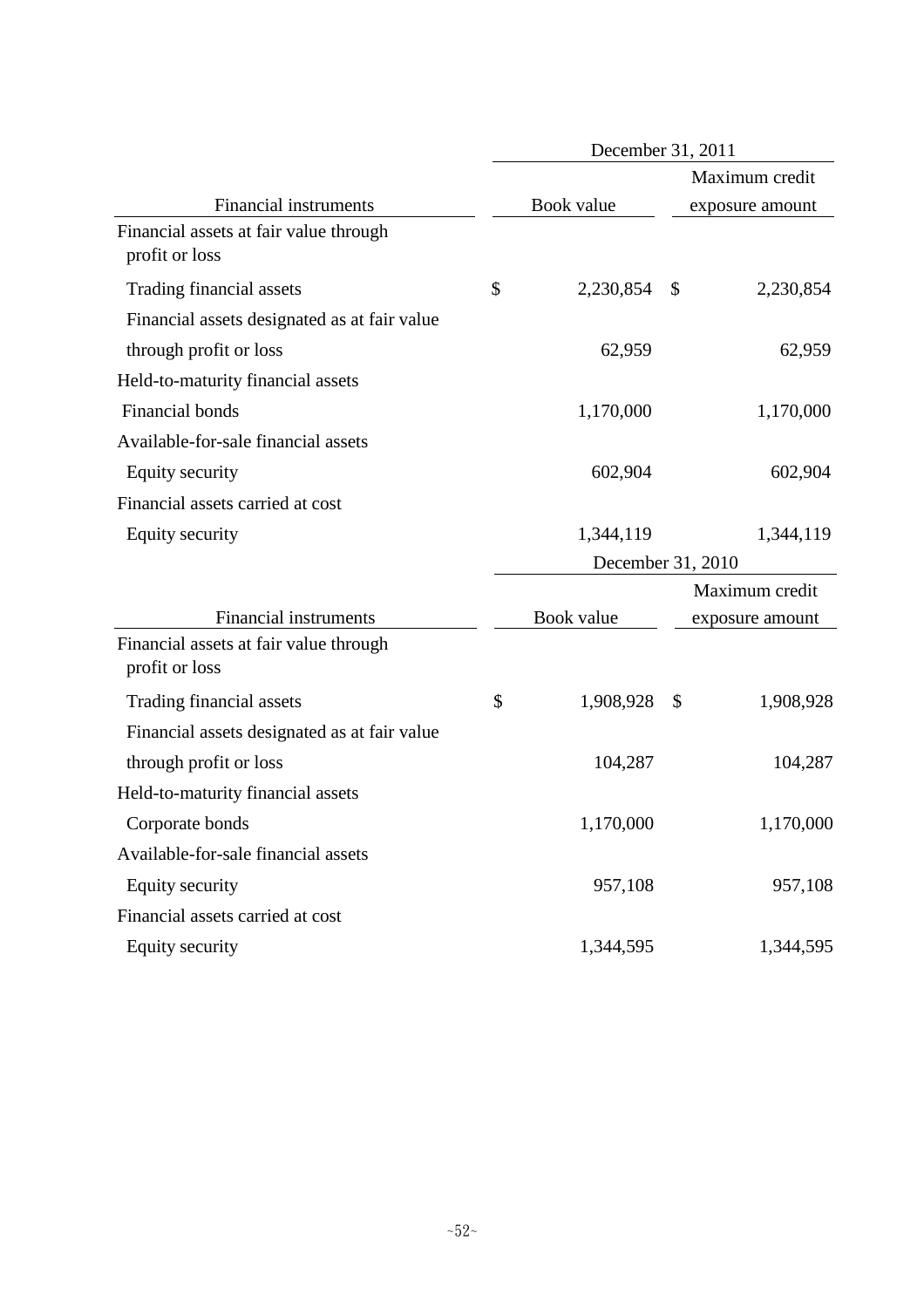Credit risk refers to the risk of counterparty's failure to settle contractual obligations as and when they fall due. The credit risk presented in the above table is the positive net amount of all contracts with positive fair values at the balance sheet date. The credit risk amount presented is the loss that may be incurred by the Company in the case of counterparty's default. Since the counterparties of the Company are business enterprises or financial institutions with good credit rating, the potential credit risk event is remote. In addition, since the Company is not concentrated in transactions with one individual or counterparty, no concentration of credit risk is evident.

## Liquity risk

The Company achieves the objectives of effective use of capital and stabilization of capital by adjusting capital through the use of cash and cash equivalents, financial instruments held for trading, bank loans and corporate bonds, etc. The operating capital of the Company is sufficient in meeting capital on demand; therefore, no significant liquidity risk is expected.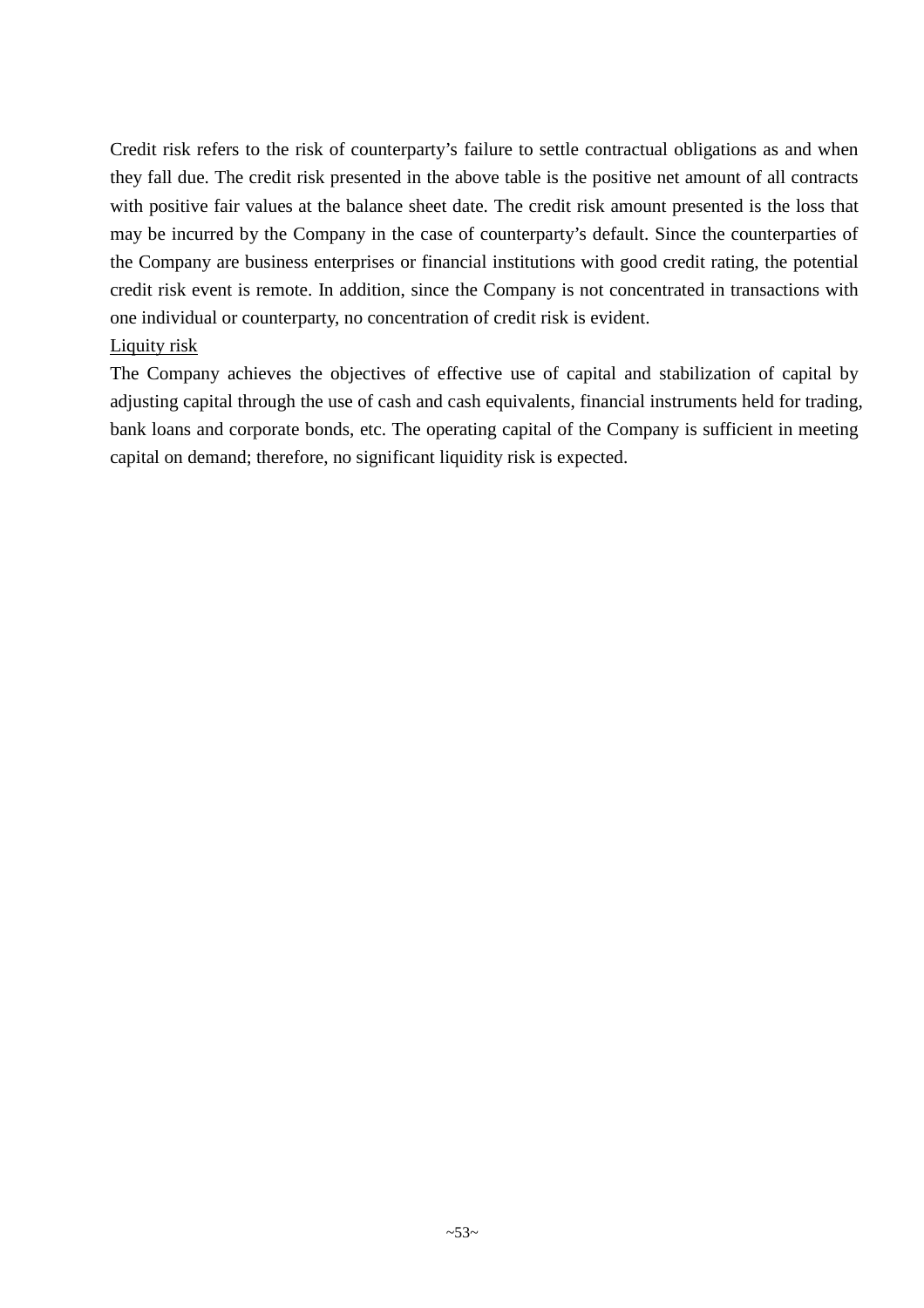## 11. ADDITIONAL DISCLOSURES REQUIRED BY THE SECURITIES AND FUTURE

(1)Related information of significant transaction

A. Loans granted during the year period ended December 31, 2011 : None.

B. Endorsements and guarantees provided during the year ended December 31, 2011

| Number<br>(Note 1) | Endorser/guarantor | Party being<br>endorsed/guaranteed    | Relationship<br>with the<br>endorser/<br>guarantor<br>(Note 2) | Limit on<br>endorsements/<br>gurantees<br>provided for a<br>single party | Maximum outstanding<br>endorsement/<br>guarantee<br>amount during<br>the year ended<br>December 31, 2011 | Outstanding<br>endorsement/<br>guarantee<br>amount at<br>December 31, 2011 | Amount of<br>endorsement/<br>guarantee<br>secured with<br>collateral | Ratio of accumulated<br>endorsement/guarantee<br>amount to net asset<br>value of the Company | Ceiling on<br>total amount of<br>endorsements/<br>guarantees<br>provided<br>(Note $3$ and $4$ ) |
|--------------------|--------------------|---------------------------------------|----------------------------------------------------------------|--------------------------------------------------------------------------|----------------------------------------------------------------------------------------------------------|----------------------------------------------------------------------------|----------------------------------------------------------------------|----------------------------------------------------------------------------------------------|-------------------------------------------------------------------------------------------------|
| $\Omega$           | Evergreen Marine   | Greencompass Marine S.A.              | 3                                                              | <sup>\$</sup><br>130,701,004                                             | 27,728,344<br>l \$                                                                                       | 27,728,344 \$<br>- \$                                                      |                                                                      | 42.43% \$                                                                                    | 163,376,255                                                                                     |
|                    | Corporation        |                                       |                                                                |                                                                          | (USD 915,837)                                                                                            | (USD 915,837)                                                              |                                                                      |                                                                                              |                                                                                                 |
| $\Omega$           | Evergreen Marine   | Peony Investment S.A.                 | 2                                                              | 130,701,004                                                              | 451.178                                                                                                  | 448,093                                                                    |                                                                      | 0.69%                                                                                        |                                                                                                 |
|                    | Corporation        |                                       |                                                                |                                                                          | (USD 14,800)                                                                                             | (USD 14,800)                                                               |                                                                      |                                                                                              |                                                                                                 |
| $\Omega$           | Evergreen Marine   | Evergreen Marine (UK) Ltd.            | 3                                                              | 130,701,004                                                              | 52,403,055                                                                                               | 52,403,055                                                                 |                                                                      | 80.19%                                                                                       |                                                                                                 |
|                    | Corporation        |                                       |                                                                |                                                                          |                                                                                                          | (USD 1,730,816)                                                            |                                                                      |                                                                                              |                                                                                                 |
| $\theta$           | Evergreen Marine   | Taranto Container Terminal S.p.A.     | 6                                                              | 32,675,251                                                               | $(USD\ 1,730,816)$<br>620.633                                                                            | 613,099                                                                    |                                                                      | 0.94%                                                                                        |                                                                                                 |
|                    | Corporation        |                                       |                                                                |                                                                          |                                                                                                          |                                                                            |                                                                      |                                                                                              |                                                                                                 |
| $\Omega$           | Evergreen Marine   | Whitney Equipment LLC.                | 3                                                              | 130,701,004                                                              | (USD 20,792)<br>2,870,590                                                                                | (USD 20,250)<br>2,850,956                                                  |                                                                      | 4.36%                                                                                        |                                                                                                 |
|                    | Corporation        |                                       |                                                                |                                                                          |                                                                                                          |                                                                            |                                                                      |                                                                                              |                                                                                                 |
|                    |                    |                                       |                                                                |                                                                          | (USD 94,164)                                                                                             | (USD 94,164)                                                               |                                                                      |                                                                                              |                                                                                                 |
| $\Omega$           | Evergreen Marine   | Hemlock Equipment LLC.                | 3                                                              | 130,701,004                                                              | 1,762,338                                                                                                | 1,750,284                                                                  |                                                                      | 2.68%                                                                                        |                                                                                                 |
|                    | Corporation        |                                       |                                                                |                                                                          | (USD 57,810)                                                                                             | (USD 57,810)                                                               |                                                                      |                                                                                              |                                                                                                 |
| $\Omega$           | Evergreen Marine   | Colon Container Terminal S.A.         | 6                                                              | 32,675,251                                                               | 292,656                                                                                                  | 290,654                                                                    |                                                                      | 0.44%                                                                                        |                                                                                                 |
|                    | Corporation        |                                       |                                                                |                                                                          |                                                                                                          |                                                                            |                                                                      |                                                                                              |                                                                                                 |
| $\Omega$           | Evergreen Marine   | Balsam Investment (Netherlands) N.V.  | 6                                                              | 32,675,251                                                               | (USD 9,600)<br>1,493,765                                                                                 | (USD 9,600)<br>1,483,549                                                   |                                                                      | 2.27%                                                                                        |                                                                                                 |
|                    | Corporation        |                                       |                                                                |                                                                          |                                                                                                          |                                                                            |                                                                      |                                                                                              |                                                                                                 |
|                    |                    |                                       |                                                                |                                                                          | (USD 49,000)                                                                                             | (USD 49,000)                                                               |                                                                      |                                                                                              |                                                                                                 |
| $\Omega$           | Evergreen Marine   | Evergreen Agency (South Africa) (PTY) | 3                                                              | 130,701,004                                                              | 117,854                                                                                                  |                                                                            |                                                                      | 0.00%                                                                                        |                                                                                                 |
|                    | Corporation        | Ltd.                                  |                                                                |                                                                          | (USD 4.000)                                                                                              | $(USD-)$                                                                   |                                                                      |                                                                                              |                                                                                                 |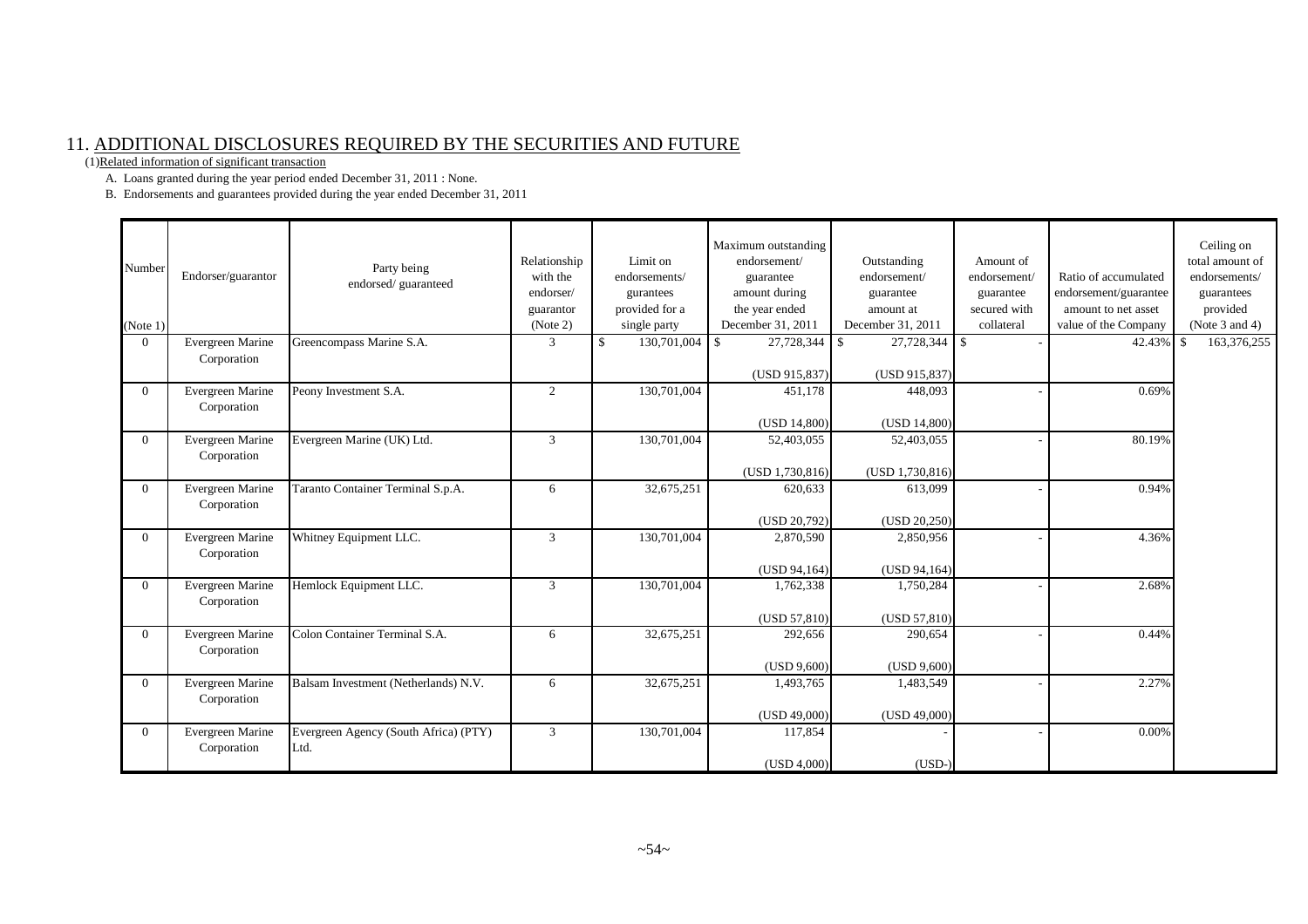Note 1: The number are assigned as follows:

"0" denotes issuer

The investee is numbered from "1" in sequence by different company.

Note 2: Nature of the counterparty's relationship with the Company or its subsidiaries

"1" denotes the endorsements/guarantees provided to the companies which have transactions with the Company or its subsidiaries.

"2" denotes the endorsements/guarantees provided to the subsidiaries of which the Company holds more than 50% of the common stock.

"3" denotes the endorsements/guarantees provided to the investees of which the Company together with its subsidiaries hold more than 50% of the common stock.

"4" denotes the endorsements/guarantees provided to the companies which directly or indirectly hold more than 50% of the Company's common stock.

"5" denotes the endorsements/guarantees provided pursuant to construction contracts.

"6" denotes the endorsements/guarantees provided to joint venture companies based on the Company's or its subsidiaries proportionate equity interest in the Company.

Note 3: The equation of the maximum limits and amounts should be explained. If there are contingent losses in the financial statemnents, the amount should be interpreted by the Company.

Note 4: According to the Company's credit policy, the total amount of endorsements or guarantees provided by the Company or its subsidiaries should not exceeded 250% of the net worth states in the latest financial statement.

The calculation is as follows: The Company: 65,350,502 \*250%=163,376,255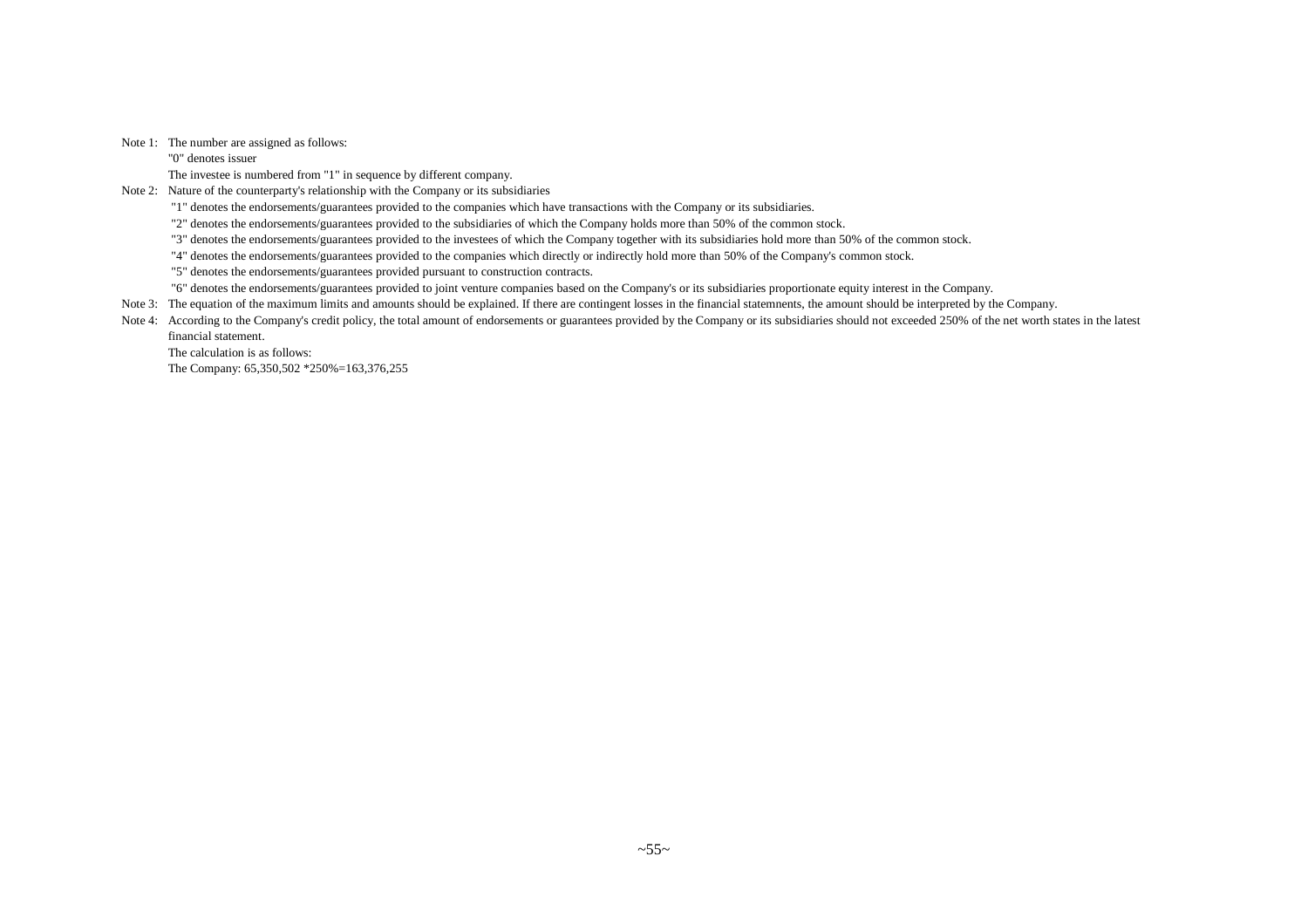C. Marketable securities held as of December 31, 2011

|                                 |                                                        | Relationship of the securities                            |                                                                         |                                       |                   | December 31, 2011 |              |                                                       |
|---------------------------------|--------------------------------------------------------|-----------------------------------------------------------|-------------------------------------------------------------------------|---------------------------------------|-------------------|-------------------|--------------|-------------------------------------------------------|
| Securities held by              | Marketable securities                                  | issuer<br>with the Company                                | General ledger account                                                  | Number of<br>shares<br>(in thousands) | Book value        | Ownership (%)     | Market value | Remark                                                |
| Evergreen Marine<br>Corporation | Stock:                                                 |                                                           |                                                                         |                                       |                   |                   |              |                                                       |
|                                 | Peony Investment S.A.                                  | Subsidiary of the Company                                 | Long-term equity<br>investment accounted for<br>under the equity method | 4,765                                 | 44,769,469<br>-\$ | $100.00$ \$       | 44,930,636   |                                                       |
|                                 | Taiwan Terminal Service Co., Ltd.                      | $\overline{''}$                                           |                                                                         | 5,500                                 | 87,777            | 55.00             | 87,777       |                                                       |
|                                 | Everport Terminal Service Inc.                         |                                                           |                                                                         |                                       | 3,028             | 100.00            | 3,028        |                                                       |
|                                 | Charng Yang Development Co., Ltd.                      | Investee company accounted<br>for under the equity method | $\overline{''}$                                                         | 47,204                                | 609,794           | 40.00             | 609,794      |                                                       |
|                                 | Evergreen International Storage and<br>Transport Corp. | $\mathbf{v}$                                              | $^{\prime\prime}$                                                       | 424,062                               | 7,991,293         | 39.74             | 6,000,482    | $12/31$ market<br>price                               |
|                                 | Evergreen Security Corporation                         | $\prime\prime$                                            | $\prime\prime$                                                          | 5,280                                 | 89,111            | 31.25             | 89,111       |                                                       |
|                                 | <b>EVA Airways Corporation</b>                         | $^{\prime\prime}$                                         | $^{\prime\prime}$                                                       | 629,483                               | 7,315,432         | 19.32             | 12,086,078   | $12/31$ market<br>price                               |
|                                 | Taipei Port Container Terminal<br>Corporation          | $\prime$                                                  | $\overline{v}$                                                          | 88,344                                | 807,008           | 21.03             | 805,459      |                                                       |
|                                 | Power World Fund Inc.                                  | None                                                      | Financial assets carried at<br>cost - non-current                       | 1,290                                 | 12,898            | 5.68              | 6,908        |                                                       |
|                                 | Fu-Ji Management Consultancy Co., Ltd.                 | $^{\prime\prime}$                                         | $\mathbf{r}$                                                            | 99                                    |                   | 4.93              | 4,735        |                                                       |
|                                 | Taiwan HSR Consortium                                  | $^{\prime\prime}$                                         | $^{\prime\prime}$                                                       | 126,735                               | 1,250,000         | 1.95              | 631,140      |                                                       |
|                                 | Ever Accord Construction Corp.                         | $^{\prime\prime}$                                         | $^{\prime\prime}$                                                       | 7,000                                 | 43,749            | 17.50             | 86,869       |                                                       |
|                                 | Linden Technologies, Inc.                              | $^{\prime\prime}$                                         | $\mathbf{r}$                                                            | 50                                    | 15,372            | 2.53              |              | Convertible<br>Preferred<br>Stocks (no fair<br>value) |
|                                 | Toplogis, Inc.                                         | $^{\prime\prime}$                                         | $\mathbf{r}$                                                            | 2,464                                 | 22,100            | 17.48             | 18,195       |                                                       |
|                                 | Central Reinsurance Corp.                              | $\theta$                                                  | Available-for-sale financial<br>assets - non-current                    | 46,561                                | 582,008           | 8.45              | 582,008      | $12/31$ market<br>price                               |
|                                 | Fubon Financial Holding Co., Ltd.                      | $\overline{''}$                                           | $\theta$                                                                | 652                                   | 20,896            | 0.01              | 20,896       | 12/31 market<br>price                                 |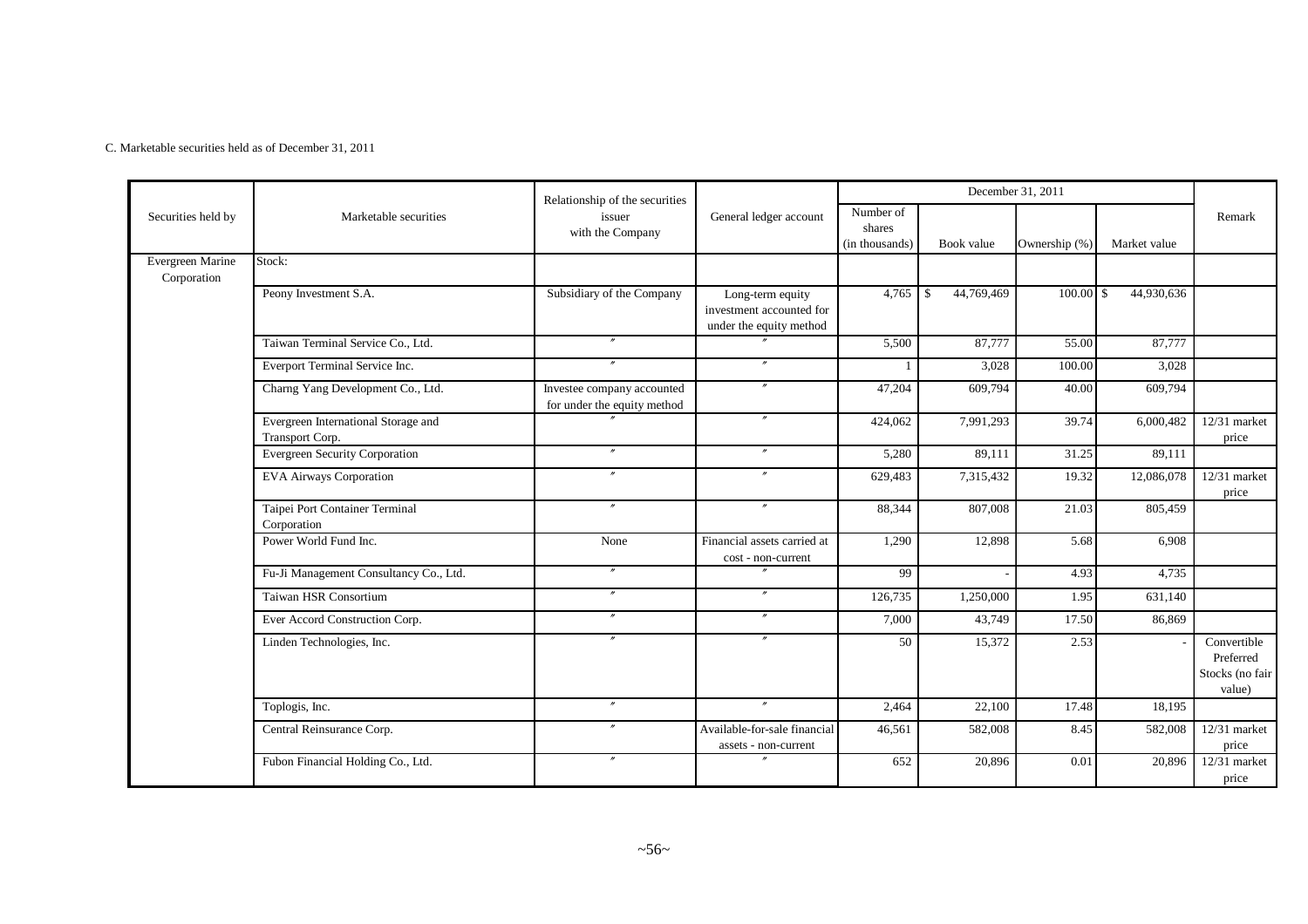|                                 |                                                                                                    | Relationship of the securities |                                                                          |                                       | December 31, 2011 |               |                    |                       |
|---------------------------------|----------------------------------------------------------------------------------------------------|--------------------------------|--------------------------------------------------------------------------|---------------------------------------|-------------------|---------------|--------------------|-----------------------|
| Securities held by              | Marketable securities                                                                              | issuer<br>with the Company     | General ledger account                                                   | Number of<br>shares<br>(in thousands) | Book value        | Ownership (%) | Market value       | Remark                |
| Evergreen Marine<br>Corporation | China Man-Made Fiber Corporation                                                                   | None                           | Financial assets at fair<br>value through profit or loss<br>-current     | 22                                    | 193<br>l \$       |               | $\mathbf S$<br>193 | 12/31 market<br>price |
|                                 | Hua Nan Financial Holdings                                                                         |                                |                                                                          | 600                                   | 9,810             | 0.01          | 9,810              | 12/31 market<br>price |
|                                 | Beneficiary certificates:                                                                          |                                |                                                                          |                                       |                   |               |                    |                       |
|                                 | Fubon Chi-Hsiang Fund                                                                              | None                           | Financial assets at fair<br>value through profit or loss<br>-current     | 37,185                                | 563,121           |               | 563,121            |                       |
|                                 | PCA Well Pool Money Market Fund                                                                    | $\prime\prime$                 |                                                                          | 4,609                                 | 60,408            |               | 60,408             |                       |
|                                 | Polaris De-Li Fund                                                                                 | $\overline{v}$                 | $\overline{v}$                                                           | 26,155                                | 411,411           |               | 411,411            |                       |
|                                 | FSITC Money Market Fund                                                                            | $\overline{v}$                 | $^{\prime\prime}$                                                        | 4,318                                 | 743,039           |               | 743,039            |                       |
|                                 | Yuanta Wan Tai Bond Fund                                                                           | $\mathbf{v}$                   | $\overline{''}$                                                          | 8,944                                 | 130,642           |               | 130,642            |                       |
|                                 | Mega Diamond Bond Fund                                                                             | $\mathbf{v}$                   |                                                                          | 25,879                                | 312,230           |               | 312,230            |                       |
|                                 | Financial bonds:                                                                                   |                                |                                                                          |                                       |                   |               |                    |                       |
|                                 | Ta Chong Commercial Bank Credit Linked Note                                                        | None                           | Held-to-Maturity Securities<br>- current                                 |                                       | 800,000           |               | 800,000            |                       |
|                                 | TLG Private Placement Subordinated<br>Mandatory Convertible Bond at<br>Maturity                    | $^{\prime\prime}$              | Financial assets at fair<br>value through profit or loss<br>-non-current |                                       | 62,959            |               | 62,959             |                       |
|                                 | <b>Bank of Taichung 1st Unsecured</b><br><b>Subordinated Financial Debentures</b><br>Issue in 2010 | $^{\prime\prime}$              | Held-to-Maturity Securities<br>-non current                              |                                       | 220,000           |               | 220,000            |                       |
|                                 | Ta Chong Commercial Bank 1st Unsecured<br>Subordinate Financial Debentures-B Issue in 2009         | $^{\prime\prime}$              | $^{\prime\prime}$                                                        |                                       | 100,000           |               | 100,000            |                       |
|                                 | Sunny Bank 1st Subordinate Financial Debentures-B<br>Issue in 2010                                 | $^{\prime\prime}$              | $^{\prime\prime}$                                                        |                                       | 50,000            |               | 50,000             |                       |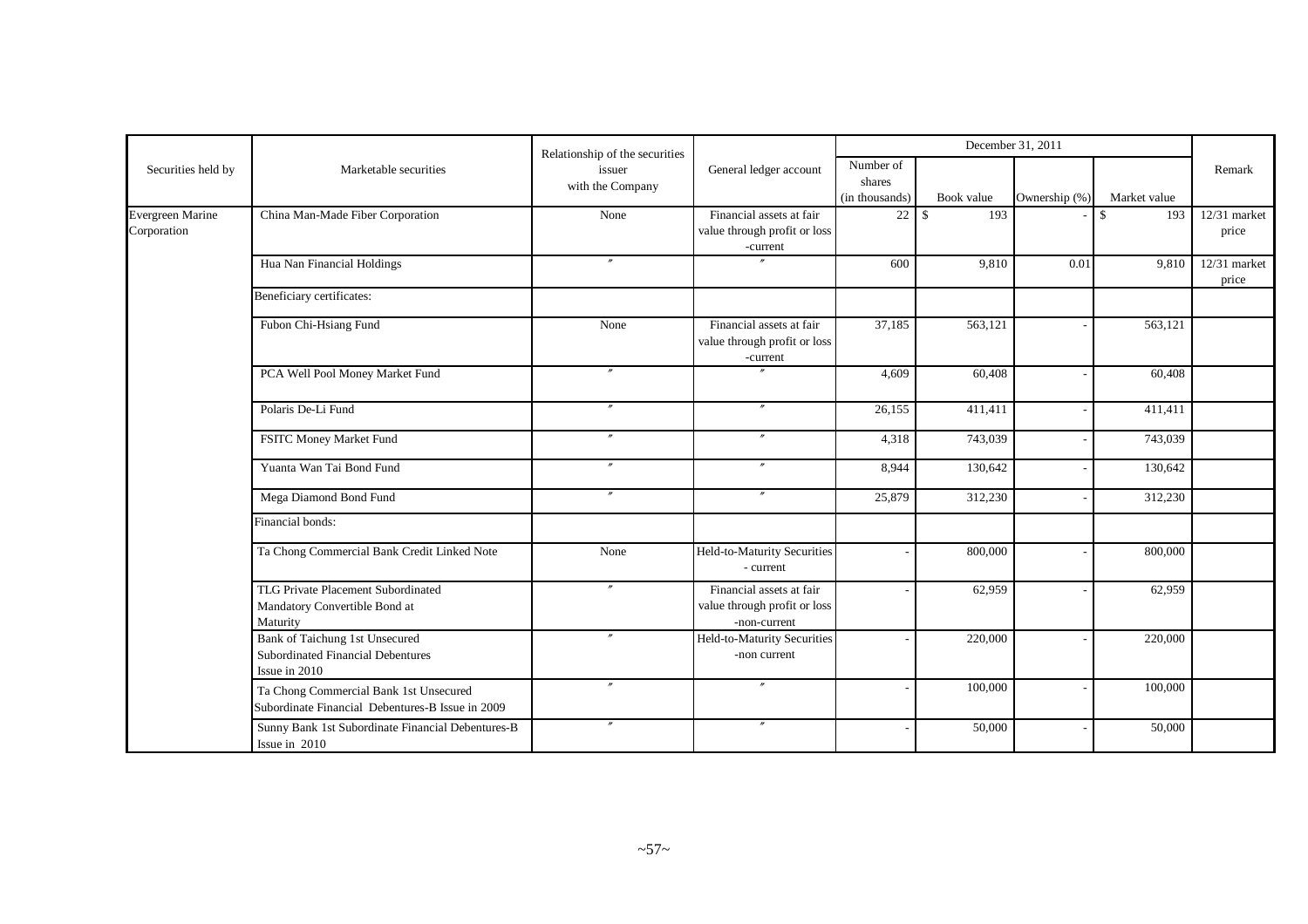|                                    |                                        |                                                                       |                            | Relationship        | Beginning balance                     |           | Addition                              |             |                                       | Disposal                   |             |                            |                                       | Ending balance |
|------------------------------------|----------------------------------------|-----------------------------------------------------------------------|----------------------------|---------------------|---------------------------------------|-----------|---------------------------------------|-------------|---------------------------------------|----------------------------|-------------|----------------------------|---------------------------------------|----------------|
| Securities held by                 | Marketable<br>securities               | General<br>ledger account                                             | Counterparty               | with the<br>Company | Number of<br>shares (in<br>thousands) | Amount    | Number of<br>shares (in<br>thousands) | Amount      | Number of<br>shares (in<br>thousands) | Selling price              | Book value  | Gain (loss)<br>on disposal | Number of<br>shares (in<br>thousands) | Amount         |
| Evergreen<br>Marine<br>Corporation | Beneficary<br>Certificates:            |                                                                       |                            |                     |                                       |           |                                       |             |                                       |                            |             |                            |                                       |                |
|                                    | Fubon Chi-Hsiang<br>Fund               | <b>Financial Assets</b><br>at fair value<br>through profit or<br>loss | Open market<br>transaction | None                | 33,882                                | \$510,005 | 102,760                               | \$1,550,000 | 99,457                                | 1,500,187<br><sup>\$</sup> | \$1,498,883 | 1,304<br>-\$               | 37,185                                | \$561,122      |
|                                    | Mega Diamond<br><b>Bond Fund</b>       |                                                                       | $\boldsymbol{''}$          | $\boldsymbol{''}$   | 10,015                                | 120,000   | 111,519                               | 1,340,000   | 95,655                                | 1,150,086                  | 1,148,871   | 1,215                      | 25,879                                | 311,129        |
|                                    | <b>FSITC Money</b><br>Market Fund      | $\boldsymbol{''}$                                                     | $\boldsymbol{''}$          | $\prime\prime$      | ٠                                     |           | 7,531                                 | 1,290,000   | 3,213                                 | 550,005                    | 549,754     | 251                        | 4,318                                 | 740,246        |
|                                    | Yuanta Wan Tai<br><b>Bond Fund</b>     | $\overline{''}$                                                       | $\prime\prime$             | $^{\prime\prime}$   |                                       |           | 8,944                                 | 130,000     |                                       |                            |             |                            | 8,944                                 | 130,000        |
|                                    | Polaris De-Li<br>Fund                  | $\overline{v}$                                                        | $\boldsymbol{''}$          | $^{\prime\prime}$   | 5,754                                 | 90,000    | 28,705                                | 450,000     | 8,304                                 | 130,000                    | 129,945     | 55                         | 26,155                                | 410,055        |
|                                    | Fuh-Hwa Money<br>Market Fund           | $\prime\prime$                                                        | $\prime\prime$             | $^{\prime\prime}$   | 12,987                                | 180,021   | 32,443                                | 450,000     | 45,430                                | 630,231                    | 630,021     | 210                        |                                       |                |
|                                    | <b>TLG Solomon</b><br><b>Bond Fund</b> | $\overline{''}$                                                       | $^{\prime\prime}$          | $^{\prime\prime}$   | 42,137                                | 510,011   | 56,126                                | 680,000     | 98,263                                | 1,191,190                  | 1,190,011   | 1,179                      |                                       |                |
|                                    | IBT 1699 Bond<br>Fund                  | $\prime\prime$                                                        | $\prime\prime$             | $^{\prime\prime}$   | 18,548                                | 240,000   |                                       |             | 18,548                                | 240,098                    | 240,000     | 98                         |                                       |                |

D. Acquisition or disposal of the same security with the accumulated cost exceeding \$100 million or 20% of the Company's paid-in capital for the year ended December 31, 2011

E. Aquisition of real estate properties exceeding \$100 million or 20% of the Company's paid-in capital for the year ended December 31, 2011 : None

F. Disposal of real estate properties exceeding \$100 million or 20% of the Company's paid-in capital for the year ended December 31, 2011 :

| Property<br>disposed of by | Property       | Date of<br>disposal | Date of<br>acquisition                            | Book value | Disposal<br>amount | Status of<br>collection of<br>proceeds | Gain (loss)<br>on disposal | Counterparty | Relationship<br>with the<br>Company | Reason for<br>disposal | Basis or reference<br>used in setting<br>the price | Other<br>commitments |
|----------------------------|----------------|---------------------|---------------------------------------------------|------------|--------------------|----------------------------------------|----------------------------|--------------|-------------------------------------|------------------------|----------------------------------------------------|----------------------|
| Evergreen Marine           | Central        | 2011/5/31           | $\mid$ 2005/11/30 \ \ \$ 135,264 \ \ \$ 300,366 \ |            |                    | The fund had been                      | 165.102                    | Beijing      | None                                | Disposal               | Price Comparsion                                   |                      |
| Corporation                | international  |                     |                                                   |            |                    | remitted to the Master                 |                            | ChengXuan    |                                     |                        |                                                    |                      |
|                            | trade centre ( |                     |                                                   |            |                    | <b>International Shipping</b>          |                            | Auctions Co. |                                     |                        |                                                    |                      |
|                            | Include        |                     |                                                   |            |                    | Agency Co.'s Bank                      |                            |              |                                     |                        |                                                    |                      |
|                            | parking lots)  |                     |                                                   |            |                    | account                                |                            |              |                                     |                        |                                                    |                      |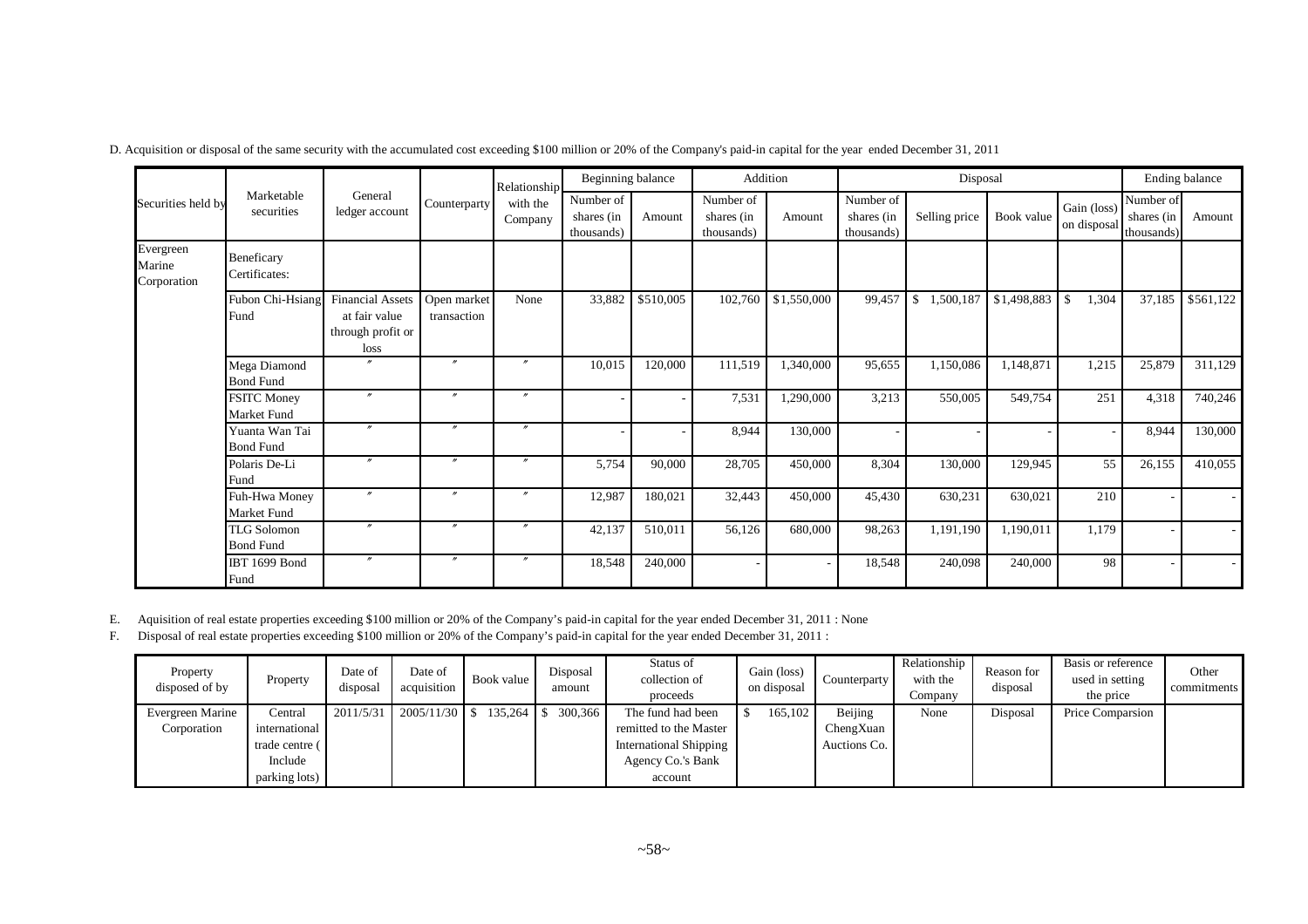G. Purchases from or sales to related parties exceeding \$100 million or 20% of the Company's paid-in capital for the year ended December 31, 2011

|                                        |                                                                |                                                            |                     | Transaction    |                               |                | term compared to a third party | Differences in transactions<br>transactions |         | Notes/accounts receivable<br>(payable)                  |        |
|----------------------------------------|----------------------------------------------------------------|------------------------------------------------------------|---------------------|----------------|-------------------------------|----------------|--------------------------------|---------------------------------------------|---------|---------------------------------------------------------|--------|
| Purchaser/seller                       | Counterparty                                                   | Relationship with the<br>Company                           | Purchases/<br>Sales | Amount         | % of total<br>purchases/sales | Credit term    | Unit price                     | Credit term                                 | Balance | % of total<br>notes/accounts<br>receivable<br>(payable) | Remark |
| <b>Evergreen Marine</b><br>Corporation | Evergreen International<br>Storage & Transport<br>Corp. (EITC) | Investee accounted for<br>under equity method              | Purchases           | 551,703<br>\$. | 3%                            | 30~60 Days     |                                |                                             | 10,728  | 1%                                                      |        |
|                                        | Evergreen International<br>Corp.                               | Investee of the Company's<br>major shareholder             | Purchases           | 360,052        | 2%                            | $30 - 60$ Days |                                |                                             | 22,761) | 1%                                                      |        |
|                                        | $\boldsymbol{''}$                                              | $\boldsymbol{''}$                                          | <b>Sales</b>        | 1,900,307      | 12%                           | $30 - 60$ Days |                                |                                             | 71,856  | 9%                                                      |        |
|                                        | Taiwan Terminal<br>Services Co., Ltd.                          | Subsidiary of the<br>Company                               | Purchases           | 684,593        | 4%                            | $30 - 60$ Days |                                |                                             | 38,695) | 2%                                                      |        |
|                                        | Gaining Enterprise S.A.                                        | Subsidiary of EITC<br>accounted for under equity<br>method | Purchases           | 1,552,673      | 10%                           | $30 - 60$ Days |                                |                                             |         |                                                         |        |

H. Receivables from related parties exceeding \$100 million or 20% of the Company's paid-in capital for the year ended December 31, 2011

|                                        |                                  |                                                  |         |               |        | Overdue receivables | Amount                                                 |                            |
|----------------------------------------|----------------------------------|--------------------------------------------------|---------|---------------|--------|---------------------|--------------------------------------------------------|----------------------------|
| Creditor                               | Counterparty                     | Relationship with the<br>Company                 | Balance | Turnover rate | Amount | Action Taken        | received<br>subsequent to<br>the balance<br>sheet date | Allowance for<br>bad debts |
| <b>Evergreen Marine</b><br>Corporation | Evergreen International<br>Corp. | Investee of the Company's S<br>major shareholder | 143,272 |               |        |                     | 134,803                                                |                            |

I. Derivative financial instruments undertaken for the year ended December 31, 2011: For related information, please see Note 10(2).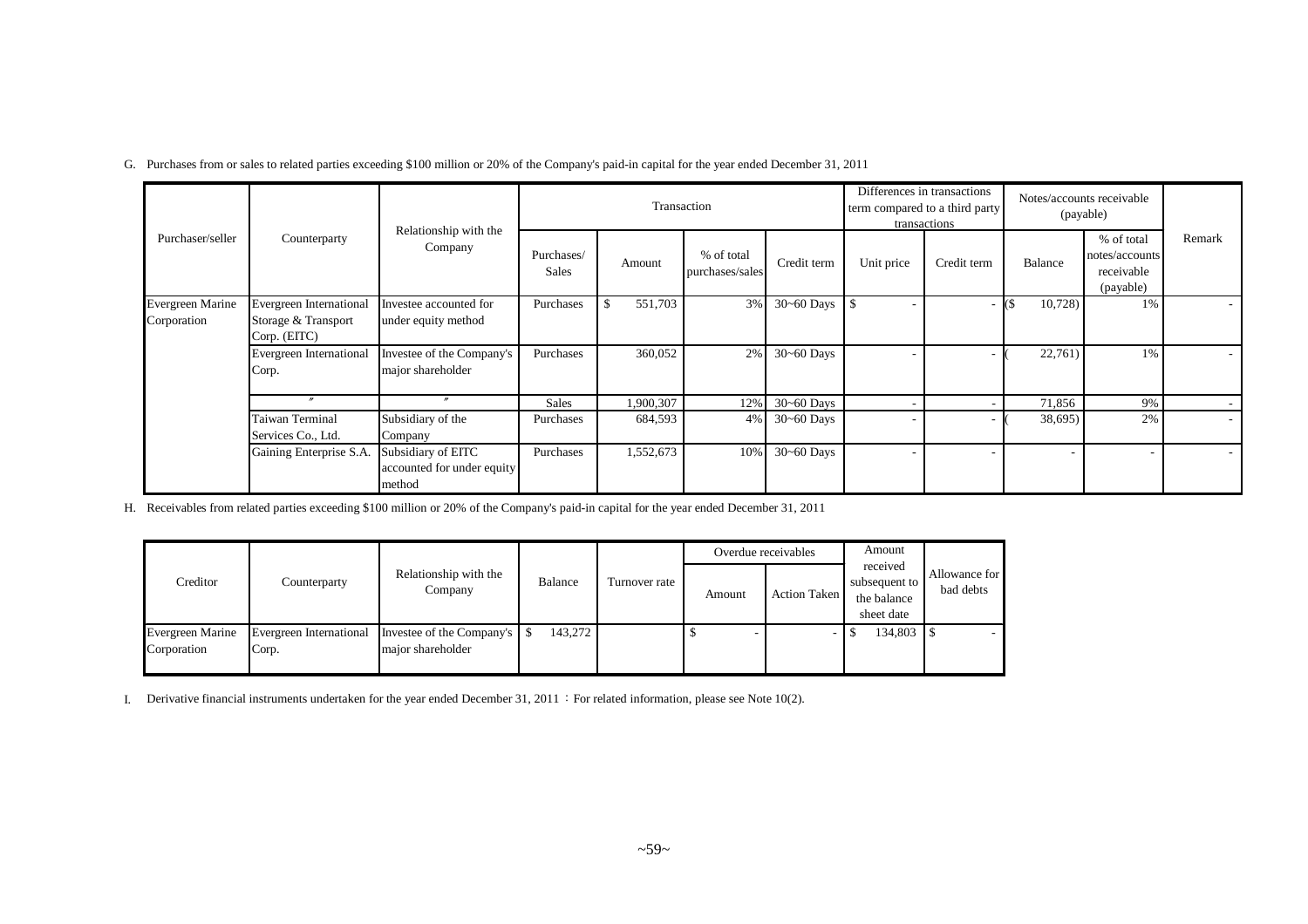#### (2)Disclosure information of investee company

A. Disclosure of location and related information of investee companies:

|                                    |                                                                       |                                                                                             |                                                                                   |                       | Initial investment amount |                                 | Shares held as of December 31, 2011 |            | Net income (loss)       | Investment income                   |                                                         |
|------------------------------------|-----------------------------------------------------------------------|---------------------------------------------------------------------------------------------|-----------------------------------------------------------------------------------|-----------------------|---------------------------|---------------------------------|-------------------------------------|------------|-------------------------|-------------------------------------|---------------------------------------------------------|
| Investor                           | Investee                                                              | Location                                                                                    | Main activities                                                                   | <b>Ending Balance</b> | Beginning<br>balance      | No. of shares<br>(in thousands) | Ownership (%)                       | Book value | of the investee         | (loss) recognized by<br>the Company | Remark                                                  |
| Evergreen<br>Marine<br>Corporation | Peony<br>Investment S.A.                                              | East 53rd Street,<br>Marbella, MMG<br>Building, 2nd Floor,<br>Panama, Republic of<br>Panama | Investment activities                                                             | USD 476,500           | USD 476,500               | 4,765                           | $100.00$ \$                         | 44,769,469 | $3,832,744$ (\$)<br>(\$ | 3,998,886                           | Subsidiary of<br>the Company                            |
|                                    | Taiwan Termina<br>Services Co.,<br>Ltd.                               | 2F No.177 Szu Wei 4th Loading and<br>Rd. Lingya District,<br>Kaohsiung, Taiwan              | discharging<br>operations of<br>container yards                                   | 55,000                | 55,000                    | 5,500                           | 55.00                               | 87,777     | 8,667                   | 4,767                               |                                                         |
|                                    | Everport<br>Terminal<br>Services Inc.                                 | 1209 N Orange St<br>Wilmington, DE, USA                                                     | <b>Termial Services</b>                                                           | <b>USD</b><br>100     | <b>USD</b>                |                                 | 100.00                              | 3,028      |                         |                                     |                                                         |
|                                    | Charng Yang<br>Development<br>Co., Ltd.                               | 2F, No.369, Jingguo<br>Rd., Taoyuan City,<br>Taoyuan County,<br>Taiwan                      | Development, rental,<br>and sale of<br>residential and<br>commercial<br>buildings | 320,000               | 320,000                   | 47,204                          | 40.00                               | 609,794    | 149,671                 | 59,868                              | Investee<br>accounted for<br>under the<br>equity method |
|                                    | Evergreen<br>International<br>Storage and<br>Transport<br>Corporation | No.899, Jingguo Rd.,<br>Taoyuan City, Taoyuan<br>County, Taiwan                             | Container<br>transportation and<br>gas stations                                   | 4,753,514             | 4,753,514                 | 424,062                         | 39.74                               | 7,991,293  | 813,397                 | 305,923                             |                                                         |
|                                    | Evergreen<br>Security<br>Corporation                                  | 4&5F, No.111,<br>Sungjiang Rd., Taipei,<br>Taiwan                                           | General security<br>guards services                                               | 25,000                | 25,000                    | 5,280                           | 31.25                               | 89,111     | 37,652                  | 11,766                              |                                                         |
|                                    | <b>EVA Airways</b><br>Corporation                                     | 11F, No.376, Section 1<br>Hsinnan Rd., Lu Chu<br>Township, Taoyuan<br>County, Taiwan        | International<br>passenger and cargo<br>transportation                            | 10,767,879            | 10,767,879                | 629,483                         | 19.32                               | 7,315,432  | 209,027                 | 40,375                              |                                                         |
|                                    | Taipei Port<br>Container<br>Terminal<br>Corporation                   | No.25 Siajhuwei,<br>Syuntang Village, Bali<br>District, New Taipei<br>City, Taiwan          | Container<br>distribution and<br>cargo stevedoring                                | 883,731               | 883,731                   | 88,344                          | 21.03                               | 807,008    | 90,963)                 | 19,133)                             |                                                         |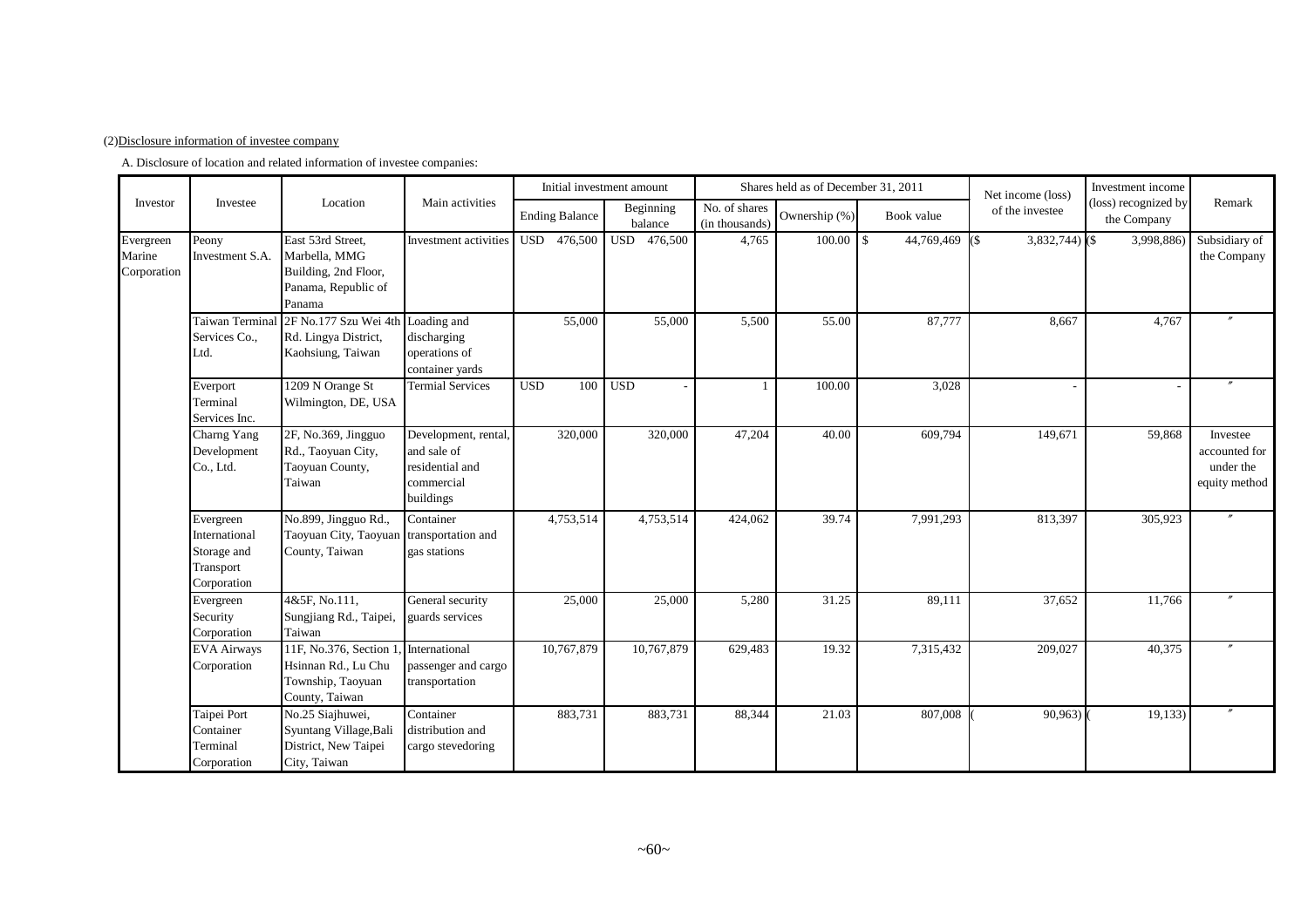|                             |                                                                         |                                                                                                               |                               |            | Initial investment amount |            |                      |                                 | Shares held as of December 31, 2011 |            |            |            | Net income (loss) |            | Investment income                   |                                          |
|-----------------------------|-------------------------------------------------------------------------|---------------------------------------------------------------------------------------------------------------|-------------------------------|------------|---------------------------|------------|----------------------|---------------------------------|-------------------------------------|------------|------------|------------|-------------------|------------|-------------------------------------|------------------------------------------|
| Investor                    | Investee                                                                | Location                                                                                                      | Main activities               |            | <b>Ending Balance</b>     |            | Beginning<br>balance | No. of shares<br>(in thousands) | Ownership (%)                       |            | Book value |            | of the investee   |            | (loss) recognized by<br>the Company | Remark                                   |
| Peony<br>Investment<br>S.A. | Clove Holding<br>Ltd.                                                   | Craigmuir Chambers,<br>P. O. Box71, Road<br>Town, Tortola, B.V.I.                                             | Investment holding<br>company | <b>USD</b> | 52,549                    | <b>USD</b> | 52,549               | 10                              | 100.00                              | <b>USD</b> | 64,025     | <b>USD</b> | 52,349            | <b>USD</b> | 52,349                              | Indirect<br>subsidiary of<br>the Company |
|                             | Evergreen<br>(Deutschland)<br>GmbH                                      | <b>Evergreen Building</b><br>Shipping Agency Amsinckstrasse 55<br>20097 Hamburg,<br>Germany                   | Shipping agency               | <b>USD</b> | 8,316                     | <b>USD</b> | 8,316                |                                 | 100.00                              | <b>USD</b> | 8.909      | <b>USD</b> | 373               | <b>USD</b> | 373                                 |                                          |
|                             | Evergreen<br>(Iteland) Ltd.                                             | 22 Fiztwilliam<br>Shipping Agency Place, Dublin 2, Ireland                                                    | Shipping agency               | <b>USD</b> | 95                        | <b>USD</b> | 95                   | 0.1                             | 100.00                              | <b>USD</b> | 205        | <b>USD</b> | 24                | <b>USD</b> | 24                                  |                                          |
|                             | Evergreen<br>Shipping Agency 5, Dangju-Dong,<br>(Korea)<br>Corporation. | 12FL, Royal Building<br>Chongro-Ku Seoul<br>Korea                                                             | Shipping agency               | <b>USD</b> | 2,426                     | <b>USD</b> | 2,426                | 121                             | 100.00                              | <b>USD</b> | 1,379 (USD |            |                   | $89$ (USD  | 89)                                 |                                          |
|                             | Evergreen<br>(Netherlands)<br>B.V.                                      | PortCity II -<br>Shipping Agency Havennummer 2235<br>Waalhaven ZZ 19 3089<br>JH Rotterdam, The<br>Netherlands | Shipping agency               | <b>USD</b> | 3,977                     | <b>USD</b> | 3,977                | 0.047                           | 100.00                              | <b>USD</b> | 4,966      | <b>USD</b> | 278               | <b>USD</b> | 278                                 | $\prime\prime$                           |
|                             | Evergreen<br>(Poland) SP. ZO.                                           | UL.SOLEC 22,00-410<br>Shipping Agency Warszawa, Poland                                                        | Shipping agency               | <b>USD</b> | 662                       | <b>USD</b> | 662                  | 2                               | 100.00                              | <b>USD</b> | 551        | <b>USD</b> | $\overline{32}$   | <b>USD</b> | 32                                  | $\prime$                                 |
|                             | Greencompass<br>Marine S. A.                                            | East 53rd Street,<br>Marbella, MMG<br>Building, 2nd Floor,<br>Panama, Republic of<br>Panama                   | Marine<br>transportation      | <b>USD</b> | 353,500                   | <b>USD</b> | 353,500              | 3,535                           | 100.00                              | <b>USD</b> | 880,387    | (USD)      | $100,623$ (USD    |            | 100,623                             | $\prime\prime$                           |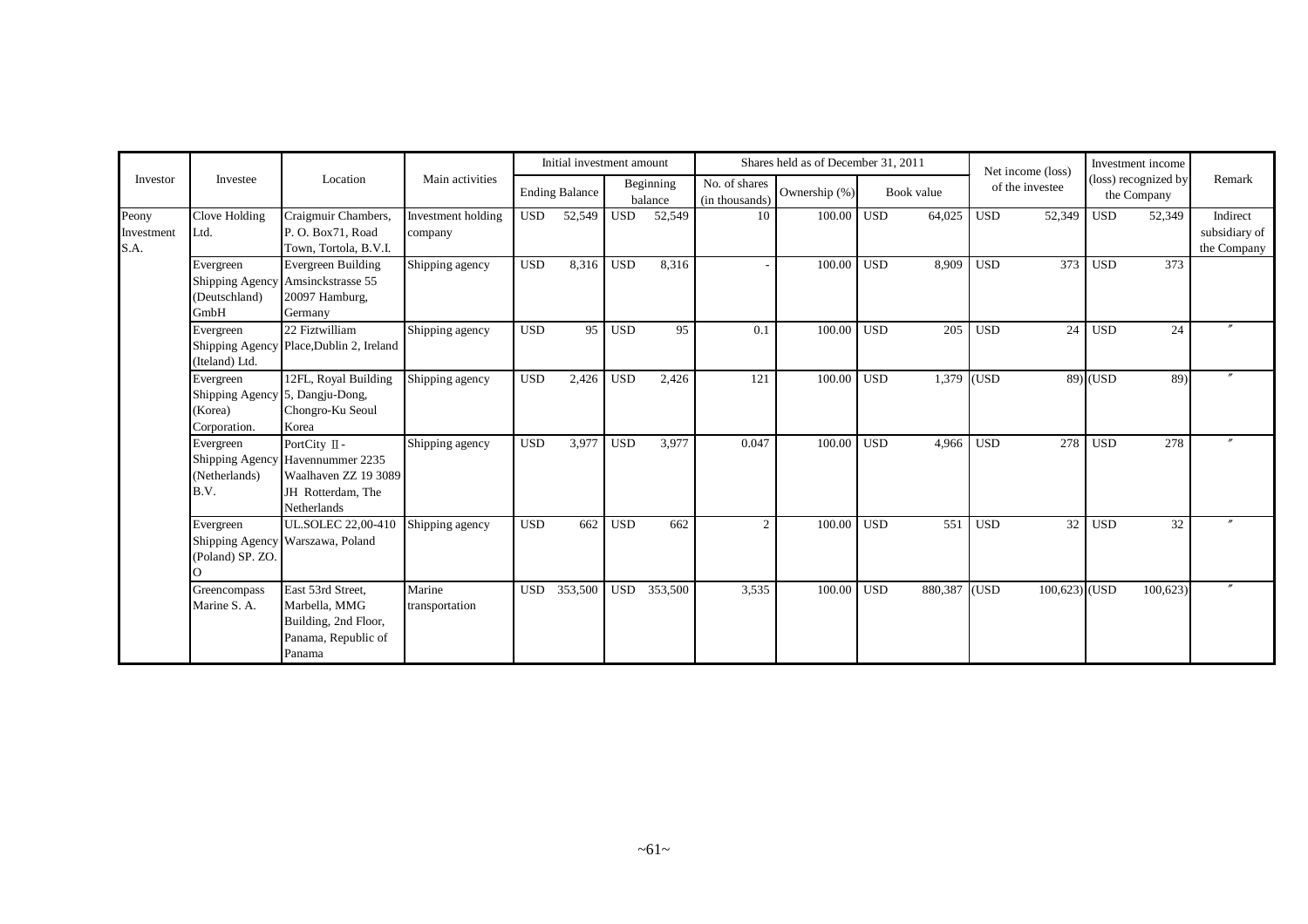|                             |                                         |                                                                                                                                                                    |                                                                              |            | Initial investment amount |                  |                      |                                 | Shares held as of December 31, 2011 |            |            |            | Net income (loss) |                  | Investment income                   |                                          |
|-----------------------------|-----------------------------------------|--------------------------------------------------------------------------------------------------------------------------------------------------------------------|------------------------------------------------------------------------------|------------|---------------------------|------------------|----------------------|---------------------------------|-------------------------------------|------------|------------|------------|-------------------|------------------|-------------------------------------|------------------------------------------|
| Investor                    | Investee                                | Location                                                                                                                                                           | Main activities                                                              |            | <b>Ending Balance</b>     |                  | Beginning<br>balance | No. of shares<br>(in thousands) | Ownership (%)                       |            | Book value |            | of the investee   |                  | (loss) recognized by<br>the Company | Remark                                   |
| Peony<br>Investment<br>S.A. | Vigor Enterprise<br>S.A.                | East 53Rd Street,<br>Marbella, MMG<br>Building, 2nd Floor,<br>Panama, Republic of<br>Panama                                                                        | Investment holding<br>company                                                | <b>USD</b> | 500                       | <b>USD</b>       | 500                  | 5                               | 100.00                              | <b>USD</b> |            | 512 (USD   |                   | $15)$ (USD       | 15)                                 | Indirect<br>subsidiary of<br>the Company |
|                             | Evergreen<br>(India) Pvt. Ltd.          | <b>Mararhon Nextgon</b><br>Shipping Agency Innova"A"G01, Opp.Pe<br>ninsula Corporate<br>Park, Off G.K.Marg.<br>Lower Parel (W),<br>MUMBAI 400 013,<br><b>INDIA</b> | Shipping agency                                                              | <b>USD</b> | 184                       | <b>USD</b>       | 184                  | 100                             | 99.99                               | <b>USD</b> | 2,859      | <b>USD</b> | 1,015             | <b>USD</b>       | 1,015                               | $\prime\prime$                           |
|                             | Evergreen<br>Argentina S.A.             | Pje. Carabelas 344,<br>CABA, Bs. As.<br>Argentina                                                                                                                  | Leasing                                                                      | <b>USD</b> | 140                       | <b>USD</b>       | 140                  | 150                             | 95.00                               | <b>USD</b> | 64         | (USD       |                   | 190) (USD        | 180)                                | $^{\prime\prime}$                        |
|                             | Evergreen<br>France S.A.S.              | Tour Franklin-La<br>Shipping Agency Defense 8, 92042 Paris<br>La Defense Cedex-<br>France.                                                                         | Shipping agency                                                              | <b>USD</b> | 907                       | <b>USD</b>       | 907                  | 5                               | 100.00                              | <b>USD</b> | 1.484      | <b>USD</b> | 195               | <b>USD</b>       | 195                                 |                                          |
|                             | PT. Multi Bina<br>Pura<br>International | JL. Raya Cakung<br>Cilincing, KM.4, Jakarta discharging<br>Utara 14260, Indonesia                                                                                  | Loading and<br>operations of<br>container yards and<br>inland transportation | <b>USD</b> | 20,204                    | $\overline{USD}$ | 20,204               | 68                              | 95.03                               | <b>USD</b> | 20,438     | <b>USD</b> | 3,540             | $\overline{USD}$ | 3,364                               |                                          |
|                             | PT. Multi Bina<br>Transport             | JL. Raya Cakung<br>Cilincing, KM.4, Jakarta cleaning and inland<br>Utara 14260, Indonesia transportation                                                           | Container repair,                                                            | <b>USD</b> | 804                       | <b>USD</b>       | 804                  | $\boldsymbol{2}$                | 17.39                               | <b>USD</b> | 393        | <b>USD</b> | 918               | <b>USD</b>       | 160                                 | $\prime$                                 |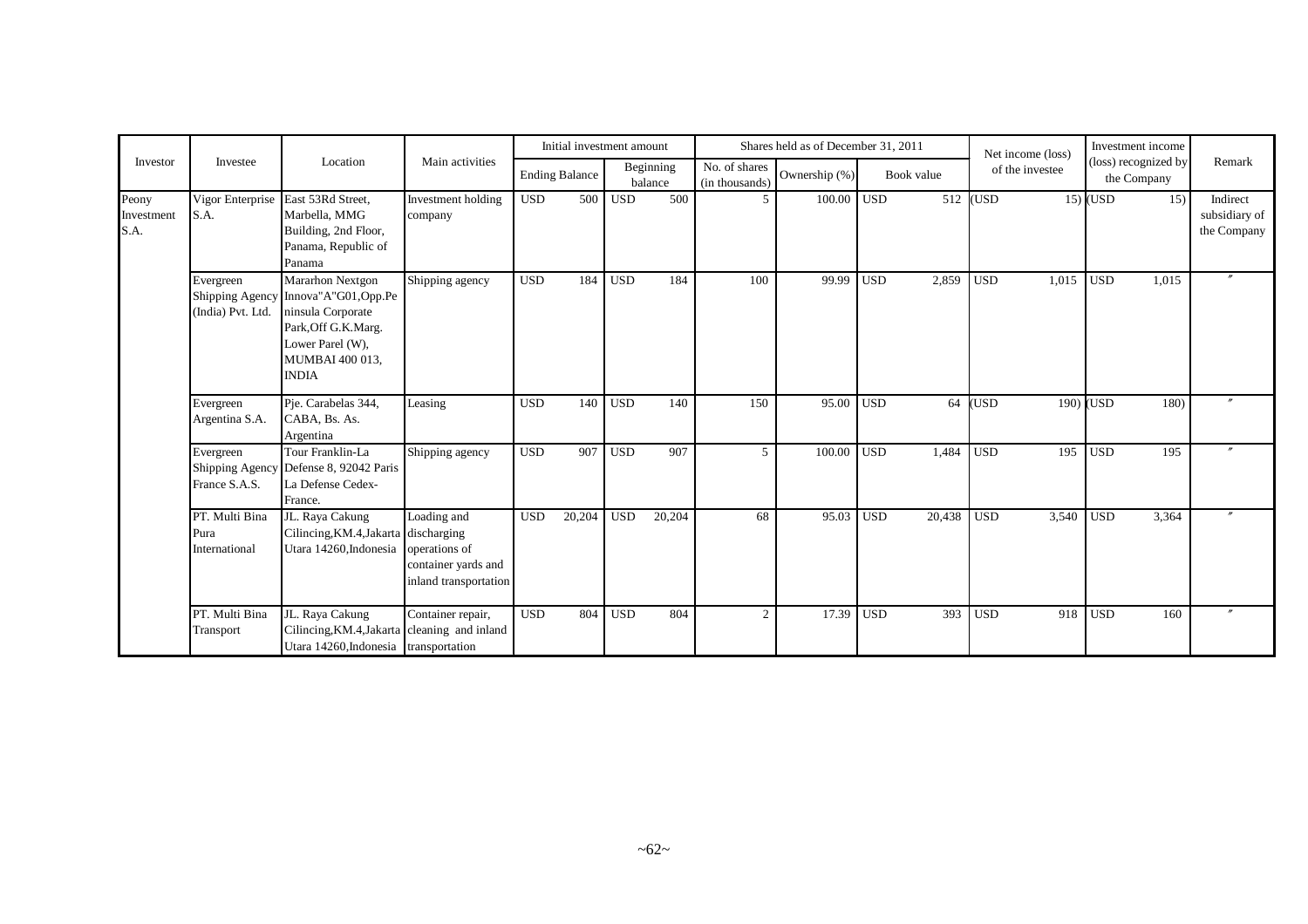|                             |                                                              |                                                                                                                                        |                                                                                              |            | Initial investment amount |            |                      |                                 | Shares held as of December 31, 2011 |            |            |            | Net income (loss) |                  | Investment income                   |                                          |
|-----------------------------|--------------------------------------------------------------|----------------------------------------------------------------------------------------------------------------------------------------|----------------------------------------------------------------------------------------------|------------|---------------------------|------------|----------------------|---------------------------------|-------------------------------------|------------|------------|------------|-------------------|------------------|-------------------------------------|------------------------------------------|
| Investor                    | Investee                                                     | Location                                                                                                                               | Main activities                                                                              |            | <b>Ending Balance</b>     |            | Beginning<br>balance | No. of shares<br>(in thousands) | Ownership (%)                       |            | Book value |            | of the investee   |                  | (loss) recognized by<br>the Company | Remark                                   |
| Peony<br>Investment<br>S.A. | Evergreen Heavy<br>Industrial Corp.<br>(Malaysia)<br>Berhad  | Lot 139, Jalan, Cecair,<br>Phase 2 Free Trade<br>Zone Johor Port<br>Authority, 81700 Pasir<br>Gudang, Johor, Johore<br>Bahru, Malaysia | Container<br>manufacturing                                                                   | <b>USD</b> | 27,295                    | <b>USD</b> | 27,295               | 42,120                          | 84.44                               | <b>USD</b> | 45,914     | <b>USD</b> | 5,719             | <b>USD</b>       | 4,829                               | Indirect<br>subsidiary of<br>the Company |
|                             | Armand<br>Investment<br>(Netherlands)<br>N.V.                | Van Engelenweg 23<br>Curacao Netherlands<br>Antilles                                                                                   | Investment holding<br>company                                                                | <b>USD</b> | 9,203                     | <b>USD</b> | 9,203                | $\overline{4}$                  | 70.00                               | <b>USD</b> | 8.734      | (USD       |                   | 356) (USD        | 249)                                |                                          |
|                             | Evergreen<br>S.L.                                            | Calle Siete Aguas, 11<br>Shipping (Spain) Entlo. 46023 Valencia,<br>Spain                                                              | Shipping agency                                                                              | <b>USD</b> | 3,870                     | <b>USD</b> | 3,870                | 3                               | 55.00                               | <b>USD</b> | 5,001      | <b>USD</b> | 4,442             | <b>USD</b>       | 2,443                               |                                          |
|                             | Evergreen<br>Shipping Agency Italy<br>(Italy) S.p.A.         | Scali Cerere, 9 Livorno                                                                                                                | Shipping agency                                                                              | <b>USD</b> | 2,352                     | <b>USD</b> | 2,352                | 0.55                            | 55.00                               | <b>USD</b> | 1,811      | <b>USD</b> |                   | 563) <b>(USD</b> | 309)                                |                                          |
|                             | <b>ShenZhen</b><br>Greentrans<br>Transportation<br>Co., Ltd. | San Jiao Long<br>Warehouse & Storage<br>Zone, Fu kang Rd.,<br>Hengang town,<br>Shenzhen, China                                         | Loading,<br>discharging, storage,<br>repair, cleaning and<br>transportation of<br>containers | <b>USD</b> | 3,134                     | <b>USD</b> | 3,134                |                                 | 55.00                               | <b>USD</b> | 3,191      | (USD)      |                   | $122)$ (USD      | 67)                                 |                                          |
|                             | Evergreen<br>Marine (UK)<br>Ltd.                             | 160 Euston Road.<br>London NW 12 DX,<br>U.K.                                                                                           | Marine<br>transportation                                                                     | <b>USD</b> | 1,503                     | <b>USD</b> | 1,503                | 765                             | 51.00                               | <b>USD</b> | 98,097     | (USD)      | 59,660) (USD      |                  | 30,427)                             |                                          |
|                             | Evergreen<br>Shipping Agency<br>(Australia) Pty.<br>Ltd.     | Level 13.181 Miller<br>Street, North Sydney<br>NSW 2060 Australia                                                                      | Shipping agency                                                                              | <b>USD</b> | 247                       | <b>USD</b> | 247                  | 0.675                           | 67.50                               | <b>USD</b> | 416        | <b>USD</b> | 418               | <b>USD</b>       | 282                                 |                                          |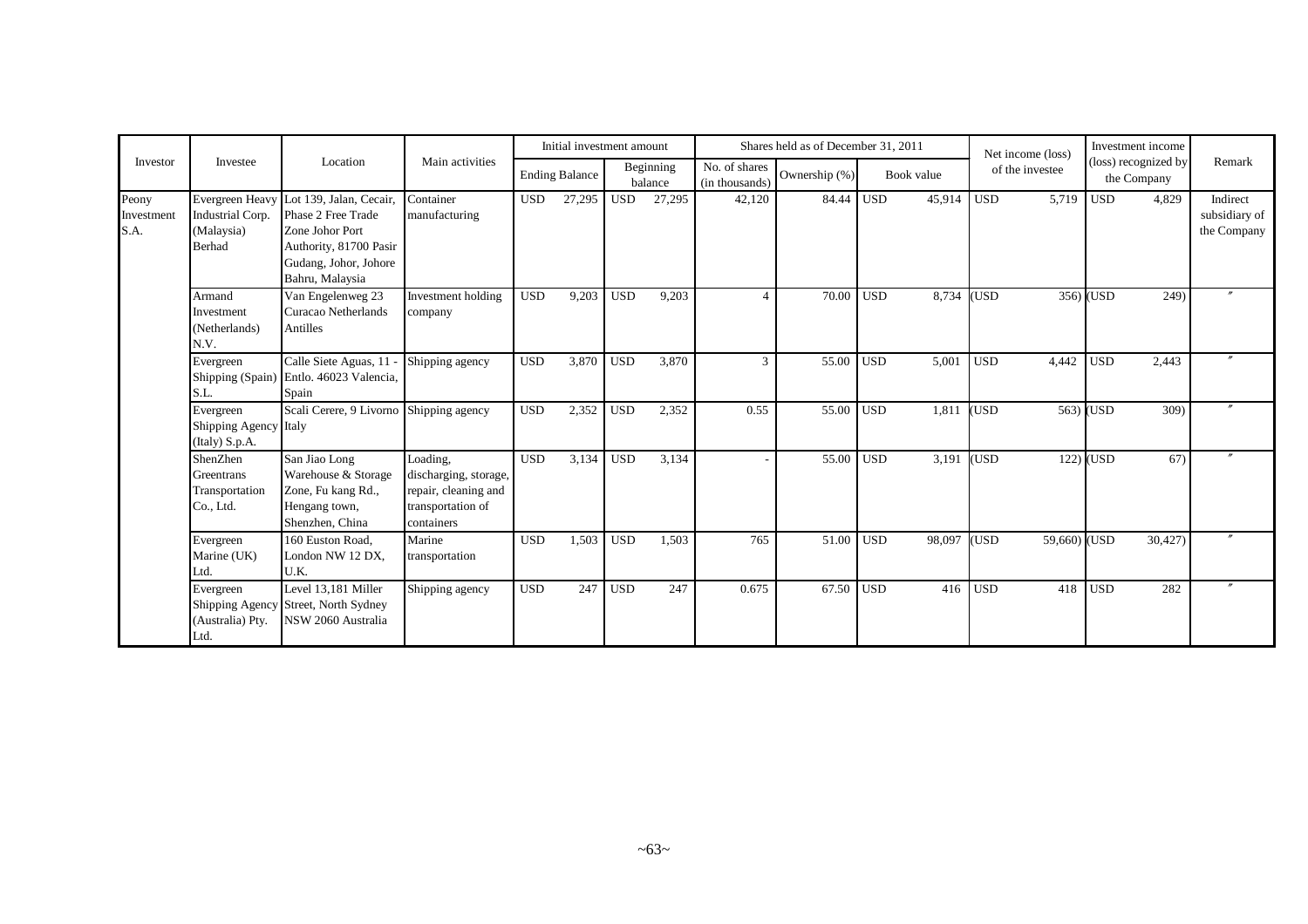|                             |                                                                     |                                                                                                                  |                                                                                                                                               |            | Initial investment amount |            |                      |                                 | Shares held as of December 31, 2011 |                  |            |                  | Net income (loss) |                  | Investment income                   |                                          |
|-----------------------------|---------------------------------------------------------------------|------------------------------------------------------------------------------------------------------------------|-----------------------------------------------------------------------------------------------------------------------------------------------|------------|---------------------------|------------|----------------------|---------------------------------|-------------------------------------|------------------|------------|------------------|-------------------|------------------|-------------------------------------|------------------------------------------|
| Investor                    | Investee                                                            | Location                                                                                                         | Main activities                                                                                                                               |            | <b>Ending Balance</b>     |            | Beginning<br>balance | No. of shares<br>(in thousands) | Ownership (%)                       |                  | Book value |                  | of the investee   |                  | (loss) recognized by<br>the Company | Remark                                   |
| Peony<br>Investment<br>S.A. | Evergreen<br>Shipping Agency<br>(Russia) Ltd.                       | Evergreen Office, 11<br>Millionnaya Streeet,<br>ST. Petersburg, 191186<br><b>RUSSIA</b>                          | Shipping agency                                                                                                                               | <b>USD</b> | 848                       | <b>USD</b> | 848                  |                                 | 51.00                               | <b>USD</b>       | 976        | <b>USD</b>       | 1.886             | <b>USD</b>       | 962                                 | Indirect<br>subsidiary of<br>the Company |
|                             | Evergreen<br>Shipping Agency<br>(Singapore) PTE<br>Ltd.             | 200 Cantonment Road<br>#12-02 Southpoint,<br>Singapore 089763                                                    | Shipping agency                                                                                                                               | <b>USD</b> | 2,157                     | <b>USD</b> | 2,157                | 765                             | 51.00                               | <b>USD</b>       | 4,720      | <b>USD</b>       | 685               | <b>USD</b>       | 349                                 |                                          |
|                             | Evergreen<br>Shipping Agency<br>(Thailand) Co.,<br>Ltd.             | Green Tower, 24-25th<br>Floors 3656/81 Rama<br>IV Road Klongton<br>Klongtoey Bangkok<br>10110                    | Shipping agency                                                                                                                               | <b>USD</b> | 1.474                     | <b>USD</b> | 1.474                | 408                             | 51.00                               | <b>USD</b>       | 2.165      | <b>USD</b>       | 1.388             | <b>USD</b>       | 708                                 |                                          |
|                             | Evergreen<br>Shipping Agency<br>(Vietnam) Corp.                     | 11F. Fideco Tower 81-<br>85 Ham Nghi St.,<br>Dist.1, Ho Chi Minh<br>City, Vietnam                                | Shipping agency                                                                                                                               | <b>USD</b> | 454                       | <b>USD</b> | 454                  |                                 | 51.00                               | <b>USD</b>       | 1,429      | <b>USD</b>       | 2,330             | <b>USD</b>       | 1,188                               |                                          |
|                             | PT. Evergreen<br>Shipping Agency<br>Indonesia                       | <b>GD. MEGA PLAZA</b><br>9th Floors Jl. H.R.<br>Rasuna said kav. C-03<br>Jakarta 12920,<br>Indonesia             | Shipping agency                                                                                                                               | <b>USD</b> | 973                       | <b>USD</b> | 973                  | 0.459                           | 51.00                               | <b>USD</b>       | 2,168      | <b>USD</b>       | 1,452             | <b>USD</b>       | 740                                 |                                          |
|                             | Evergreen<br>Agency (South<br>Africa) (PTY)<br>Ltd.                 | 9B Riley Road,<br>Bedfordview,<br>Johannesburg 2007,<br>South Africa                                             | Shipping agency                                                                                                                               | <b>USD</b> | 581                       | <b>USD</b> | 581                  | 5,500                           | 55.00                               | <b>USD</b>       | 3,119      | <b>USD</b>       | 2,417             | <b>USD</b>       | 1.329                               |                                          |
|                             | Kingstrans<br>International<br>Logistics<br>(Tianjing) Co.,<br>Ltd. | No.295 JiYun East<br>Road, Tianjin Port<br><b>Container Logistics</b><br>Center, Binhai New<br>District, Tianjin | Inland container<br>transportation,<br>container storage,<br>loading, discharging,<br>leasing, repair,<br>cleaning, and related<br>activities | <b>USD</b> | 2,000                     | <b>USD</b> | 2,000                |                                 | 20.00                               | USD <sub>1</sub> | 2,556      | $\overline{USD}$ | 841               | $\overline{USD}$ | 168                                 | $\boldsymbol{''}$                        |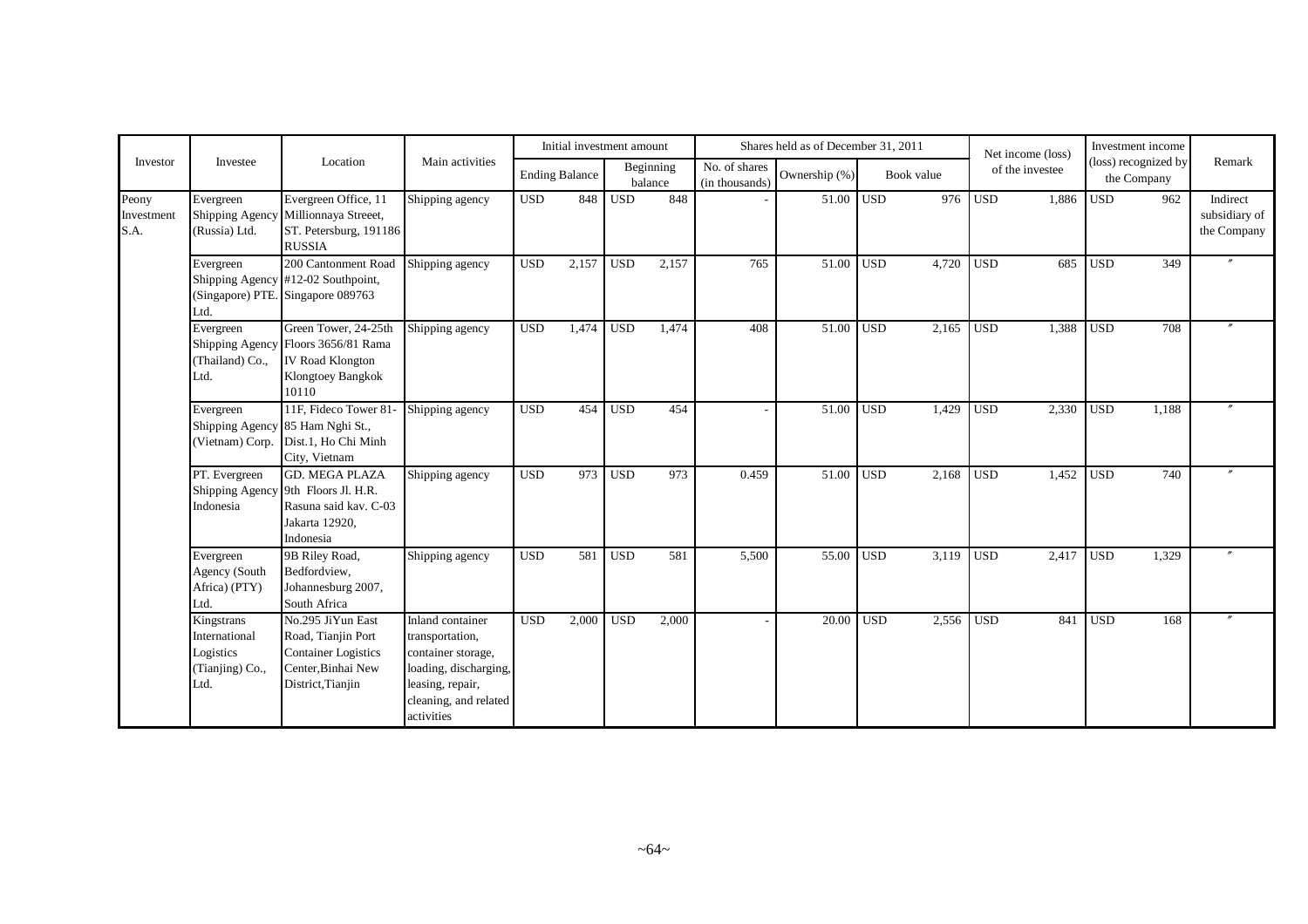|                             |                                                                               |                                                                                                                                                |                                                                                                                                               |            | Initial investment amount |            |                      |                                 | Shares held as of December 31, 2011 |                  |            | Net income (loss)   |             | Investment income                   |                                                                             |
|-----------------------------|-------------------------------------------------------------------------------|------------------------------------------------------------------------------------------------------------------------------------------------|-----------------------------------------------------------------------------------------------------------------------------------------------|------------|---------------------------|------------|----------------------|---------------------------------|-------------------------------------|------------------|------------|---------------------|-------------|-------------------------------------|-----------------------------------------------------------------------------|
| Investor                    | Investee                                                                      | Location                                                                                                                                       | Main activities                                                                                                                               |            | <b>Ending Balance</b>     |            | Beginning<br>balance | No. of shares<br>(in thousands) | Ownership (%)                       |                  | Book value | of the investee     |             | (loss) recognized by<br>the Company | Remark                                                                      |
| Peony<br>Investment<br>S.A. | Luanta<br>Investment<br>(NetherLands)<br>N.V.                                 | Waalhaven Z. z. 19,<br>PortCity II, 3089JH<br>Rotterdam                                                                                        | Investment holding<br>company                                                                                                                 | <b>USD</b> | 33,161                    | <b>USD</b> | 27,559               | 460                             | 50.00                               | USD <sup>1</sup> | 83,307     | (USD                | 10,449) USD | 5,225                               | Investee<br>company of<br>Peony accounted<br>for under the<br>equity method |
|                             | Balsam<br>Investment<br>(NetherLands)<br>N.V.                                 | 21-A Van Engelenweg,<br>Curacao, Netherlands,<br>Antilles                                                                                      | Investment holding<br>company                                                                                                                 | <b>USD</b> | 122,696                   | <b>USD</b> | 106,213              | 0.451                           | 49.00                               | <b>USD</b>       | 47,366     | (USD<br>164,908)    | (USD        | 80,805)                             |                                                                             |
|                             | Ningbo Victory<br>Container Co.,<br>Ltd.                                      | No. 201 Xiaoshan<br>Road, Beilun District,<br>Ningbo, China                                                                                    | Inland container<br>transportation,<br>container storage,<br>loading, discharging,<br>leasing, repair,<br>cleaning, and related<br>activities | <b>USD</b> | 1,199                     | <b>USD</b> | 1,199                |                                 | 40.00                               | <b>USD</b>       | 2,257      | <b>USD</b><br>516   | <b>USD</b>  | 206                                 |                                                                             |
|                             | Qingdao<br>Evergreen<br>Container<br>Storage &<br>Transportation<br>Co., Ltd. | No.114 Huangho E.<br>Rd., Huangdao District<br>Qingdao, China                                                                                  | Inland container<br>transportation,<br>container storage,<br>loading, discharging,<br>leasing, repair,<br>clearing, and related<br>activities | <b>USD</b> | 4,447                     | <b>USD</b> | 4,447                |                                 | 40.00                               | <b>USD</b>       | 7,666      | <b>USD</b><br>3,117 | <b>USD</b>  | 1,247                               |                                                                             |
|                             | Green Peninsula<br>Agencies SDN.<br><b>BHD</b>                                | NO.7, Jalan Jurutera<br>U1/23, Section U1,<br><b>Hicom Glenmarie</b><br>Industrial Park, 40150<br>Shah Alam, Selangor<br>Darul Ehsan, Malaysia | Investment holding<br>company                                                                                                                 | <b>USD</b> | 7,255                     | <b>USD</b> | 7,255                | 1,500                           | 30.00                               | <b>USD</b>       | 7,203      | <b>USD</b><br>4,413 | <b>USD</b>  | 1,324                               |                                                                             |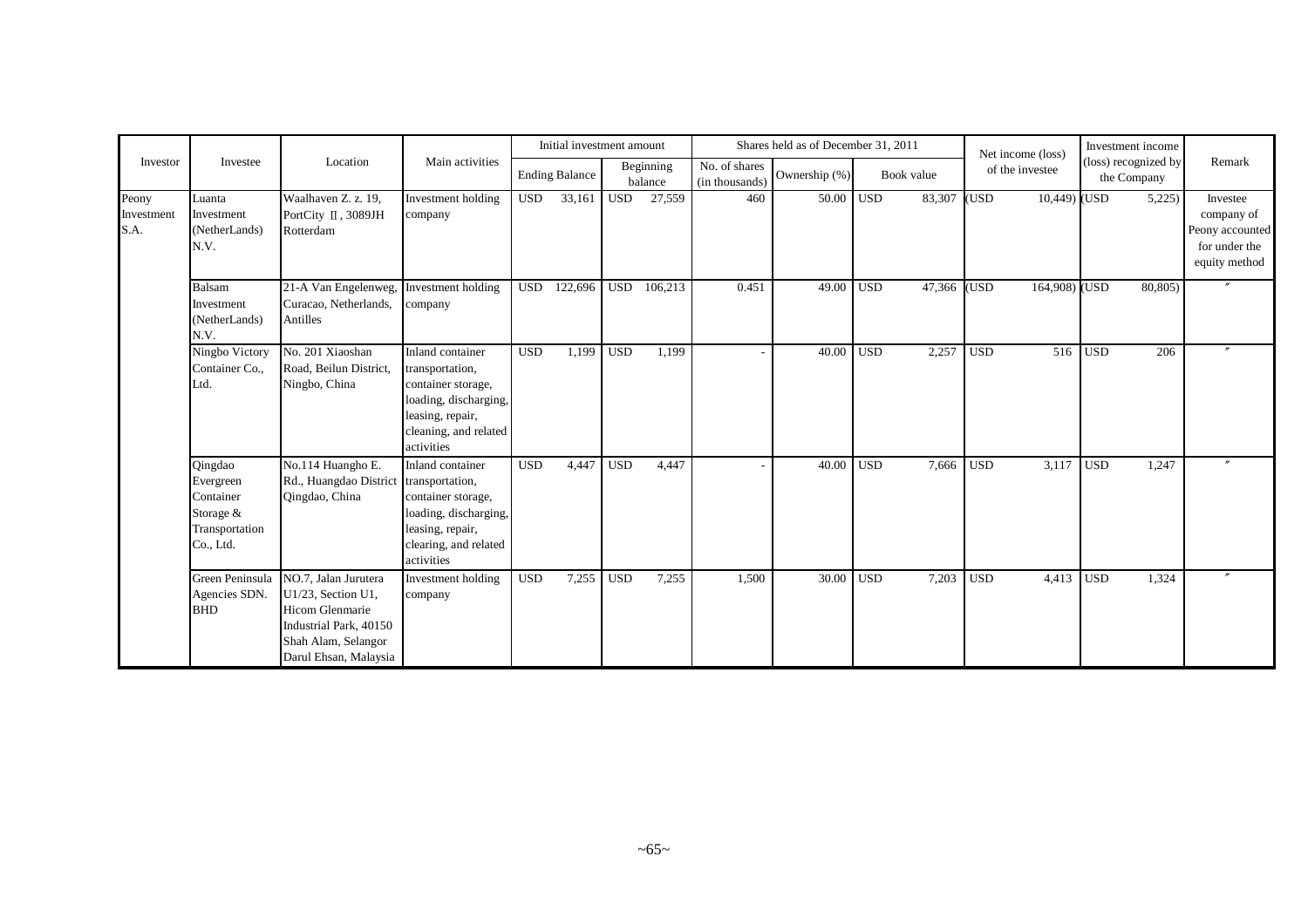|                                                |                                                     |                                                                                                          |                                                    | Initial investment amount |                       |              |                      | Shares held as of December 31, 2011 |               |              |            |            |                                      | Investment income |                                     |                                                                                                                       |
|------------------------------------------------|-----------------------------------------------------|----------------------------------------------------------------------------------------------------------|----------------------------------------------------|---------------------------|-----------------------|--------------|----------------------|-------------------------------------|---------------|--------------|------------|------------|--------------------------------------|-------------------|-------------------------------------|-----------------------------------------------------------------------------------------------------------------------|
| Investor                                       | Investee                                            | Location                                                                                                 | Main activities                                    |                           | <b>Ending Balance</b> |              | Beginning<br>balance | No. of shares<br>(in thousands)     | Ownership (%) |              | Book value |            | Net income (loss)<br>of the investee |                   | (loss) recognized by<br>the Company | Remark                                                                                                                |
| Peony<br>Investment<br>S.A.                    | Evergreen                                           | 5F, Shipping Tower,<br>Shipping Agency Al-Mina Road, P.O.<br>Co (U.A.E.) Ltd. Box 34984, Dubai,<br>U.A.E | Shipping agency                                    | <b>USD</b>                | 2,082                 | $_{\rm USD}$ |                      |                                     | 49.00         | $_{\rm USD}$ | 2,082      | <b>USD</b> | 1,976                                | <b>USD</b>        |                                     | The shares of<br>new purchase in<br>the end of this<br>period. So<br>investment gain<br>or loss is not<br>recongized. |
| Armand<br>Investment<br>(Netherlands<br>) N.V. | <b>Armand Estate</b><br>B.V.                        | Amsteldijk 166,<br>1101LH, Amsterdam                                                                     | Investment holding<br>company                      | <b>USD</b>                | 13,636                | <b>USD</b>   | 13,636               | 0.04                                | 100.00        | <b>USD</b>   | 12.448     | (USD       |                                      | $344)$ (USD       | 344)                                | Indirect<br>subsidiary of the<br>Company                                                                              |
| Armand<br>Estate B.V.                          | Taipei Port<br>Container<br>Terminal<br>Corporation | No.25 Siajhuwei,<br>Syuntang Village, Bali<br>District, New Taipei<br>City, Taiwan                       | Container<br>distribution and<br>cargo stevedoring | <b>USD</b>                | 12,678                | <b>USD</b>   | 12,678               | 41                                  | 9.76          | <b>USD</b>   | 12,344     | <b>USD</b> | 3,095                                | <b>USD</b>        | 302)                                | Investee<br>company of<br><b>Armand Estate</b><br>B.V. accounted<br>for under the<br>equity method                    |
| Clove<br>Holding Ltd. Ltd.                     | Ample Holding                                       | Craigmuir<br>Chambers, P.O.BOX71,<br>Road Town, Tortola,<br>B.V.I.                                       | Investment holding<br>company                      | <b>USD</b>                | $\overline{9}$        | <b>USD</b>   | 9                    | 9                                   | 90.00         | <b>USD</b>   | 35,882     | <b>USD</b> | 3,828                                | <b>USD</b>        | 3.445                               | Indirect<br>subsidiary of the<br>Company                                                                              |
|                                                | LLC.                                                | Island Equipment 655 Deep Valley Drive, Investment holding<br>Suite 300, Rolling Hils<br>Estates, CA     | company                                            | <b>USD</b>                | 144                   | <b>USD</b>   | 144                  |                                     | 36.00         | <b>USD</b>   | 2,050      | <b>USD</b> | 984                                  | <b>USD</b>        | 354                                 |                                                                                                                       |
| Ample<br>Holding Ltd.                          | <b>Colon Container</b><br>Terminal S.A.             | COCO SOLO NORTH Inland container<br><b>ADM BUILDING</b><br><b>PANAMA</b>                                 | storage and loading                                | <b>USD</b>                | 22,860                | <b>USD</b>   | 22,860               | 22,860                              | 40.00         | <b>USD</b>   | 72,514     | <b>USD</b> | 10,091                               | <b>USD</b>        | 4,036                               | Investee<br>company of<br>Ample Holding<br>Ltd. accounted<br>for under the<br>equity method                           |
| Island<br>Equipment<br>LLC.                    | Whitney<br>Equipment LLC.                           | 2711 Centerville Road,<br>Suite 400, Wilmington,<br>Delaware 19808                                       | Equipment leasing<br>company                       | <b>USD</b>                | 200                   | <b>USD</b>   | 200                  |                                     | 100.00        | <b>USD</b>   | 1.883      | <b>USD</b> | 617                                  | <b>USD</b>        | 617                                 | Indirect<br>subsidiary of the<br>Company                                                                              |
|                                                | Hemlock<br>Equipment LLC.                           | 2711 Centerville Road,<br>Suite 400, Wilmington,<br>Delaware 19808                                       | <b>Equipment leasing</b><br>company                | <b>USD</b>                | 200                   | <b>USD</b>   | 200                  |                                     | 100.00        | <b>USD</b>   | 4,271      | <b>USD</b> | 916                                  | <b>USD</b>        | 916                                 |                                                                                                                       |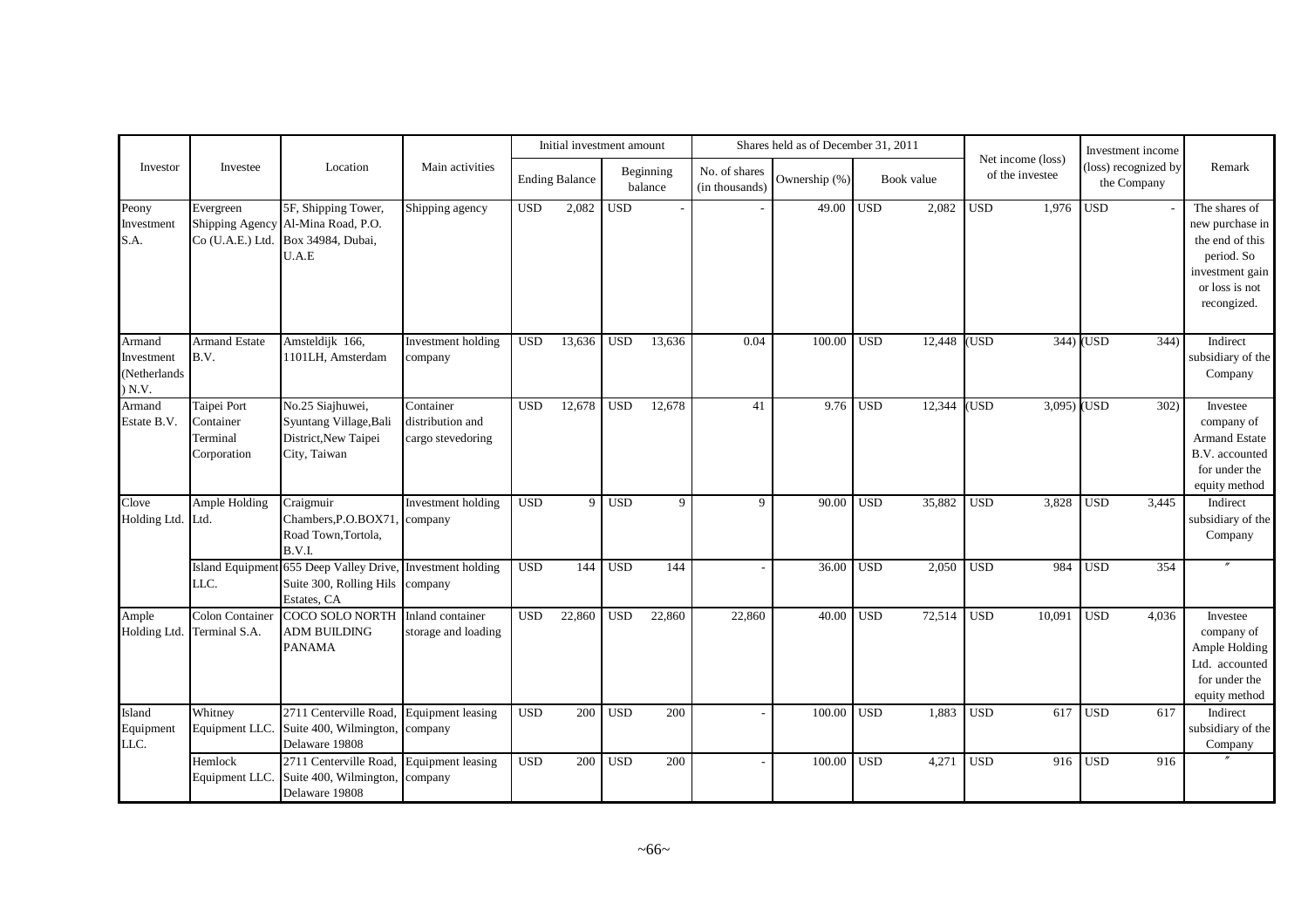|                                         |                                                                                 |                                                                                                                  |                                                                                                                                               |                                               | Initial investment amount |                                 | Shares held as of December 31, 2011 |                |                                      | Investment income                   |                                          |
|-----------------------------------------|---------------------------------------------------------------------------------|------------------------------------------------------------------------------------------------------------------|-----------------------------------------------------------------------------------------------------------------------------------------------|-----------------------------------------------|---------------------------|---------------------------------|-------------------------------------|----------------|--------------------------------------|-------------------------------------|------------------------------------------|
| Investor                                | Investee                                                                        | Location                                                                                                         | Main activities                                                                                                                               | Beginning<br><b>Ending Balance</b><br>balance |                           | No. of shares<br>(in thousands) | Ownership (%)                       | Book value     | Net income (loss)<br>of the investee | (loss) recognized by<br>the Company | Remark                                   |
| Evergreen<br>Ltd.                       | Kingstrans<br>Marine (UK) International<br>Logistics<br>(Tianjing) Co.,<br>Ltd. | No.295 JiYun East<br>Road, Tianjin Port<br><b>Container Logistics</b><br>Center, Binhai New<br>District, Tianjin | Inland container<br>transportation,<br>container storage,<br>loading, discharging,<br>leasing, repair,<br>cleaning, and related<br>activities | <b>USD 2,000</b>                              | <b>USD 2,000</b>          |                                 | 20.00                               | GBP 1,350      | GBP 525                              | GBP 105                             | Indirect<br>subsidiary of<br>the Company |
|                                         | LLC.                                                                            | Island Equipment 655 Deep Valley Drive, Investment holding<br>Suite 300, Rolling Hils company<br>Estates, CA     |                                                                                                                                               | <b>USD 60</b>                                 | <b>USD 60</b>             |                                 | 15.00                               | GBP 493        | GBP 614                              | <b>GBP 92</b>                       | $\boldsymbol{\prime}$                    |
| PT. Multi<br>Bina Pura<br>International | PT. Multi Bina<br>Transport                                                     | JL. Raya Cakung<br>Cilincing KM.4, Jakarta cleaning and inland<br>Utara 14260, Indonesia transportation          | Container repair,                                                                                                                             | <b>USD 3,301</b>                              | <b>USD 3.301</b>          | 8                               | 72.95                               | IDR 14.929.939 | IDR 8,045,989                        | IDR 5,869,549                       |                                          |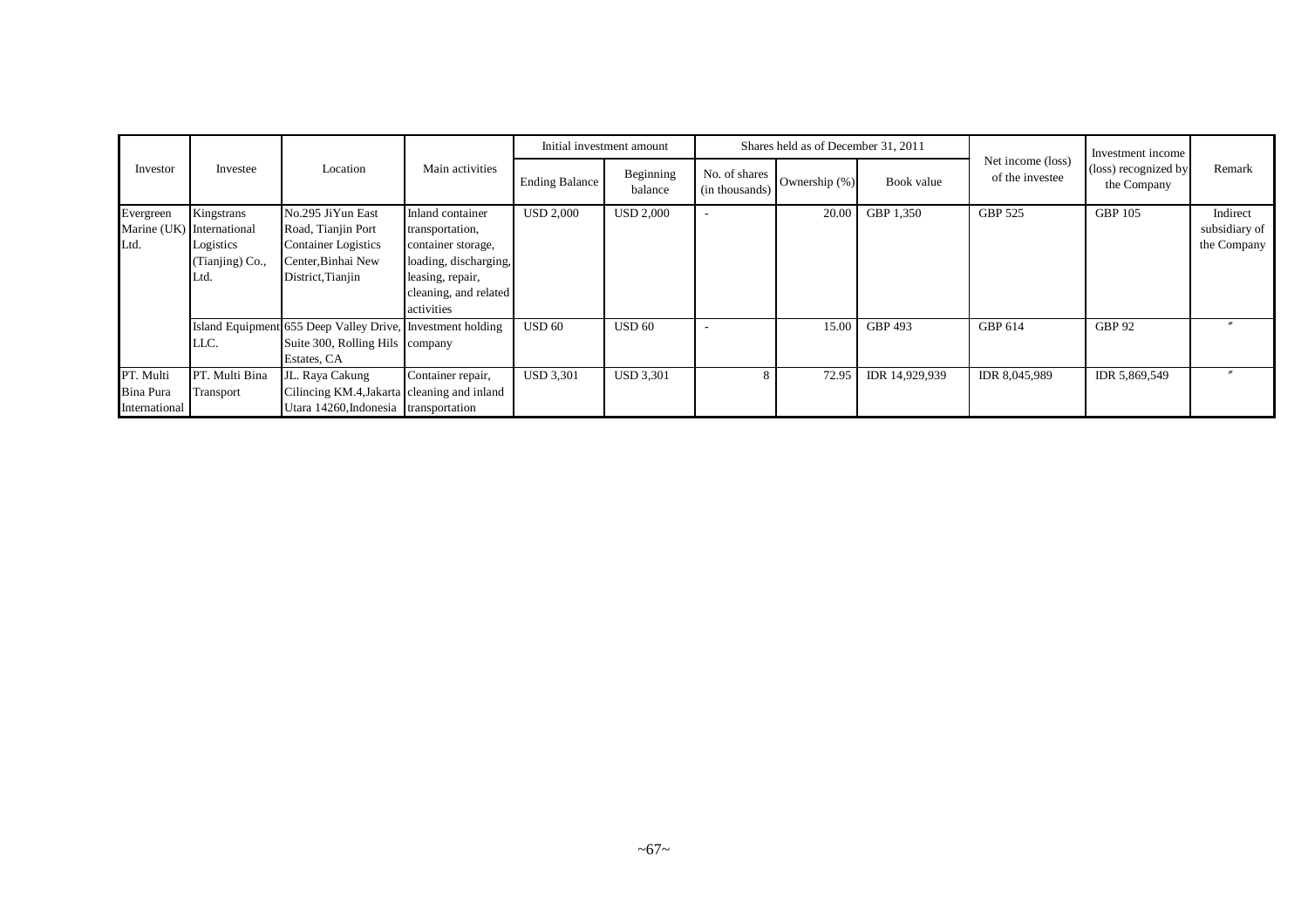|  |  |  |  |  |  |  | B. Loans granted for the year ended December 31, 2011 |  |  |  |
|--|--|--|--|--|--|--|-------------------------------------------------------|--|--|--|
|--|--|--|--|--|--|--|-------------------------------------------------------|--|--|--|

| No. | Creditor    | <b>Borrower</b>                | account        | Maximum<br>outstanding<br>General ledger balance for the<br>year ended<br>December 31,<br>2011 | Balance at<br>December 31,<br>2011 | Utilized<br>Credits | Interest rate<br>(% ) | Nature of loan<br>(Note 1) | Amount of<br>transaction<br>with the<br>borrower | Reason for<br>short-term<br>financing<br>(Note 2) | Allowance<br>for<br>doubtful<br>accounts |      | Collateral | Limit on loans<br>granted to a single<br>party (Note 3) | Ceiling on total<br>loans granted<br>(Note 3) |
|-----|-------------|--------------------------------|----------------|------------------------------------------------------------------------------------------------|------------------------------------|---------------------|-----------------------|----------------------------|--------------------------------------------------|---------------------------------------------------|------------------------------------------|------|------------|---------------------------------------------------------|-----------------------------------------------|
|     |             |                                |                |                                                                                                |                                    |                     |                       |                            |                                                  |                                                   |                                          | Item | Value      |                                                         |                                               |
|     | Peony       | Kingtrans Intl.                | Receivables    | 45,728<br>-S                                                                                   | 45,415                             | 45,415              | 1.699                 | $\overline{2}$             |                                                  | Working                                           | <sup>\$</sup>                            |      |            | 13,070,100<br>-S                                        | 26,140,201<br>S                               |
|     | Investment  | Logistics                      | from related   |                                                                                                |                                    |                     |                       |                            |                                                  | capital                                           |                                          |      |            |                                                         |                                               |
|     | S.A.        | (Tianjin)Co.,Ltd               | parties        |                                                                                                |                                    |                     |                       |                            |                                                  | requirement                                       |                                          |      |            |                                                         |                                               |
|     |             | Luanta                         |                | 483,527                                                                                        | 546,359                            | 437,556             | 1.350                 | $\overline{2}$             | $\overline{\phantom{0}}$                         |                                                   |                                          |      |            | 13,070,100                                              | 26,140,201                                    |
|     |             | Investment                     |                |                                                                                                |                                    |                     | $-4.585$              |                            |                                                  |                                                   |                                          |      |            |                                                         |                                               |
|     |             | (NetherLands)                  |                |                                                                                                |                                    |                     |                       |                            |                                                  |                                                   |                                          |      |            |                                                         |                                               |
|     |             | N.V.                           |                |                                                                                                |                                    |                     |                       |                            |                                                  |                                                   |                                          |      |            |                                                         |                                               |
|     |             | Clove Holding Island Equipment |                | 143,009                                                                                        |                                    |                     |                       | $\overline{2}$             | $\overline{\phantom{a}}$                         | $\overline{\phantom{a}}$                          |                                          |      |            | 13,070,100                                              | 26,140,201                                    |
|     | Ltd.        | LLC.                           |                |                                                                                                |                                    |                     |                       |                            |                                                  |                                                   |                                          |      |            |                                                         |                                               |
| 3   | Evergreen   | <b>Island Equipment</b>        | $\prime\prime$ | 59,585                                                                                         |                                    |                     |                       | $\overline{2}$             | $\overline{\phantom{a}}$                         |                                                   |                                          |      |            | 13,070,100                                              | 26,140,201                                    |
|     | Marine (UK) | LLC.                           |                |                                                                                                |                                    |                     |                       |                            |                                                  |                                                   |                                          |      |            |                                                         |                                               |
|     | Ltd.        | Kingtrans Intl.                | $\prime\prime$ | 45,728                                                                                         | 45,415                             | 45,415              | 1.699                 | 2                          | -                                                | $\boldsymbol{''}$                                 |                                          |      |            | 13,070,100                                              | 26,140,201                                    |
|     |             | Logistics                      |                |                                                                                                |                                    |                     |                       |                            |                                                  |                                                   |                                          |      |            |                                                         |                                               |
|     |             | (Tianjin)Co.,Ltd               |                |                                                                                                |                                    |                     |                       |                            |                                                  |                                                   |                                          |      |            |                                                         |                                               |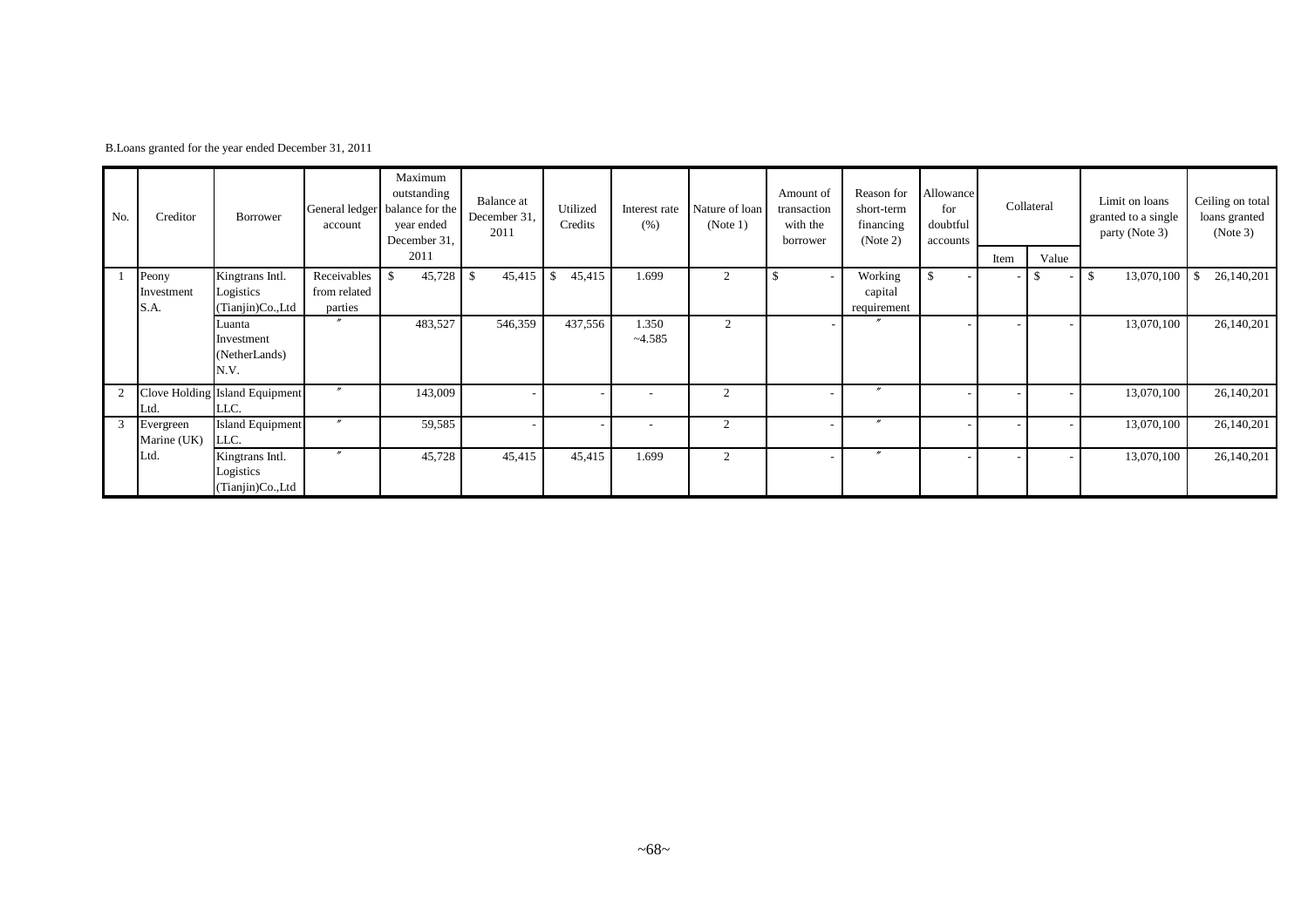Note 1:Nature of loans extended

"1" denotes the loans extended to the companies which have transactions with the Company or its subsidiaries.

"2" denotes the loans extended to the companies which require short-term financing.

Note 2:The reason that the loan was granted and the usage of the loan should be stated, if the nature of the loan is "2".

Note 3: The explanation of the equation of the limits and amounts is required and set forth as follows:

1.According to the Company's credit policy, the total amount of loans granted to a single company should not exceed 20% of the net worth stated in the latest financial statements.

The calculation is as follows:

The Company:65,350,502\*20%=13,070,100

2.According to the Company's credit policy, the total amount of loans granted by the Company or its subsidiaries should not exceed 40% of the net worth stated in the latest financial statements.

The calculation is as follows:

65,350,502 \*40%=26,140,201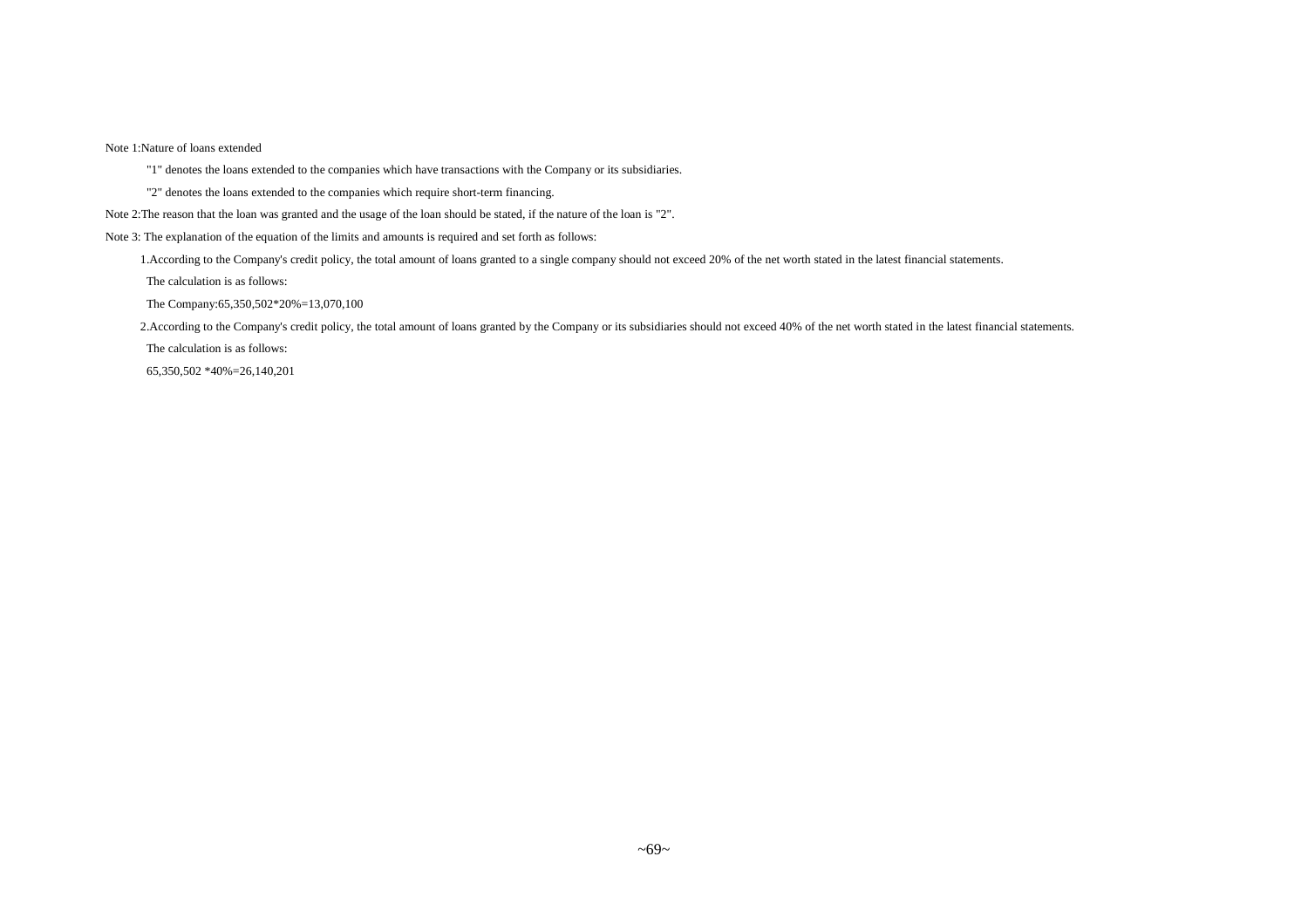C. Endorsements and guarantees provided as of December 31, 2011:

| Number   | Endorser                 |                                                  | Party Being endorsed | Limit on<br>endorsement<br>provided for a | Maximum outstanding endorsement<br>endorsement amount at | Outstanding<br>amount at    | Amount of<br>endorsements secured | Ratio of<br>accumulated<br>endorsement<br>amount to net | Ceiling on total<br>amount of<br>endorsements |  |
|----------|--------------------------|--------------------------------------------------|----------------------|-------------------------------------------|----------------------------------------------------------|-----------------------------|-----------------------------------|---------------------------------------------------------|-----------------------------------------------|--|
| (Note 1) |                          | Relationship with the<br>counterparty<br>Company |                      | single party                              | December 31, 2011                                        | December 31,<br>2011        | with collateral                   | asset value of<br>$\blacksquare$ the Company            | provided                                      |  |
|          | Greencompass Marine S.A. | <b>Taranto Container</b><br>Terminal S.p.A.      |                      | $180,902$ \$                              | $84,020$ \$                                              |                             |                                   | $0.28\%$ \$                                             | 74,638,695                                    |  |
|          |                          |                                                  |                      |                                           |                                                          | $(USD 2,775)$ $(USD 2,775)$ |                                   |                                                         |                                               |  |

Note 1: The number are assigned as follows:

"0" denotes issuer

The investee is numbered from "1" in sequence by different company.

Note 2: Nature of the counterparty's relationship with the Company or its subsidiaries

"1" denotes the endorsements/guarantees provided to the companies which have transactions with the Company or its subsidiaries.

"2" denotes the endorsements/guarantees provided to the subsidiaries of which the Company holds more than 50% of the common stock.

"3" denotes the endorsements/guarantees provided to the investees of which the Company together with its subsidiaries hold more than 50% of the common stock.

"4" denotes the endorsements/guarantees provided to the companies which directly or indirectly hold more than 50% of the Company's common stock.

"5" denotes the endorsements/guarantees provided pursuant to construction contracts.

"6" denotes the endorsements/guarantees provided to joint venture companies based on the Company's or its subsidiaries proportionate equity interest in the Company.

Note 3: The equation of the maximum limits and amounts should be explained. If there are contingent losses in the financial statemnents, the amount should be interpreted by the Company. According to the Company's credit policy, the total amount of endorsements or guarantees provided by the Company or its subsidiaries should not exceeded 250% of the net worth states in the latest financial statement.

The calculation is as follows: The Company: 29,855,478 \*250%=74,638,695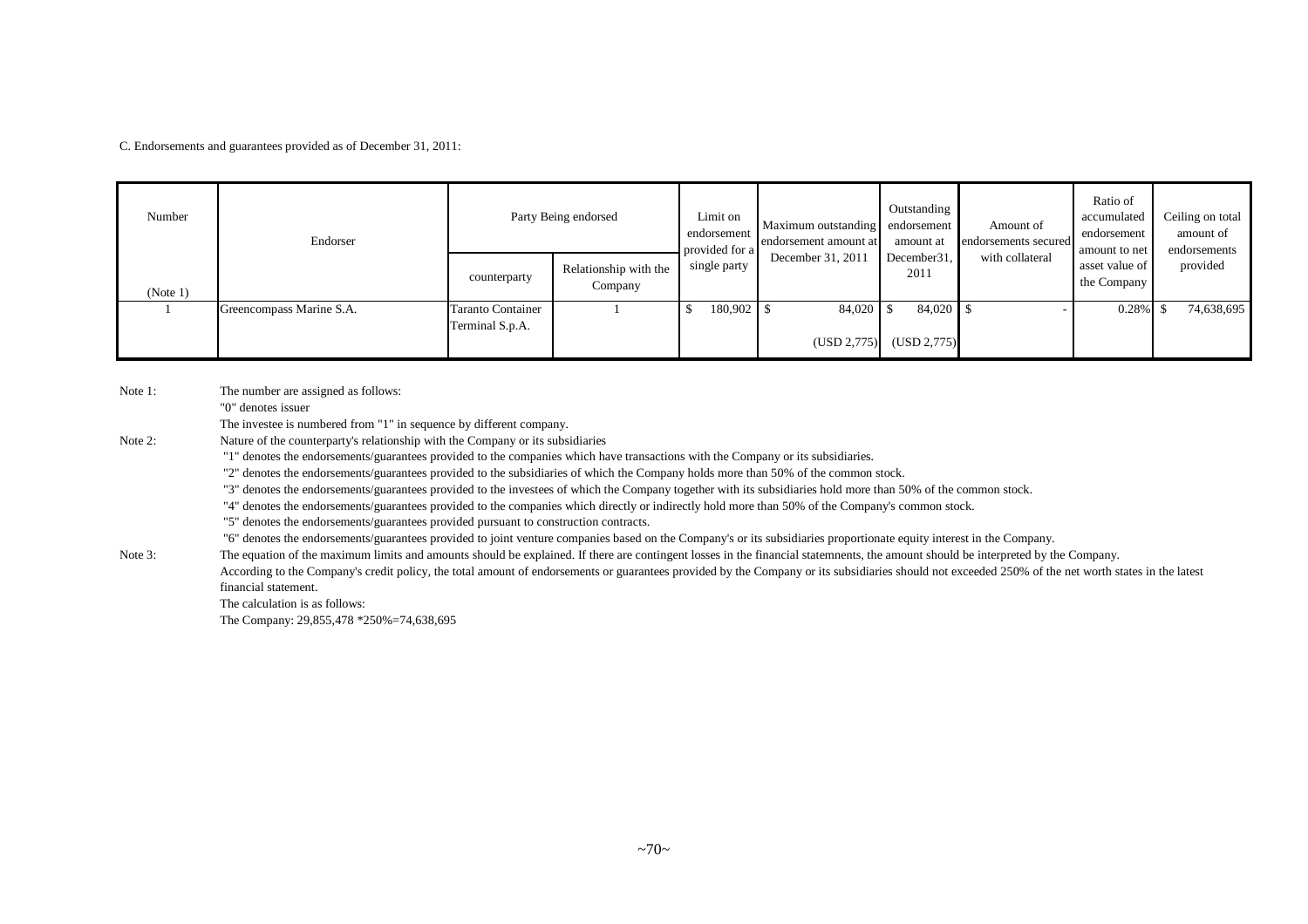|                          |                                                    | Relationship of the                   |                                                                            |                                       |            |         |                   |              |         |        |
|--------------------------|----------------------------------------------------|---------------------------------------|----------------------------------------------------------------------------|---------------------------------------|------------|---------|-------------------|--------------|---------|--------|
| Securities held by       | Marketable securities                              | securities issuer<br>with the Company | General ledger account                                                     | Number of<br>shares<br>(in thousands) | Book value |         | Ownership<br>(% ) | Market value |         | Remark |
| Peony Investment<br>S.A. | Clove Holding Ltd.                                 | Indirect subsidiary<br>of the Company | Long-term equity<br>investment accounted<br>for under the equity<br>method | 10                                    | <b>USD</b> | 64,025  | 100.00            | <b>USD</b>   | 64,025  |        |
|                          | Evergreen Shipping Agency (Deutschland)<br>GmbH    | $\theta$                              | $\theta$                                                                   |                                       | <b>USD</b> | 8,909   | 100.00            | <b>USD</b>   | 8,909   |        |
|                          | Evergreen Shipping Agency (Ireland) Ltd.           | $^{\prime\prime}$                     | $^{\prime\prime}$                                                          | 0.1                                   | <b>USD</b> | 205     | 100.00            | <b>USD</b>   | 205     |        |
|                          | Evergreen Shipping Agency (Korea)<br>Corporation   | $^{\prime\prime}$                     | $\theta$                                                                   | 121                                   | <b>USD</b> | 1,379   | 100.00            | <b>USD</b>   | 1,379   |        |
|                          | Evergreen Shipping Agency (Netherlands)<br>B.V.    | $^{\prime\prime}$                     | $^{\prime\prime}$                                                          | 0.047                                 | <b>USD</b> | 4,966   | 100.00            | <b>USD</b>   | 4,966   |        |
|                          | Evergreen Shipping Agency (Poland)<br>SP.ZO.O      | $^{\prime\prime}$                     | $^{\prime\prime}$                                                          | $\overline{2}$                        | <b>USD</b> | 551     | 100.00            | <b>USD</b>   | 551     |        |
|                          | Greencompass Marine S.A.                           | $^{\prime\prime}$                     | $^{\prime\prime}$                                                          | 3,535                                 | <b>USD</b> | 880,387 | 100.00            | <b>USD</b>   | 880,387 |        |
|                          | Vigor Enterprise S.A.                              | $^{\prime\prime}$                     | $^{\prime\prime}$                                                          | 5                                     | <b>USD</b> | 512     | 100.00            | <b>USD</b>   | 512     |        |
|                          | Evergreen Shipping Agency (India) Pvt Ltd.         | $^{\prime\prime}$                     | $^{\prime\prime}$                                                          | 100                                   | <b>USD</b> | 2,859   | 99.99             | <b>USD</b>   | 2,859   |        |
|                          | Evergreen Argentina S.A.                           | $^{\prime\prime}$                     | $^{\prime\prime}$                                                          | 150                                   | <b>USD</b> | 64      | 95.00             | <b>USD</b>   | 64      |        |
|                          | Evergreen Shipping Agency France S.A.              | $^{\prime\prime}$                     | $^{\prime\prime}$                                                          | 5                                     | <b>USD</b> | 1,484   | 100.00            | <b>USD</b>   | 1,484   |        |
|                          | PT Multi Bina Pura International                   | $^{\prime\prime}$                     | $^{\prime\prime}$                                                          | 68                                    | <b>USD</b> | 20,438  | 95.03             | <b>USD</b>   | 20,438  |        |
|                          | PT Multi Bina Transport                            | $^{\prime\prime}$                     | $\prime\prime$                                                             | $\overline{2}$                        | <b>USD</b> | 393     | 17.39             | <b>USD</b>   | 393     |        |
|                          | Evergreen Heavy Industrial Corp (Malaysia)<br>Bhd. | $\overline{v}$                        | $^{\prime\prime}$                                                          | 42,120                                | <b>USD</b> | 45,914  | 84.44             | <b>USD</b>   | 45,914  |        |
|                          | Armand Investment (Netherlands) N.V.               | $^{\prime\prime}$                     | $^{\prime\prime}$                                                          | $\overline{4}$                        | <b>USD</b> | 8,734   | 70.00             | <b>USD</b>   | 8,734   |        |
|                          | Evergreen Shipping (Spain) S.L.                    | $^{\prime\prime}$                     | $^{\prime\prime}$                                                          | $\overline{3}$                        | <b>USD</b> | 5.001   | 55.00             | <b>USD</b>   | 5,001   |        |
|                          | Evergreen Shipping Agency (Italy) S.p.A.           | $^{\prime\prime}$                     | $^{\prime\prime}$                                                          | 0.55                                  | <b>USD</b> | 1,811   | 55.00             | <b>USD</b>   | 1,811   |        |
|                          | Shenzhen Greentrans Transportation Co.,<br>Ltd.    | $^{\prime\prime}$                     | $\theta$                                                                   |                                       | <b>USD</b> | 3,191   | 55.00             | <b>USD</b>   | 3,191   |        |
|                          | Evergreen Marine (UK) Ltd.                         | $^{\prime\prime}$                     | $\theta$                                                                   | 765                                   | <b>USD</b> | 98,097  | 51.00             | <b>USD</b>   | 98,097  |        |

D. Marketable securities held as of December 31, 2011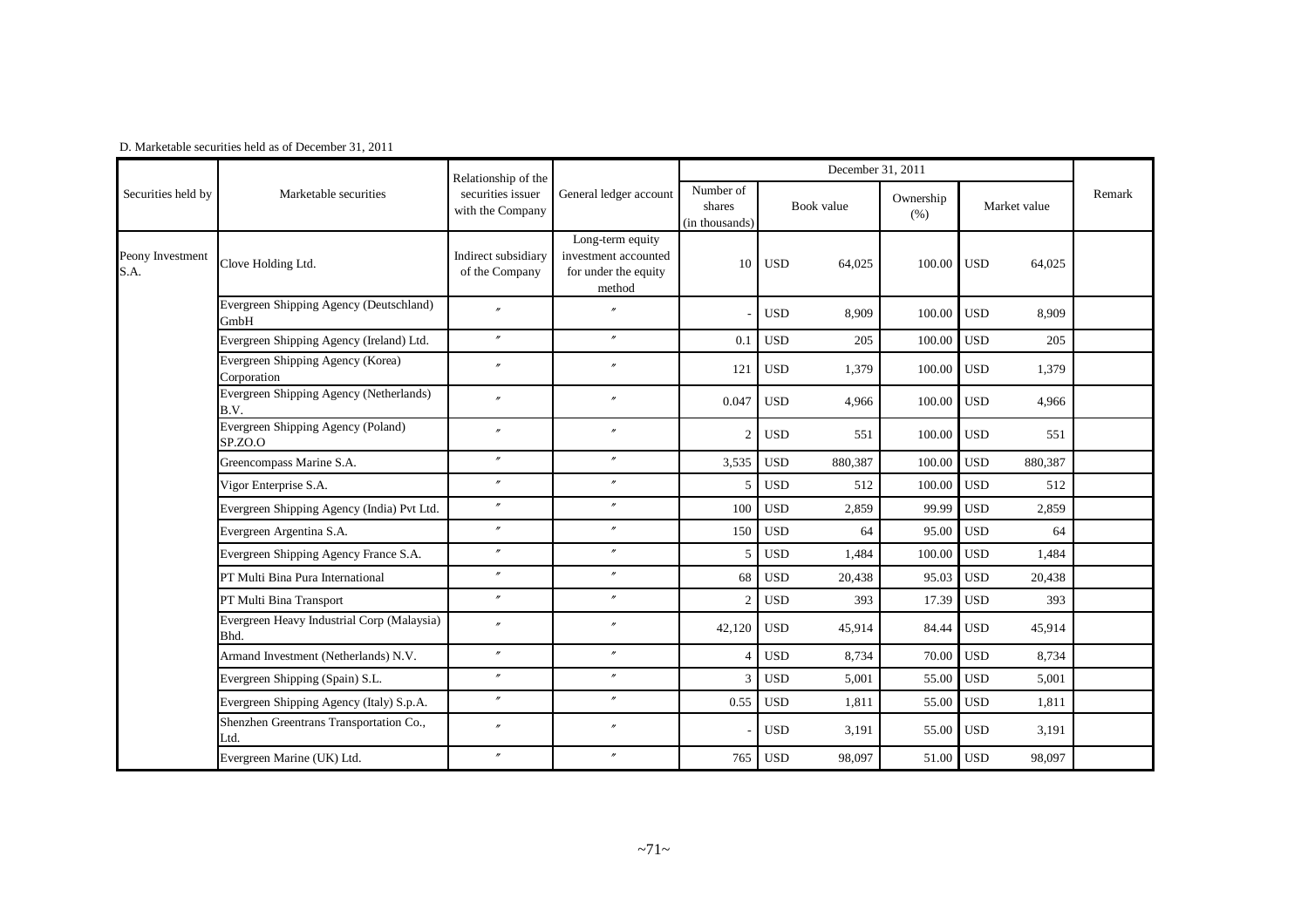|                          |                                                                   | Relationship of the                                                                     |                                                                            |                                       |            | December 31, 2011 |                   |                      |        |
|--------------------------|-------------------------------------------------------------------|-----------------------------------------------------------------------------------------|----------------------------------------------------------------------------|---------------------------------------|------------|-------------------|-------------------|----------------------|--------|
| Securities held by       | Marketable securities                                             | securities issuer<br>with the Company                                                   | General ledger account                                                     | Number of<br>shares<br>(in thousands) | Book value |                   | Ownership<br>(% ) | Market value         | Remark |
| Peony Investment<br>S.A. | Evergreen Shipping Agency (Australia) Pty<br>Ltd.                 | Indirect subsidiary<br>of the Company                                                   | Long-term equity<br>investment accounted<br>for under the equity<br>method | 0.675                                 | <b>USD</b> | 416               | 67.50             | <b>USD</b><br>416    |        |
|                          | Evergreen Shipping Agency (Russia) Ltd.                           | $\prime\prime$                                                                          | $^{\prime\prime}$                                                          |                                       | <b>USD</b> | 976               | 51.00             | <b>USD</b><br>976    |        |
|                          | Evergreen Shipping Agency (Singapore) Pte<br>Ltd                  | $\theta$                                                                                | $\overline{v}$                                                             | 765                                   | <b>USD</b> | 4,720             | 51.00             | <b>USD</b><br>4,720  |        |
|                          | Evergreen Shipping Agency (Thailand) Co.,<br>Ltd.                 | $\overline{r}$                                                                          | $\prime\prime$                                                             | 408                                   | <b>USD</b> | 2,165             | 51.00             | <b>USD</b><br>2,165  |        |
|                          | Evergreen Shipping Agency (Vietnam) Corp.                         | $\prime\prime$                                                                          | $^{\prime\prime}$                                                          |                                       | <b>USD</b> | 1,429             | 51.00             | <b>USD</b><br>1,429  |        |
|                          | PT. Evergreen Shipping Agency Indonesia                           |                                                                                         | $^{\prime\prime}$                                                          | 0.459                                 | <b>USD</b> | 2,168             | 51.00             | <b>USD</b><br>2.168  |        |
|                          | Evergreen Agency (South Africa) (PTY) Ltd.                        | $^{\prime\prime}$                                                                       |                                                                            | 5,500                                 | <b>USD</b> | 3,119             | 55.00             | <b>USD</b><br>3,119  |        |
|                          | Kingtrans Intl. Logistics (Tianjin) Co., Ltd.                     | $^{\prime\prime}$                                                                       | $^{\prime\prime}$                                                          |                                       | <b>USD</b> | 2,556             | 20.00             | <b>USD</b><br>2,556  |        |
|                          | Luanta Investment (Netherlands) N.V.                              | <b>Investee of Peony</b><br>Investment S.A.<br>accounted for under<br>the equity method |                                                                            | 460                                   | <b>USD</b> | 83,307            | 50.00             | <b>USD</b><br>83,307 |        |
|                          | Balsam Investment (Netherlands) N.V.                              | $\overline{r}$                                                                          | $\prime\prime$                                                             | 0.451                                 | <b>USD</b> | 47,366            | 49.00             | <b>USD</b><br>47,366 |        |
|                          | Evergreen Shipping Agency Co. (U.A.E.)<br><b>LLC</b>              | $\theta$                                                                                | $\overline{''}$                                                            |                                       | <b>USD</b> | 2,082             | 49.00             | <b>USD</b><br>2,082  |        |
|                          | Ningbo Victory Container Co., Ltd.                                | $^{\prime\prime}$                                                                       | $\theta$                                                                   |                                       | <b>USD</b> | 2,257             | 40.00             | <b>USD</b><br>2,257  |        |
|                          | Qingdao Evergreen Container Storage &<br>Transportation Co., Ltd. | $\theta$                                                                                |                                                                            |                                       | <b>USD</b> | 7,666             | 40.00             | <b>USD</b><br>7,666  |        |
|                          | Green Peninsula Agencies SDN. BHD.                                | $\prime\prime$                                                                          | $^{\prime\prime}$                                                          | 1,500                                 | <b>USD</b> | 7,203             | 30.00             | <b>USD</b><br>7,203  |        |
|                          | Dongbu Pusan Container Terminal Co. Ltd.                          | None                                                                                    | Financial assets carried<br>at cost - non-current                          | 300                                   | <b>USD</b> | 1,556             | 15.00             | <b>USD</b><br>1,556  |        |
|                          | Hutchison Inland Container Depots Ltd.                            | $\prime\prime$                                                                          | $^{\prime\prime}$                                                          | 0.75                                  | <b>USD</b> | 1,492             | 7.50              | <b>USD</b><br>1,492  |        |
|                          | Colombo - South Asia Gateway Terminal                             | $\overline{r}$                                                                          | $\overline{v}$                                                             | 18,942                                | <b>USD</b> | 2,412             | 5.00              | <b>USD</b><br>2,412  |        |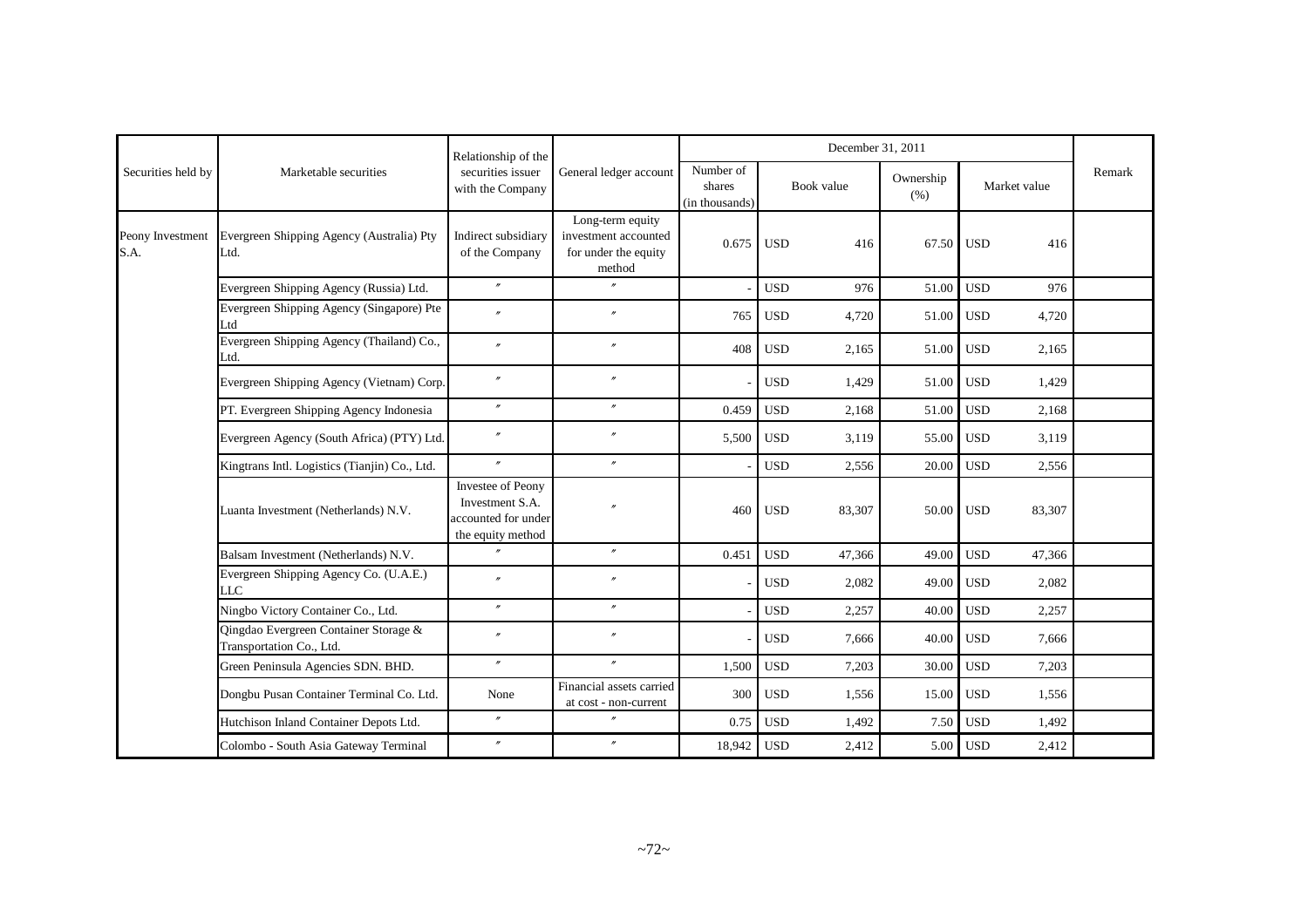|                                            |                                               | Relationship of the                                                       |                                                                            |                                       |                      | December 31, 2011 |                   |              |            |        |
|--------------------------------------------|-----------------------------------------------|---------------------------------------------------------------------------|----------------------------------------------------------------------------|---------------------------------------|----------------------|-------------------|-------------------|--------------|------------|--------|
| Securities held by                         | Marketable securities                         | securities issuer<br>with the Company                                     | General ledger account                                                     | Number of<br>shares<br>(in thousands) | Book value           |                   | Ownership<br>(% ) | Market value |            | Remark |
| PT. Multi Bina<br>Pura International       | PT. Multi Bina Transport                      | Indirect subsidiary<br>of the Peony                                       | Long-term equity<br>investment accounted<br>for under the equity<br>method | 8                                     | <b>IDR</b>           | 14,929,939        | 72.95             | <b>IDR</b>   | 14,929,939 |        |
| Clove Holding<br>Ltd.                      | Ample Holding LTD.                            | $\prime$                                                                  |                                                                            | 9                                     | <b>USD</b>           | 35,882            | 90.00             | <b>USD</b>   | 35,882     |        |
|                                            | Island Equipment LLC.                         | $\overline{v}$                                                            | $^{\prime\prime}$                                                          |                                       | <b>USD</b>           | 2,050             | 36.00             | <b>USD</b>   | 2,050      |        |
| Ample Holding<br>Ltd.                      | Colon Container Terminal S.A.                 | Investee of the<br>Ample accounted<br>for under the equity<br>method      |                                                                            | 22,860                                | <b>USD</b><br>72,514 |                   | 40.00             | <b>USD</b>   | 72,514     |        |
| <b>Island Equipment</b><br><b>LLC</b>      | Whitney Equipment LLC.                        | Investee of the<br>Island accounted<br>for under the equity<br>method     |                                                                            |                                       | <b>USD</b>           | 1,883             | 100.00            | <b>USD</b>   | 1,883      |        |
|                                            | Hemlock Equipment LLC.                        | $\theta$                                                                  | $\prime$                                                                   |                                       | <b>USD</b>           | 4,271             | 100.00            | <b>USD</b>   | 4,271      |        |
| <b>Evergreen Marine</b><br>(UK) Ltd.       | Island Equipment LLC.                         | Investee of the<br><b>EMU</b> accounted for<br>under the equity<br>method |                                                                            |                                       | <b>GBP</b>           | 493               | 15.00             | <b>GBP</b>   | 493        |        |
|                                            | Kingtrans Intl. Logistics (Tianjin) Co., Ltd. | Indirect subsidiary<br>of the Peony                                       |                                                                            |                                       | <b>GBP</b>           | 1,350             | 20.00             | <b>GBP</b>   | 1,350      |        |
|                                            | Evergreen Shipping Agency (UK) Limited        | Investee of the<br><b>EMU</b> accounted for<br>under cost method          | Financial assets carried<br>at cost - non-current                          |                                       | <b>GBP</b>           | 0.001             | 100.00            | <b>GBP</b>   | 0.001      |        |
|                                            | Lloyd triestino UK Limited                    | $\theta$                                                                  | $^{\prime\prime}$                                                          |                                       | <b>GBP</b>           | 0.3               | 100.00            | <b>GBP</b>   | 0.3        |        |
| Armand<br>Investment<br>(Netherlands) N.V. | Armand Estate B.V.                            | Indirect subsidiary<br>of the Peony                                       | Long-term equity<br>investment accounted<br>for under the equity<br>method | 0.04                                  | <b>USD</b>           | 12,448            | 100.00            | <b>USD</b>   | 12,448     |        |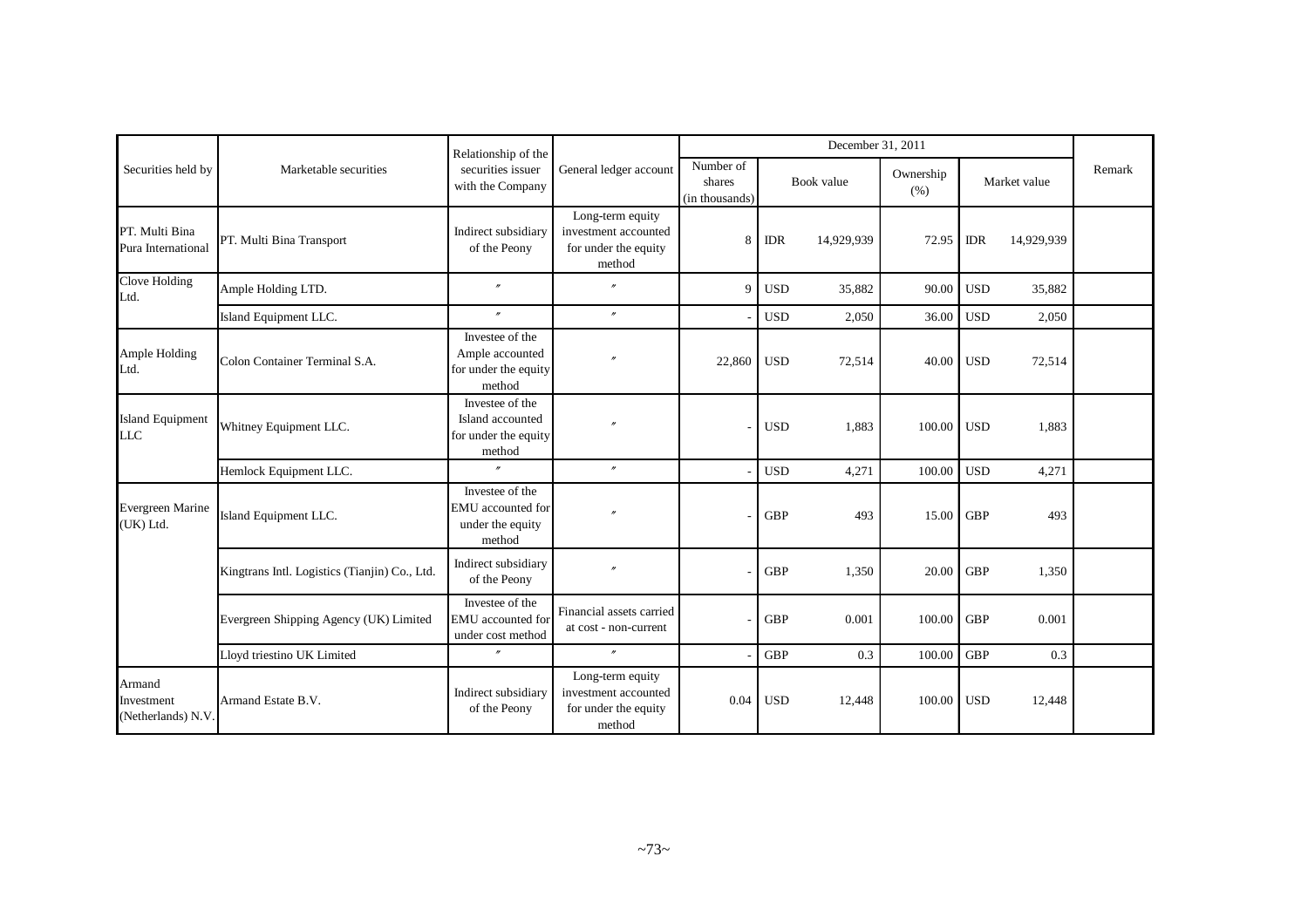| Securities held by                                      |                                                            | Relationship of the                                                                         |                                                      |                                       |             | December 31, 2011 |                   |              |        |        |
|---------------------------------------------------------|------------------------------------------------------------|---------------------------------------------------------------------------------------------|------------------------------------------------------|---------------------------------------|-------------|-------------------|-------------------|--------------|--------|--------|
|                                                         | Marketable securities                                      | securities issuer<br>with the Company                                                       | General ledger account                               | Number of<br>shares<br>(in thousands) | Book value  |                   | Ownership<br>(% ) | Market value |        | Remark |
| <b>Armand Estate</b><br>B.V.                            | Taipei Port Container Terminal Corporation                 | Investee of the<br><b>Armand Estate</b><br>B.V. accounted for<br>under the equity<br>method |                                                      | 41                                    | <b>USD</b>  | 12,344            | 9.76              | <b>USD</b>   | 12,344 |        |
| Greencompass<br>Marine S.A.                             | Financial bonds                                            | None                                                                                        | Held-to-maturity<br>financial assets-non-<br>current |                                       | <b>USD</b>  | 5,000             |                   | <b>USD</b>   | 5,000  |        |
| Evergreen<br>Shipping Agency<br>(Singapore) Pte<br>Ltd. | RTW AIR SERVICES (S) PL                                    | Investee of the EGS<br>accounted for under<br>cost method                                   | Financial assets carried<br>at cost - non-current    | 30                                    | SGD         | 44                | 2.00              | SGD          | 44     |        |
| Evergreen<br>Shipping Agency<br>(Thailand) Co.,<br>Ltd. | Green Siam Air Service Co.                                 | Investee of the EGT<br>accounted for under<br>cost method                                   |                                                      | $\overline{A}$                        | <b>THB</b>  | 1,160             | 2.00              | <b>THB</b>   | 1,160  |        |
| Evergreen<br>Shipping Agency<br>(Deutschland)<br>GmbH   | Evergreen Shipping Agency (Austria) GmbH EGD accounted for | Investee of the<br>under cost method                                                        |                                                      |                                       | <b>EUR</b>  | 18                | 100.00 EUR        |              | 18     |        |
|                                                         | Zoll Pool Hafen Hamburg AG                                 | $\prime\prime$                                                                              | $\prime\prime$                                       | 10                                    | ${\rm EUR}$ | 10                | 3.36              | <b>EUR</b>   | 10     |        |
|                                                         | Evergreen Shipping Agency (Switzerland)<br>S.A.            | $^{\prime\prime}$                                                                           |                                                      | 0.1                                   | <b>EUR</b>  | 69                | 100.00            | <b>EUR</b>   | 69     |        |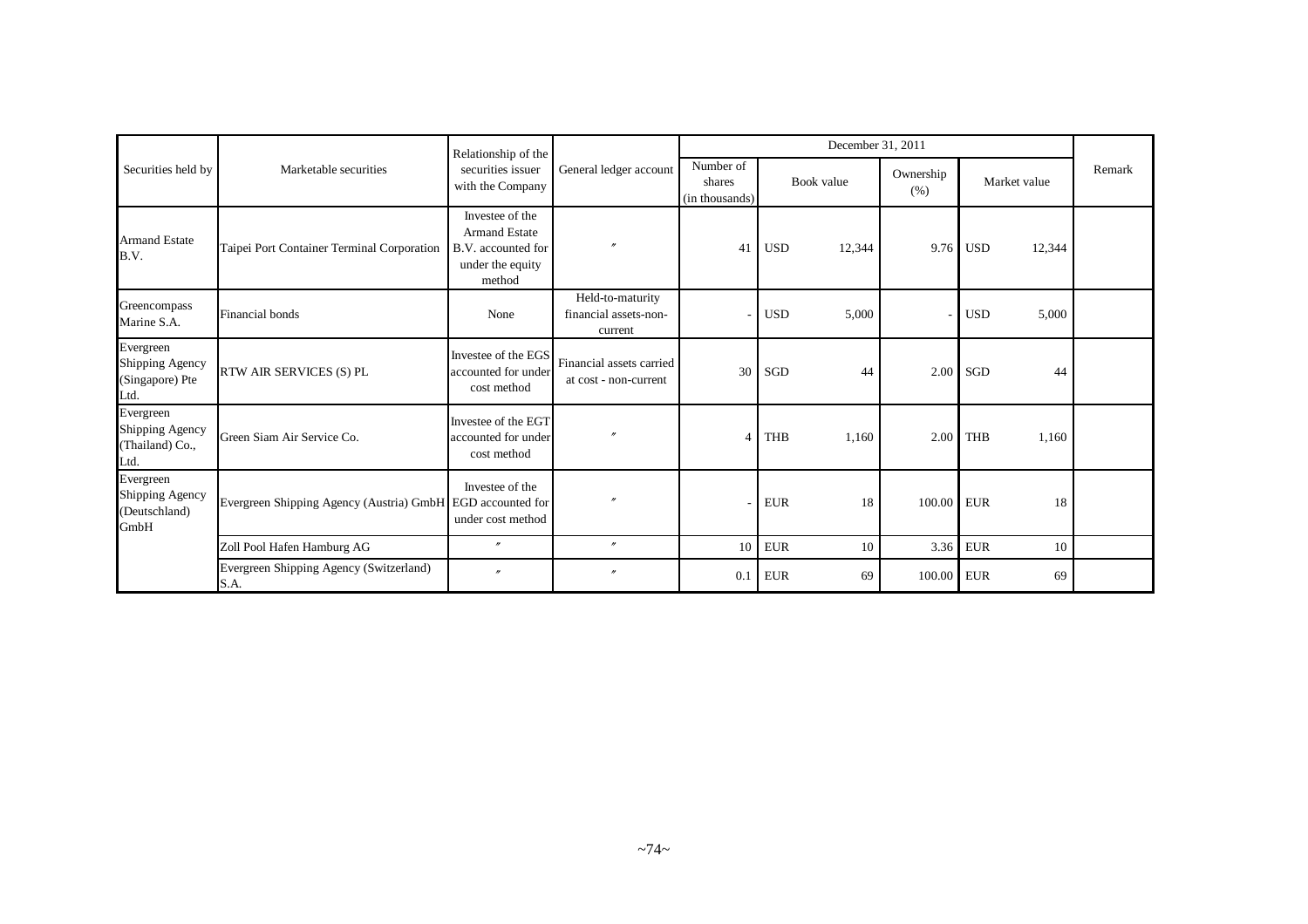E.Acquisition or disposal of the same security with the accumulated cost exceeding \$100 million or 20% of the Company's paid-in capital for the year ended December 31, 2011 : None. F.Acquisition of real estate properties exceeding \$100 million or 20% of the Company's paid-in capital or the year ended December 31, 2011 : None. G.Disposal of real estate properties exceeding \$100 million or 20% of the Company's paid-in capital or the year ended December 31, 2011 : None. H.Purchases from or sales to related parties exceeding \$100 million or 20% of the Company's paid-in capital for the year ended December 31, 2011

|                                                    |                                                           | Relationship<br>with the<br>Company |                            |            | Transaction | Differences in transactions<br>term compared to a third party<br>transactions | Notes/accounts receivable<br>(payable) |                                           |                          |               |         |                                                         |        |
|----------------------------------------------------|-----------------------------------------------------------|-------------------------------------|----------------------------|------------|-------------|-------------------------------------------------------------------------------|----------------------------------------|-------------------------------------------|--------------------------|---------------|---------|---------------------------------------------------------|--------|
| Purchaser/seller                                   | Counterparty                                              |                                     | Purchases/<br><b>Sales</b> |            | Amount      | % of total<br>purchases/sales                                                 | Credit term                            | Unit price                                | Credit term              |               | Balance | % of total<br>notes/accounts<br>receivable<br>(payable) | Remark |
| <b>Taiwan Terminal Services</b><br>Co., Ltd.       | Evergreen Marine<br>Corp.                                 | The parent                          | Sales                      | \$         | 684,593     | 97%                                                                           | $30 - 60$ Days                         | $\mathbf{\$}$<br>$\overline{\phantom{m}}$ |                          | $\mathbf{\$}$ | 38,695  | 51%                                                     |        |
| Greencompass Marine                                | Evergreen Marine                                          | Related party                       | Sales                      | <b>USD</b> | 13,148      | 1%                                                                            | $15 - 30$ Days                         | $\overline{\phantom{a}}$                  |                          |               |         |                                                         |        |
| S.A.                                               | (Hong Kong) Ltd.                                          |                                     | Purchases                  | <b>USD</b> | 30,519      | 1%                                                                            | $\overline{15}$ ~30 Days               |                                           |                          |               |         |                                                         |        |
|                                                    | <b>Evergreen International</b><br>S.A.                    | Related party                       | Purchases                  | <b>USD</b> | 31,968      | 2%                                                                            | $15 - 30$ Days                         | $\overline{\phantom{m}}$                  |                          |               |         |                                                         |        |
|                                                    | Italia Marittima S.p.A                                    | $^{\prime\prime}$                   | Purchases                  | <b>USD</b> | 18,461      | 1%                                                                            | $15 - 30$ Days                         | $\equiv$                                  |                          |               |         |                                                         |        |
|                                                    | Evergreen Marine<br>(Singapore) Pte. Ltd.                 | Related party                       | Purchases                  | <b>USD</b> | 16,437      | 1%                                                                            | $15 - 30$ Days                         | $\overline{\phantom{m}}$                  |                          |               |         |                                                         |        |
|                                                    | <b>Evergreen Shipping</b><br>Agency (Deutschland)<br>GmbH | Related party                       | Purchases                  | <b>USD</b> | 4,216       | 0%                                                                            | 15~30 Days                             | $\overline{\phantom{a}}$                  |                          |               |         |                                                         |        |
|                                                    | Evergreen Shipping<br>Agency (Netherlands)<br>B.V.        | Related party                       | Purchases                  | <b>USD</b> | 3,798       | 0%                                                                            | 15~30 Days                             | $\overline{\phantom{m}}$                  |                          |               |         |                                                         |        |
|                                                    | Evergreen Shipping<br>Agency France S.A.S.                | Related party                       | Purchases                  | <b>USD</b> | 5,680       | 0%                                                                            | 15~30 Days                             | $\equiv$                                  |                          |               |         |                                                         |        |
|                                                    | Evergreen International<br>Corp.                          | Related party                       | Purchases                  | <b>USD</b> | 4,079       | 0%                                                                            | $15 - 30$ Days                         | $\overline{\phantom{m}}$                  | $\overline{\phantom{a}}$ |               |         |                                                         |        |
| Evergreen Marine (UK)<br>Ltd.                      | Evergreen International<br>Corp.                          | Related party                       | Purchases                  | <b>GBP</b> | 2,829       | 0%                                                                            | $30 - 60$ Days                         | $\overline{\phantom{a}}$                  |                          | <b>GBP</b>    | 158     | 1%                                                      |        |
| Evergreen Shipping<br>Agency (Deutschland)<br>GmbH | Greencompass Marine<br>S.A.                               | Related party                       | <b>Sales</b>               | <b>EUR</b> | 2,702       | 26%                                                                           | None                                   | $\overline{\phantom{m}}$                  |                          | <b>EUR</b>    | 244     | 3%                                                      |        |
|                                                    | Italia Marittima S.p.A                                    | Related party                       | <b>Sales</b>               | <b>EUR</b> | 2.947       | 28%                                                                           | $\mathbf{u}$                           | $\qquad \qquad =$                         |                          | <b>EUR</b>    | 266     | 4%                                                      |        |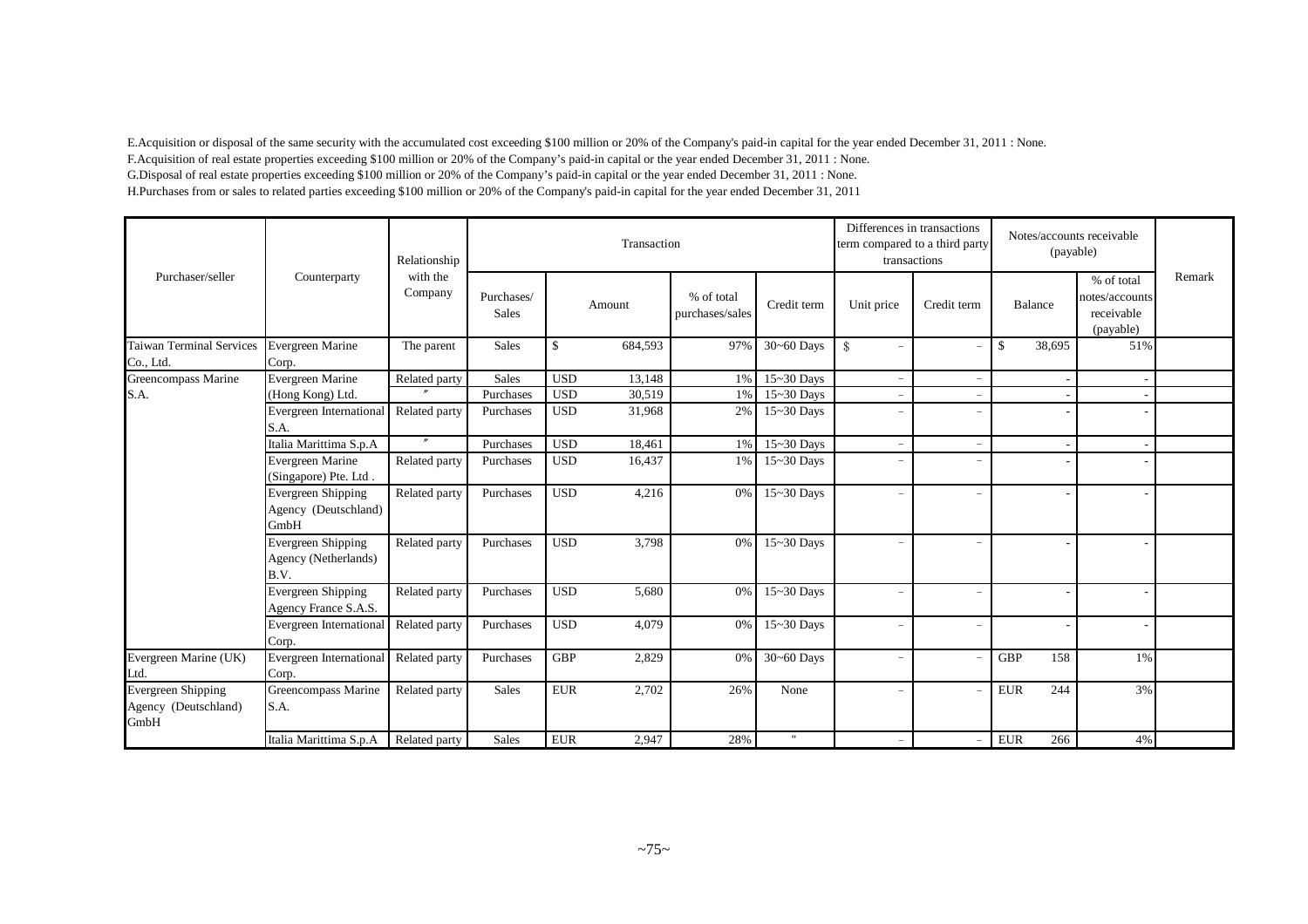|                                                                        | Counterparty                              | Relationship<br>with the<br>Company |                            |            | Transaction |                               |              | term compared to a third party | Differences in transactions<br>transactions | Notes/accounts receivable<br>(payable) |                                                         |        |
|------------------------------------------------------------------------|-------------------------------------------|-------------------------------------|----------------------------|------------|-------------|-------------------------------|--------------|--------------------------------|---------------------------------------------|----------------------------------------|---------------------------------------------------------|--------|
| Purchaser/seller                                                       |                                           |                                     | Purchases/<br><b>Sales</b> |            | Amount      | % of total<br>purchases/sales | Credit term  | Unit price                     | Credit term                                 | Balance                                | % of total<br>notes/accounts<br>receivable<br>(payable) | Remark |
| Evergreen Shipping<br>Agency (Netherlands) B.V. S.A.                   | Greencompass Marine                       | Related party                       | Sales                      | <b>EUR</b> | 2,654       | 25%                           | None         | \$<br>$\overline{\phantom{a}}$ | $\overline{\phantom{m}}$                    |                                        |                                                         |        |
|                                                                        | Evergreen Marine<br>(Singapore) Pte. Ltd. | Related party                       | <b>Sales</b>               | <b>EUR</b> | 2,749       | 25%                           | $\mathbf{u}$ | $\overline{\phantom{m}}$       | $\qquad \qquad -$                           |                                        |                                                         |        |
| Evergreen Shipping<br>Agency France S.A.S.                             | Greencompass Marine<br>S.A.               | $^{\prime\prime}$                   | <b>Sales</b>               | <b>EUR</b> | 3,999       | 63%                           | $\mathbf{u}$ | $\overline{\phantom{0}}$       | $\overline{\phantom{m}}$                    |                                        |                                                         |        |
| Island Equipment LLC                                                   | Seaside Transporation<br>Service LLC      | $^{\prime\prime}$                   | <b>Sales</b>               | <b>USD</b> | 4,496       | 27%                           | 5 Days       | $\overline{\phantom{m}}$       | $\qquad \qquad -$                           | <b>USD</b><br>9                        | 100%                                                    |        |
| Evergreen Heavy Industrial Evergreen Marine<br>Corp. (Malaysia) Berhad | Corp.                                     | The parent                          | Sales                      | <b>MYR</b> | 174,227     | 64%                           | 45 Days      | $\overline{\phantom{0}}$       | $\overline{\phantom{m}}$                    |                                        |                                                         |        |
|                                                                        | Greencompass Marine<br>S.A.               | Related party                       | <b>Sales</b>               | <b>MYR</b> | 72,026      | 26%                           | 45 Days      | $\overline{\phantom{0}}$       |                                             | MYR 20,126                             | 100%                                                    |        |
|                                                                        | Evergreen Marine<br>(Singapore) Pte. Ltd. | Related party                       | Sales                      | <b>MYR</b> | 27,820      | 10%                           | 45 Days      | $\overline{\phantom{m}}$       | $\qquad \qquad -$                           |                                        |                                                         |        |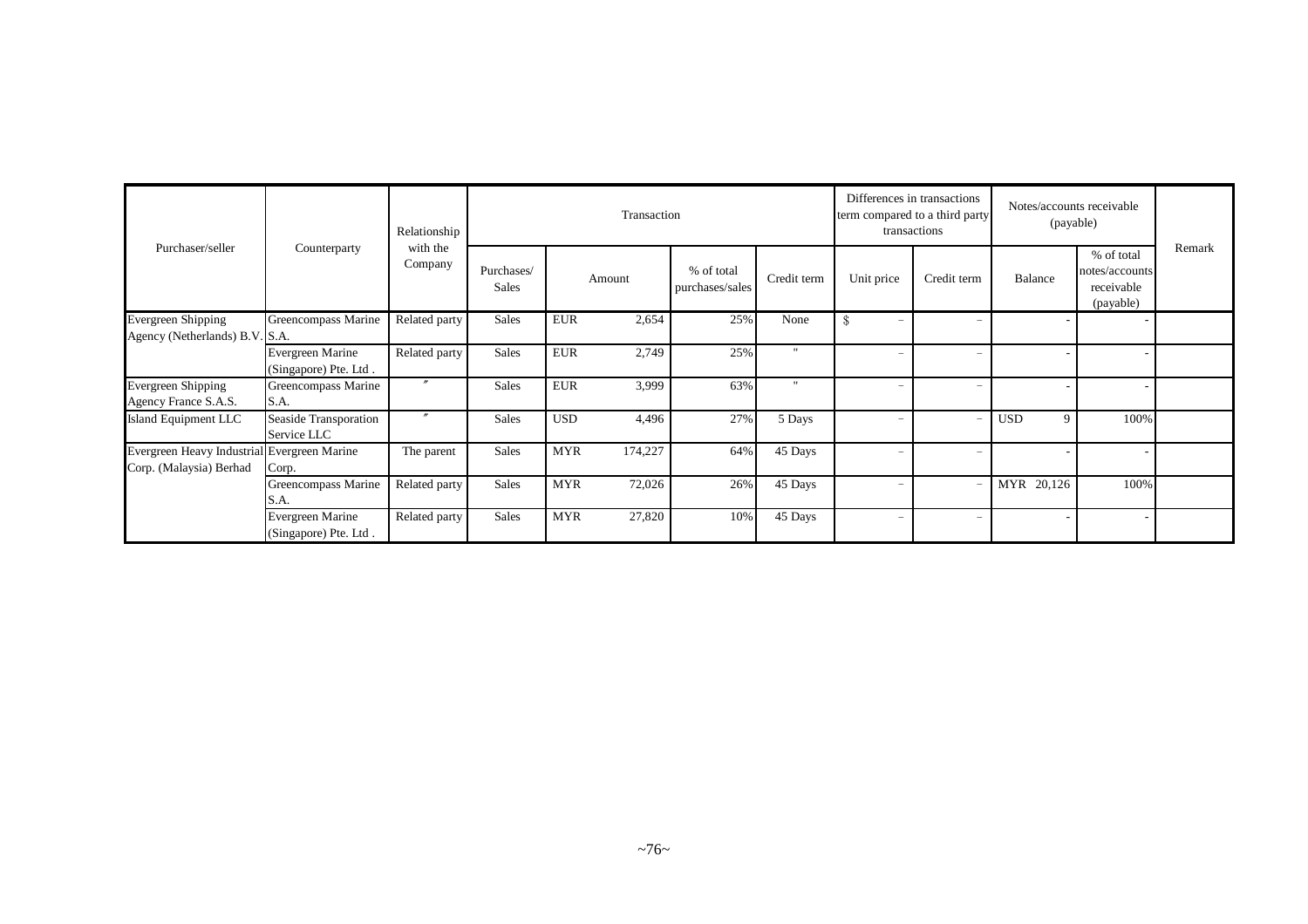I. Receivables from related parties exceeding \$100 million or 20% of the Company's paid-in capital for the year ended December 31, 2011

| Creditor          | Counterparty                               | Relationship with the Company | Balance              | Turnover rate |            | Overdue receivables | Amount received<br>subsequent to the balance | Allowance for bad<br>debts |  |
|-------------------|--------------------------------------------|-------------------------------|----------------------|---------------|------------|---------------------|----------------------------------------------|----------------------------|--|
|                   |                                            |                               |                      |               | Amount     | <b>Action Taken</b> | sheet date                                   |                            |  |
| Peony Investment  | Luanta Investment (Netherlands)            | Related party                 | 14,603<br><b>USD</b> |               | <b>USD</b> |                     | · IUSD<br>14,603 USD                         |                            |  |
| S.A.              | IN.V.                                      |                               |                      |               |            |                     |                                              |                            |  |
| Evergreen Heavy   | Greencompass Marine S.A.                   |                               | 20,126<br><b>MYR</b> |               | <b>MYR</b> |                     | 20,126 MYR<br>· <b>IMYR</b>                  |                            |  |
| Industrial Corp.  |                                            |                               |                      |               |            |                     |                                              |                            |  |
| (Malaysia) Berhad |                                            |                               |                      |               |            |                     |                                              |                            |  |
|                   | Greencompass Marine Evergreen Marine Corp. | The Parent                    | <b>USD</b><br>4,489  |               | <b>USD</b> |                     | 4,489 USD<br><b>USD</b>                      |                            |  |
| S.A.              |                                            |                               |                      |               |            |                     |                                              |                            |  |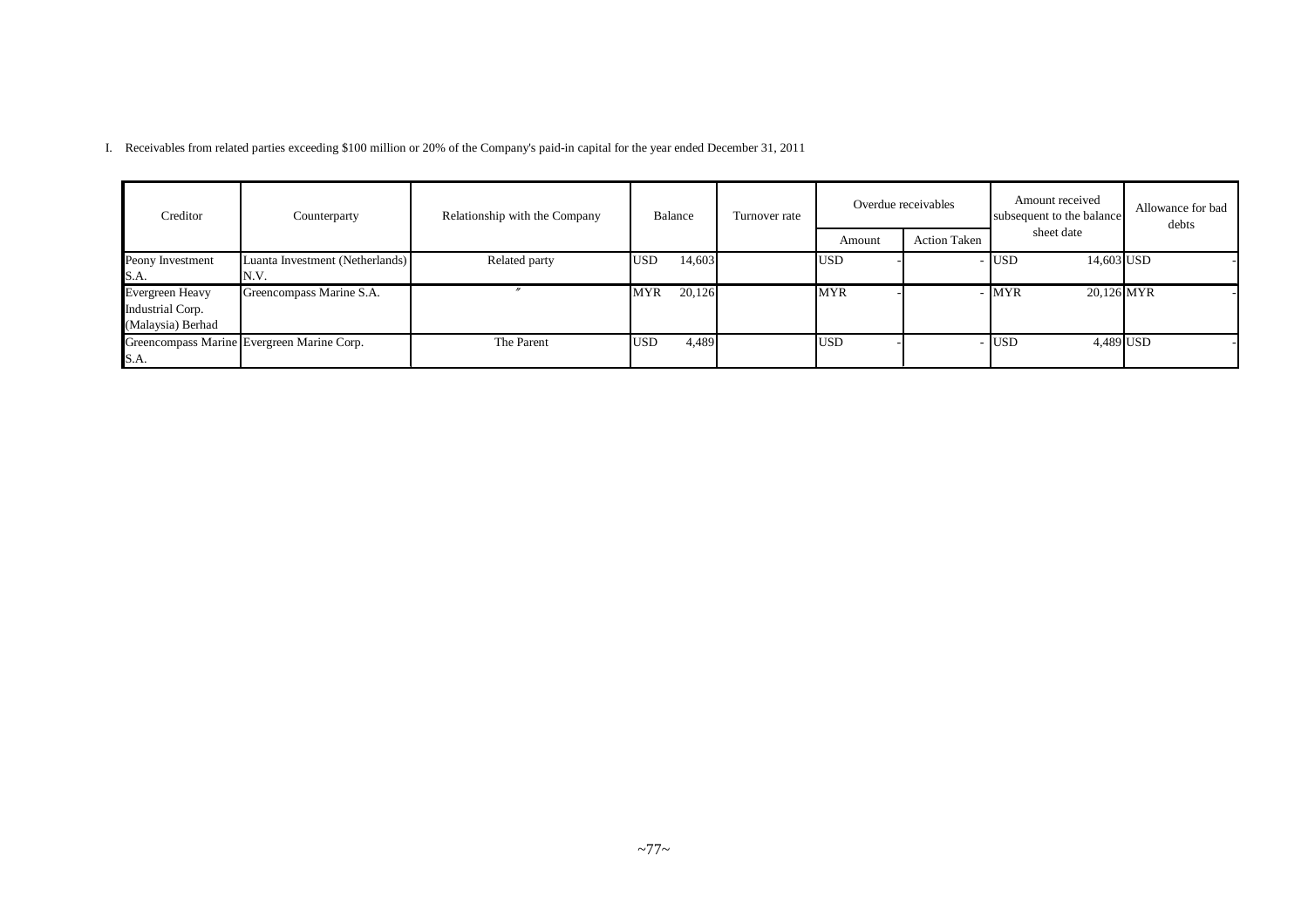## J. Derivative financial instruments transactions:

Evergreen Marine (UK) Ltd. -investee of the Company- is engaged in interest rate swaps and cross currency swaps in order to hedge the risks resulting from the fluctuation of interest rates and exchange rates. As of December 31, 2011, the outstanding derivative instruments are as follows:

|                                  | December 31, 2011    |             |
|----------------------------------|----------------------|-------------|
|                                  | Notional Principal   |             |
| Derivative financial instruments | (Contractual Amount) | Fair Value  |
| Interest rate swaps (IRS)        | <b>USD 39,700</b>    | (USD 8,260) |
| Cross currency swaps (CCS)       | <b>USD 321</b>       | USD 60      |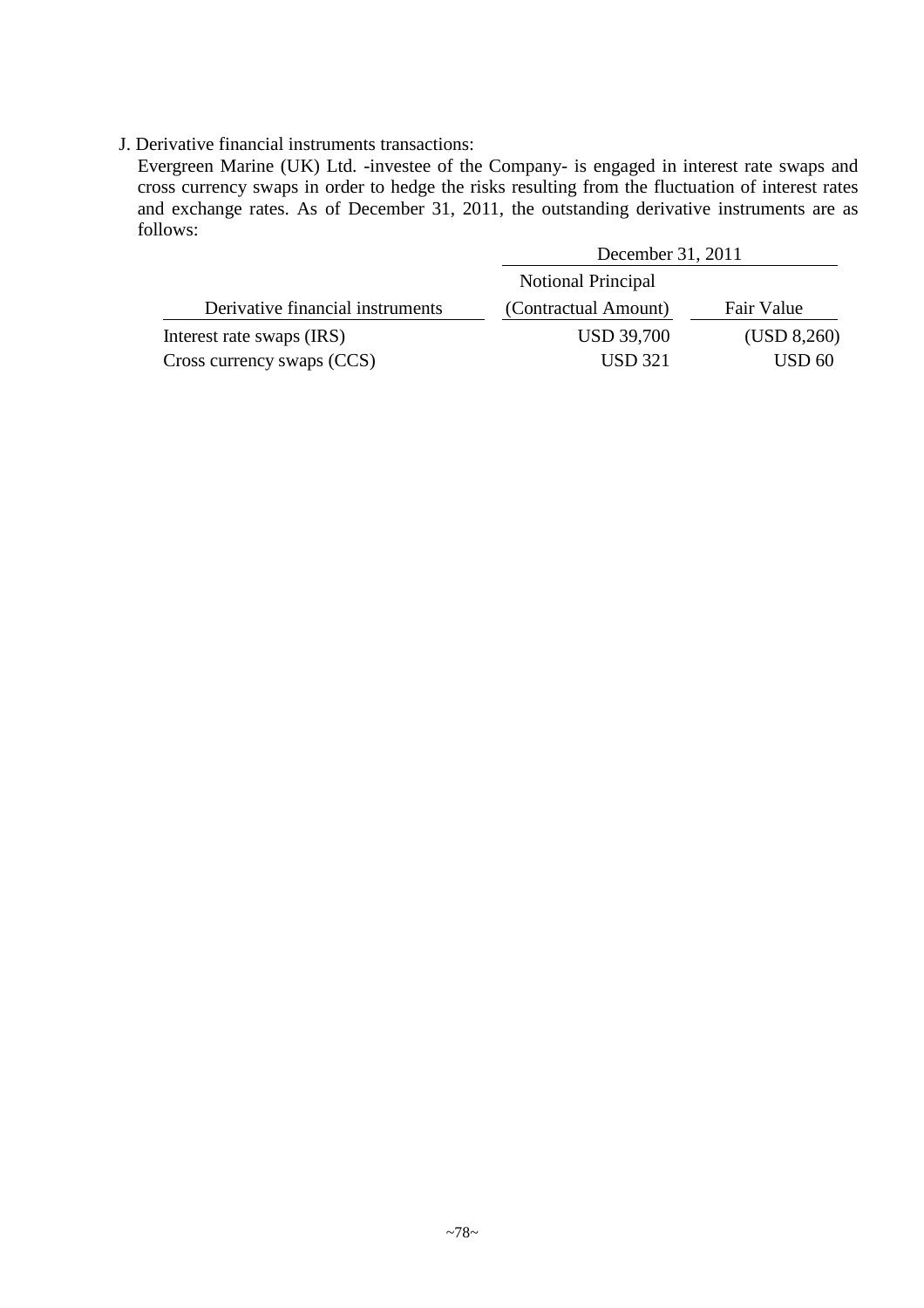|                                                       |                                                                                                           |                      |                                  |                                                                                   |                      | Amount remitted   | Accumulated                                                                  |                                                              |                                                                                                                 |                                                                                  | Accumulated                                                                                   |
|-------------------------------------------------------|-----------------------------------------------------------------------------------------------------------|----------------------|----------------------------------|-----------------------------------------------------------------------------------|----------------------|-------------------|------------------------------------------------------------------------------|--------------------------------------------------------------|-----------------------------------------------------------------------------------------------------------------|----------------------------------------------------------------------------------|-----------------------------------------------------------------------------------------------|
| Investee in<br>Mainland China                         | Main activities                                                                                           | Paid-in Capital      | Investment<br>method<br>(Note 1) | Accumulated amount<br>of remittance to<br>Mainland China as of<br>January 1, 2011 | to Mainland<br>China | back to<br>Taiwan | amount of<br>remittance to<br>Mainland<br>China as of<br>December 31<br>2011 | Ownership<br>held by the<br>Company<br>(direct/<br>indirect) | Investment income<br>(loss) recognized by<br>the Company for the<br>year ended<br>December 31, 2011<br>(Note 2) | Book value of<br>investment in<br>Mainland<br>China as of<br>December 31<br>2011 | amount of<br>investment<br>income<br>remitted back<br>to Taiwan as<br>of December<br>31, 2011 |
| Ningbo Victory                                        | Inland container<br>Container Co., Ltd. transportation, container<br>storage, loading, and<br>discharging | <b>CNY</b><br>24,119 | (2)                              | 30,806<br>$\mathbf{\$}$                                                           | l \$                 | $\overline{1}$    | l \$<br>30,806                                                               | 40.00                                                        | 6,062<br>18                                                                                                     | 68,332                                                                           |                                                                                               |
|                                                       |                                                                                                           |                      |                                  | (USD 1.018)                                                                       |                      |                   | (USD 1,018)                                                                  |                                                              | (USD 206)                                                                                                       | (USD 2, 257)                                                                     |                                                                                               |
| Qingdao Evergreen<br>Transportation Co.,<br>Ltd.      | Inland container<br>Container Storage & transportation, container<br>storage, loading, and<br>discharging | <b>CNY</b><br>92,500 | (2)                              | 134,637<br>$\mathbf{\$}$<br>(USD 4,447)                                           |                      |                   | 134,637<br>\$<br>(USD 4,447)                                                 | 40.00                                                        | 36,651<br>(USD 1, 247)                                                                                          | 232,092<br>(USD 7,666)                                                           |                                                                                               |
| Shenzhen<br>Greentrans<br>Transportation Co.,<br>Ltd. | Inland container loading,<br>discharging, restore,<br>repair, clearing, and<br>related activities         | <b>CNY</b><br>44,960 | (2)                              | \$<br>94,894                                                                      |                      |                   | 94,894<br>\$.                                                                | 55.00                                                        | 1,971)                                                                                                          | 96,614                                                                           |                                                                                               |
|                                                       |                                                                                                           |                      |                                  | (USD 3, 134)                                                                      |                      |                   | (USD 3, 134)                                                                 |                                                              | $(-USD 67)$                                                                                                     | (USD 3, 191)                                                                     |                                                                                               |
| <b>Inland Container</b><br>Depots Co., Ltd.           | Shenzhen Hutchison Inland container yards                                                                 | 92,000<br><b>HKD</b> | (2)                              | 24,560<br><sup>\$</sup>                                                           |                      |                   | 24,560                                                                       | 6.85                                                         | <b>1</b> \$<br>$\overline{\phantom{a}}$                                                                         | 24,560                                                                           |                                                                                               |
|                                                       |                                                                                                           |                      |                                  | (HKD 6,304)                                                                       |                      |                   | (HKD 6,304)                                                                  |                                                              |                                                                                                                 | (HKD 6,304)                                                                      |                                                                                               |

(3)Disclosure of information on indirect investments in Mainland China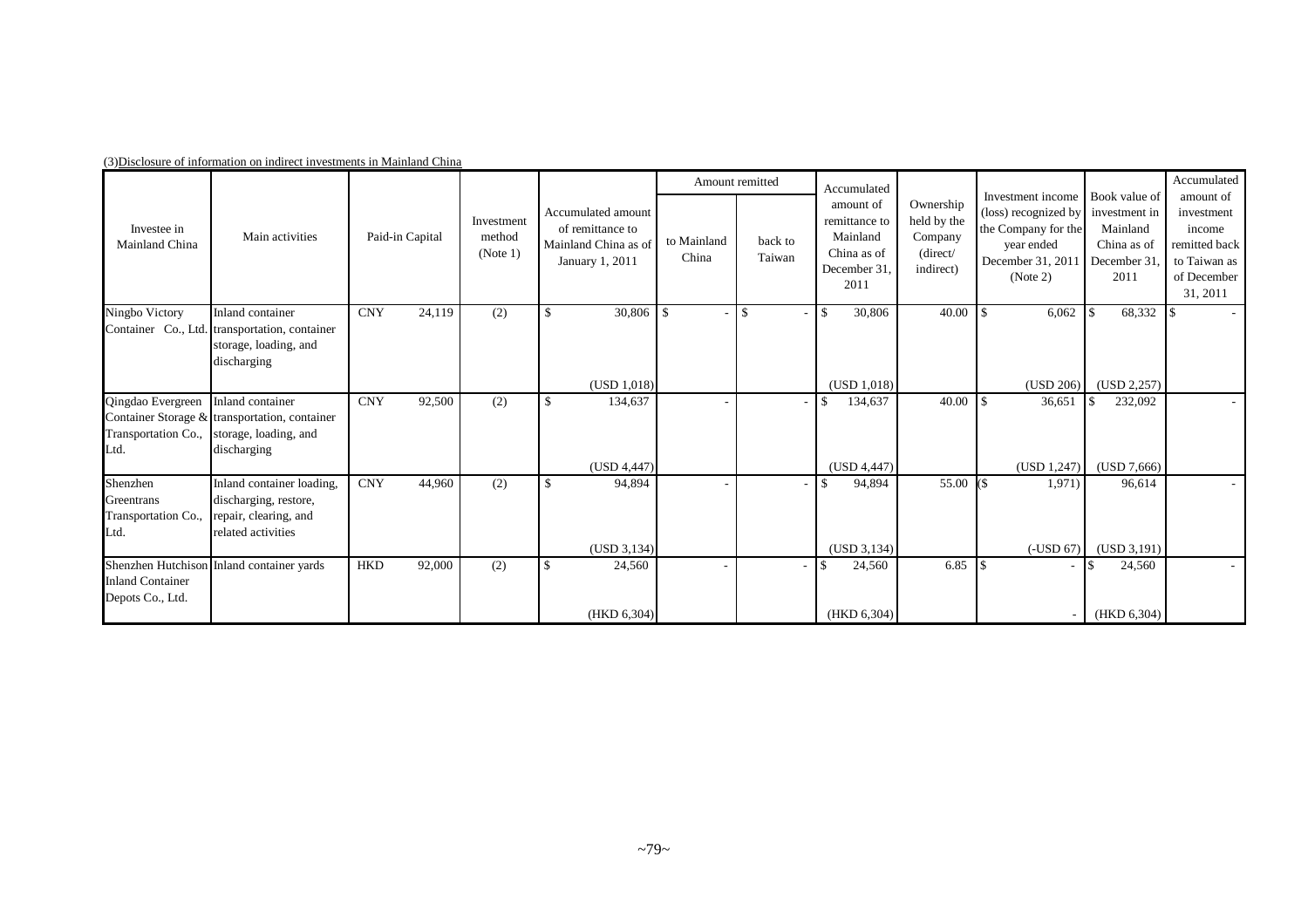| Investee in Mailand China                                              | Main activities                                                                                                                            | Paid-in Capital                                                                                                                    | Investment<br>method<br>(Note1) | Accumulated<br>amount of<br>remittance to<br>Mainland China as Mainland<br>of January 1, 2011 | to<br>China | Amount remitted<br>back to<br>Taiwan | Accumulated<br>amount of<br>remittance to<br>Mainland China as<br>of December 31,<br>2011 | Ownership<br>held by the<br>Company<br>(direct/<br>indirect) | Investment income<br>(loss) recognized by the<br>Company for the year<br>ended December 31,<br>2011 (Note 2) | Book value of<br>investment in<br>Mainland<br>China as of<br>December 31<br>2011 | Accumulated<br>amount of<br>investment income<br>remitted back to<br>Taiwan as of<br>December 31, 2011 |
|------------------------------------------------------------------------|--------------------------------------------------------------------------------------------------------------------------------------------|------------------------------------------------------------------------------------------------------------------------------------|---------------------------------|-----------------------------------------------------------------------------------------------|-------------|--------------------------------------|-------------------------------------------------------------------------------------------|--------------------------------------------------------------|--------------------------------------------------------------------------------------------------------------|----------------------------------------------------------------------------------|--------------------------------------------------------------------------------------------------------|
| Kingtrans Intl. Logistics<br>(Tianjin) Co., Ltd.                       | Inland container<br>transportation, container<br>storage, loading,<br>discharging, leasing,<br>repair, cleaning, and<br>related activities | 77,929<br><b>CNY</b>                                                                                                               | (2)                             | $121,106$ \$<br>\$<br>(USD 4,000)                                                             |             | \$                                   | 121,106<br>-\$<br>(USD 4,000)                                                             | 40.00                                                        | - \$<br>9,886<br>(USD 336)                                                                                   | 154,777<br><b>S</b><br>(USD 5,112)                                               |                                                                                                        |
| Balance of investments in<br>Mainland China as of<br>December 31, 2011 | <b>Investment Amount</b><br>Approved by the<br><b>Investment Commission of</b><br>the Ministry of Economic<br>Affairs (MOEA) (Note 3)      | Quota of Investments in<br>Mainland China imposed by the<br>Investment Commission of the<br>Ministry of Economic Affairs<br>(MOEA) |                                 |                                                                                               |             |                                      |                                                                                           |                                                              |                                                                                                              |                                                                                  |                                                                                                        |
| \$406,003<br>(USD 12,599)<br>(HKD 6, 304)                              | (USD 36,092)                                                                                                                               |                                                                                                                                    | 39,210,301                      |                                                                                               |             |                                      |                                                                                           |                                                              |                                                                                                              |                                                                                  |                                                                                                        |

(Net worth of the Company:\$65,350,502)

1.Note 1:Investment in Mainland China can be conducted by the following ways:

(1) Remitting the funds to Mainland China via a third country

(2) Via a new investee to be set up in a third country

(3) Via an existing investee set up in a third country

(4) Investing directly in Mainland China

(5) Others

Note 2:Investment income (loss) for the year

(1) Denotes that the investee is still in the start-up stage.

(2) Denotes the basis on which the investment income (loss) is recognized.

(a) Based on the investee's financial statements audited by an international accounting firm other than the Company's auditor

(b) Based on the investee's financial statements audited by the Company's auditor

(c) Others

Note 3:The amount in the table should be stated in New Taiwan Dollars.

2. Investment company and the mainland is directly or indirectly through a third country of significant transactions occurred: None.